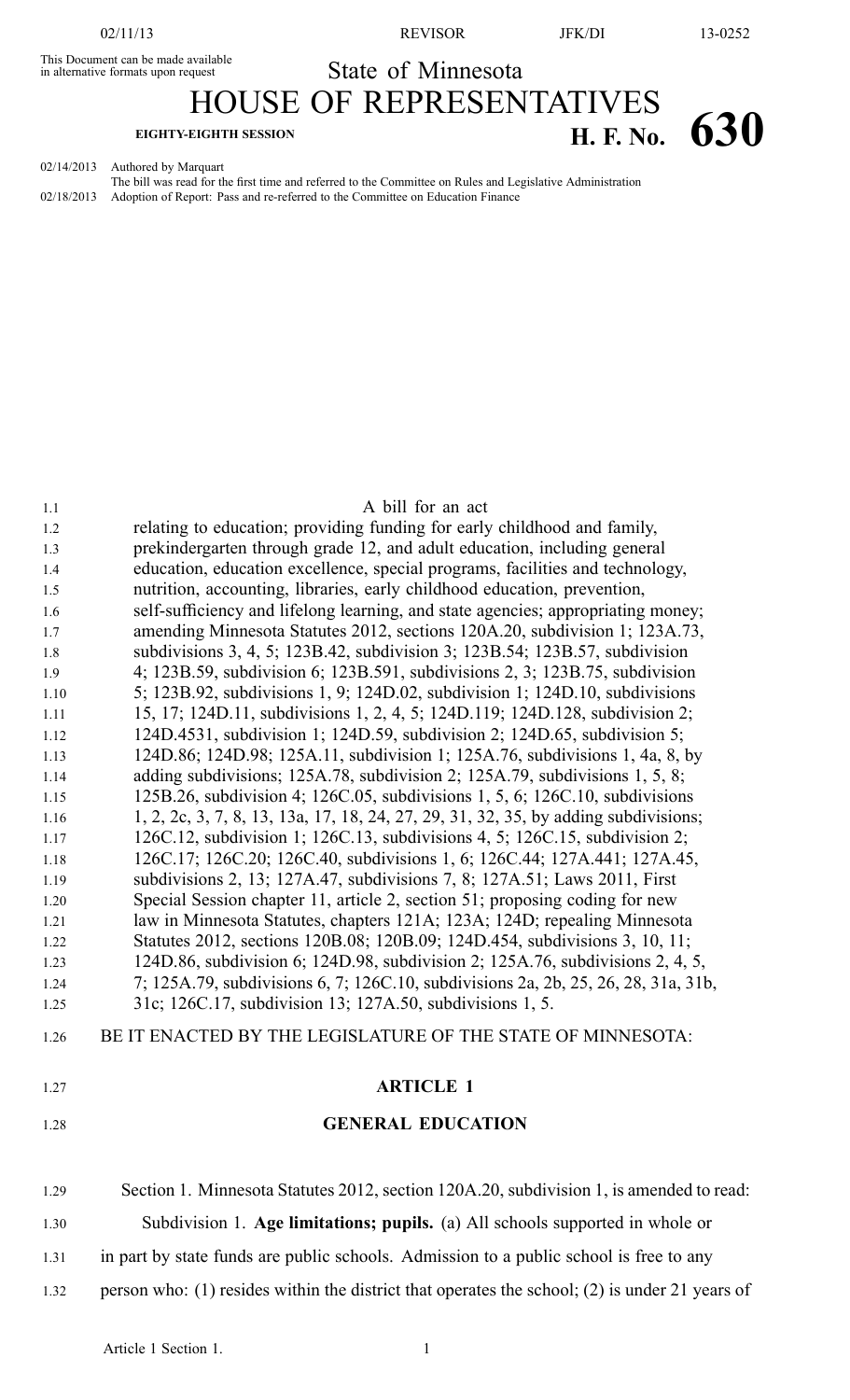2.1 age or who meets the requirements of paragraph (c); and (3) satisfies the minimum age 2.2 requirements imposed by this section. Notwithstanding the provisions of any law to the 2.3 contrary, the conduct of all students under 21 years of age attending <sup>a</sup> public secondary 2.4 school is governed by <sup>a</sup> single set of reasonable rules and regulations promulgated by the 2.5 school board.

2.6 (b) A person shall not be admitted to <sup>a</sup> public school (1) as <sup>a</sup> kindergarten pupil, 2.7 unless the pupil is at least five years of age on September 1 of the calendar year in which 2.8 the school year for which the pupil seeks admission commences; or (2) as <sup>a</sup> 1st grade 2.9 student, unless the pupil is at least six years of age on September 1 of the calendar year in 2.10 which the school year for which the pupil seeks admission commences or has completed 2.11 kindergarten; excep<sup>t</sup> that any school board may establish <sup>a</sup> policy for admission of 2.12 selected pupils at an earlier age under section 124D.02.

2.13 (c) A pupil who becomes age 21 after enrollment is eligible for continued free public 2.14 school enrollment until at least one of the following occurs: (1) the first September 1 after 2.15 the pupil's 21st birthday; (2) the pupil's completion of the graduation requirements; (3) 2.16 the pupil's withdrawal with no subsequent enrollment within 21 calendar days; or (4) 2.17 the end of the school year.

2.18 Sec. 2. Minnesota Statutes 2012, section 123A.73, subdivision 3, is amended to read: 2.19 Subd. 3. **Voluntary dissolution; referendum revenue.** As of the effective date of 2.20 the voluntary dissolution of <sup>a</sup> district and its attachment to one or more existing districts 2.21 pursuan<sup>t</sup> to section 123A.46, the authorization for all referendum revenues previously 2.22 approved by the voters of all affected districts for those districts pursuan<sup>t</sup> to section 2.23 126C.17, subdivision 9, or its predecessor provision, is canceled. However, if all of the 2.24 territory of any independent district is included in the enlarged district, and if the adjusted 2.25 net tax capacity of taxable property in that territory comprises 90 percen<sup>t</sup> or more of 2.26 the adjusted net tax capacity of all taxable property in an enlarged district, the enlarged 2.27 district's referendum revenue shall be determined as follows:

2.28 The referendum revenue shall be the revenue per resident marginal cost adjusted 2.29 pupil unit times the number of resident marginal cost adjusted pupil units in the enlarged 2.30 district. Any new referendum revenue shall be authorized only after approval is granted 2.31 by the voters of the entire enlarged district in an election pursuan<sup>t</sup> to section 126C.17, 2.32 subdivision 9.

2.33 **EFFECTIVE DATE.** This section is effective for revenue for fiscal year 2015 2.34 and later.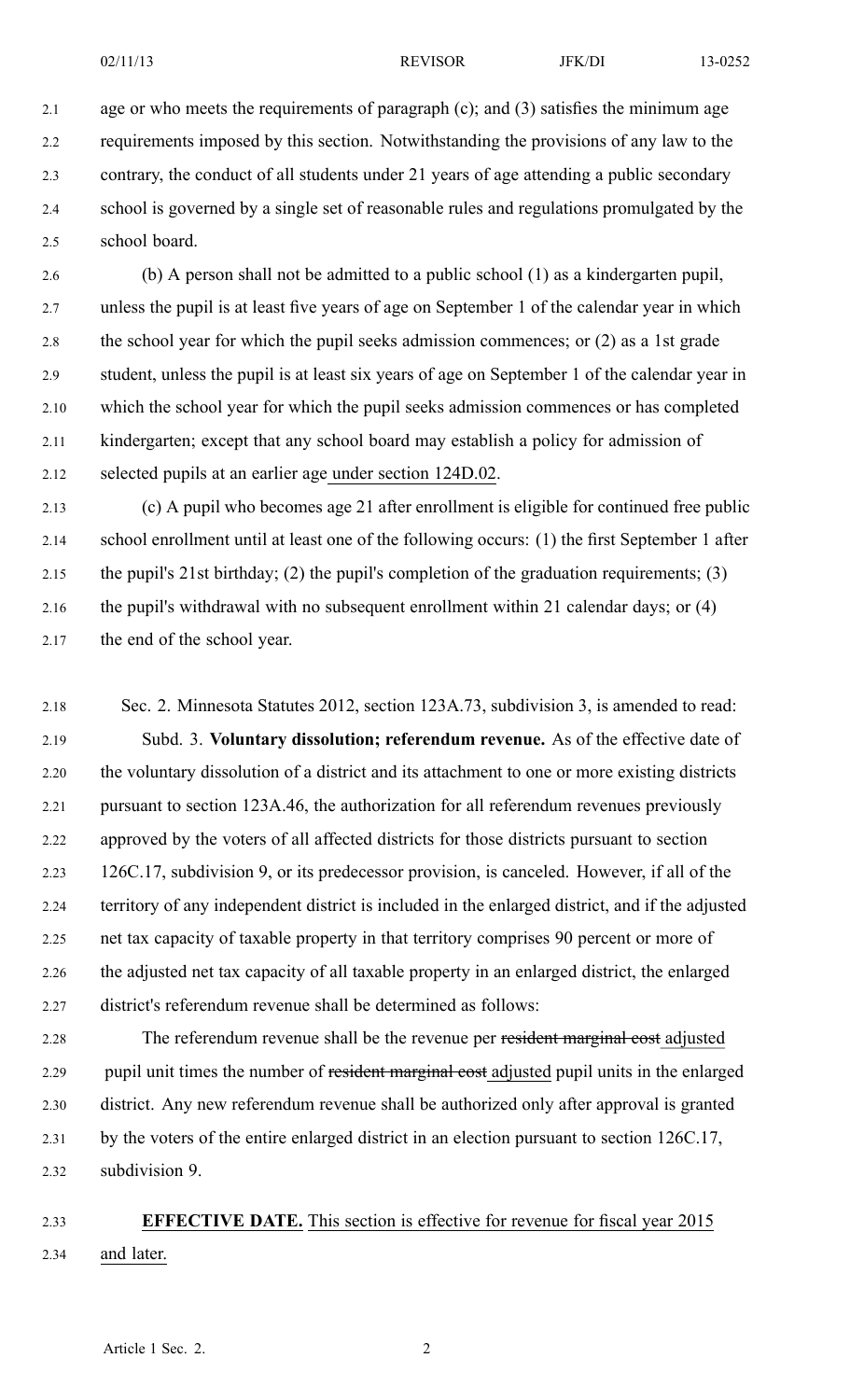3.1 Sec. 3. Minnesota Statutes 2012, section 123A.73, subdivision 4, is amended to read: 3.2 Subd. 4. **Consolidation; maximum authorized referendum revenues.** (a) As 3.3 of the effective date of <sup>a</sup> consolidation pursuan<sup>t</sup> to section 123A.48, if the plan for 3.4 consolidation so provides, or if the plan for consolidation makes no provision concerning 3.5 referendum revenues, the authorization for all referendum revenues previously approved 3.6 by the voters of all affected districts for those districts pursuan<sup>t</sup> to section 126C.17, 3.7 subdivision 9, or its predecessor provision shall be recalculated as provided in this 3.8 subdivision. The referendum revenue authorization for the newly created district shall 3.9 be the revenue per resident marginal cost adjusted pupil unit that would raise an amount 3.10 equal to the combined dollar amount of the referendum revenues authorized by each of 3.11 the componen<sup>t</sup> districts for the year preceding the consolidation, unless the referendum 3.12 revenue authorization of the newly created district is subsequently modified pursuan<sup>t</sup> to 3.13 section 126C.17, subdivision 9.

3.14 (b) The referendum allowance for <sup>a</sup> consolidated district in the years following 3.15 consolidation equals the average of the consolidating districts' existing authorities for those 3.16 years, weighted by the districts' resident marginal cost adjusted pupil units in the year 3.17 preceding consolidation. For purposes of this calculation, the referendum authorities used 3.18 for individual districts shall not decrease from year to year until such time as all existing 3.19 authorities for all the consolidating districts have fully expired, but shall increase if they 3.20 were originally approved with consumer price index-based or other annual increases. 3.21 (c) The referendum revenue authorization for the newly created district shall continue

3.22 for <sup>a</sup> period of time equal to the longest period authorized for any componen<sup>t</sup> district.

# 3.23 **EFFECTIVE DATE.** This section is effective for revenue for fiscal year 2015 3.24 and later.

3.25 Sec. 4. Minnesota Statutes 2012, section 123A.73, subdivision 5, is amended to read: 3.26 Subd. 5. **Alternative method.** (a) As of the effective date of <sup>a</sup> consolidation 3.27 pursuan<sup>t</sup> to section 123A.48, if the plan for consolidation so provides, the authorization 3.28 for all referendum revenues previously approved by the voters of all affected districts for 3.29 those districts pursuan<sup>t</sup> to section 126C.17, subdivision 9, or its predecessor provision 3.30 shall be combined as provided in this subdivision. The referendum revenue authorization 3.31 for the newly created district may be any allowance per resident marginal cost adjusted 3.32 pupil unit provided in the plan for consolidation, but may not exceed the allowance 3.33 per resident marginal cost adjusted pupil unit that would raise an amount equal to the 3.34 combined dollar amount of the referendum revenues authorized by each of the componen<sup>t</sup> 3.35 districts for the year preceding the consolidation.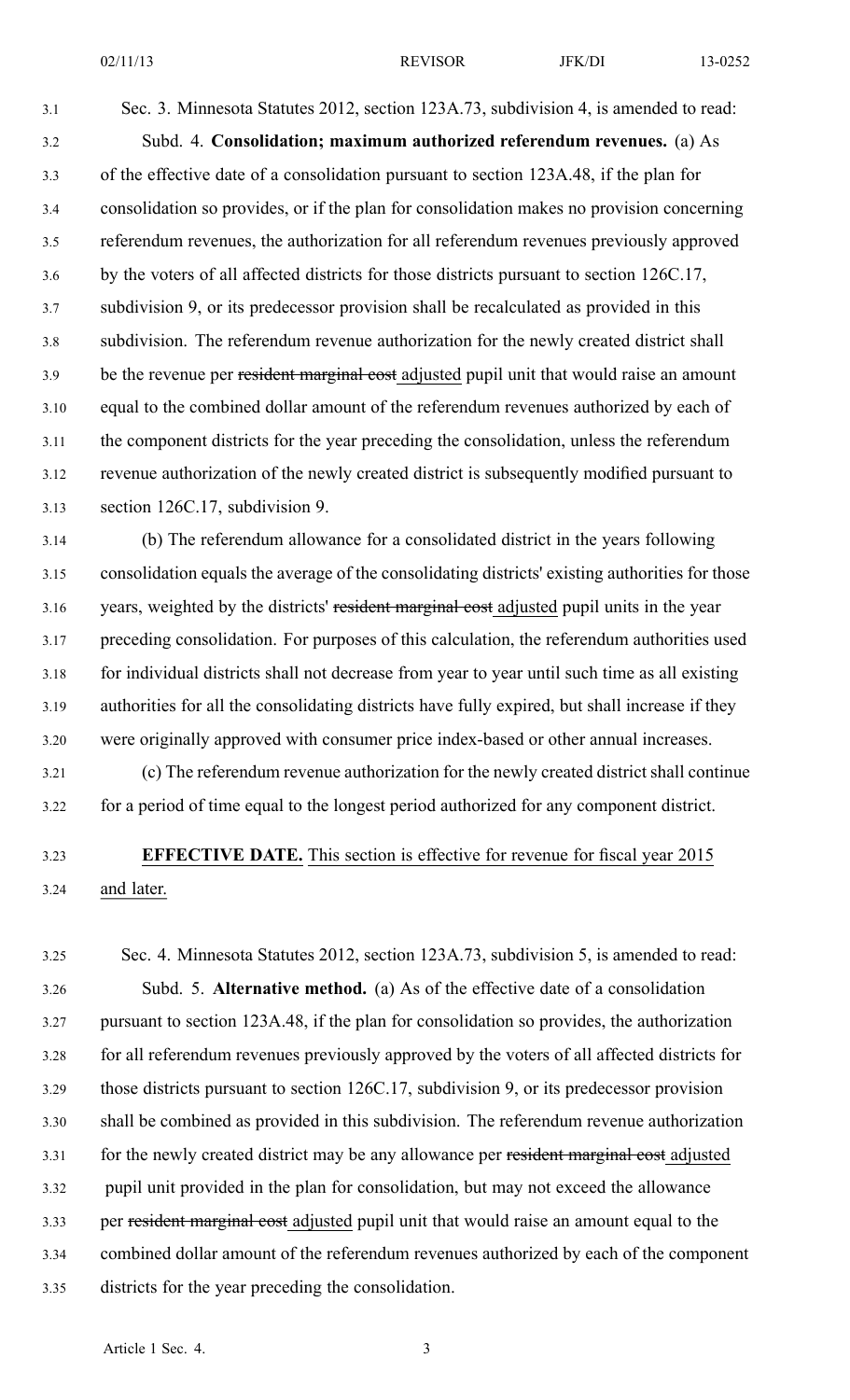4.1 (b) The referendum allowance for <sup>a</sup> consolidated district in the years following 4.2 consolidation equals the average of the consolidating districts' existing authorities for those 4.3 years, weighted by the districts' resident marginal cost adjusted pupil units in the year 4.4 preceding consolidation. For purposes of this calculation, the referendum authorities used 4.5 for individual districts shall not decrease from year to year until such time as all existing 4.6 authorities for all the consolidating districts have fully expired, but shall increase if they 4.7 were originally approved with consumer price index-based or other annual increases.

4.8 (c) The referendum revenue authorization for the newly created district shall 4.9 continue for <sup>a</sup> period of time equal to the longest period authorized for any componen<sup>t</sup> 4.10 district. The referendum revenue authorization for the newly created district may be 4.11 modified pursuan<sup>t</sup> to section 126C.17, subdivision 9.

# 4.12 **EFFECTIVE DATE.** This section is effective for revenue for fiscal year 2015 4.13 and later.

4.14 Sec. 5. Minnesota Statutes 2012, section 123B.42, subdivision 3, is amended to read: 4.15 Subd. 3. **Cost; limitation.** (a) The cost per pupil of the textbooks, individualized 4.16 instructional or cooperative learning materials, software or other educational technology, 4.17 and standardized tests provided for in this section for each school year must not exceed the 4.18 statewide average expenditure per pupil, adjusted pursuan<sup>t</sup> to clause (b), by the Minnesota 4.19 public elementary and secondary schools for textbooks, individualized instructional 4.20 materials and standardized tests as computed and established by the department by February 4.21 1 of the preceding school year from the most recent public school year data then available. 4.22 (b) The cost computed in clause (a) shall be increased by an inflation adjustment 4.23 equal to the percen<sup>t</sup> of increase in the formula allowance, pursuan<sup>t</sup> to section 126C.10, 4.24 subdivision 2, from the second preceding school year to the current school year. 4.25 Notwithstanding the amount of the formula allowance for fiscal years 2015 and 2016 in 4.26 section 126C.10, subdivision 2, the commissioner shall use the amount of the formula 4.27 allowance for the current year minus \$424 in determining the inflation adjustment for 4.28 fiscal years 2015 and 2016. 4.29 (c) The commissioner shall allot to the districts or intermediary service areas the 4.30 total cost for each school year of providing or loaning the textbooks, individualized 4.31 instructional or cooperative learning materials, software or other educational technology, 4.32 and standardized tests for the pupils in each nonpublic school. The allotment shall not

- 4.33 exceed the product of the statewide average expenditure per pupil, according to clause
- 4.34 (a), adjusted pursuan<sup>t</sup> to clause (b), multiplied by the number of nonpublic school pupils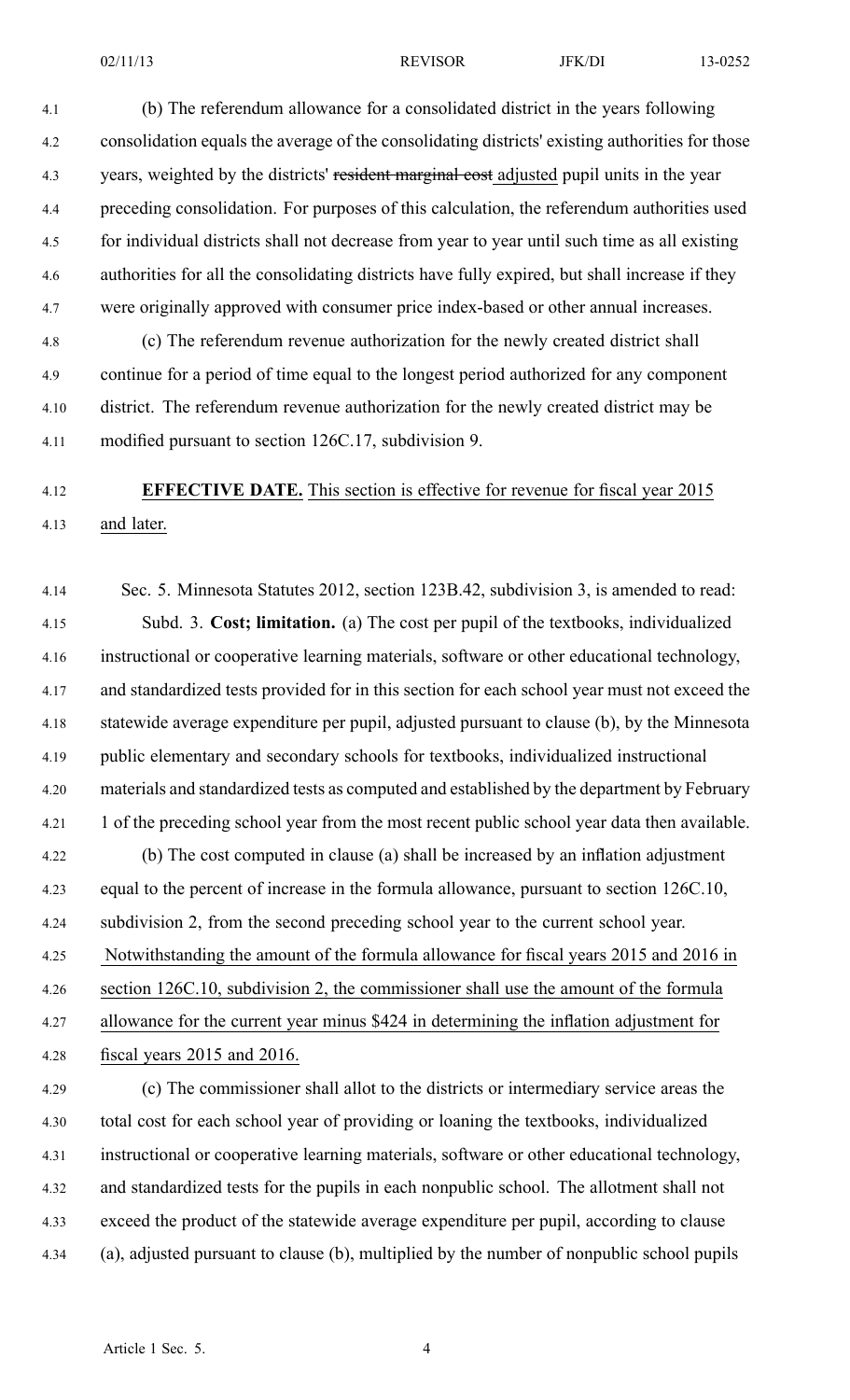| 5.1  | who make requests pursuant to this section and who are enrolled as of September 15 of       |
|------|---------------------------------------------------------------------------------------------|
| 5.2  | the current school year.                                                                    |
| 5.3  | Sec. 6. Minnesota Statutes 2012, section 123B.92, subdivision 9, is amended to read:        |
| 5.4  | Subd. 9. Nonpublic pupil transportation aid. (a) A district's nonpublic pupil               |
| 5.5  | transportation aid for the 1996-1997 and later school years for transportation services for |
| 5.6  | nonpublic school pupils according to sections 123B.88, 123B.84 to 123B.86, and this         |
| 5.7  | section, equals the sum of the amounts computed in paragraphs (b) and (c). This aid does    |
| 5.8  | not limit the obligation to transport pupils under sections 123B.84 to 123B.87.             |
| 5.9  | (b) For regular and excess transportation according to subdivision 1, paragraph (b),        |
| 5.10 | clauses $(1)$ and $(2)$ , an amount equal to the product of:                                |
| 5.11 | (1) the district's actual expenditure per pupil transported in the regular and excess       |
| 5.12 | transportation categories during the second preceding school year; times                    |
| 5.13 | (2) the number of nonpublic school pupils residing in the district who receive regular      |
| 5.14 | or excess transportation service or reimbursement for the current school year; times        |
| 5.15 | (3) the ratio of the formula allowance pursuant to section 126C.10, subdivision 2, for      |
| 5.16 | the current school year to the formula allowance pursuant to section 126C.10, subdivision   |
| 5.17 | 2, for the second preceding school year.                                                    |
| 5.18 | (c) For nonpublic nonregular transportation according to subdivision 1, paragraph           |
| 5.19 | (b), clause $(5)$ , an amount equal to the product of:                                      |
| 5.20 | (1) the district's actual expenditure for nonpublic nonregular transportation during        |
| 5.21 | the second preceding school year; times                                                     |
| 5.22 | (2) the ratio of the formula allowance pursuant to section 126C.10, subdivision 2, for      |
| 5.23 | the current school year to the formula allowance pursuant to section 126C.10, subdivision   |
| 5.24 | 2, for the second preceding school year.                                                    |
| 5.25 | (d) Notwithstanding the amount of the formula allowance for fiscal year 2004                |
| 5.26 | years 2015 and 2016 in section 126C.10, subdivision 2, the commissioner shall use the       |
| 5.27 | amount of the formula allowance for the current year minus \$415 \$424 in determining       |
| 5.28 | the nonpublic pupil transportation revenue in paragraphs (b) and (c) for fiscal year 2004   |
| 5.29 | years 2015 and 2016.                                                                        |
| 5.30 | <b>EFFECTIVE DATE.</b> This section is effective for revenue for fiscal year 2015           |
| 5.31 | and later.                                                                                  |
|      |                                                                                             |

5.32 Sec. 7. Minnesota Statutes 2012, section 124D.02, subdivision 1, is amended to read: 5.33 Subdivision 1. **Kindergarten instruction.** The board may establish and maintain 5.34 one or more kindergartens for the instruction of children and after July 1, 1974, shall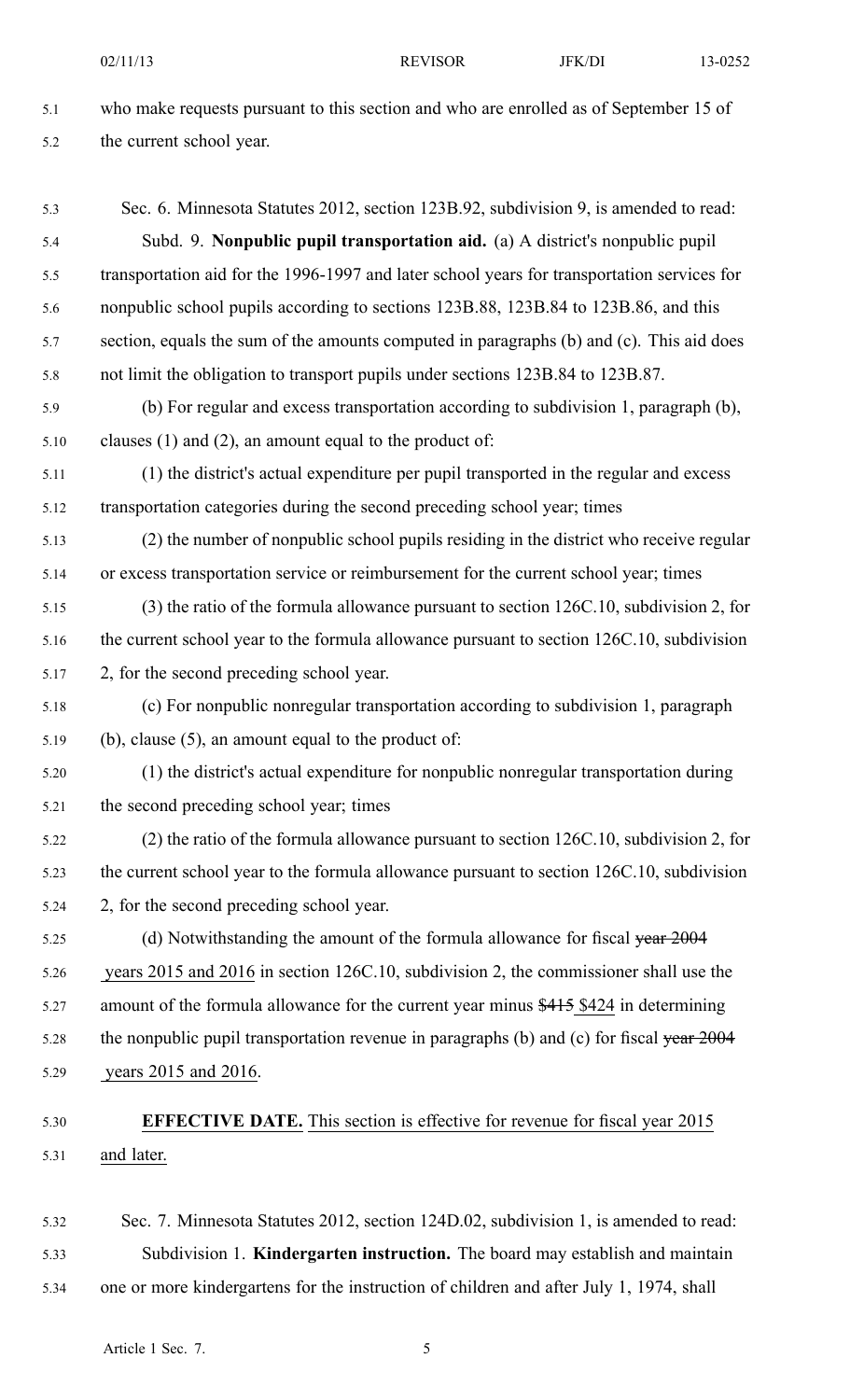02/11/13 **REVISOR** JFK/DI 13-0252

6.1 provide kindergarten instruction for all eligible children, either in the district or in 6.2 another district. All children to be eligible for kindergarten must be at least five years 6.3 of age on September 1 of the calendar year in which the school year commences. In 6.4 addition all children selected under an early admissions policy established by the school 6.5 board may be admitted. If established, <sup>a</sup> board-adopted early admissions policy must 6.6 describe the process and procedures for comprehensive evaluation in cognitive, social, 6.7 and emotional developmental domains to help determine the child's ability to meet 6.8 kindergarten grade expectations and progress to first grade in the subsequent year. The 6.9 comprehensive evaluation must use valid and reliable instrumentation, be aligned with 6.10 state kindergarten expectations, and include <sup>a</sup> paren<sup>t</sup> repor<sup>t</sup> and teacher observations of 6.11 the child's knowledge, skills, and abilities. The early admissions policy must be made 6.12 available to parents in an accessible format and is subject to review by the commissioner 6.13 of education. The evaluation is subject to section 127A.41. Nothing in this section 6.14 shall prohibit <sup>a</sup> school district from establishing Head Start, prekindergarten, or nursery 6.15 school classes for children below kindergarten age. Any school board with evidence that 6.16 providing kindergarten will cause an extraordinary hardship on the school district may 6.17 apply to the commissioner of education for an exception.

6.18 Sec. 8. Minnesota Statutes 2012, section 126C.05, subdivision 1, is amended to read: 6.19 Subdivision 1. **Pupil unit.** Pupil units for each Minnesota resident pupil under the 6.20 age of 21 or who meets the requirements of section 120A.20, subdivision 1, paragraph (c), 6.21 in average daily membership enrolled in the district of residence, in another district under 6.22 sections 123A.05 to 123A.08, 124D.03, 124D.08, or 124D.68; in <sup>a</sup> charter school under 6.23 section 124D.10; or for whom the resident district pays tuition under section 123A.18, 6.24 123A.22, 123A.30, 123A.32, 123A.44, 123A.488, 123B.88, subdivision 4, 124D.04, 6.25 124D.05, 125A.03 to 125A.24, 125A.51, or 125A.65, shall be counted according to this 6.26 subdivision.

6.27 (a) A prekindergarten pupil with <sup>a</sup> disability who is enrolled in <sup>a</sup> program approved 6.28 by the commissioner and has an individualized education program is counted as the ratio 6.29 of the number of hours of assessment and education service to 825 times 1.25 1.0 with <sup>a</sup> 6.30 minimum average daily membership of 0.28, but not more than 1.25 1.0 pupil units.

6.31 (b) A prekindergarten pupil who is assessed but determined not to be disabled is 6.32 counted as the ratio of the number of hours of assessment service to 825 times 1.25 1.0. 6.33 (c) A kindergarten pupil with <sup>a</sup> disability who is enrolled in <sup>a</sup> program approved 6.34 by the commissioner is counted as the ratio of the number of hours of assessment and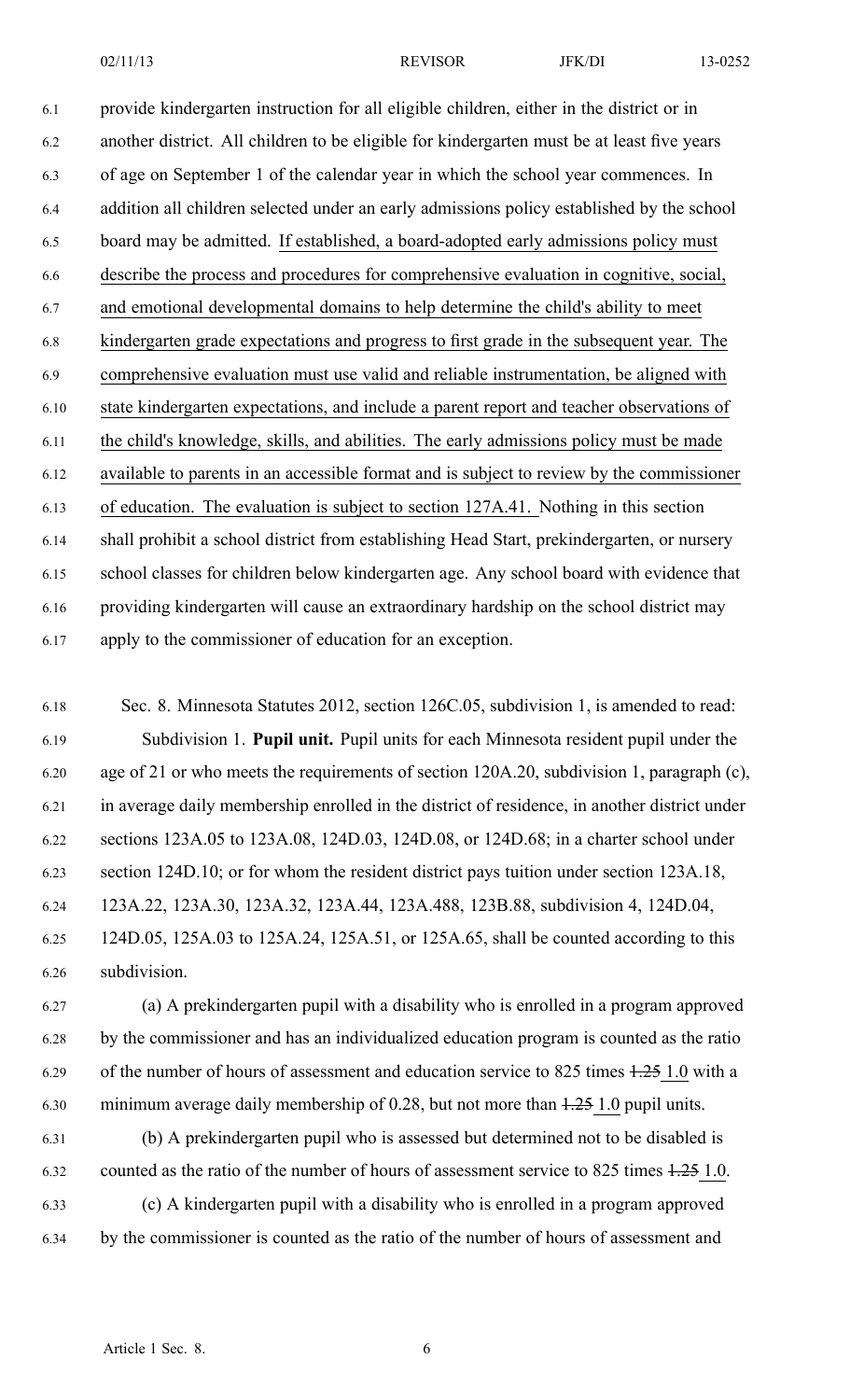| 7.1  | education services required in the fiscal year by the pupil's individualized education                   |
|------|----------------------------------------------------------------------------------------------------------|
| 7.2  | program to 875, but not more than one.                                                                   |
| 7.3  | (d) A kindergarten pupil who is not included in paragraph (e) is counted as $.612$                       |
| 7.4  | pupil units A kindergarten pupil who is not included in paragraph (c) is counted as .7 pupil             |
| 7.5  | units if the pupil is enrolled in a free all-day, every day kindergarten program available               |
| 7.6  | to all kindergarten pupils at the pupil's school, or is counted as .55 pupil units, if the               |
| 7.7  | pupil is not enrolled in a free all-day, every day kindergarten program available to all                 |
| 7.8  | kindergarten pupils at the pupil's school.                                                               |
| 7.9  | (e) A pupil who is in any of grades 1 to $36$ is counted as $1.115$ 1.0 pupil units for                  |
| 7.10 | fiseal year 2000 and thereafter.                                                                         |
| 7.11 | (f) A pupil who is any of grades 4 to 6 is counted as $1.06$ pupil units for fiscal                      |
| 7.12 | year 1995 and thereafter.                                                                                |
| 7.13 | $\frac{1}{2}$ A pupil who is in any of grades 7 to 12 is counted as $\frac{1}{2}$ 1.2 pupil units.       |
| 7.14 | $\left(\frac{h}{h}\right)$ (g) A pupil who is in the postsecondary enrollment options program is counted |
| 7.15 | as $1.3$ 1.2 pupil units.                                                                                |
|      |                                                                                                          |
| 7.16 | <b>EFFECTIVE DATE.</b> This section is effective for revenue for fiscal year 2015                        |
| 7.17 | and later.                                                                                               |
| 7.18 | Sec. 9. Minnesota Statutes 2012, section 126C.05, subdivision 5, is amended to read:                     |
| 7.19 | Subd. 5. Adjusted pupil units. $(a)$ Adjusted pupil units for a district or charter                      |
| 7.20 | school means the sum of:                                                                                 |
| 7.21 | (1) the number of pupil units served, according to subdivision 7, plus                                   |
| 7.22 | (2) pupil units according to subdivision 1 for whom the district or charter school pays                  |
| 7.23 | tuition under section 123A.18, 123A.22, 123A.30, 123A.32, 123A.44, 123A.488, 123B.88,                    |
| 7.24 | subdivision 4, 124D.04, 124D.05, 125A.03 to 125A.24, 125A.51, or 125A.65, minus                          |
| 7.25 | (3) pupil units according to subdivision 1 for whom the district or charter school                       |
| 7.26 | receives tuition under section 123A.18, 123A.22, 123A.30, 123A.32, 123A.44, 123A.488,                    |
| 7.27 | 123B.88, subdivision 4, 124D.04, 124D.05, 125A.03 to 125A.24, 125A.51, or 125A.65.                       |
| 7.28 | (b) Adjusted marginal cost pupil units means the greater of:                                             |
| 7.29 | $(1)$ the sum of .77 times the pupil units defined in paragraph $(a)$ for the current school             |
| 7.30 | year and .23 times the pupil units defined in paragraph (a) for the previous school year; or             |
| 7.31 | $(2)$ the number of adjusted pupil units defined in paragraph $(a)$ for the current school               |
|      |                                                                                                          |
| 7.32 | year.                                                                                                    |
| 7.33 | <b>EFFECTIVE DATE.</b> This section is effective for revenue for fiscal year 2015                        |
| 7.34 | and later.                                                                                               |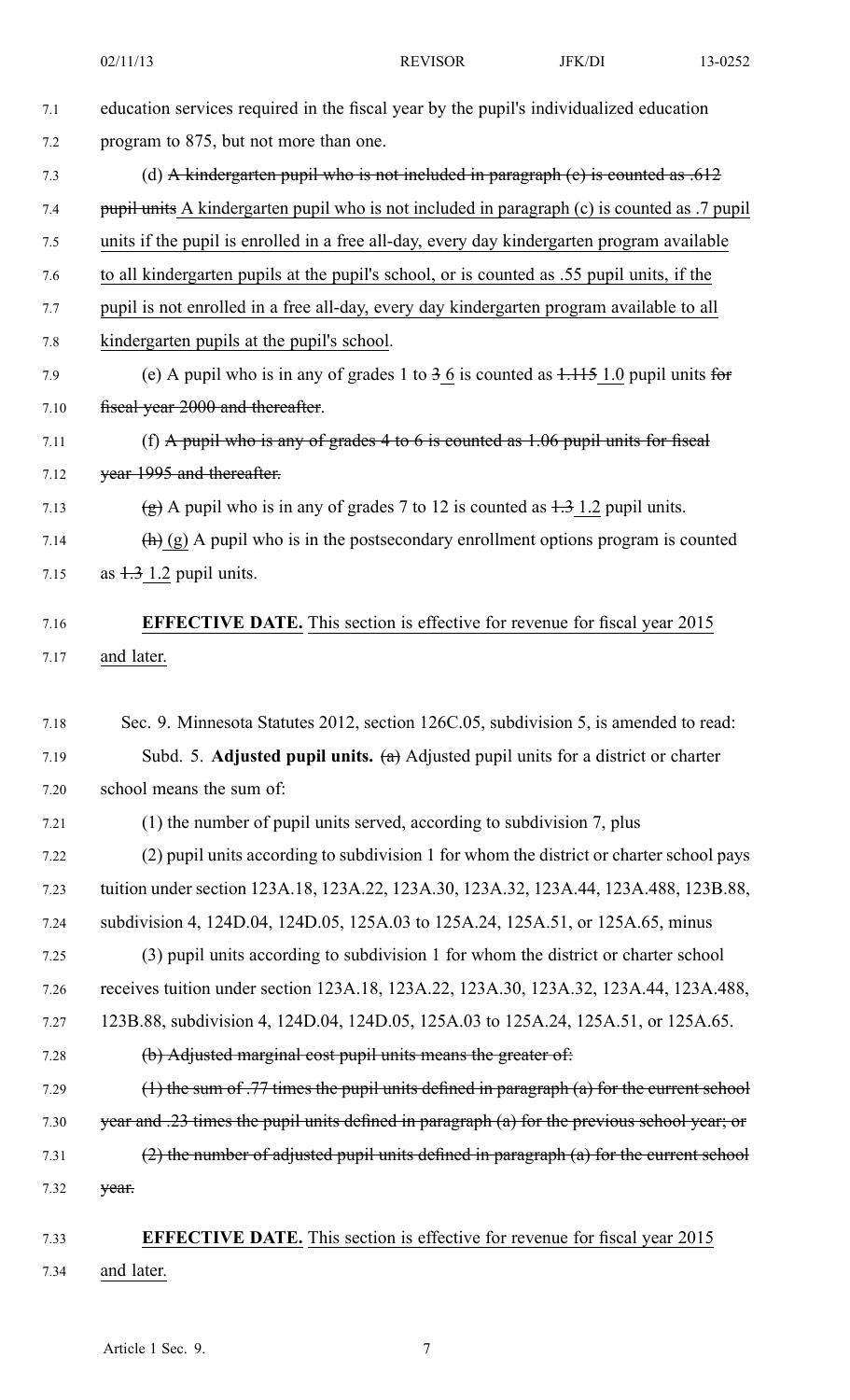8.1 Sec. 10. Minnesota Statutes 2012, section 126C.05, subdivision 6, is amended to read:

8.2 Subd. 6. **Resident pupil units.** (a) Resident pupil units for <sup>a</sup> district means the 8.3 number of pupil units according to subdivision 1 residing in the district.

8.4 (b) Resident marginal cost pupil units means the greater of:

8.5 (1) the sum of .77 times the pupil units defined in paragraph (a) for the current year 8.6 and .23 times the pupil units defined in paragraph (a) for the previous school year; or

8.7  $(2)$  the number of resident pupil units defined in paragraph (a) for the current school 8.8 year.

# 8.9 **EFFECTIVE DATE.** This section is effective for revenue for fiscal year 2015 8.10 and later.

8.11 Sec. 11. Minnesota Statutes 2012, section 126C.10, subdivision 1, is amended to read: 8.12 Subdivision 1. **General education revenue.** For fiscal year 2014, the general 8.13 education revenue for each district equals the sum of the district's basic revenue, extended 8.14 time revenue, gifted and talented revenue, small schools revenue, basic skills revenue, 8.15 training and experience revenue, secondary sparsity revenue, elementary sparsity revenue, 8.16 transportation sparsity revenue, total operating capital revenue, equity revenue, alternative 8.17 teacher compensation revenue, and transition revenue. For fiscal year 2015 and later, the 8.18 general education revenue for each district equals the sum of the district's basic revenue, 8.19 declining enrollment revenue, small schools revenue, basic skills revenue, secondary 8.20 sparsity revenue, elementary sparsity revenue, transportation sparsity revenue, total 8.21 operating capital revenue, alternative teacher compensation revenue, teacher development 8.22 and evaluation revenue, pension adjustment revenue, safe schools revenue, and transition 8.23 revenue.

8.24 Sec. 12. Minnesota Statutes 2012, section 126C.10, subdivision 2, is amended to read: 8.25 Subd. 2. **Basic revenue.** For fiscal year 2014, the basic revenue for each district 8.26 equals the formula allowance times the adjusted marginal cost pupil units for the school 8.27 year. The formula allowance for fiscal year 2011 is \$5,124. The formula allowance for 8.28 fiscal year 2012 is \$5,174. For fiscal year 2015 and later, the basic revenue for each district 8.29 equals the formula allowance times the adjusted pupil units for the school year. The formula 8.30 allowance for fiscal year 2013 and subsequent years is \$5,224. The formula allowance for 8.31 fiscal year 2014 is \$5,276. The formula allowance for fiscal year 2015 and later is \$5,700.

8.32 Sec. 13. Minnesota Statutes 2012, section 126C.10, subdivision 2c, is amended to read: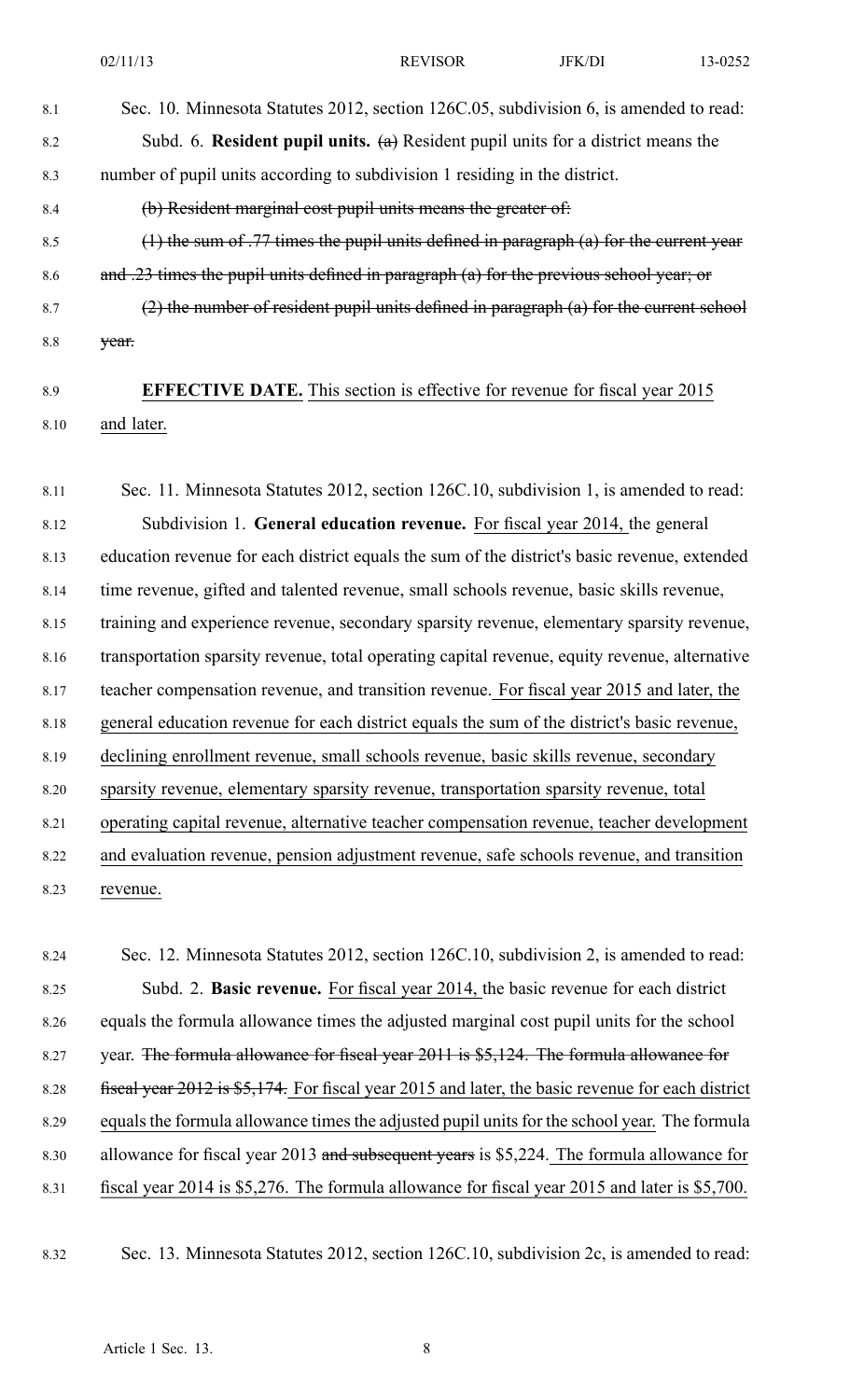|      | 02/11/13                                                                                      | <b>REVISOR</b> | JFK/DI | 13-0252 |  |
|------|-----------------------------------------------------------------------------------------------|----------------|--------|---------|--|
| 9.1  | Subd. 2c. Small schools revenue. A school district, not including a charter school,           |                |        |         |  |
| 9.2  | is eligible for small schools revenue equal to the product of:                                |                |        |         |  |
| 9.3  | $(1)$ \$5,224 \$540;                                                                          |                |        |         |  |
| 9.4  | (2) the district's adjusted marginal cost pupil units for that year; and                      |                |        |         |  |
| 9.5  | (3) the greater of zero or the ratio of (i) $1,000$ 960 less the district's adjusted marginal |                |        |         |  |
| 9.6  | eost pupil units for that year, to (ii) $1,000$ ; and 960.                                    |                |        |         |  |
| 9.7  | $(4)$ 0.10.                                                                                   |                |        |         |  |
| 9.8  | <b>EFFECTIVE DATE.</b> This section is effective for revenue for fiscal year 2015             |                |        |         |  |
| 9.9  | and later.                                                                                    |                |        |         |  |
| 9.10 | Sec. 14. Minnesota Statutes 2012, section 126C.10, is amended by adding a                     |                |        |         |  |
| 9.11 | subdivision to read:                                                                          |                |        |         |  |
| 9.12 | Subd. 2d. Declining enrollment revenue. A school district's declining enrollment              |                |        |         |  |
| 9.13 | revenue equals the greater of zero or the product of: (1) 28 percent of the formula           |                |        |         |  |
| 9.14 | allowance for that year and (2) the difference between the adjusted pupil units for the       |                |        |         |  |
| 9.15 | preceding year and the adjusted pupil units for the current year.                             |                |        |         |  |
| 9.16 | <b>EFFECTIVE DATE.</b> This section is effective for revenue for fiscal year 2015             |                |        |         |  |
| 9.17 | and later.                                                                                    |                |        |         |  |
| 9.18 | Sec. 15. Minnesota Statutes 2012, section 126C.10, subdivision 3, is amended to read:         |                |        |         |  |
| 9.19 | Subd. 3. Compensatory education revenue. (a) For fiscal year 2014, the                        |                |        |         |  |
| 9.20 | compensatory education revenue for each building in the district equals the formula           |                |        |         |  |
| 9.21 | allowance minus \$415 times the compensation revenue pupil units computed according           |                |        |         |  |
| 9.22 | to section 126C.05, subdivision 3. For fiscal year 2015 and later, the compensatory           |                |        |         |  |
| 9.23 | education revenue for each building in the district equals the formula allowance minus        |                |        |         |  |
| 9.24 | \$132 times the compensation revenue pupil units computed according to section 126C.05,       |                |        |         |  |
| 9.25 | subdivision 3. Revenue shall be paid to the district and must be allocated according to       |                |        |         |  |
| 9.26 | section 126C.15, subdivision 2.                                                               |                |        |         |  |
| 9.27 | (b) When the district contracting with an alternative program under section 124D.69           |                |        |         |  |
| 9.28 | changes prior to the start of a school year, the compensatory revenue generated by pupils     |                |        |         |  |
| 9.29 | attending the program shall be paid to the district contracting with the alternative program  |                |        |         |  |
| 9.30 | for the current school year, and shall not be paid to the district contracting with the       |                |        |         |  |
| 9.31 | alternative program for the prior school year.                                                |                |        |         |  |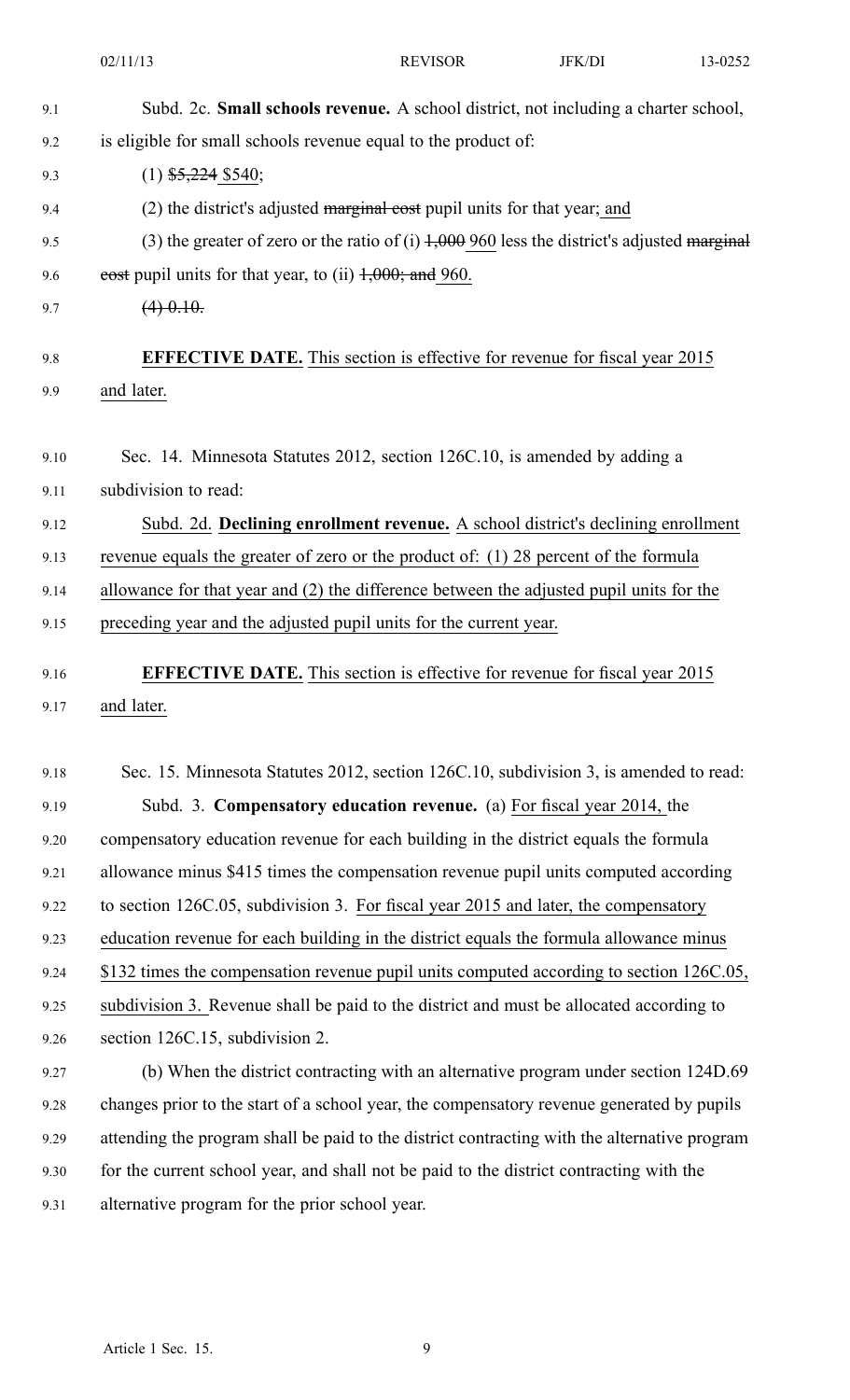- 10.1 (c) When the fiscal agen<sup>t</sup> district for an area learning center changes prior to the start 10.2 of <sup>a</sup> school year, the compensatory revenue shall be paid to the fiscal agen<sup>t</sup> district for the 10.3 current school year, and shall not be paid to the fiscal agen<sup>t</sup> district for the prior school year. 10.4 Sec. 16. Minnesota Statutes 2012, section 126C.10, subdivision 7, is amended to read: 10.5 Subd. 7. **Secondary sparsity revenue.** (a) A district's secondary sparsity revenue 10.6 for a school year equals the sum of the results of the following calculation for each 10.7 qualifying high school in the district: 10.8 (1) the formula allowance for the school year minus \$424, multiplied by 10.9 (2) the secondary average daily membership of pupils served in the high school, 10.10 multiplied by 10.11 (3) the quotient obtained by dividing 400 minus the secondary average daily 10.12 membership by 400 plus the secondary daily membership, multiplied by 10.13 (4) the lesser of 1.5 or the quotient obtained by dividing the isolation index minus 10.14 23 by ten. 10.15 (b) A newly formed district that is the result of districts combining under the 10.16 cooperation and combination program or consolidating under section 123A.48 must 10.17 receive secondary sparsity revenue equal to the greater of: (1) the amount calculated 10.18 under paragraph (a) for the combined district; or (2) the sum of the amounts of secondary 10.19 sparsity revenue the former districts had in the year prior to consolidation, increased for 10.20 any subsequent changes in the secondary sparsity formula. 10.21 **EFFECTIVE DATE.** This section is effective for revenue for fiscal year 2015 10.22 and later. 10.23 Sec. 17. Minnesota Statutes 2012, section 126C.10, subdivision 8, is amended to read: 10.24 Subd. 8. **Elementary sparsity revenue.** A district's elementary sparsity revenue 10.25 equals the sum of the following amounts for each qualifying elementary school in the 10.26 district: 10.27 (1) the formula allowance for the year minus \$424, multiplied by 10.28 (2) the elementary average daily membership of pupils served in the school, 10.29 multiplied by
	- 10.30 (3) the quotient obtained by dividing 140 minus the elementary average daily 10.31 membership by 140 plus the average daily membership.

## 10.32 **EFFECTIVE DATE.** This section is effective for revenue for fiscal year 2015 10.33 and later.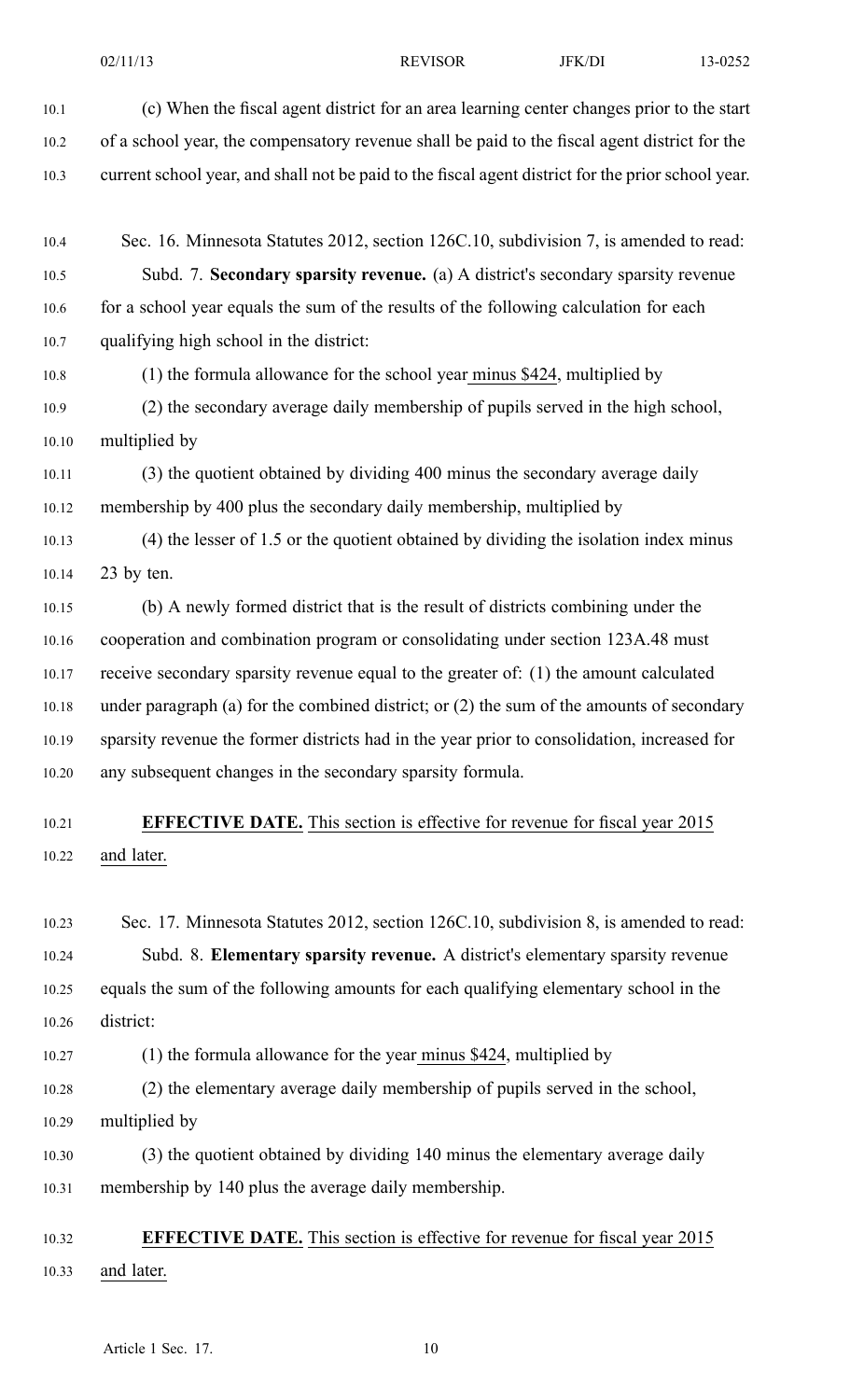11.1 Sec. 18. Minnesota Statutes 2012, section 126C.10, subdivision 13, is amended to read: 11.2 Subd. 13. **Total operating capital revenue.** (a) Total operating capital revenue for 11.3 a district equals the amount determined under paragraph (b) or (c), plus \$73 \$79 times the 11.4 adjusted marginal cost pupil units for the school year. The revenue must be placed in a 11.5 reserved account in the general fund and may only be used according to subdivision 14. 11.6 (b) Capital revenue for <sup>a</sup> district equals \$100 \$108 times the district's maintenance 11.7 cost index times its adjusted marginal cost pupil units for the school year.

11.8 (c) The revenue for <sup>a</sup> district that operates <sup>a</sup> program under section 124D.128, is 11.9 increased by an amount equal to \$30 times the number of marginal cost pupil units served 11.10 at the site where the program is implemented.

# 11.11 **EFFECTIVE DATE.** This section is effective for revenue for fiscal year 2015 11.12 and later.

11.13 Sec. 19. Minnesota Statutes 2012, section 126C.10, subdivision 13a, is amended to read: 11.14 Subd. 13a. **Operating capital levy.** To obtain operating capital revenue for fiscal 11.15 year 2007 2015 and later, a district may levy an amount not more than the product of its 11.16 operating capital revenue for the fiscal year times the lesser of one or the ratio of its 11.17 adjusted net tax capacity per adjusted marginal cost pupil unit to the operating capital 11.18 equalizing factor. The operating capital equalizing factor equals \$10,194 \$10,780.

## 11.19 **EFFECTIVE DATE.** This section is effective for revenue for fiscal year 2015 11.20 and later.

- 11.21 Sec. 20. Minnesota Statutes 2012, section 126C.10, subdivision 17, is amended to read: 11.22 Subd. 17. **Transportation sparsity definitions.** The definitions in this subdivision 11.23 apply to subdivisions 18 and 19.
- 11.24 (a) "Sparsity index" for <sup>a</sup> district means the greater of .2 or the ratio of the square 11.25 mile area of the district to the resident adjusted pupil units of the district.
- 11.26 (b) "Density index" for <sup>a</sup> district means the ratio of the square mile area of the 11.27 district to the resident adjusted pupil units of the district. However, the density index for a 11.28 district cannot be greater than .2 or less than .005.
- 11.29 **EFFECTIVE DATE.** This section is effective for fiscal year 2015 and later.
- 11.30 Sec. 21. Minnesota Statutes 2012, section 126C.10, subdivision 18, is amended to read: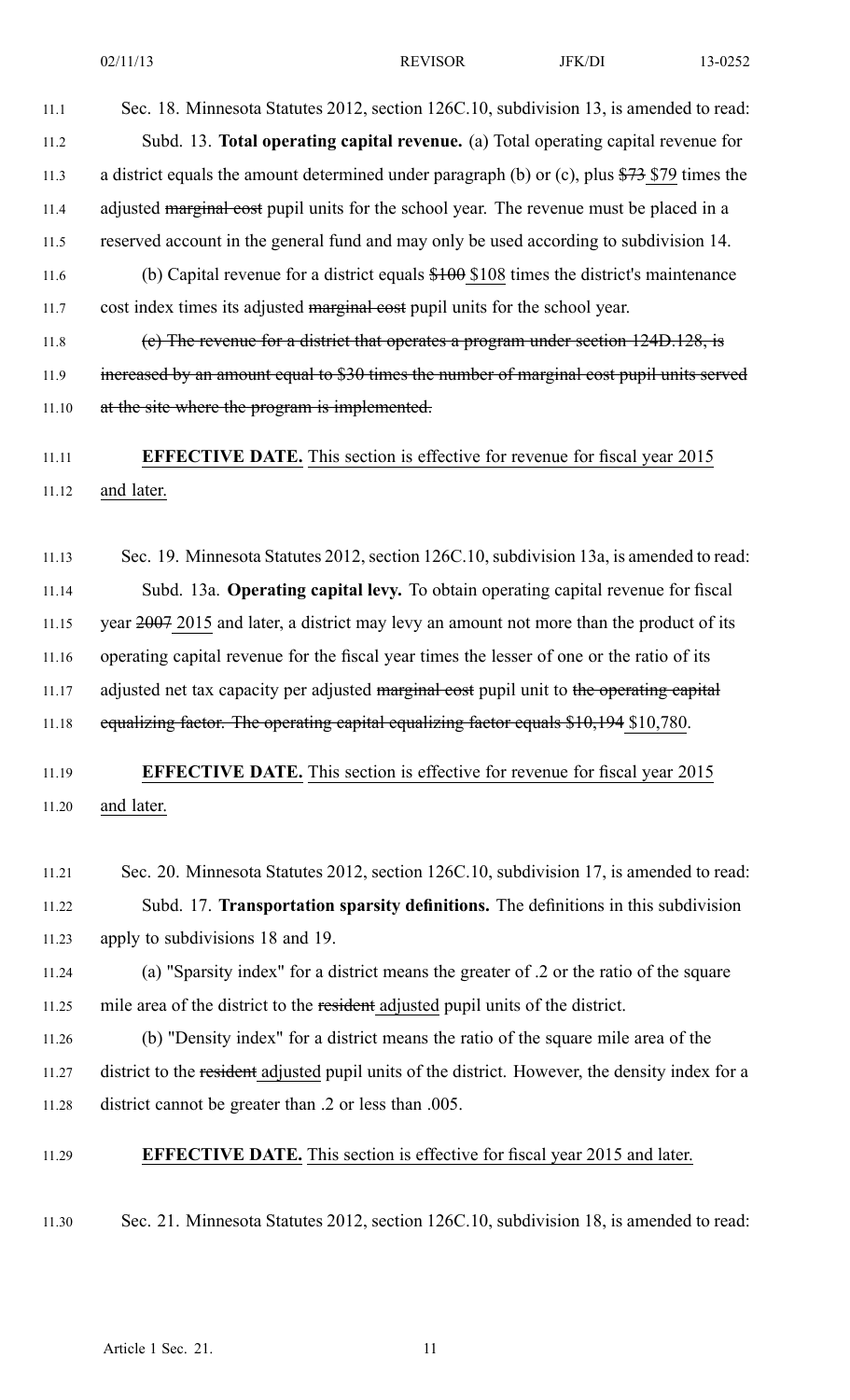| 12.1  | Subd. 18. Transportation sparsity revenue allowance. (a) A district's                             |
|-------|---------------------------------------------------------------------------------------------------|
| 12.2  | transportation sparsity allowance equals the greater of zero or the result of the following       |
| 12.3  | computation:                                                                                      |
| 12.4  | (i) Multiply the formula allowance according to subdivision 2, by $.1469$ .141.                   |
| 12.5  | (ii) Multiply the result in clause (i) by the district's sparsity index raised to the             |
| 12.6  | 26/100 power.                                                                                     |
| 12.7  | (iii) Multiply the result in clause (ii) by the district's density index raised to the            |
| 12.8  | $13/100$ power.                                                                                   |
| 12.9  | (iv) Multiply the formula allowance according to subdivision 2, by $.0485$ . 0465.                |
| 12.10 | (v) Subtract the result in clause (iv) from the result in clause (iii).                           |
| 12.11 | (b) Transportation sparsity revenue is equal to the transportation sparsity allowance             |
| 12.12 | times the adjusted marginal cost pupil units.                                                     |
| 12.13 | <b>EFFECTIVE DATE.</b> This section is effective for revenue for fiscal year 2015                 |
| 12.14 | and later.                                                                                        |
|       |                                                                                                   |
| 12.15 | Sec. 22. Minnesota Statutes 2012, section 126C.10, subdivision 24, is amended to read:            |
| 12.16 | Subd. 24. Equity revenue. $(a)$ A sehool district qualifies for equity revenue if:                |
| 12.17 | (1) the sehool district's adjusted marginal cost pupil unit amount of basic revenue,              |
| 12.18 | transition revenue, and referendum revenue is less than the value of the school district at       |
| 12.19 | or immediately above the 95th percentile of school districts in its equity region for those       |
| 12.20 | revenue categories; and                                                                           |
| 12.21 | (2) the school district's administrative offices are not located in a city of the first           |
| 12.22 | class on July $1, 1999$ .                                                                         |
| 12.23 | $\phi$ ) A school district's equity revenue for a qualifying district that receives               |
| 12.24 | referendum revenue under section $126C.17$ , subdivision 4, equals the product of (1) the         |
| 12.25 | district's adjusted marginal cost pupil units for that year; times (2) the sum of (i) $$13$ \$56, |
| 12.26 | plus (ii) \$75 \$100, times the school district's equity index computed under subdivision 27.     |
| 12.27 | (e) Equity revenue for a qualifying district that does not receive referendum revenue             |
| 12.28 | under section 126C.17, subdivision 4, equals the product of the district's adjusted marginal      |
| 12.29 | eost pupil units for that year times \$13.                                                        |
| 12.30 | (d) A school district's equity revenue is increased by the greater of zero or an amount           |
| 12.31 | equal to the district's resident marginal cost pupil units times the difference between ten       |
| 12.32 | percent of the statewide average amount of referendum revenue per resident marginal cost          |
| 12.33 | pupil unit for that year and the district's referendum revenue per resident marginal cost         |
| 12.34 | pupil unit. A school district's revenue under this paragraph must not exceed \$100,000 for        |
| 12.35 | that year.                                                                                        |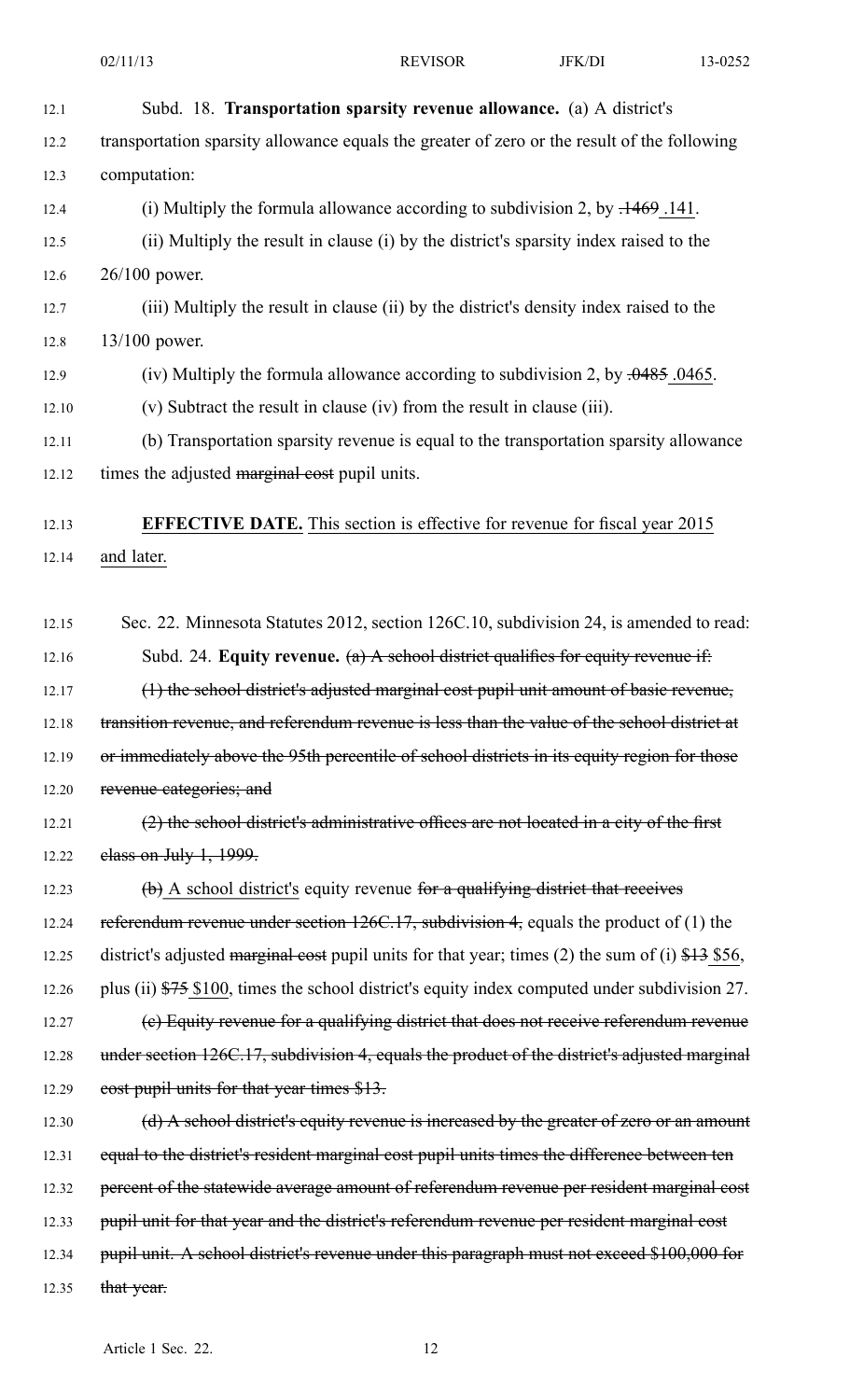| 13.1  | (e) A school district's equity revenue for a school district located in the metro equity      |
|-------|-----------------------------------------------------------------------------------------------|
| 13.2  | region equals the amount computed in paragraphs $(b)$ , $(c)$ , and $(d)$ multiplied by 1.25. |
| 13.3  | (f) For fiscal year 2007 and later, notwithstanding paragraph (a), clause (2), a school       |
| 13.4  | district that has per pupil referendum revenue below the 95th percentile qualifies for        |
| 13.5  | additional equity revenue equal to \$46 times its adjusted marginal cost pupil units.         |
| 13.6  | $(g)$ A district that does not qualify for revenue under paragraph $(f)$ qualifies for        |
| 13.7  | equity revenue equal to \$46 times its adjusted marginal cost pupil units.                    |
| 13.8  | <b>EFFECTIVE DATE.</b> This section is effective for revenue for fiscal year 2015             |
| 13.9  | and later.                                                                                    |
| 13.10 | Sec. 23. Minnesota Statutes 2012, section 126C.10, subdivision 27, is amended to read:        |
| 13.11 | Subd. 27. District equity index. (a) A district's equity index equals the greater             |
| 13.12 | of zero or the ratio of the sum of the district equity gap amount to the regional equity      |
| 13.13 | gap amount \$2,000 minus the district's referendum revenue under section 126C.17,             |
| 13.14 | subdivision 4, per adjusted pupil unit to \$2,000.                                            |
| 13.15 | (b) A charter school's equity index equals the greater of zero or the ratio of \$2,000        |
| 13.16 | minus the school's general education revenue attributable to referendum equalization aid      |
| 13.17 | under section 124D.11, subdivision 1, per adjusted pupil unit to \$2,000.                     |
| 13.18 | <b>EFFECTIVE DATE.</b> This section is effective for revenue for fiscal year 2015             |
| 13.19 | and later.                                                                                    |
| 13.20 | Sec. 24. Minnesota Statutes 2012, section 126C.10, subdivision 29, is amended to read:        |
| 13.21 | Subd. 29. Equity levy. To obtain equity revenue for fiscal year 2005 2015 and later,          |
| 13.22 | a district may levy an amount not more than the product of its equity revenue for the         |
| 13.23 | fiscal year times the lesser of one or the ratio of its referendum market value per resident  |
| 13.24 | $marginal cost$ pupil unit to $$476,000$ \$518,830.                                           |
| 13.25 | <b>EFFECTIVE DATE.</b> This section is effective for revenue for fiscal year 2015             |
| 13.26 | and later.                                                                                    |
|       |                                                                                               |
| 13.27 | Sec. 25. Minnesota Statutes 2012, section 126C.10, subdivision 31, is amended to read:        |
| 13.28 | Subd. 31. <b>Transition revenue.</b> (a) A district's transition allowance equals the         |
| 13.29 | sum of the transition revenue the district would have received for fiscal year 2015 under     |
| 13.30 | Minnesota Statutes 2012, section 126C.10, subdivision 31, and the greater of zero or the      |
| 13.31 | product of the ratio of the number of adjusted marginal cost pupil units the district would   |
|       |                                                                                               |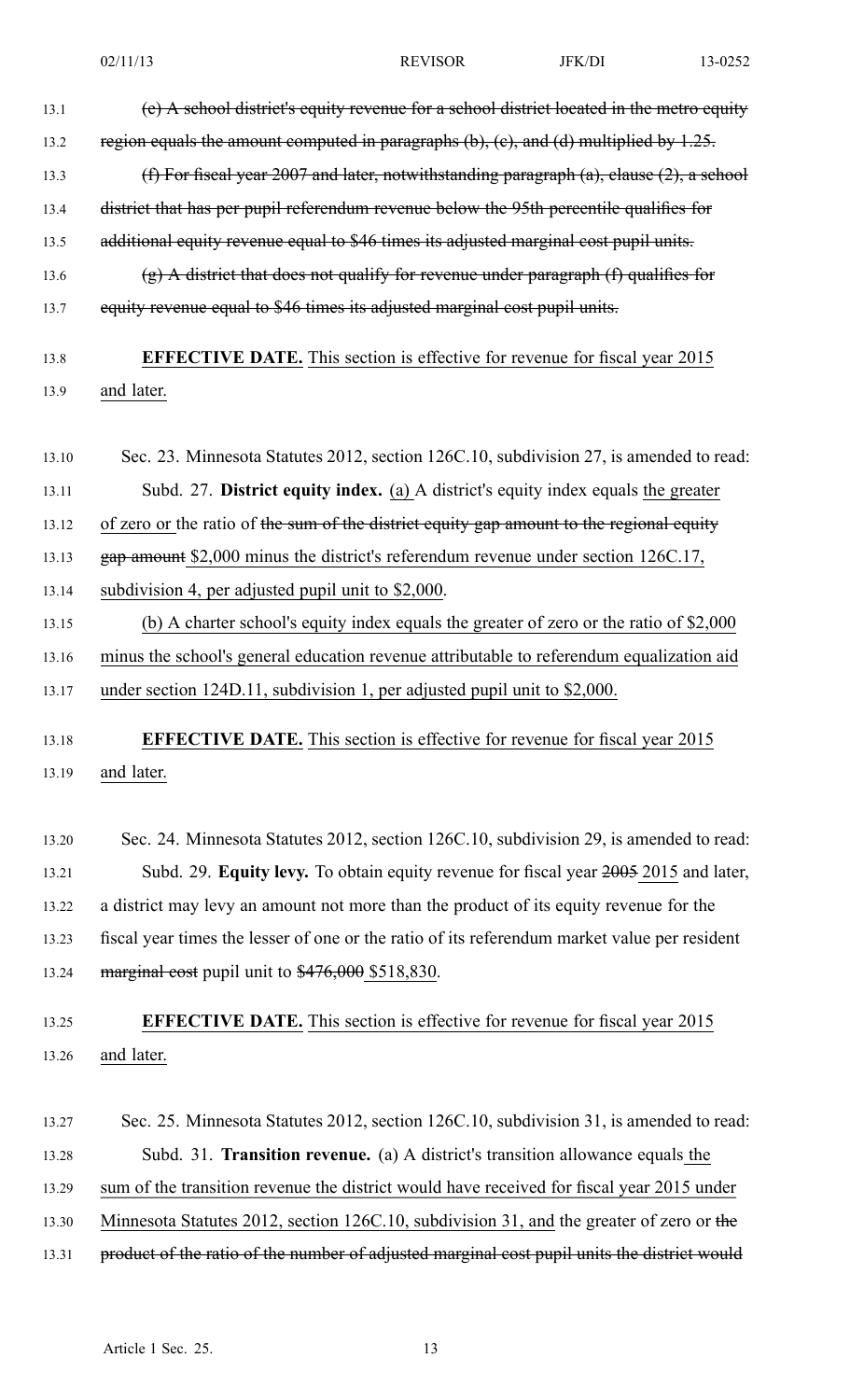| 14.1  | have counted for fiscal year 2004 under Minnesota Statutes 2002 to the district's adjusted       |
|-------|--------------------------------------------------------------------------------------------------|
| 14.2  | marginal cost pupil units for fiscal year 2004, times the difference between:                    |
| 14.3  | $(1)$ the lesser sum of:                                                                         |
| 14.4  | (i) the district's general education revenue per adjusted marginal cost pupil unit               |
| 14.5  | for fiscal year 2003 or the amount of general education revenue the district would have          |
| 14.6  | received per adjusted marginal cost pupil unit for fiscal year $2004$ 2015 according to          |
| 14.7  | Minnesota Statutes $2002$ , $2012$ , section $126C.10$ ;                                         |
| 14.8  | (ii) the safe school levy the district certified for fiscal year 2014 under Minnesota            |
| 14.9  | Statutes 2012, section 126C.44;                                                                  |
| 14.10 | (iii) 70 percent of the integration revenue the district received for fiscal year 2013           |
| 14.11 | under Minnesota Statutes 2012, section 124D.86;                                                  |
| 14.12 | (iv) the pension adjustment the district would have received for fiscal year 2015                |
| 14.13 | under Minnesota Statutes 2012, section 127A.50;                                                  |
| 14.14 | (v) the literacy incentive aid the district would have received for fiscal year 2015             |
| 14.15 | under Minnesota Statutes 2012, section 124D.98;                                                  |
| 14.16 | (vi) the special education aid the district would have received for fiscal year 2015             |
| 14.17 | under Minnesota Statutes 2012, section 124D.11;                                                  |
| 14.18 | (vii) the special education excess cost aid the district would have received for fiscal          |
| 14.19 | year 2015 under Minnesota Statutes 2012, section 125A.79; and                                    |
| 14.20 | (viii) the charter school lease aid the district would have received under Minnesota             |
| 14.21 | Statutes 2012, section $124D.11$ ; and                                                           |
| 14.22 | $(2)$ the sum of district's:                                                                     |
| 14.23 | (i) general education revenue for fiscal year $2004$ 2015 excluding transition revenue           |
| 14.24 | under section 126C.10;                                                                           |
| 14.25 | (ii) integration revenue for fiscal year 2015 under section 124D.861;                            |
| 14.26 | (iii) literacy incentive aid for fiscal year 2015 under section 124D.98;                         |
| 14.27 | (iv) special education aid for fiscal year 2015 under section 125A.76; and                       |
| 14.28 | (v) the charter school lease aid for fiscal year $2015$ under section $124D.11$ ;                |
| 14.29 | divided by the number of adjusted marginal cost pupil units the district would have              |
| 14.30 | eounted for fiscal year 2004 under Minnesota Statutes 2002 2015.                                 |
| 14.31 | (b) A district's transition revenue for fiscal years 2006 through 2009 equals the sum of         |
| 14.32 | the product of the district's transition allowance times the district's adjusted marginal cost   |
| 14.33 | pupil units plus the district's transition for prekindergarten revenue under subdivision 31a.    |
| 14.34 | (e) (b) A district's transition revenue for fiscal year $2010$ and later equals the              |
| 14.35 | sum of the product of the district's transition allowance times the district's adjusted marginal |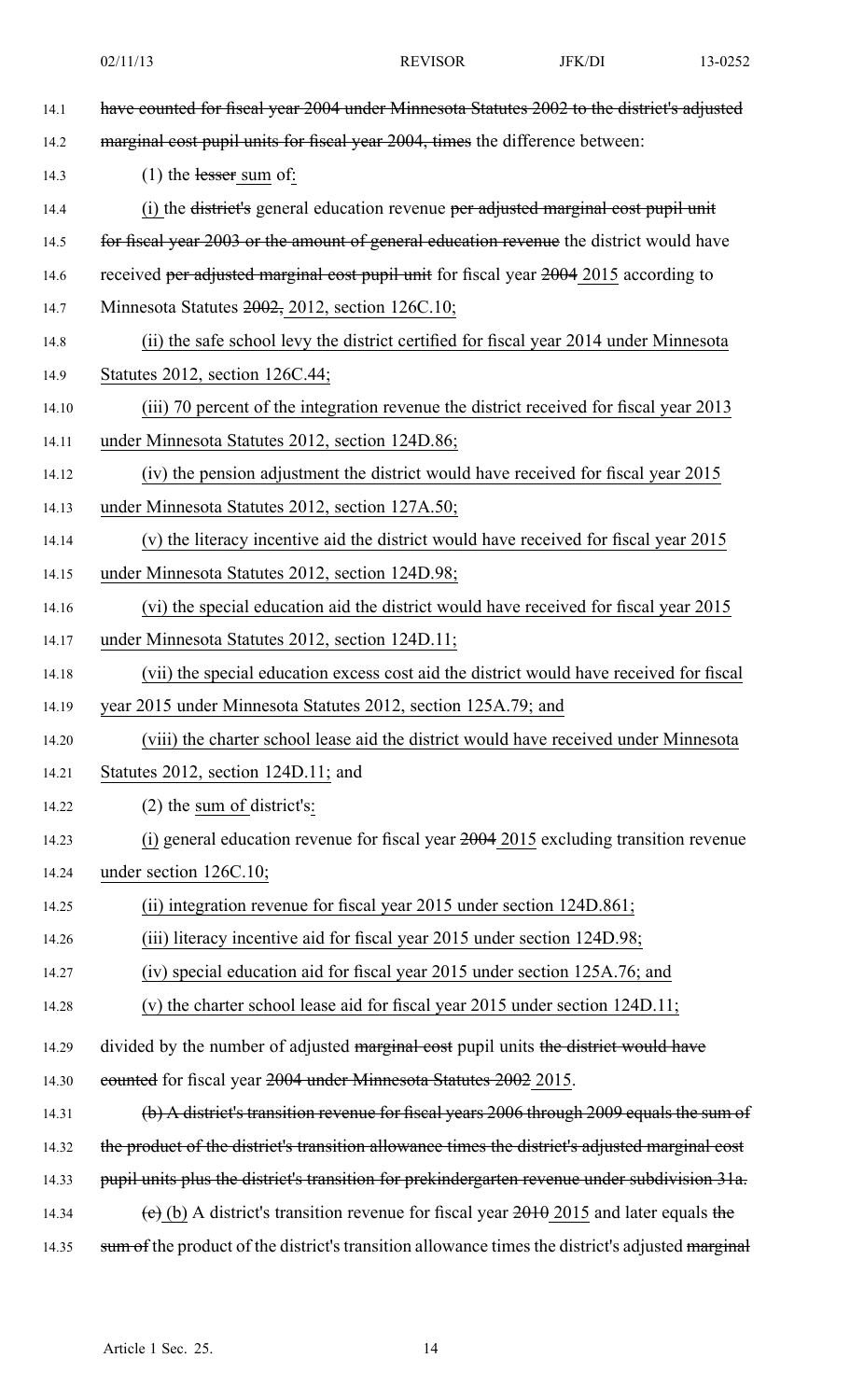| 15.1  | cost pupil units plus the district's transition for prekindergarten revenue under subdivision |
|-------|-----------------------------------------------------------------------------------------------|
| 15.2  | 31a plus the district's transition for tuition reciprocity revenue under subdivision 31e.     |
| 15.3  | <b>EFFECTIVE DATE.</b> This section is effective for revenue for fiscal year 2015             |
| 15.4  | and later.                                                                                    |
|       |                                                                                               |
| 15.5  | Sec. 26. Minnesota Statutes 2012, section 126C.10, subdivision 32, is amended to read:        |
| 15.6  | Subd. 32. Transition levy. To obtain transition revenue for fiscal year 2005 2015             |
| 15.7  | and later, a district may levy an amount not more than the product of its transition revenue  |
| 15.8  | for the fiscal year times the lesser of one or the ratio of its referendum market value per   |
| 15.9  | resident marginal cost pupil unit to \$476,000 \$518,830.                                     |
| 15.10 | <b>EFFECTIVE DATE.</b> This section is effective for revenue for fiscal year 2015             |
| 15.11 | and later.                                                                                    |
|       |                                                                                               |
| 15.12 | Sec. 27. Minnesota Statutes 2012, section 126C.10, subdivision 35, is amended to read:        |
| 15.13 | Subd. 35. Alternative teacher compensation levy. For fiscal year 2007 2015 and                |
| 15.14 | later, the alternative teacher compensation levy for a district receiving basic alternative   |
| 15.15 | teacher compensation aid equals the product of $(1)$ the difference between the district's    |
| 15.16 | alternative teacher compensation revenue and the district's basic alternative teacher         |
| 15.17 | compensation aid times (2) the lesser of one or the ratio of the district's adjusted net tax  |
| 15.18 | capacity per adjusted pupil unit to $$5,634$ \$6,742.                                         |
| 15.19 | <b>EFFECTIVE DATE.</b> This section is effective for revenue for fiscal year 2015             |
| 15.20 | and later.                                                                                    |
|       |                                                                                               |
| 15.21 | Sec. 28. Minnesota Statutes 2012, section 126C.10, is amended by adding a                     |
| 15.22 | subdivision to read:                                                                          |
| 15.23 | Subd. 37. Teacher development and evaluation revenue. (a) Teacher development                 |
| 15.24 | and evaluation revenue for an eligible school district or site equals \$22 times the number   |
| 15.25 | of pupils enrolled at the district or site on October 1 of the previous fiscal year.          |
| 15.26 | (b) A district or site is eligible for teacher development and evaluation revenue if it       |
| 15.27 | does not qualify for alternative compensation revenue under section 122A.415, subdivision     |
| 15.28 | 1, and a school board and exclusive representative of the teachers have reached a joint       |
| 15.29 | agreement under section 122A.40, subdivision 8, paragraph (c), or 122A.41, subdivision 5,     |
| 15.30 | paragraph (c). A charter school is eligible for teacher development and evaluation revenue    |
| 15.31 | if it does not qualify for alternative compensation revenue under section 122A.415,           |
|       |                                                                                               |
|       |                                                                                               |

02/11/13 REVISOR JFK/DI 13-0252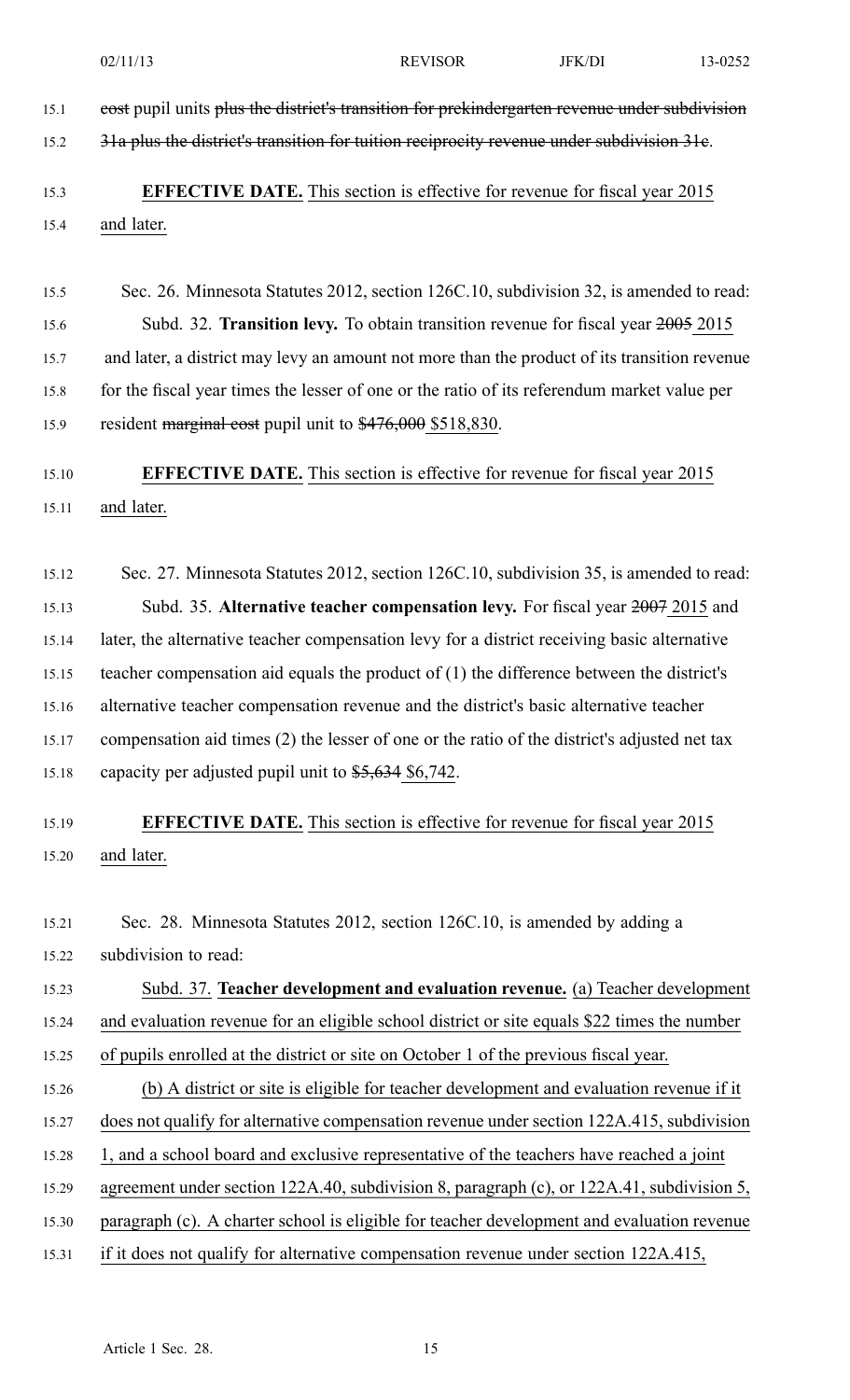|       | 02/11/13<br><b>REVISOR</b><br><b>JFK/DI</b><br>13-0252                                      |  |  |  |  |
|-------|---------------------------------------------------------------------------------------------|--|--|--|--|
| 16.1  | subdivision 1, and has implemented a process for development, evaluation, and peer          |  |  |  |  |
| 16.2  | coaching of teachers meeting the criteria in section 122A.40, subdivision 8, paragraph (b). |  |  |  |  |
| 16.3  | (c) For school districts, teacher development and evaluation revenue must be                |  |  |  |  |
| 16.4  | reserved and used to implement plans under section 122A.40, subdivision 8, or 122A.41,      |  |  |  |  |
| 16.5  | subdivision 5.                                                                              |  |  |  |  |
| 16.6  | <b>EFFECTIVE DATE.</b> This section is effective for revenue for fiscal year 2015           |  |  |  |  |
| 16.7  | and later.                                                                                  |  |  |  |  |
|       |                                                                                             |  |  |  |  |
| 16.8  | Sec. 29. Minnesota Statutes 2012, section 126C.10, is amended by adding a                   |  |  |  |  |
| 16.9  | subdivision to read:                                                                        |  |  |  |  |
| 16.10 | Subd. 38. Pension adjustment revenue. A school district's pension adjustment                |  |  |  |  |
| 16.11 | revenue equals the greater of zero or the product of:                                       |  |  |  |  |
| 16.12 | (1) the difference between the district's adjustment under Minnesota Statutes 2012,         |  |  |  |  |
| 16.13 | section 127A.50, subdivision 1, for fiscal year 2014 per adjusted pupil unit and the state  |  |  |  |  |
| 16.14 | average adjustment under Minnesota Statutes 2012, section 127A.50, subdivision 1, for       |  |  |  |  |
| 16.15 | fiscal year 2014 per adjusted pupil unit; and                                               |  |  |  |  |
| 16.16 | (2) the district's adjusted pupil units for the fiscal year.                                |  |  |  |  |
| 16.17 | <b>EFFECTIVE DATE.</b> This section is effective for revenue for fiscal year 2015           |  |  |  |  |
| 16.18 | and later.                                                                                  |  |  |  |  |
|       |                                                                                             |  |  |  |  |
| 16.19 | Sec. 30. Minnesota Statutes 2012, section 126C.10, is amended by adding a                   |  |  |  |  |
| 16.20 | subdivision to read:                                                                        |  |  |  |  |
| 16.21 | Subd. 39. Safe schools revenue. (a) A school district's safe schools revenue equals         |  |  |  |  |
| 16.22 | the product of \$32 times the district's adjusted pupil units for the school year.          |  |  |  |  |
| 16.23 | (b) To obtain safe schools revenue, a district may levy an amount not more than its         |  |  |  |  |
| 16.24 | safe schools revenue under paragraph (a).                                                   |  |  |  |  |
| 16.25 | (c) Safe schools revenue must be reserved and used for directly funding the                 |  |  |  |  |
| 16.26 | following purposes or for reimbursing the cities and counties who contract with the         |  |  |  |  |
| 16.27 | district for the following purposes:                                                        |  |  |  |  |
| 16.28 | (1) to pay the costs incurred for the salaries, benefits, and transportation costs of       |  |  |  |  |
| 16.29 | peace officers and sheriffs for liaison in services in the district's schools;              |  |  |  |  |
| 16.30 | (2) to pay the costs for a drug abuse prevention program as defined in section              |  |  |  |  |
| 16.31 | 609.101, subdivision 3, paragraph (e), in the elementary schools;                           |  |  |  |  |
| 16.32 | (3) to pay the costs for a gang resistance education training curriculum in the             |  |  |  |  |
| 16.33 | district's schools;                                                                         |  |  |  |  |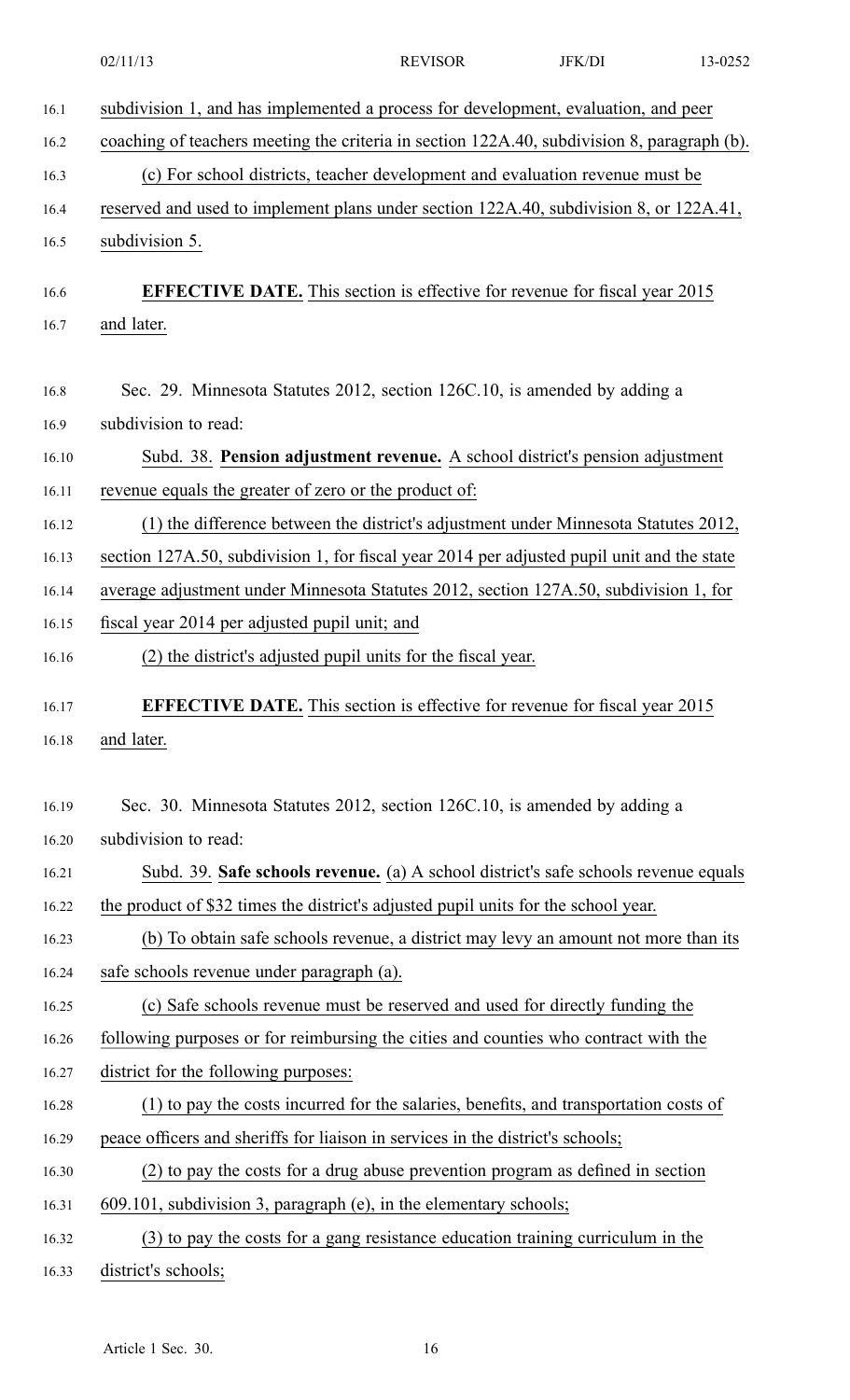17.1 (4) to pay the costs for security in the district's schools and on school property; 17.2 (5) to pay the costs for other crime prevention, drug abuse, student and staff safety, 17.3 voluntary opt-in suicide prevention tools, and violence prevention measures taken by 17.4 the school district; or 17.5 (6) to pay costs for licensed school counselors, licensed school nurses, licensed 17.6 school social workers, licensed school psychologists, and licensed alcohol and chemical 17.7 dependency counselors to help provide early responses to problems. 17.8 (d) For expenditures under paragraph (c), clause (1), the district must initially 17.9 attempt to contract for services to be provided by peace officers or sheriffs with the police 17.10 department of each city or the sheriff's department of the county containing the school 17.11 receiving the services. If <sup>a</sup> local police department or <sup>a</sup> county sheriff's department does 17.12 not wish to provide the necessary services, the district may contract for these services with 17.13 any other police or sheriff's department located entirely or partially within the school 17.14 district's boundaries. 17.15 **EFFECTIVE DATE.** This section is effective for revenue for fiscal year 2015 17.16 and later. 17.17 Sec. 31. Minnesota Statutes 2012, section 126C.12, subdivision 1, is amended to read: 17.18 Subdivision 1. **Revenue.** Of <sup>a</sup> district's general education revenue for fiscal year 17.19 2000 2015 and thereafter each school district shall reserve an amount equal to the formula 17.20 allowance multiplied by the following calculation: 17.21 (1) the sum of adjusted marginal cost pupils in average daily membership, according 17.22 to section 126C.05, subdivision 5, in kindergarten times .057 \$299; plus 17.23 (2) the sum of adjusted marginal cost pupils in average daily membership, according 17.24 to section 126C.05, subdivision 5, in grades 1 to  $3.6$  times  $.115$ ; plus \$459. 17.25 (3) the sum of adjusted marginal cost pupils in average daily membership, according 17.26 to section 126C.05, subdivision 5, in grades 4 to 6 times .06. 17.27 **EFFECTIVE DATE.** This section is effective for fiscal year 2015 and later. 17.28 Sec. 32. Minnesota Statutes 2012, section 126C.13, subdivision 4, is amended to read: 17.29 Subd. 4. **General education aid.** For fiscal years 2007 year 2015 and later, <sup>a</sup> 17.30 district's general education aid is the sum of the following amounts: 17.31 (1) general education revenue, excluding safe schools revenue, equity revenue, 17.32 total operating capital revenue, alternative teacher compensation revenue, and transition 17.33 revenue; Article 1 Sec. 32. 17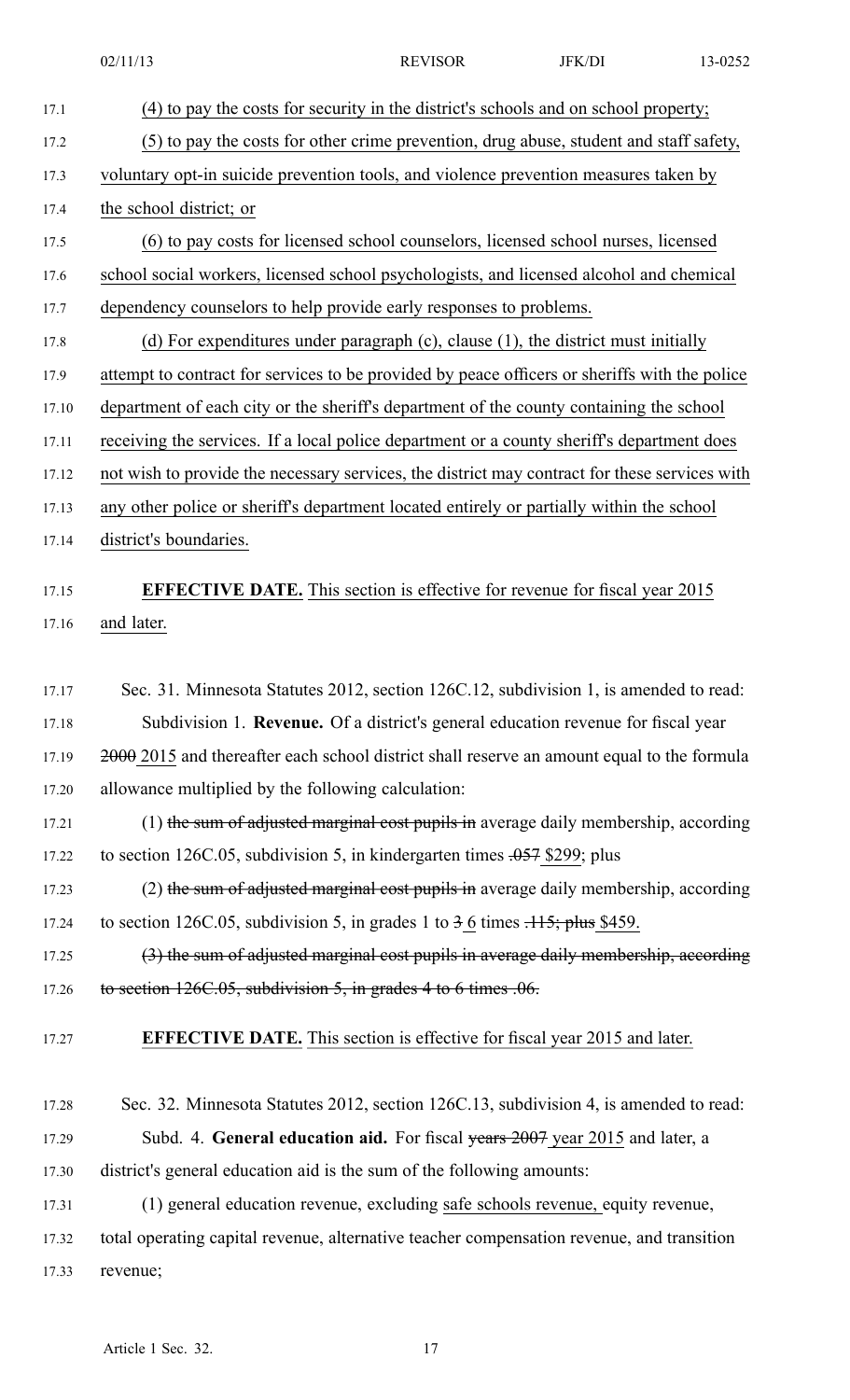02/11/13 **REVISOR** JFK/DI 13-0252 18.1 (2) operating capital aid under section 126C.10, subdivision 13b; 18.2 (3) equity aid under section 126C.10, subdivision 30; 18.3 (4) alternative teacher compensation aid under section 126C.10, subdivision 36; 18.4 (5) transition aid under section 126C.10, subdivision 33; 18.5 (6) shared time aid under section 126C.01, subdivision 7; 18.6 (7) referendum aid under section 126C.17, subdivisions 7 and 7a; and 18.7 (8) online learning aid according to section 124D.096. 18.8 **EFFECTIVE DATE.** This section is effective for revenue for fiscal year 2015 18.9 and later.

18.10 Sec. 33. Minnesota Statutes 2012, section 126C.13, subdivision 5, is amended to read: 18.11 Subd. 5. **Uses of revenue.** Except as provided in sections 126C.10, subdivision 18.12 subdivisions 14 and 39; 126C.12; and 126C.15, general education revenue may be used 18.13 during the regular school year and the summer for general and special school purposes.

### 18.14 **EFFECTIVE DATE.** This section is effective for revenue for fiscal year 2015 18.15 and later.

18.16 Sec. 34. Minnesota Statutes 2012, section 126C.15, subdivision 2, is amended to read: 18.17 Subd. 2. **Building allocation.** (a) A district or cooperative must allocate its 18.18 compensatory revenue to each school building in the district or cooperative where 18.19 the children who have generated the revenue are served unless the school district or 18.20 cooperative has received permission under Laws 2005, First Special Session chapter 5, 18.21 article 1, section 50, to allocate compensatory revenue according to student performance 18.22 measures developed by the school board.

18.23 (b) Notwithstanding paragraph (a), <sup>a</sup> district or cooperative may allocate up to 18.24 five 15 percent of the amount of compensatory revenue that the district receives to 18.25 school sites according to <sup>a</sup> plan adopted by the school board. The money reallocated 18.26 under this paragraph must be spen<sup>t</sup> for the purposes listed in subdivision 1, but may be 18.27 spen<sup>t</sup> on students in any grade, including students attending school readiness or other 18.28 prekindergarten programs.

18.29 (c) For the purposes of this section and section 126C.05, subdivision 3, "building" 18.30 means education site as defined in section 123B.04, subdivision 1.

18.31 (d) Notwithstanding section 123A.26, subdivision 1, compensatory revenue 18.32 generated by students served at <sup>a</sup> cooperative unit shall be paid to the cooperative unit.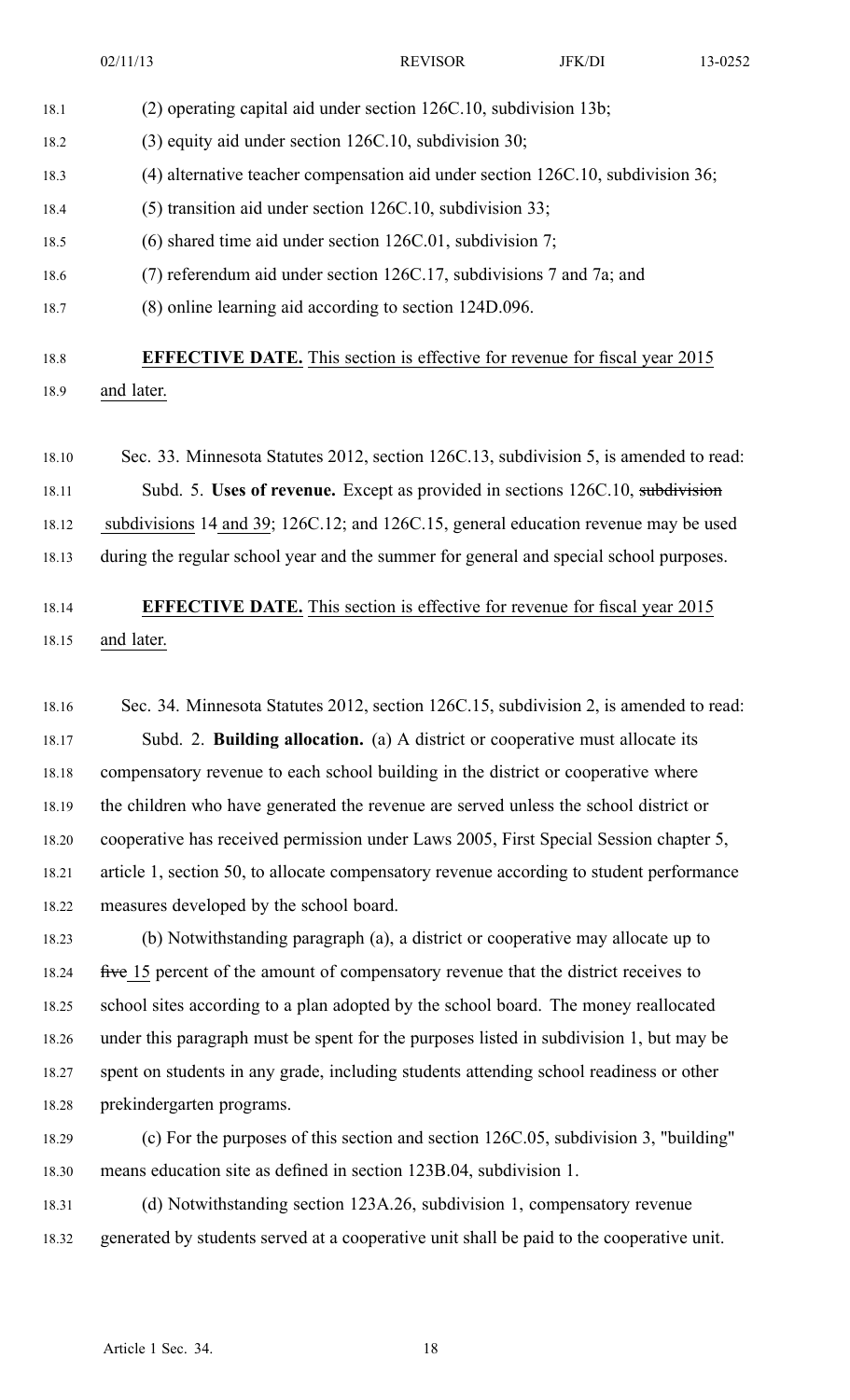19.1 (e) A district or cooperative with school building openings, school building 19.2 closings, changes in attendance area boundaries, or other changes in programs or student 19.3 demographics between the prior year and the current year may reallocate compensatory 19.4 revenue among sites to reflect these changes. A district or cooperative must repor<sup>t</sup> to the 19.5 department any adjustments it makes according to this paragraph and the department must 19.6 use the adjusted compensatory revenue allocations in preparing the repor<sup>t</sup> required under 19.7 section 123B.76, subdivision 3, paragraph (c).

19.8 Sec. 35. Minnesota Statutes 2012, section 126C.17, is amended to read:

### 19.9 **126C.17 REFERENDUM REVENUE.**

19.10 Subdivision 1. **Referendum allowance.** (a) For fiscal year 2003 and later, <sup>a</sup> district's 19.11 initial referendum revenue allowance equals the sum of the allowance under section 19.12 126C.16, subdivision 2, plus any additional allowance per resident marginal cost pupil 19.13 unit authorized under subdivision 9 before May 1, 2001, for fiscal year 2002 and later, 19.14 plus the referendum conversion allowance approved under subdivision 13, minus \$415. 19.15 For districts with more than one referendum authority, the reduction must be computed 19.16 separately for each authority. The reduction must be applied first to the referendum 19.17 conversion allowance and next to the authority with the earliest expiration date. A 19.18 district's initial referendum revenue allowance may not be less than zero. 19.19 (b) For fiscal year 2003, <sup>a</sup> district's referendum revenue allowance equals the initial 19.20 referendum allowance plus any additional allowance per resident marginal cost pupil unit 19.21 authorized under subdivision 9 between April 30, 2001, and December 30, 2001, for 19.22 fiscal year 2003 and later. 19.23 (c) For fiscal year 2004 and later, <sup>a</sup> district's referendum revenue allowance equals 19.24 the sum of:

19.25  $(1)$  the product of (i) the ratio of the resident marginal cost pupil units the district 19.26 would have counted for fiscal year 2004 under Minnesota Statutes 2002, section 126C.05, 19.27 to the district's resident marginal cost pupil units for fiscal year 2004, times (ii) the initial 19.28 referendum allowance plus any additional allowance per resident marginal cost pupil unit 19.29 authorized under subdivision 9 between April 30, 2001, and May 30, 2003, for fiscal 19.30 year 2003 and later, plus 19.31  $(2)$  any additional allowance per resident marginal cost pupil unit authorized under

19.33 (a) A district's initial referendum allowance for fiscal year 2015 equals the result of 19.34 the following calculations:

19.32 subdivision 9 after May 30, 2003, for fiscal year 2005 and later.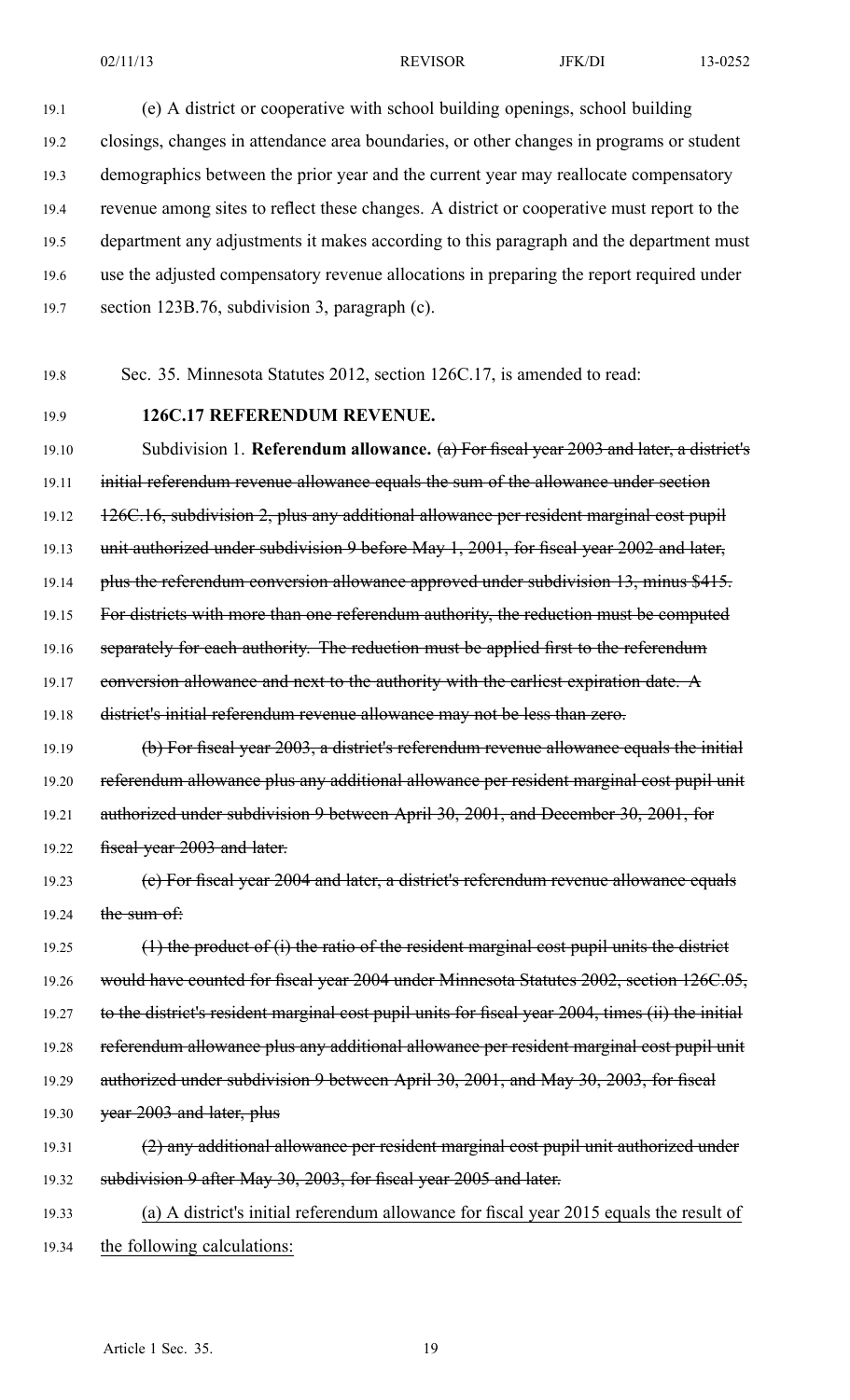| 20.1  | (1) multiply the referendum allowance the district would have received for fiscal            |
|-------|----------------------------------------------------------------------------------------------|
| 20.2  | year 2015 under Minnesota Statutes 2012, section 126C.17, subdivision 1, based on            |
| 20.3  | elections held before July 1, 2013, by the resident marginal cost pupil units the district   |
| 20.4  | would have counted for fiscal year 2015 under Minnesota Statutes 2012, section 126C.05;      |
| 20.5  | (2) add to the result of clause (1) the adjustment the district would have received          |
| 20.6  | under Minnesota Statutes 2012, section 127A.47, subdivision 7, paragraphs (a), (b), and      |
| 20.7  | (c), based on elections held before July 1, 2013;                                            |
| 20.8  | (3) divide the result of clause (2) by the district's adjusted pupil units for fiscal        |
| 20.9  | year $2015$ ; and                                                                            |
| 20.10 | $(4)$ if the result of clause $(3)$ is less than zero, set the allowance to zero.            |
| 20.11 | (b) A district's referendum allowance equals the sum of the district's initial               |
| 20.12 | referendum allowance for fiscal year 2015, plus any additional referendum allowance per      |
| 20.13 | adjusted pupil unit authorized after June 30, 2013, minus any allowances expiring in         |
| 20.14 | fiscal year 2016 or later.                                                                   |
| 20.15 | Subd. 2. Referendum allowance limit. (a) Notwithstanding subdivision 1, for fiscal           |
| 20.16 | year 2007 2015 and later, a district's referendum allowance must not exceed the greater of:  |
| 20.17 | $(1)$ the sum of: (i) a district's referendum allowance for fiscal year 1994 times 1.177     |
| 20.18 | times the annual inflationary increase as calculated under paragraph (b) plus (ii) its       |
| 20.19 | referendum conversion allowance for fiscal year 2003, minus (iii) \$215;                     |
| 20.20 | (2) the greater of (i): 26 percent of the formula allowance or (ii) $$1,294$ times the       |
| 20.21 | annual inflationary increase as calculated under paragraph $(b)$ ; or times the greatest of: |
| 20.22 | $(1)$ \$1,845;                                                                               |
| 20.23 | (2) the sum of the referendum revenue the district would have received for fiscal            |
| 20.24 | year 2015 under Minnesota Statutes 2012, section 126C.17, subdivision 4, based on            |
| 20.25 | elections held before July 1, 2013, and the adjustment the district would have received      |
| 20.26 | under Minnesota Statutes 2012, section 127A.47, subdivision 7, paragraphs (a), (b), and      |
| 20.27 | (c), based on elections held before July 1, 2013, divided by the district's adjusted pupil   |
| 20.28 | units for fiscal year 2015; or                                                               |
| 20.29 | (3) the product of the referendum allowance limit the district would have received           |
| 20.30 | for fiscal year 2015 under Minnesota Statutes 2012, section 126C.17, subdivision 2, and      |
| 20.31 | the resident marginal cost pupil units the district would have received for fiscal year 2015 |
| 20.32 | under Minnesota Statutes 2012, section 126C.05, subdivision 6, plus the adjustment the       |
| 20.33 | district would have received under Minnesota Statutes 2012, section 127A.47, subdivision     |
| 20.34 | 7, paragraphs (a), (b), and (c), based on elections held before July 1, 2013, divided by     |
| 20.35 | the district's adjusted pupil units for fiscal year 2015; or                                 |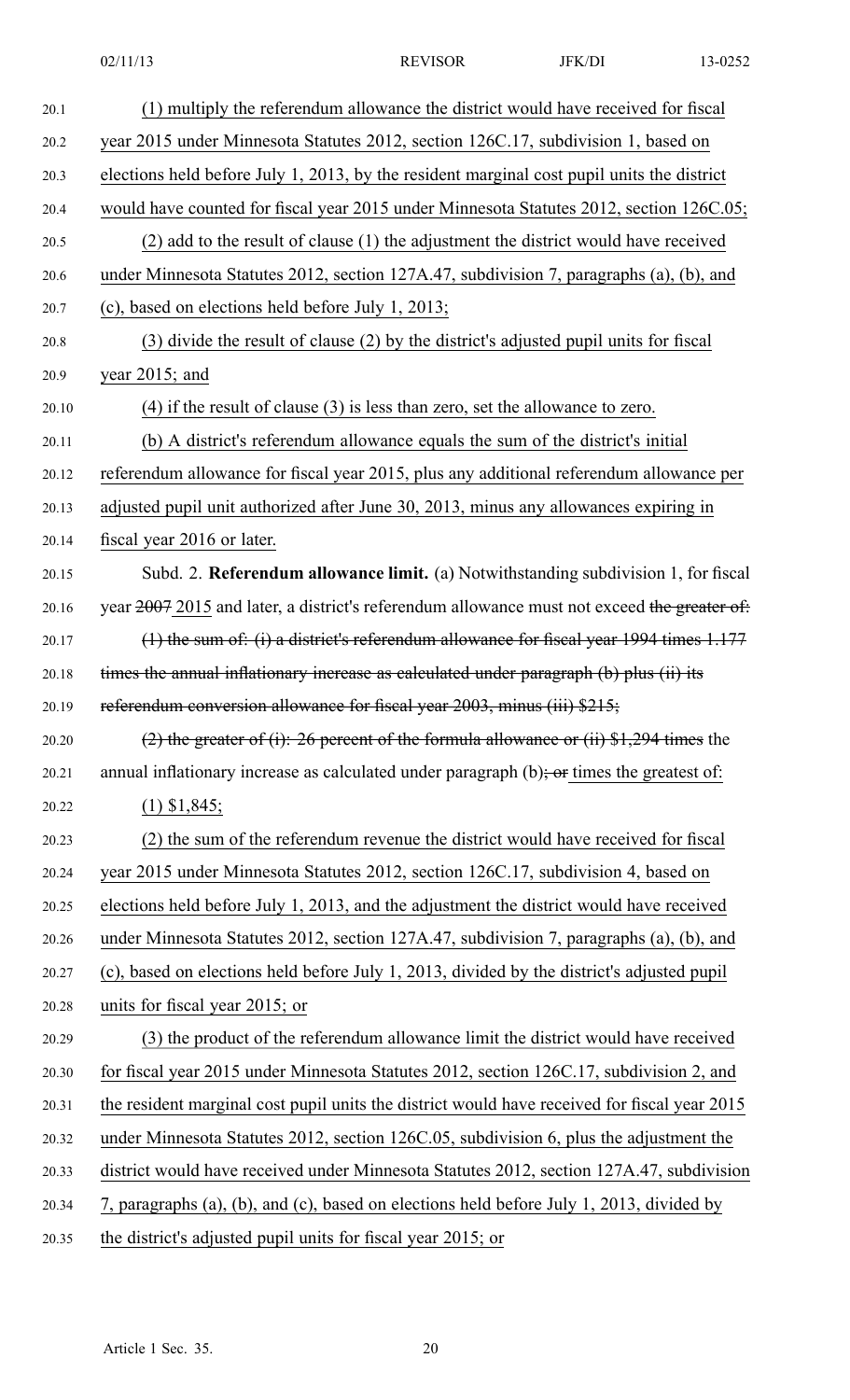21.1  $(3)(4)$  for a newly reorganized district created after July 1, 2006 2013, the referendum 21.2 revenue authority for each reorganizing district in the year preceding reorganization divided 21.3 by its resident marginal cost adjusted pupil units for the year preceding reorganization. 21.4 (b) For purposes of this subdivision, for fiscal year 2005 2016 and later, "inflationary 21.5 increase" means one plus the percentage change in the Consumer Price Index for urban 21.6 consumers, as prepared by the United States Bureau of Labor Standards, for the current 21.7 fiscal year to fiscal year 2004 2015. For fiscal years 2009 year 2016 and later, for purposes 21.8 of paragraph (a), clause  $(1)(3)$ , the inflationary increase equals the inflationary increase 21.9 for fiscal year 2008 plus one-fourth of the percentage increase in the formula allowance 21.10 for that year compared with the formula allowance for fiscal year 2008 2015. 21.11 Subd. 3. **Sparsity exception.** A district that qualifies for sparsity revenue under 21.12 section 126C.10 is not subject to <sup>a</sup> referendum allowance limit. 21.13 Subd. 4. **Total referendum revenue.** The total referendum revenue for each district 21.14 equals the district's referendum allowance times the resident marginal cost adjusted pupil 21.15 units for the school year. 21.16 Subd. 5. **Referendum equalization revenue.** (a) For fiscal year 2003 and later, 21.17 A district's referendum equalization revenue equals the sum of the first tier referendum 21.18 equalization revenue and the second tier referendum equalization revenue. 21.19 (b) A district's first tier referendum equalization revenue equals the district's first 21.20 tier referendum equalization allowance times the district's resident marginal cost adjusted 21.21 pupil units for that year. 21.22 (c) For fiscal year 2006, <sup>a</sup> district's first tier referendum equalization allowance 21.23 equals the lesser of the district's referendum allowance under subdivision 1 or \$500. For 21.24 fiscal year 2007, <sup>a</sup> district's first tier referendum equalization allowance equals the lesser 21.25 of the district's referendum allowance under subdivision 1 or \$600. 21.26 For fiscal year 2008 and later, Adistrict's first tier referendum equalization allowance 21.27 equals the lesser of the district's referendum allowance under subdivision 1 or \$700. 21.28 (d) A district's second tier referendum equalization revenue equals the district's 21.29 second tier referendum equalization allowance times the district's resident marginal cost 21.30 adjusted pupil units for that year. 21.31 (e) For fiscal year 2006, <sup>a</sup> district's second tier referendum equalization allowance 21.32 equals the lesser of the district's referendum allowance under subdivision 1 or 18.6 percen<sup>t</sup> 21.33 of the formula allowance, minus the district's first tier referendum equalization allowance. 21.34 For fiscal year 2007 and later, A district's second tier referendum equalization allowance 21.35 equals the lesser of the district's referendum allowance under subdivision 1 or 26 25 percen<sup>t</sup>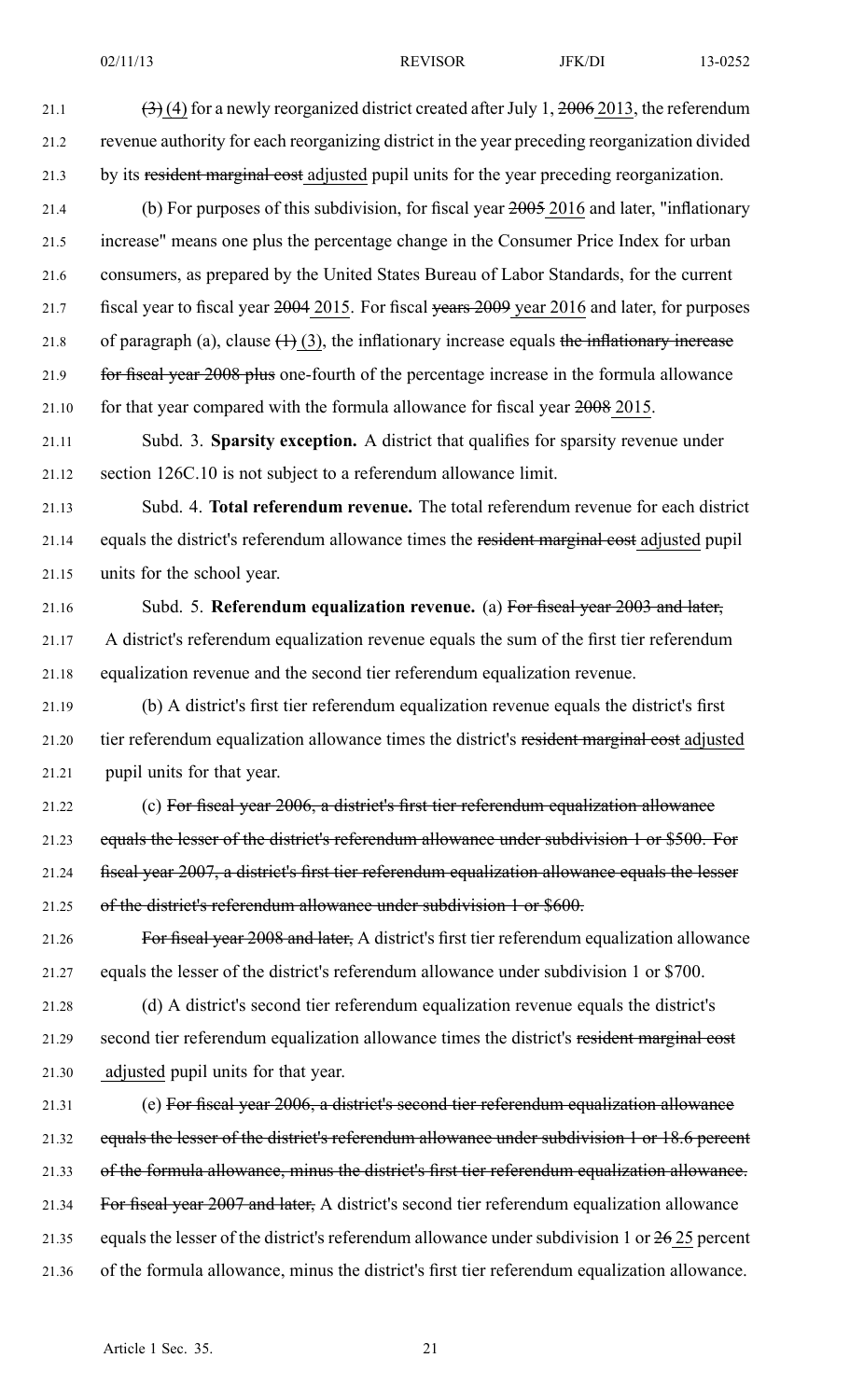- 22.1 (f) Notwithstanding paragraph (e), the second tier referendum allowance for <sup>a</sup> 22.2 district qualifying for secondary sparsity revenue under section 126C.10, subdivision 7, or 22.3 elementary sparsity revenue under section 126C.10, subdivision 8, equals the district's 22.4 referendum allowance under subdivision 1 minus the district's first tier referendum 22.5 equalization allowance.
- 22.6 Subd. 6. **Referendum equalization levy.** (a) For fiscal year 2003 and later, 22.7 <sup>a</sup> district's referendum equalization levy equals the sum of the first tier referendum 22.8 equalization levy and the second tier referendum equalization levy.
- 22.9 (b) A district's first tier referendum equalization levy equals the district's first tier 22.10 referendum equalization revenue times the lesser of one or the ratio of the district's 22.11 referendum market value per resident marginal cost pupil unit to \$476,000 \$518,830.
- 22.12 (c) A district's second tier referendum equalization levy equals the district's second 22.13 tier referendum equalization revenue times the lesser of one or the ratio of the district's 22.14 referendum market value per resident marginal cost pupil unit to \$270,000 \$259,415.
- 22.15 Subd. 7. **Referendum equalization aid.** (a) A district's referendum equalization aid 22.16 equals the difference between its referendum equalization revenue and levy.
- 22.17 (b) If <sup>a</sup> district's actual levy for first or second tier referendum equalization revenue 22.18 is less than its maximum levy limit for that tier, aid shall be proportionately reduced.
- 22.19 (c) Notwithstanding paragraph (a), the referendum equalization aid for <sup>a</sup> district, 22.20 where the referendum equalization aid under paragraph (a) exceeds 90 percen<sup>t</sup> of the 22.21 referendum revenue, must not exceed 26 25 percen<sup>t</sup> of the formula allowance times the 22.22 district's resident marginal cost adjusted pupil units. A district's referendum levy is 22.23 increased by the amount of any reduction in referendum aid under this paragraph.
- 22.24 Subd. 7a. **Referendum tax base replacement aid.** For each school district that 22.25 had <sup>a</sup> referendum allowance for fiscal year 2002 exceeding \$415, for each separately 22.26 authorized referendum levy, the commissioner of revenue, in consultation with the 22.27 commissioner of education, shall certify the amount of the referendum levy in taxes 22.28 payable year 2001 attributable to the portion of the referendum allowance exceeding \$415 22.29 levied against property classified as class 2, noncommercial  $4c(1)$ , or  $4c(4)$ , under section 22.30 273.13, excluding the portion of the tax paid by the portion of class 2a property consisting 22.31 of the house, garage, and surrounding one acre of land. The resulting amount must be 22.32 used to reduce the district's referendum levy amount otherwise determined, and must be 22.33 paid to the district each year that the referendum authority remains in effect, is renewed, 22.34 or new referendum authority is approved. The aid payable under this subdivision must 22.35 be subtracted from the district's referendum equalization aid under subdivision 7. The 22.36 referendum equalization aid after the subtraction must not be less than zero.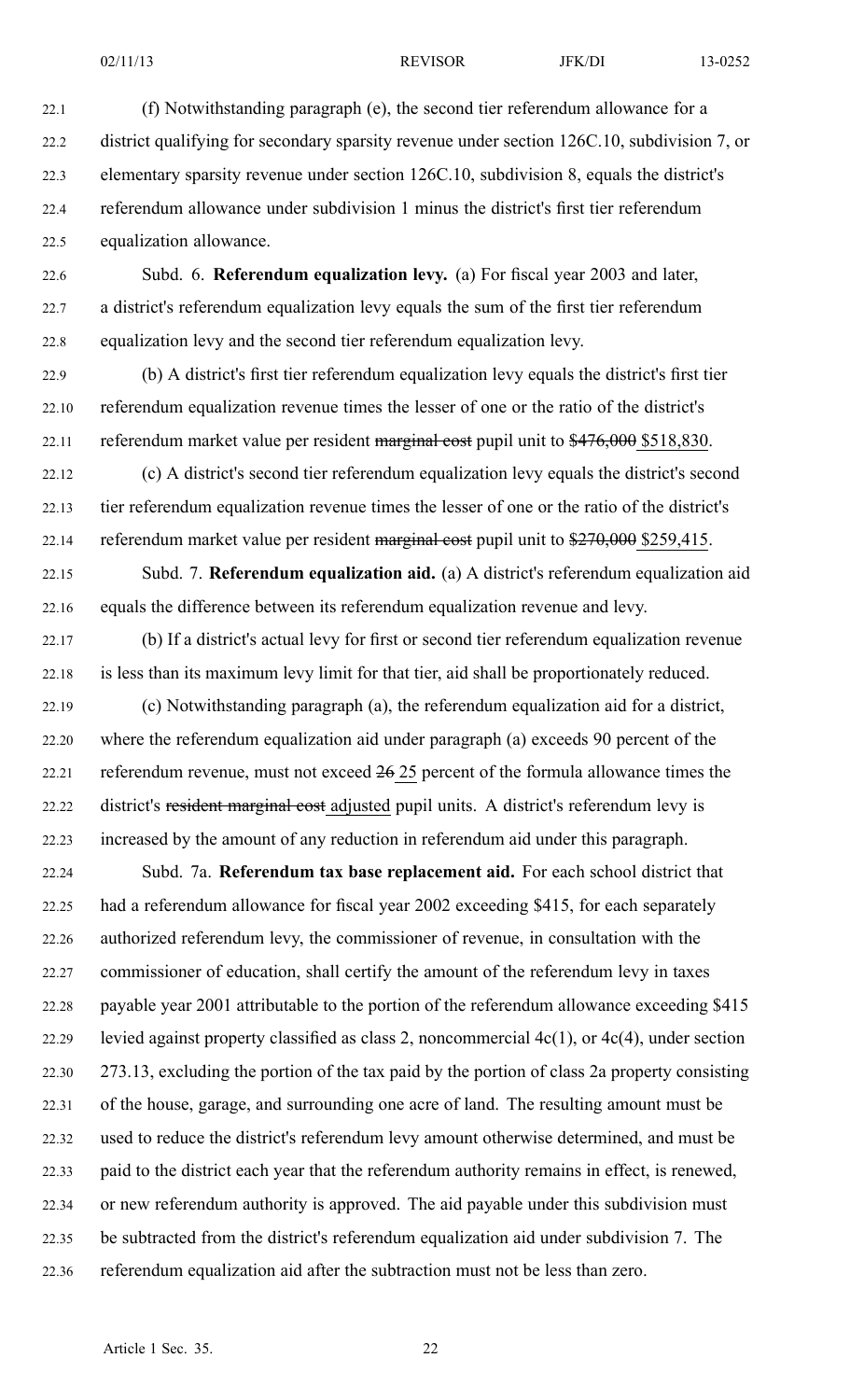23.1 Subd. 7b. **Referendum aid guarantee.** (a) Notwithstanding subdivision 7, <sup>a</sup>

23.2 district's referendum equalization aid for fiscal year 2015 must not be less than the sum 23.3 of the referendum equalization aid the district would have received for fiscal year 2015 23.4 under Minnesota Statutes 2012, section 126C.17, subdivision 7, and the adjustment the 23.5 district would have received under Minnesota Statutes 2012, section 127A.47, subdivision 23.6 7, paragraphs (a), (b), and (c). 23.7 (b) Notwithstanding subdivision 7, <sup>a</sup> district's referendum equalization aid for fiscal 23.8 year 2016 and later must not be less than the product of (1) the district's referendum 23.9 equalization aid for fiscal year 2015, times (2) the lesser of one or the ratio of the district's 23.10 referendum revenue for that school year to the district's referendum revenue for fiscal year 23.11 2015, times (3) the lesser of one or the ratio of the district's referendum market value used 23.12 for fiscal year 2015 referendum equalization calculations to the district's referendum 23.13 market value used for that year's referendum equalization calculations. 23.14 Subd. 8. **Unequalized referendum levy.** Each year, <sup>a</sup> district may levy an amount 23.15 equal to the difference between its total referendum revenue according to subdivision 4 23.16 and its referendum equalization revenue according to subdivision 5. 23.17 Subd. 9. **Referendum revenue.** (a) The revenue authorized by section 126C.10, 23.18 subdivision 1, may be increased in the amount approved by the voters of the district 23.19 at <sup>a</sup> referendum called for the purpose. The referendum may be called by the board. 23.20 The referendum must be conducted one or two calendar years before the increased levy 23.21 authority, if approved, first becomes payable. Only one election to approve an increase 23.22 may be held in <sup>a</sup> calendar year. Unless the referendum is conducted by mail under 23.23 subdivision 11, paragraph (a), the referendum must be held on the first Tuesday after the 23.24 first Monday in November. The ballot must state the maximum amount of the increased 23.25 revenue per resident marginal cost adjusted pupil unit. The ballot may state <sup>a</sup> schedule, 23.26 determined by the board, of increased revenue per resident marginal cost adjusted pupil 23.27 unit that differs from year to year over the number of years for which the increased revenue 23.28 is authorized or may state that the amount shall increase annually by the rate of inflation. 23.29 For this purpose, the rate of inflation shall be the annual inflationary increase calculated 23.30 under subdivision 2, paragraph (b). The ballot may state that existing referendum levy 23.31 authority is expiring. In this case, the ballot may also compare the proposed levy authority 23.32 to the existing expiring levy authority, and express the proposed increase as the amount, if 23.33 any, over the expiring referendum levy authority. The ballot must designate the specific 23.34 number of years, not to exceed ten, for which the referendum authorization applies. The 23.35 ballot, including <sup>a</sup> ballot on the question to revoke or reduce the increased revenue amount 23.36 under paragraph (c), must abbreviate the term "per resident marginal cost adjusted pupil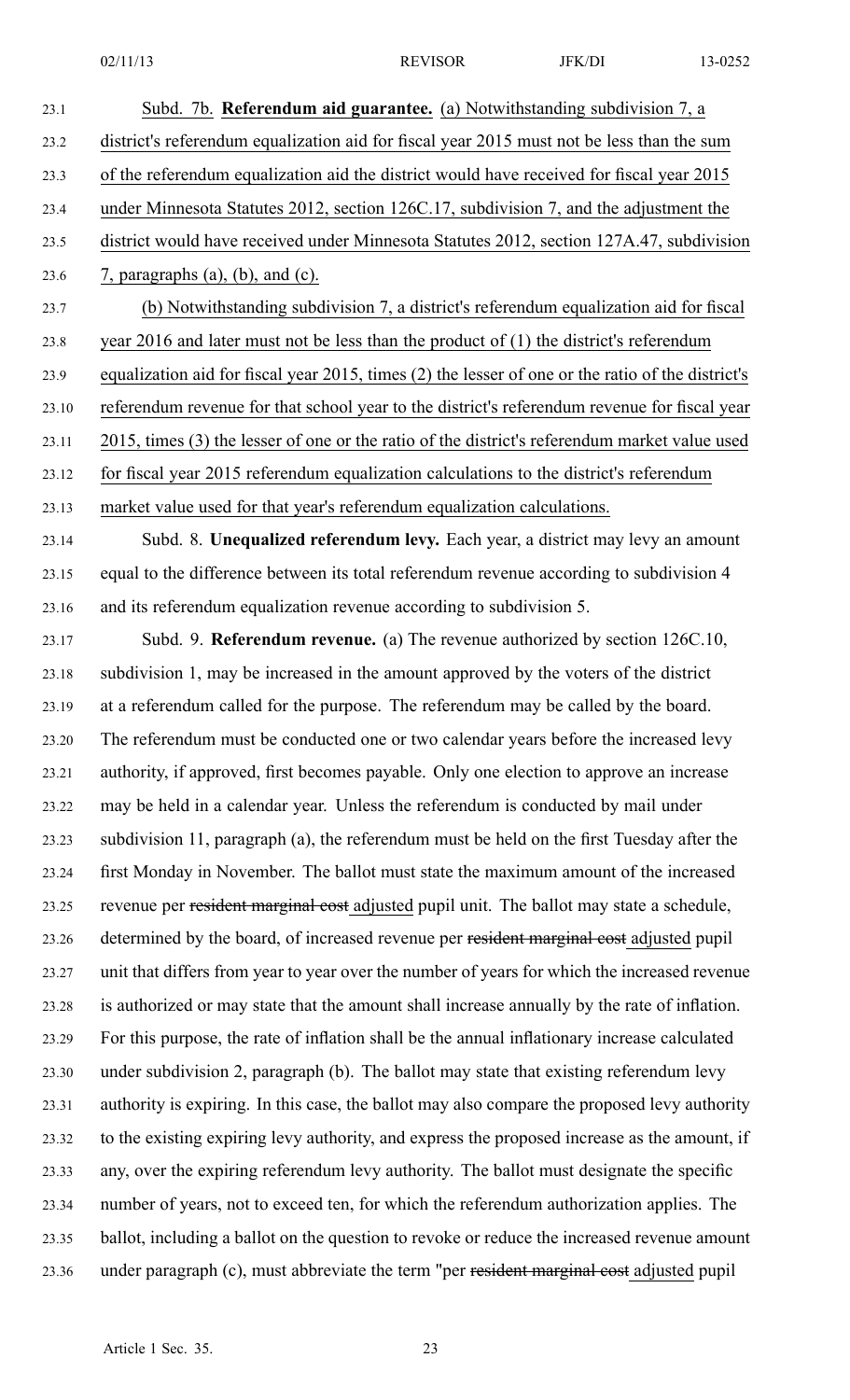- 24.1 unit" as "per pupil." The notice required under section 275.60 may be modified to read, in
- 24.2 cases of renewing existing levies at the same amount per pupil as in the previous year:
- 

24.3 "BY VOTING "YES" ON THIS BALLOT QUESTION, YOU ARE VOTING 24.4 TO EXTEND AN EXISTING PROPERTY TAX REFERENDUM THAT IS 24.5 SCHEDULED TO EXPIRE."

24.6 The ballot may contain <sup>a</sup> textual portion with the information required in this 24.7 subdivision and <sup>a</sup> question stating substantially the following:

24.8 "Shall the increase in the revenue proposed by (petition to) the board of ........., 24.9 School District No. .., be approved?"

24.10 If approved, an amount equal to the approved revenue per resident marginal cost 24.11 adjusted pupil unit times the resident marginal cost adjusted pupil units for the school 24.12 year beginning in the year after the levy is certified shall be authorized for certification 24.13 for the number of years approved, if applicable, or until revoked or reduced by the voters 24.14 of the district at <sup>a</sup> subsequent referendum.

24.15 (b) The board must prepare and deliver by first class mail at least 15 days but no more 24.16 than 30 days before the day of the referendum to each taxpayer <sup>a</sup> notice of the referendum 24.17 and the proposed revenue increase. The board need not mail more than one notice to any 24.18 taxpayer. For the purpose of giving mailed notice under this subdivision, owners must be 24.19 those shown to be owners on the records of the county auditor or, in any county where 24.20 tax statements are mailed by the county treasurer, on the records of the county treasurer. 24.21 Every property owner whose name does not appear on the records of the county auditor 24.22 or the county treasurer is deemed to have waived this mailed notice unless the owner 24.23 has requested in writing that the county auditor or county treasurer, as the case may be, 24.24 include the name on the records for this purpose. The notice must project the anticipated 24.25 amount of tax increase in annual dollars for typical residential homesteads, agricultural 24.26 homesteads, apartments, and commercial-industrial property within the school district.

24.27 The notice for <sup>a</sup> referendum may state that an existing referendum levy is expiring 24.28 and project the anticipated amount of increase over the existing referendum levy in 24.29 the first year, if any, in annual dollars for typical residential homesteads, agricultural 24.30 homesteads, apartments, and commercial-industrial property within the district.

24.31 The notice must include the following statement: "Passage of this referendum will 24.32 result in an increase in your property taxes." However, in cases of renewing existing levies, 24.33 the notice may include the following statement: "Passage of this referendum extends an 24.34 existing operating referendum at the same amount per pupil as in the previous year."

24.35 (c) A referendum on the question of revoking or reducing the increased revenue 24.36 amount authorized pursuan<sup>t</sup> to paragraph (a) may be called by the board. A referendum to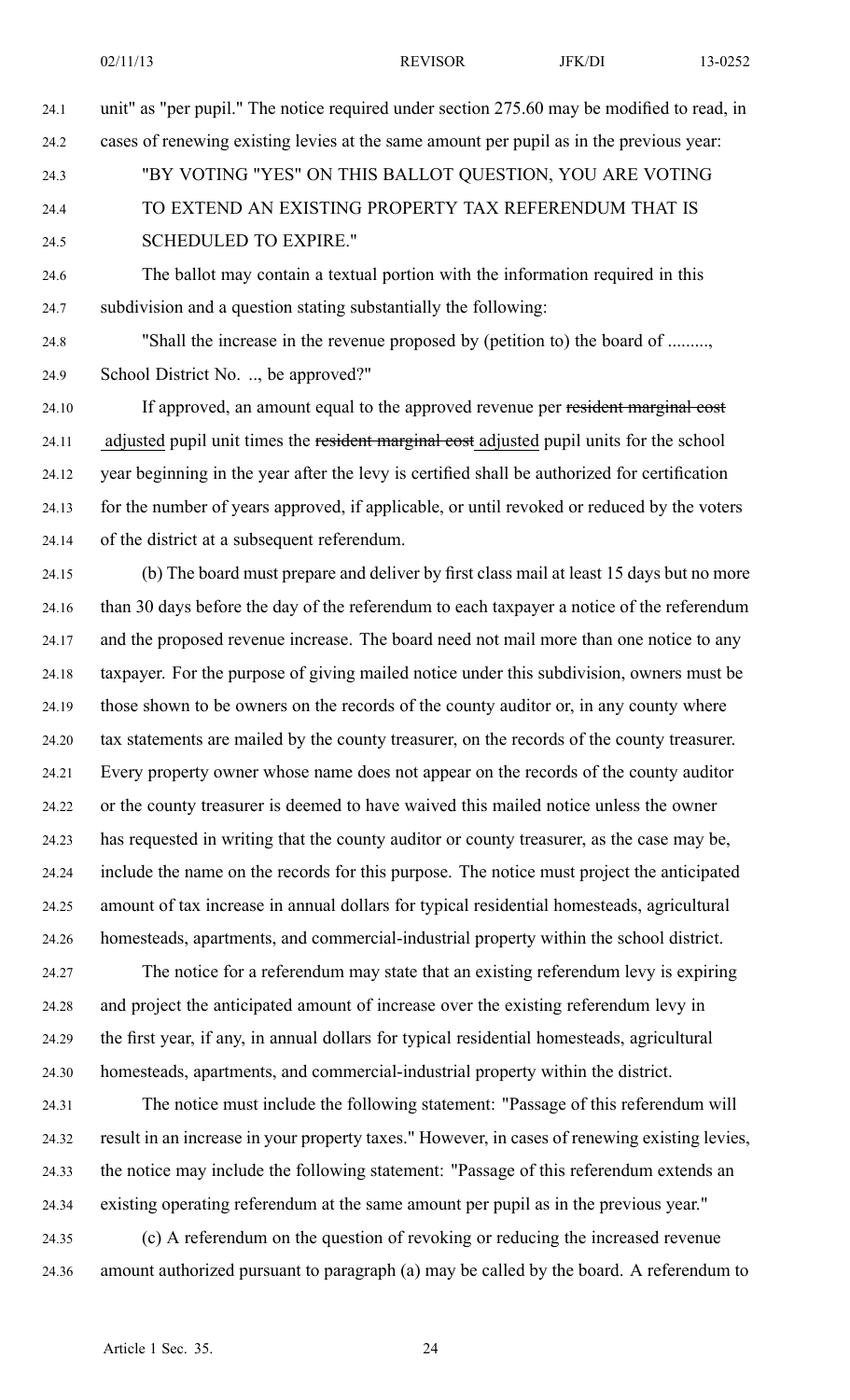25.1 revoke or reduce the revenue amount must state the amount per resident marginal cost 25.2 pupil unit by which the authority is to be reduced. Revenue authority approved by the 25.3 voters of the district pursuan<sup>t</sup> to paragraph (a) must be available to the school district at 25.4 least once before it is subject to <sup>a</sup> referendum on its revocation or reduction for subsequent 25.5 years. Only one revocation or reduction referendum may be held to revoke or reduce 25.6 referendum revenue for any specific year and for years thereafter.

25.7 (d) The approval of 50 percen<sup>t</sup> plus one of those voting on the question is required to 25.8 pass <sup>a</sup> referendum authorized by this subdivision.

25.9 (e) At least 15 days before the day of the referendum, the district must submit <sup>a</sup> 25.10 copy of the notice required under paragraph (b) to the commissioner and to the county 25.11 auditor of each county in which the district is located. Within 15 days after the results 25.12 of the referendum have been certified by the board, or in the case of <sup>a</sup> recount, the 25.13 certification of the results of the recount by the canvassing board, the district must notify 25.14 the commissioner of the results of the referendum.

25.15 Subd. 10. **School referendum levy; market value.** A school referendum levy must 25.16 be levied against the referendum market value of all taxable property as defined in section 25.17 126C.01, subdivision 3. Any referendum levy amount subject to the requirements of this 25.18 subdivision must be certified separately to the county auditor under section 275.07.

25.19 Subd. 11. **Referendum date.** (a) Except for <sup>a</sup> referendum held under paragraph (b), 25.20 any referendum under this section held on <sup>a</sup> day other than the first Tuesday after the first 25.21 Monday in November must be conducted by mail in accordance with section 204B.46. 25.22 Notwithstanding subdivision 9, paragraph (b), to the contrary, in the case of <sup>a</sup> referendum 25.23 conducted by mail under this paragraph, the notice required by subdivision 9, paragraph (b), 25.24 must be prepared and delivered by first-class mail at least 20 days before the referendum.

25.25 (b) In addition to the referenda allowed in subdivision 9, clause (a), the commissioner 25.26 may gran<sup>t</sup> authority to <sup>a</sup> district to hold <sup>a</sup> referendum on <sup>a</sup> different day if the district is in 25.27 statutory operating debt and has an approved plan or has received an extension from the 25.28 department to file <sup>a</sup> plan to eliminate the statutory operating debt.

25.29 (c) The commissioner must approve, deny, or modify each district's reques<sup>t</sup> for <sup>a</sup> 25.30 referendum levy on <sup>a</sup> different day within 60 days of receiving the reques<sup>t</sup> from <sup>a</sup> district.

25.31 Subd. 13. **Referendum conversion allowance.** A school district that received 25.32 supplemental or transition revenue in fiscal year 2002 may convert its supplemental 25.33 revenue conversion allowance and transition revenue conversion allowance to additional 25.34 referendum allowance under subdivision 1 for fiscal year 2003 and thereafter. A majority 25.35 of the school board must approve the conversion at <sup>a</sup> public meeting before November 1, 25.36 2001. For <sup>a</sup> district with other referendum authority, the referendum conversion allowance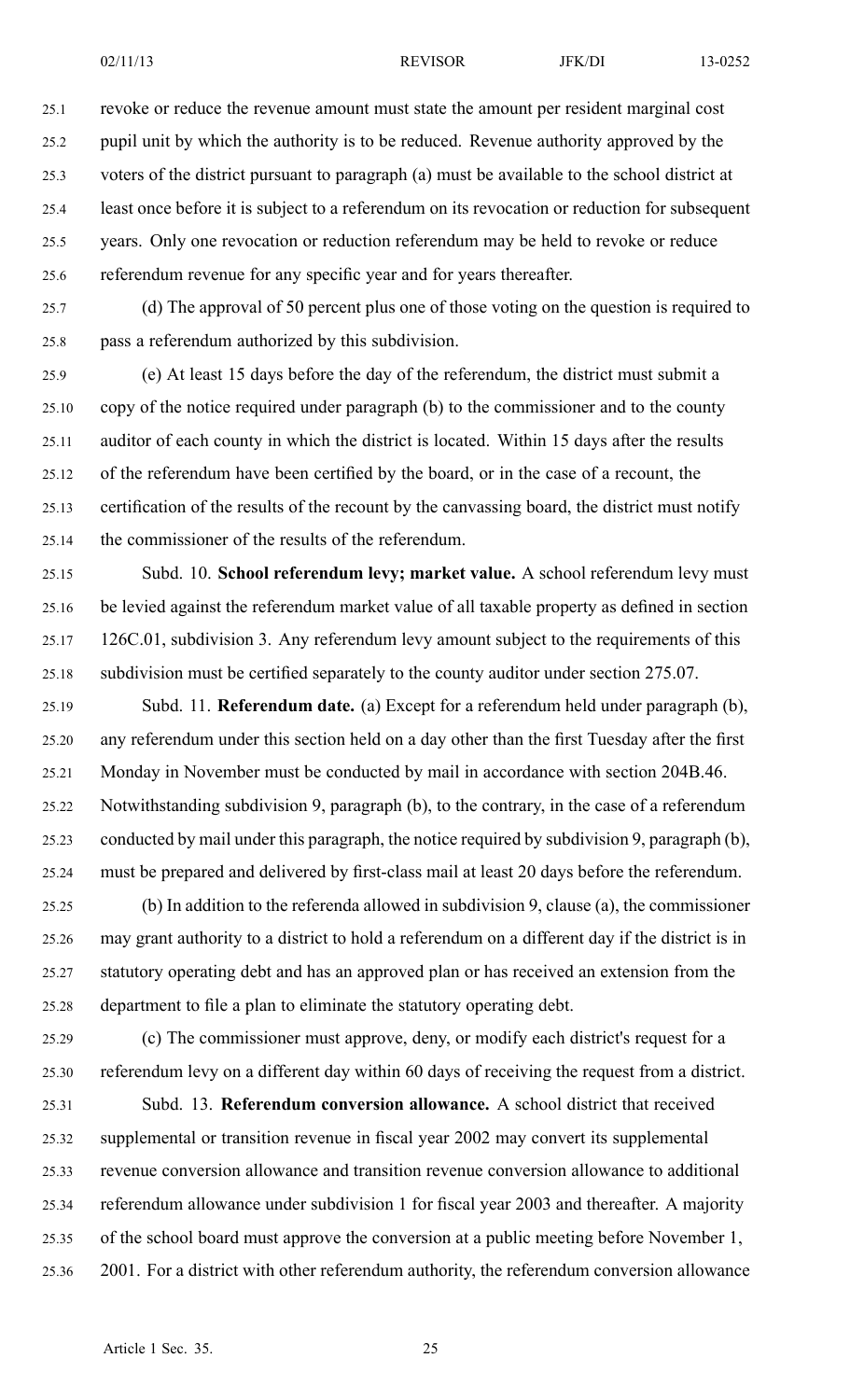26.1 approved by the board continues until the portion of the district's other referendum

26.2 authority with the earliest expiration date after June 30, 2006, expires. For <sup>a</sup> district 26.3 with no other referendum authority, the referendum conversion allowance approved by 26.4 the board continues until June 30, 2012.

# 26.5 **EFFECTIVE DATE.** This section is effective for revenue for fiscal year 2015 26.6 and later.

26.7 Sec. 36. Minnesota Statutes 2012, section 126C.20, is amended to read:

#### 26.8 **126C.20 ANNUAL GENERAL EDUCATION AID APPROPRIATION.**

26.9 There is annually appropriated from the general fund to the department the 26.10 amount necessary for general education aid under section 126C.13, the early graduation 26.11 achievement scholarship program under section 120B.08, and the early graduation 26.12 military service award program under section 120B.09. This amount must be reduced by 26.13 the amount of any money specifically appropriated for the same purpose in any year 26.14 from any state fund.

# 26.15 **EFFECTIVE DATE.** This section is effective for revenue in fiscal year 2014 and 26.16 later.

26.17 Sec. 37. Minnesota Statutes 2012, section 126C.40, subdivision 1, is amended to read: 26.18 Subdivision 1. **To lease building or land.** (a) When an independent or <sup>a</sup> special 26.19 school district or <sup>a</sup> group of independent or special school districts finds it economically 26.20 advantageous to rent or lease <sup>a</sup> building or land for any instructional purposes or for 26.21 school storage or furniture repair, and it determines that the operating capital revenue 26.22 authorized under section 126C.10, subdivision 13, is insufficient for this purpose, it may 26.23 apply to the commissioner for permission to make an additional capital expenditure levy 26.24 for this purpose. An application for permission to levy under this subdivision must contain 26.25 financial justification for the proposed levy, the terms and conditions of the proposed 26.26 lease, and <sup>a</sup> description of the space to be leased and its proposed use.

26.27 (b) The criteria for approval of applications to levy under this subdivision must 26.28 include: the reasonableness of the price, the appropriateness of the space to the proposed 26.29 activity, the feasibility of transporting pupils to the leased building or land, conformity 26.30 of the lease to the laws and rules of the state of Minnesota, and the appropriateness of 26.31 the proposed lease to the space needs and the financial condition of the district. The 26.32 commissioner must not authorize <sup>a</sup> levy under this subdivision in an amount greater than 26.33 the cost to the district of renting or leasing <sup>a</sup> building or land for approved purposes.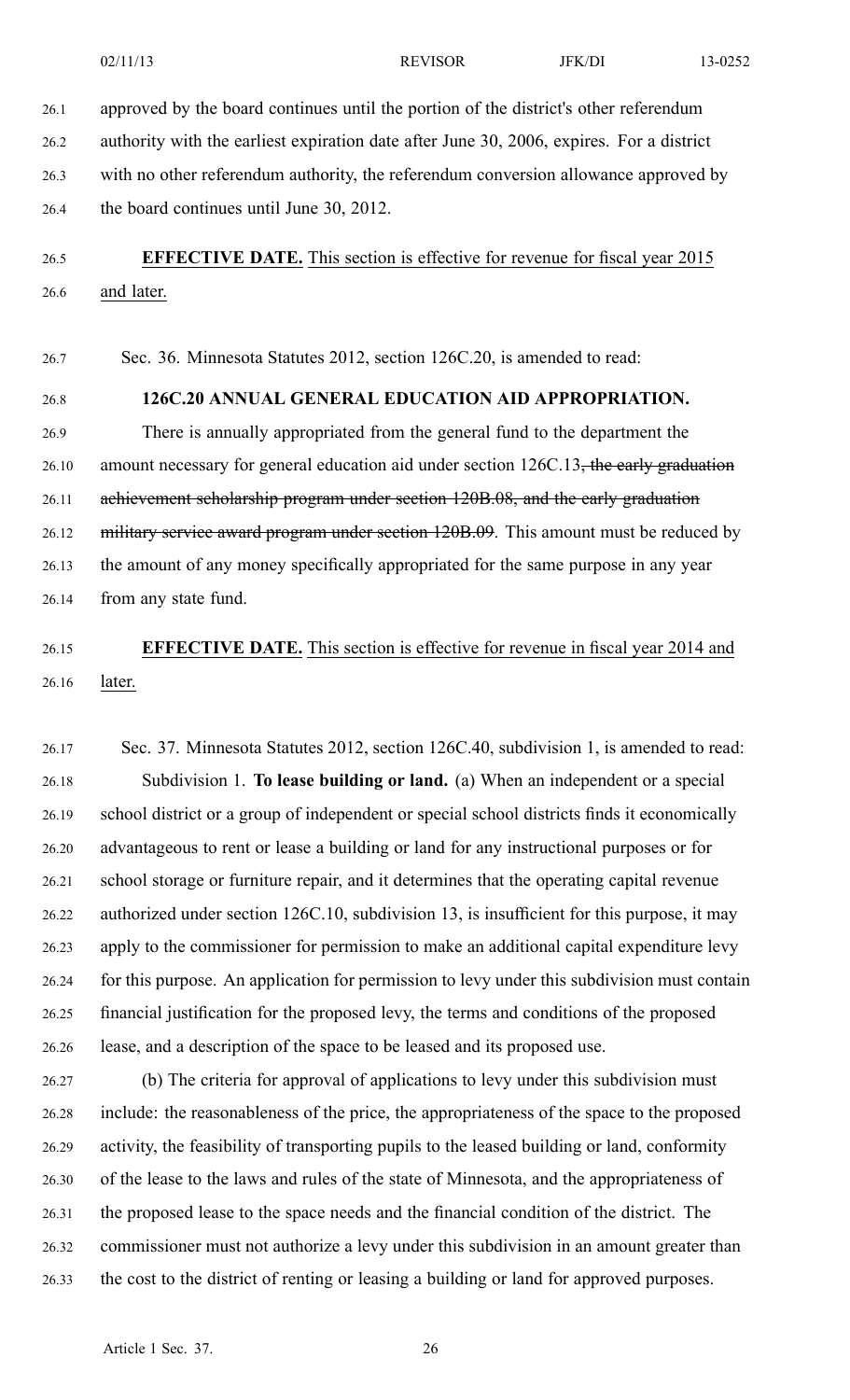27.1 The proceeds of this levy must not be used for custodial or other maintenance services. 27.2 A district may not levy under this subdivision for the purpose of leasing or renting <sup>a</sup> 27.3 district-owned building or site to itself.

27.4 (c) For agreements finalized after July 1, 1997, <sup>a</sup> district may not levy under this 27.5 subdivision for the purpose of leasing: (1) <sup>a</sup> newly constructed building used primarily 27.6 for regular kindergarten, elementary, or secondary instruction; or (2) <sup>a</sup> newly constructed 27.7 building addition or additions used primarily for regular kindergarten, elementary, or 27.8 secondary instruction that contains more than 20 percen<sup>t</sup> of the square footage of the 27.9 previously existing building.

27.10 (d) Notwithstanding paragraph (b), <sup>a</sup> district may levy under this subdivision for the 27.11 purpose of leasing or renting <sup>a</sup> district-owned building or site to itself only if the amount 27.12 is needed by the district to make payments required by <sup>a</sup> lease purchase agreement, 27.13 installment purchase agreement, or other deferred payments agreemen<sup>t</sup> authorized by law, 27.14 and the levy meets the requirements of paragraph (c). A levy authorized for <sup>a</sup> district by 27.15 the commissioner under this paragraph may be in the amount needed by the district to 27.16 make payments required by <sup>a</sup> lease purchase agreement, installment purchase agreement, 27.17 or other deferred payments agreemen<sup>t</sup> authorized by law, provided that any agreemen<sup>t</sup> 27.18 include <sup>a</sup> provision giving the school districts the right to terminate the agreemen<sup>t</sup> 27.19 annually without penalty.

27.20 (e) The total levy under this subdivision for <sup>a</sup> district for any year must not exceed 27.21 \$150 \$162 times the resident adjusted pupil units for the fiscal year to which the levy 27.22 is attributable.

27.23 (f) For agreements for which <sup>a</sup> review and comment have been submitted to the 27.24 Department of Education after April 1, 1998, the term "instructional purpose" as used in 27.25 this subdivision excludes expenditures on stadiums.

27.26 (g) The commissioner of education may authorize <sup>a</sup> school district to exceed the 27.27 limit in paragraph (e) if the school district petitions the commissioner for approval. The 27.28 commissioner shall gran<sup>t</sup> approval to <sup>a</sup> school district to exceed the limit in paragraph (e) 27.29 for not more than five years if the district meets the following criteria:

27.30 (1) the school district has been experiencing pupil enrollment growth in the 27.31 preceding five years;

27.32 (2) the purpose of the increased levy is in the long-term public interest;

27.33 (3) the purpose of the increased levy promotes colocation of government services; and 27.34 (4) the purpose of the increased levy is in the long-term interest of the district by 27.35 avoiding over construction of school facilities.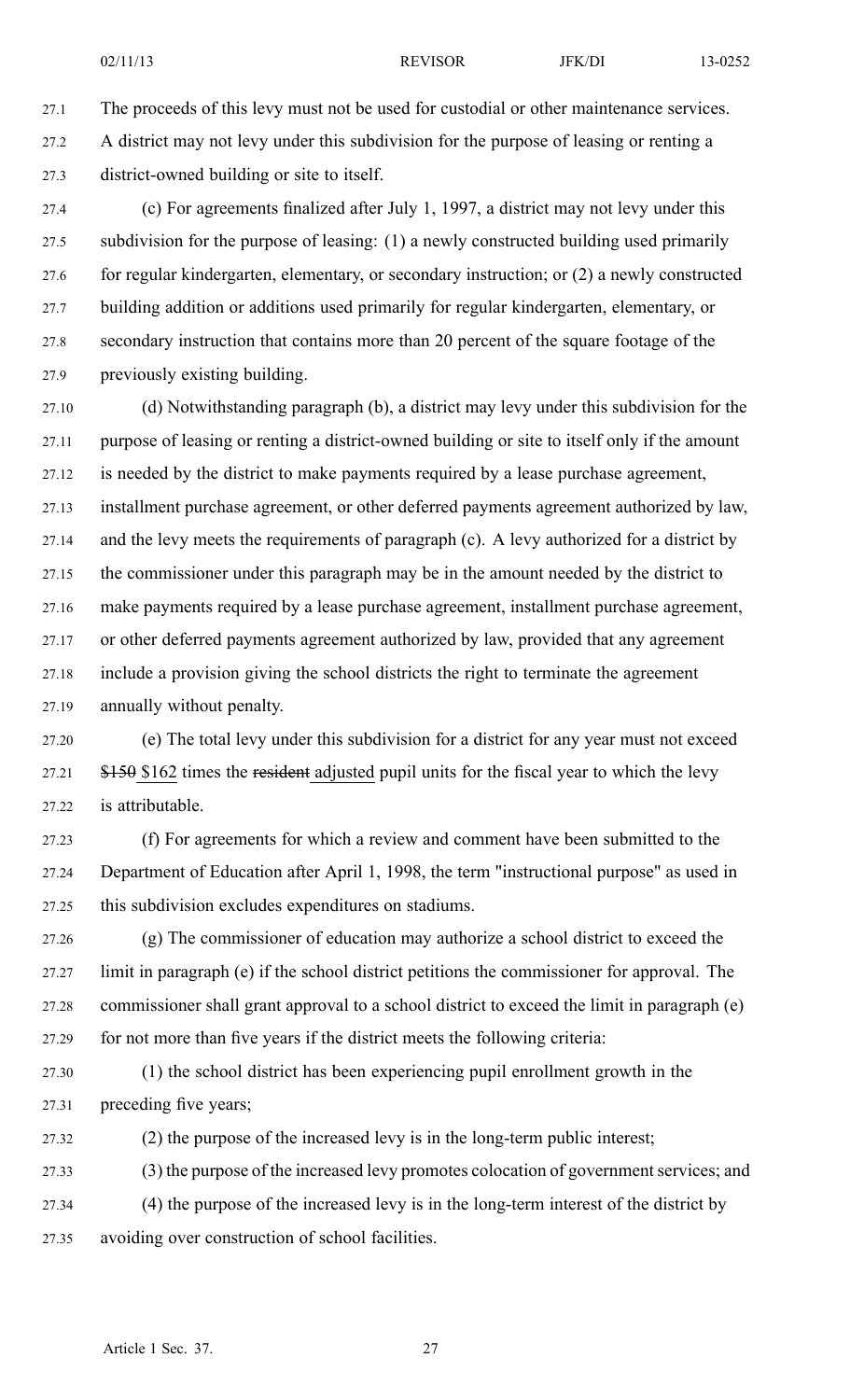28.1 (h) A school district that is <sup>a</sup> member of an intermediate school district may include 28.2 in its authority under this section the costs associated with leases of administrative and 28.3 classroom space for intermediate school district programs. This authority must not 28.4 exceed \$43 \$46 times the adjusted marginal cost pupil units of the member districts. This 28.5 authority is in addition to any other authority authorized under this section.

28.6 (i) In addition to the allowable capital levies in paragraph (a), for taxes payable in 28.7 2012 to 2023, <sup>a</sup> district that is <sup>a</sup> member of the "Technology and Information Education 28.8 Systems" data processing joint board, that finds it economically advantageous to enter into 28.9 <sup>a</sup> lease agreemen<sup>t</sup> to finance improvements to <sup>a</sup> building and land for <sup>a</sup> group of school 28.10 districts or special school districts for staff development purposes, may levy for its portion 28.11 of lease costs attributed to the district within the total levy limit in paragraph (e). The total 28.12 levy authority under this paragraph shall not exceed \$632,000.

28.13 (j) Notwithstanding paragraph (a), <sup>a</sup> district may levy under this subdivision for the 28.14 purpose of leasing administrative space if the district can demonstrate to the satisfaction of 28.15 the commissioner that the lease cost for the administrative space is no greater than the 28.16 lease cost for instructional space that the district would otherwise lease. The commissioner 28.17 must deny this levy authority unless the district passes <sup>a</sup> resolution stating its intent to 28.18 lease instructional space under this section if the commissioner does not gran<sup>t</sup> authority 28.19 under this paragraph. The resolution must also certify that the lease cost for administrative 28.20 space under this paragraph is no greater than the lease cost for the district's proposed 28.21 instructional lease.

# 28.22 **EFFECTIVE DATE.** This section is effective for revenue for fiscal year 2015 28.23 and later.

28.24 Sec. 38. Minnesota Statutes 2012, section 126C.40, subdivision 6, is amended to read: 28.25 Subd. 6. **Lease purchase; installment buys.** (a) Upon application to, and approval 28.26 by, the commissioner in accordance with the procedures and limits in subdivision 1, 28.27 paragraphs (a) and (b), <sup>a</sup> district, as defined in this subdivision, may:

28.28 (1) purchase real or personal property under an installment contract or may lease 28.29 real or personal property with an option to purchase under <sup>a</sup> lease purchase agreement, by 28.30 which installment contract or lease purchase agreemen<sup>t</sup> title is kept by the seller or vendor 28.31 or assigned to <sup>a</sup> third party as security for the purchase price, including interest, if any; and 28.32 (2) annually levy the amounts necessary to pay the district's obligations under the

28.33 installment contract or lease purchase agreement.

28.34 (b) The obligation created by the installment contract or the lease purchase 28.35 agreemen<sup>t</sup> must not be included in the calculation of net debt for purposes of section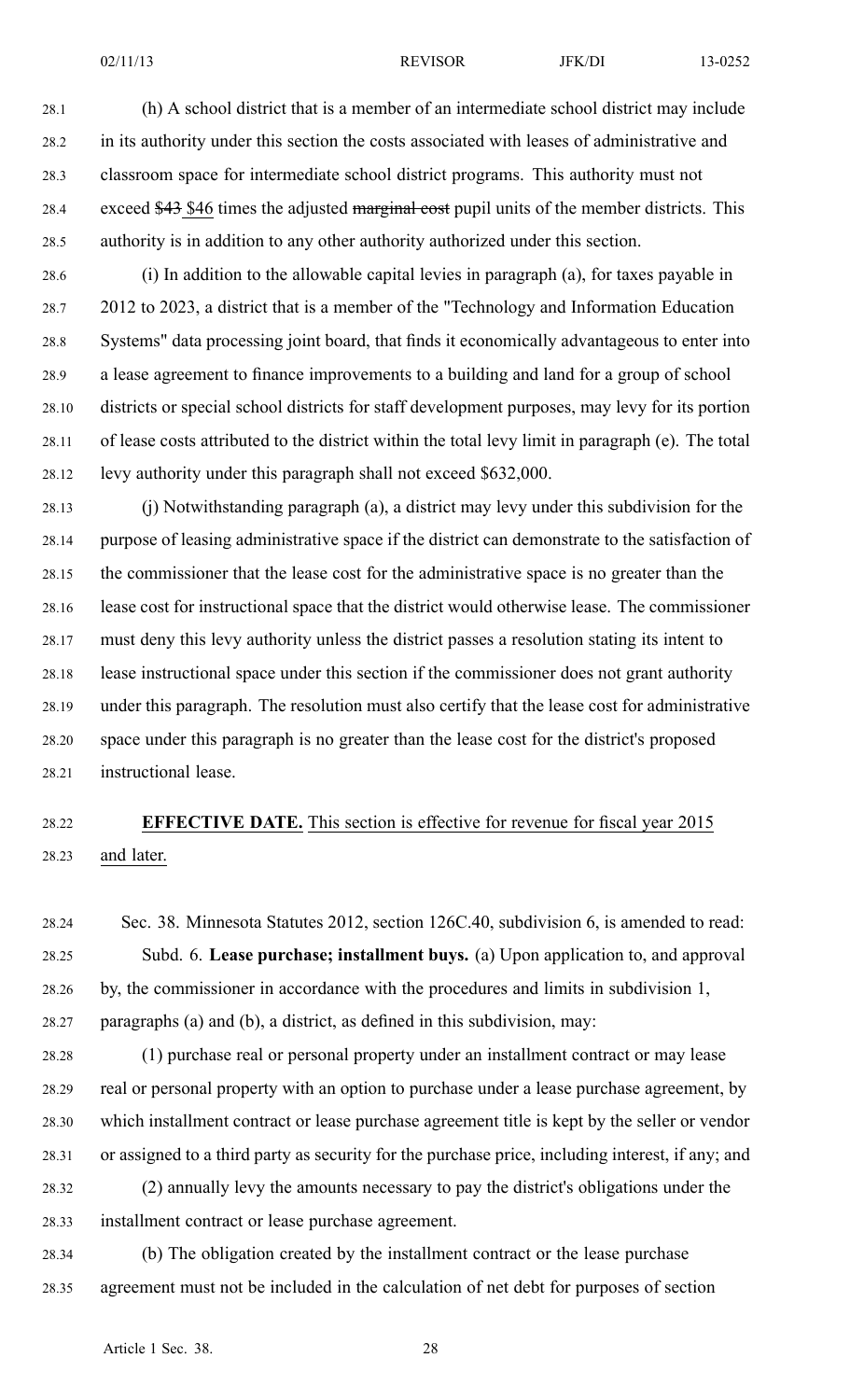- 29.1 475.53, and does not constitute debt under other law. An election is not required in 29.2 connection with the execution of the installment contract or the lease purchase agreement. 29.3 (c) The proceeds of the levy authorized by this subdivision must not be used to 29.4 acquire <sup>a</sup> facility to be primarily used for athletic or school administration purposes. 29.5 (d) For the purposes of this subdivision, "district" means: 29.6 (1) a school district which is eligible for revenue under section 124D.86, subdivision 29.7  $\frac{3}{2}$ , clause (1), (2), or (3), and whose Special School District No. 1, Minneapolis, 29.8 Independent School District No. 625, St. Paul, Independent School District No. 709, 29.9 Duluth, or Independent School District No. 535, Rochester, if the district's desegregation 29.10 plan has been determined by the commissioner to be in compliance with Department of 29.11 Education rules relating to equality of educational opportunity and school desegregation 29.12 and, for <sup>a</sup> district eligible for revenue under section 124D.86, subdivision 3, clause (4) 29.13 or  $(5)$ , where the acquisition of property under this subdivision is determined by the 29.14 commissioner to contribute to the implementation of the desegregation plan; or  $29.15$  (2) a school district that participates in a joint program for interdistrict desegregation 29.16 with a district defined in clause  $(1)$  other districts eligible for revenue under section 29.17 124D.861 if the facility acquired under this subdivision is to be primarily used for the a 29.18 joint program for interdistrict desegregation and the commissioner determines that the 29.19 joint programs are being undertaken to implement the districts' desegregation plan. 29.20 (e) Notwithstanding subdivision 1, the prohibition against <sup>a</sup> levy by <sup>a</sup> district to lease 29.21 or rent <sup>a</sup> district-owned building to itself does not apply to levies otherwise authorized 29.22 by this subdivision. 29.23 (f) For the purposes of this subdivision, any references in subdivision 1 to building
- 29.24 or land shall include personal property.

29.25 Sec. 39. Minnesota Statutes 2012, section 126C.44, is amended to read:

29.26 **126C.44 SAFE SCHOOLS LEVY.**

29.27 (a) Each district may make <sup>a</sup> levy on all taxable property located within the district 29.28 for the purposes specified in this section. The maximum amount which may be levied 29.29 for all costs under this section shall be equal to \$30 multiplied by the district's adjusted 29.30 marginal cost pupil units for the school year. The proceeds of the levy must be reserved and 29.31 used for directly funding the following purposes or for reimbursing the cities and counties 29.32 who contract with the district for the following purposes: (1) to pay the costs incurred for 29.33 the salaries, benefits, and transportation costs of peace officers and sheriffs for liaison in 29.34 services in the district's schools; (2) to pay the costs for <sup>a</sup> drug abuse prevention program 29.35 as defined in section 609.101, subdivision 3, paragraph (e), in the elementary schools;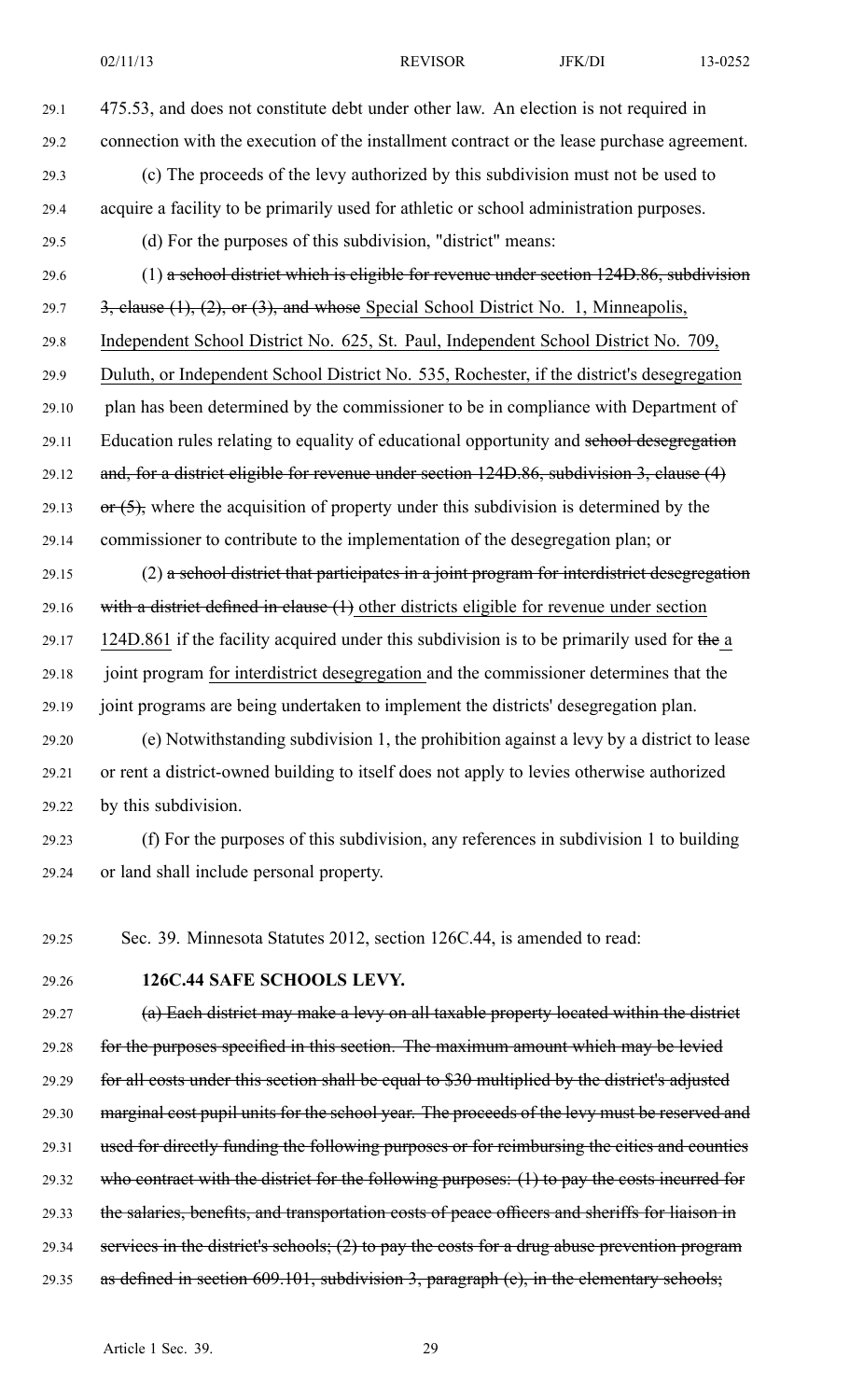30.1 (3) to pay the costs for <sup>a</sup> gang resistance education training curriculum in the district's 30.2 schools; (4) to pay the costs for security in the district's schools and on school property; (5) 30.3 to pay the costs for other crime prevention, drug abuse, student and staff safety, voluntary 30.4 opt-in suicide prevention tools, and violence prevention measures taken by the school 30.5 district; or (6) to pay costs for licensed school counselors, licensed school nurses, licensed 30.6 school social workers, licensed school psychologists, and licensed alcohol and chemical 30.7 dependency counselors to help provide early responses to problems. For expenditures 30.8 under clause (1), the district must initially attempt to contract for services to be provided 30.9 by peace officers or sheriffs with the police department of each city or the sheriff's 30.10 department of the county within the district containing the school receiving the services. If 30.11 a local police department or a county sheriff's department does not wish to provide the 30.12 necessary services, the district may contract for these services with any other police or 30.13 sheriff's department located entirely or partially within the school district's boundaries.  $30.14$  (b) A school district that is a member of an intermediate school district may include 30.15 in its authority under this section levy for the costs associated with safe schools activities 30.16 authorized under paragraph (a) section 126C.10, subdivision 39, paragraph (c), for

30.17 intermediate school district programs. This authority must not exceed \$10 \$11 times the 30.18 adjusted marginal cost pupil units of the member districts. This authority is in addition to 30.19 any other authority authorized under this section. Revenue raised under this paragraph 30.20 must be transferred to the intermediate school district.

# 30.21 **EFFECTIVE DATE.** This section is effective for revenue for fiscal year 2015 30.22 and later.

30.23 Sec. 40. Minnesota Statutes 2012, section 127A.47, subdivision 7, is amended to read: 30.24 Subd. 7. **Alternative attendance programs.** (a) The general education aid and 30.25 special education aid for districts must be adjusted for each pupil attending <sup>a</sup> nonresident 30.26 district under sections 123A.05 to 123A.08, 124D.03, 124D.08, and 124D.68. The 30.27 adjustments must be made according to this subdivision.

30.28 (a) General education aid paid to <sup>a</sup> resident district must be reduced by an amount 30.29 equal to the referendum equalization aid attributable to the pupil in the resident district. 30.30 (b) General education aid paid to <sup>a</sup> district serving <sup>a</sup> pupil in programs listed in this 30.31 subdivision must be increased by an amount equal to the greater of  $(1)$  the referendum 30.32 equalization aid attributable to the pupil in the nonresident district; or  $(2)$  the product of 30.33 the district's open enrollment concentration index, the maximum amount of referendum 30.34 revenue in the first tier, and the district's net open enrollment pupil units for that year. A 30.35 district's open enrollment concentration index equals the greater of: (i) zero, or (ii) the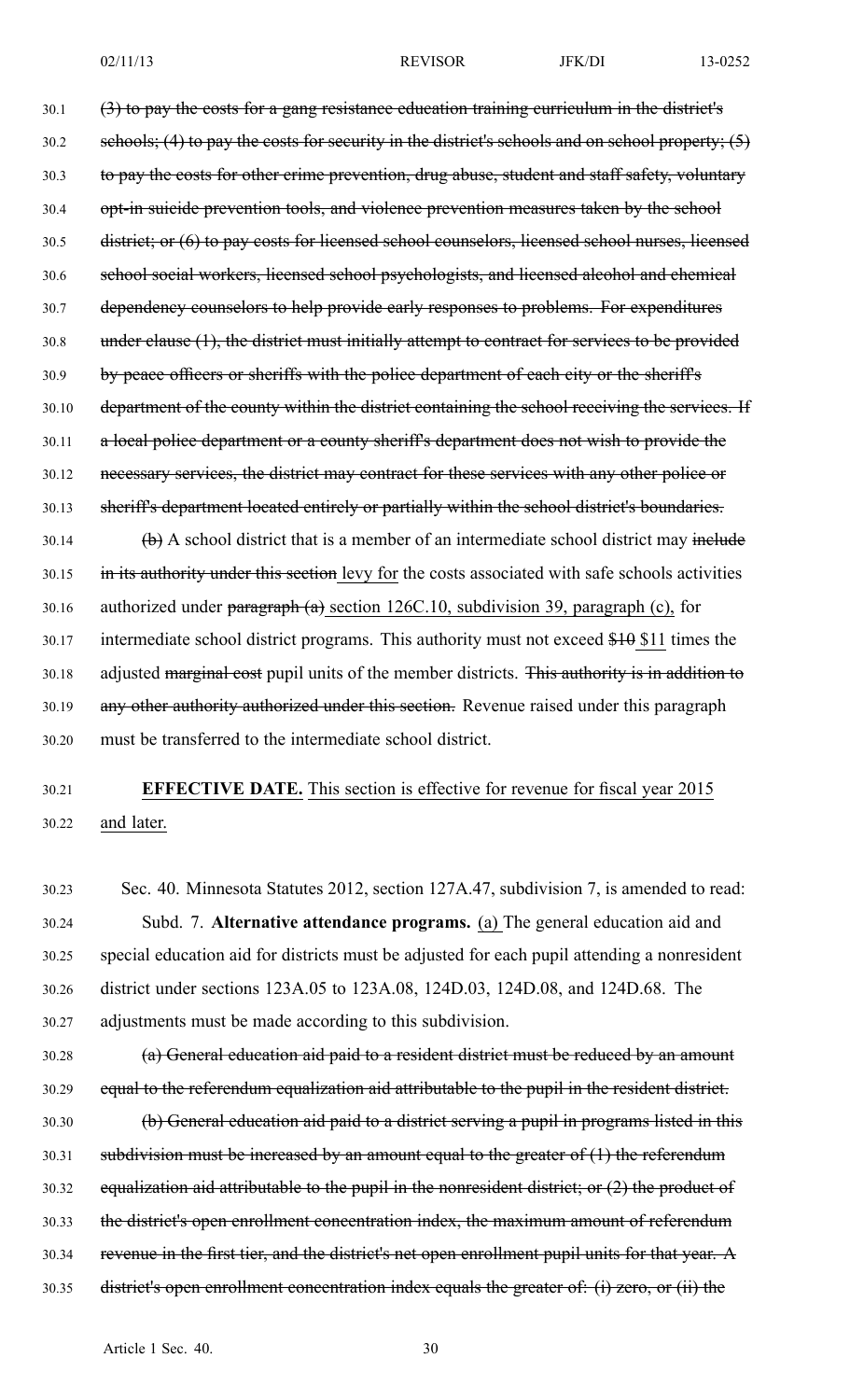31.1 lesser of 1.0, or the difference between the district's ratio of open enrollment pupil units 31.2 served to its resident pupil units for that year and 0.2. This clause does not apply to a 31.3 school district where more than 50 percen<sup>t</sup> of the open enrollment students are enrolled 31.4 solely in online learning courses. 31.5 (c) If the amount of the reduction to be made from the general education aid of the 31.6 resident district is greater than the amount of general education aid otherwise due the 31.7 district, the excess reduction must be made from other state aids due the district. 31.8 (d) For fiscal year 2006, the district of residence must pay tuition to <sup>a</sup> district or an 31.9 area learning center, operated according to paragraph (f), providing special instruction and 31.10 services to <sup>a</sup> pupil with <sup>a</sup> disability, as defined in section 125A.02, or <sup>a</sup> pupil, as defined in 31.11 section 125A.51, who is enrolled in a program listed in this subdivision. The tuition must 31.12 be equal to (1) the actual cost of providing special instruction and services to the pupil, 31.13 including a proportionate amount for special transportation and unreimbursed building 31.14 lease and debt service costs for facilities used primarily for special education, minus (2) 31.15 if the pupil receives special instruction and services outside the regular classroom for 31.16 more than 60 percent of the school day, the amount of general education revenue and 31.17 referendum aid attributable to that pupil for the portion of time the pupil receives special 31.18 instruction and services outside of the regular classroom, excluding portions attributable to 31.19 district and school administration, district suppor<sup>t</sup> services, operations and maintenance, 31.20 capital expenditures, and pupil transportation, minus (3) special education aid attributable 31.21 to that pupil, that is received by the district providing special instruction and services. 31.22 For purposes of this paragraph, general education revenue and referendum equalization 31.23 aid attributable to a pupil must be calculated using the serving district's average general 31.24 education revenue and referendum equalization aid per adjusted pupil unit. 31.25 (e) For fiscal year 2007 and later, special education aid paid to <sup>a</sup> resident district must 31.26 be reduced by an amount equal to (b) For purposes of this subdivision, the "unreimbursed 31.27 cost of providing special education and services" means the difference between: (1) the 31.28 actual cost of providing special instruction and services, including special transportation 31.29 and unreimbursed building lease and debt service costs for facilities used primarily for 31.30 special education, for <sup>a</sup> pupil with <sup>a</sup> disability, as defined in section 125A.02, or <sup>a</sup> pupil, as 31.31 defined in section 125A.51, who is enrolled in a program listed in this subdivision, minus (2) 31.32 if the pupil receives special instruction and services outside the regular classroom for more 31.33 than 60 percen<sup>t</sup> of the school day, the amount of general education revenue and referendum 31.34 equalization aid attributable to that pupil for the portion of time the pupil receives special 31.35 instruction and services outside of the regular classroom, excluding portions attributable to 31.36 district and school administration, district suppor<sup>t</sup> services, operations and maintenance,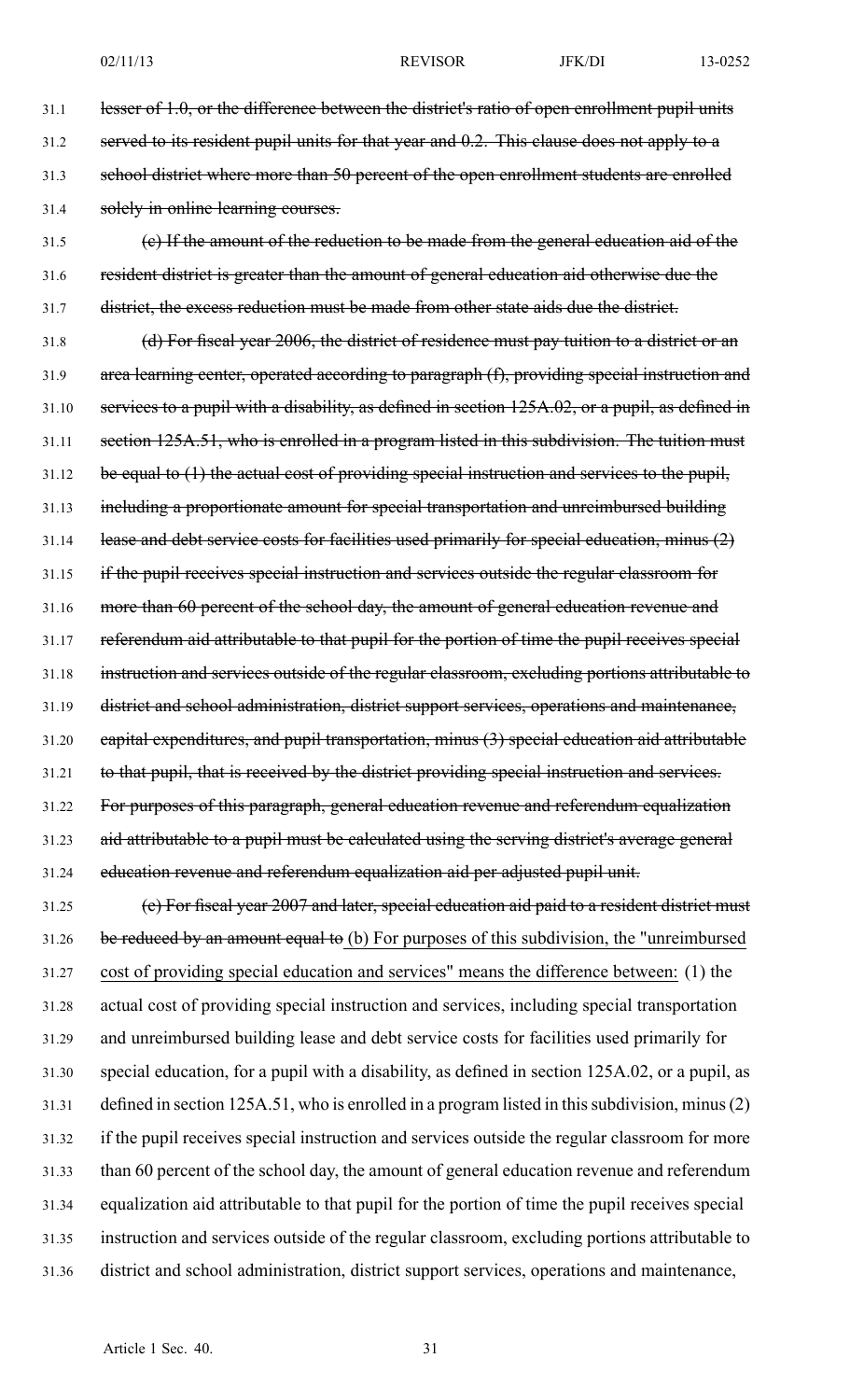32.1 capital expenditures, and pupil transportation, minus (3) special education aid attributable 32.2 to that pupil, that is received by the district providing special instruction and services. 32.3 For purposes of this paragraph, general education revenue and referendum equalization 32.4 aid attributable to <sup>a</sup> pupil must be calculated using the serving district's average general 32.5 education revenue and referendum equalization aid per adjusted pupil unit. 32.6 (c) For fiscal year 2015 and later, special education aid paid to <sup>a</sup> resident district 32.7 must be reduced by an amount equal to 90 percen<sup>t</sup> of the unreimbursed cost of providing 32.8 special education and services. 32.9 (d) Notwithstanding paragraph (c), special education aid paid to <sup>a</sup> resident district 32.10 must be reduced by an amount equal to 100 percen<sup>t</sup> of the unreimbursed cost of special 32.11 education and services provided to students at an intermediate district, cooperative, or 32.12 charter school where the percen<sup>t</sup> of students eligible for special education services is at 32.13 least 70 percen<sup>t</sup> of the charter school's total enrollment. 32.14 (e) Special education aid paid to the district or cooperative providing special 32.15 instruction and services for the pupil, or to the fiscal agen<sup>t</sup> district for <sup>a</sup> cooperative, 32.16 must be increased by the amount of the reduction in the aid paid to the resident district 32.17 under paragraphs (c) and (d). If the resident district's special education aid is insufficient 32.18 to make the full adjustment, the remaining adjustment shall be made to other state aids 32.19 due to the district. 32.20 (f) A district or cooperative serving students in an extended time program shall be 32.21 paid general education aid equal to the product of \$4,430 and the learning year pupil 32.22 units generated by the students served according to section 126C.05, subdivision 15. The 32.23 general education aid reduction must be allocated among districts in proportion to the 32.24 adjusted pupil units generated by each district for the student. 32.25  $(f)$  (g) An area learning center operated by a service cooperative, intermediate 32.26 district, education district, or <sup>a</sup> joint powers cooperative may elect through the action of 32.27 the constituent boards to charge the resident district tuition for pupils rather than to have 32.28 the general education revenue paid to <sup>a</sup> fiscal agen<sup>t</sup> school district. Except as provided 32.29 in paragraph  $(d)$  (e) or  $(e)$  (f), the district of residence must pay tuition equal to at least 32.30 90 percent of the lesser of  $(1)$  the cost of providing instruction excluding membership 32.31 hours generating learning year pupil units and (2) the difference between the general 32.32 education revenue generated by the pupil for the district, computed based on the district 32.33 average general education revenue per pupil unit minus an amount equal to the product of 32.34 the formula allowance according to section  $126C.10$ , subdivision 2, times  $.0485$ . 0465, 32.35 calculated without compensatory revenue and transportation sparsity revenue, times the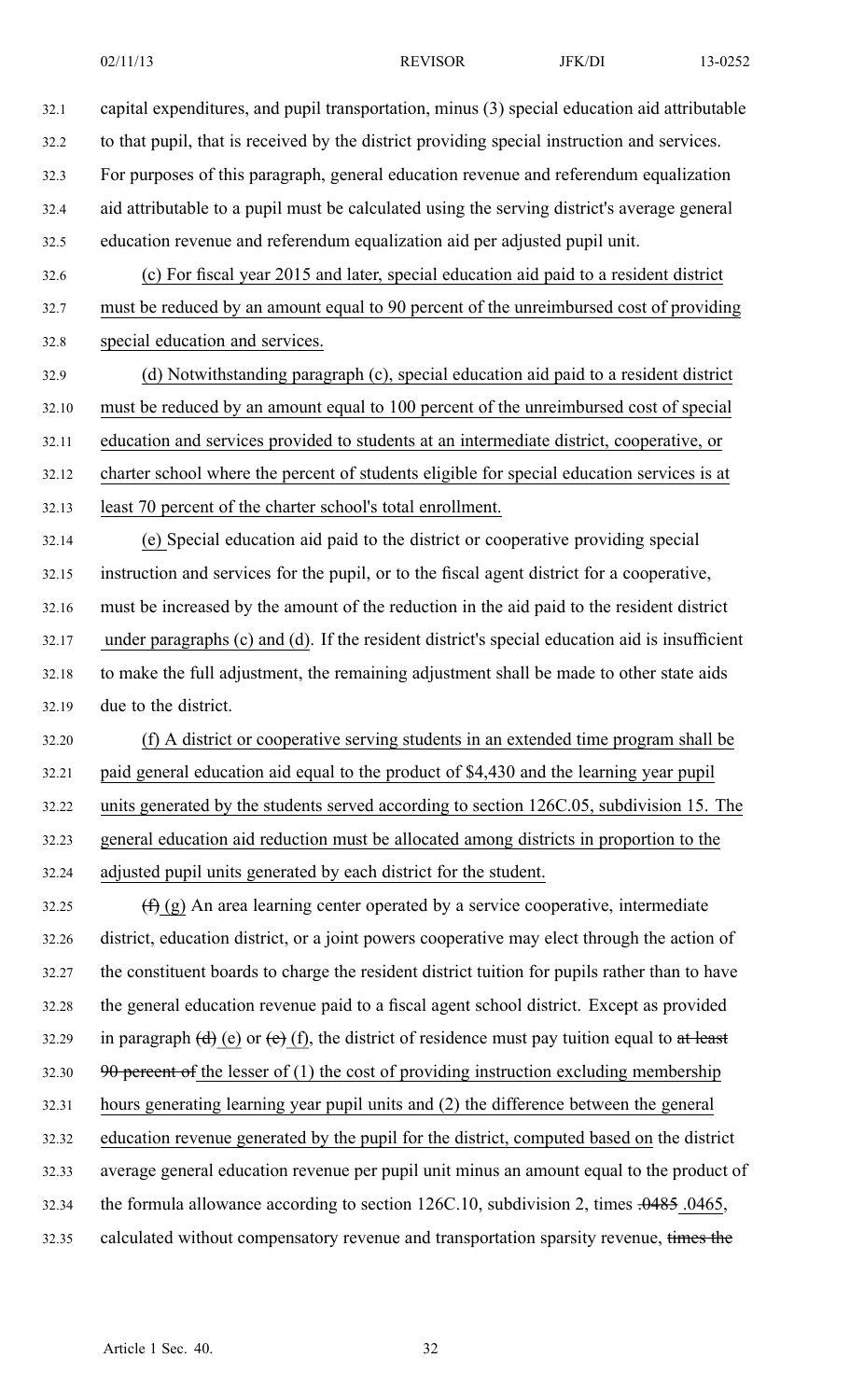02/11/13 **REVISOR** JFK/DI 13-0252 33.1 mumber of pupil units for pupils attending the area learning center and the amount of the 33.2 adjustment under paragraph (f). 33.3 **EFFECTIVE DATE.** This section is effective for revenue for fiscal year 2015 33.4 and later. 33.5 Sec. 41. Minnesota Statutes 2012, section 127A.47, subdivision 8, is amended to read: 33.6 Subd. 8. **Charter schools.** (a) The general education aid for districts must be 33.7 adjusted for each pupil attending <sup>a</sup> charter school under section 124D.10. The adjustments 33.8 must be made according to this subdivision. 33.9 (b) General education aid paid to <sup>a</sup> district in which <sup>a</sup> charter school not providing 33.10 transportation according to section 124D.10, subdivision 16, is located must be increased 33.11 by an amount equal to the sum of.  $33.12$  (1) the product of: (i) the sum of an amount equal to the product of the formula 33.13 allowance according to section 126C.10, subdivision 2, times  $.0485$  .0465, plus the 33.14 transportation sparsity allowance for the district; times (ii) the adjusted marginal cost 33.15 pupil units attributable to the pupil; plus. 33.16 (2) the product of \$223 and the extended time marginal cost pupil units attributable  $33.17$  to the pupil. 33.18 **EFFECTIVE DATE.** This section is effective for revenue for fiscal year 2015 33.19 and later. 33.20 Sec. 42. Minnesota Statutes 2012, section 127A.51, is amended to read: 33.21 **127A.51 STATEWIDE AVERAGE REVENUE.** 33.22 By October 1 of each year the commissioner must estimate the statewide average 33.23 adjusted general revenue per adjusted marginal cost pupil unit and the disparity in adjusted 33.24 general revenue among pupils and districts by computing the ratio of the 95th percentile 33.25 to the fifth percentile of adjusted general revenue. The commissioner must provide that 33.26 information to all districts. 33.27 If the disparity in adjusted general revenue as measured by the ratio of the 95th 33.28 percentile to the fifth percentile increases in any year, the commissioner shall recommend 33.29 to the legislature options for change in the general education formula that will limit the 33.30 disparity in adjusted general revenue to no more than the disparity for the previous 33.31 school year. The commissioner must submit the recommended options to the education 33.32 committees of the legislature by January 15. 33.33 For purposes of this section and section 126C.10, adjusted general revenue means: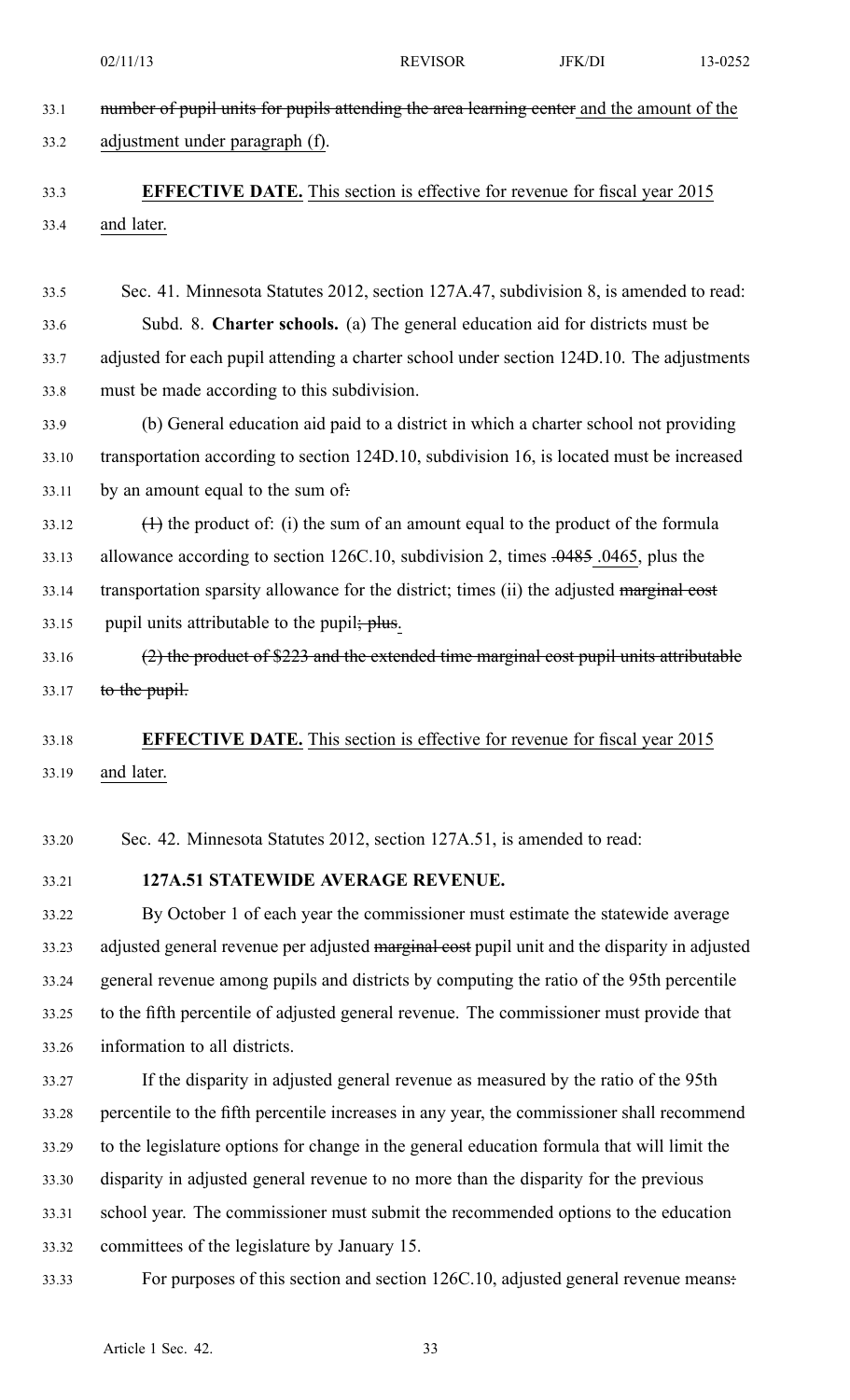|       | 02/11/13                                                                                    | <b>REVISOR</b>                                                      | <b>JFK/DI</b> | 13-0252 |  |  |
|-------|---------------------------------------------------------------------------------------------|---------------------------------------------------------------------|---------------|---------|--|--|
| 34.1  | (1) for fiscal year 2002, the sum of basic revenue under section 126C.10, subdivision       |                                                                     |               |         |  |  |
| 34.2  | 2; supplemental revenue under section 126C.10, subdivisions 9 and 12; transition revenue    |                                                                     |               |         |  |  |
| 34.3  | under section 126C.10, subdivision 20; referendum revenue under section 126C.17; and        |                                                                     |               |         |  |  |
| 34.4  |                                                                                             | equity revenue under section 126C.10, subdivisions 24a and 24b; and |               |         |  |  |
| 34.5  | (2) for fiscal year 2003 and later, the sum of basic revenue under section 126C.10,         |                                                                     |               |         |  |  |
| 34.6  | subdivision 2; referendum revenue under section 126C.17; and equity revenue under           |                                                                     |               |         |  |  |
| 34.7  | section 126C.10, subdivisions 24a and 24b subdivision 24.                                   |                                                                     |               |         |  |  |
| 34.8  | <b>EFFECTIVE DATE.</b> This section is effective for revenue for fiscal year 2015           |                                                                     |               |         |  |  |
| 34.9  | and later.                                                                                  |                                                                     |               |         |  |  |
| 34.10 | Sec. 43. APPROPRIATIONS.                                                                    |                                                                     |               |         |  |  |
| 34.11 | Subdivision 1. Department of Education. The sums indicated in this section are              |                                                                     |               |         |  |  |
| 34.12 | appropriated from the general fund to the Department of Education for the fiscal years      |                                                                     |               |         |  |  |
| 34.13 | designated.                                                                                 |                                                                     |               |         |  |  |
| 34.14 | Subd. 2. General education aid. For general education aid under Minnesota                   |                                                                     |               |         |  |  |
| 34.15 | Statutes, section 126C.13, subdivision 4:                                                   |                                                                     |               |         |  |  |
| 34.16 | $\underline{\$}$<br>$6,034,195,000$ 2014                                                    |                                                                     |               |         |  |  |
| 34.17 | \$<br>$\underline{6,194,393,000}$ 2015                                                      |                                                                     |               |         |  |  |
| 34.18 | The 2014 appropriation includes \$1,012,061,000 for 2013 and \$5,022,134,000                |                                                                     |               |         |  |  |
| 34.19 | for 2014.                                                                                   |                                                                     |               |         |  |  |
| 34.20 | The 2015 appropriation includes \$1,039,836,000 for 2014 and \$5,154,557,000                |                                                                     |               |         |  |  |
| 34.21 | for 2015.                                                                                   |                                                                     |               |         |  |  |
| 34.22 | \$683,000 in fiscal year 2014 is for grants to school districts to participate in the       |                                                                     |               |         |  |  |
| 34.23 | teacher development and evaluation pilot grant program.                                     |                                                                     |               |         |  |  |
| 34.24 | Subd. 3. Enrollment options transportation. For transportation of pupils attending          |                                                                     |               |         |  |  |
| 34.25 | postsecondary institutions under Minnesota Statutes, section 124D.09, or for transportation |                                                                     |               |         |  |  |
| 34.26 | of pupils attending nonresident districts under Minnesota Statutes, section 124D.03:        |                                                                     |               |         |  |  |
| 34.27 | $\overline{e}$<br>$\frac{44,000}{\cdots}$ $\frac{2014}{\cdots}$                             |                                                                     |               |         |  |  |
| 34.28 | $\overline{\mathcal{E}}$<br>$\frac{48,000}{}$ 2015                                          |                                                                     |               |         |  |  |
| 34.29 | Subd. 4. Abatement revenue. For abatement aid under Minnesota Statutes, section             |                                                                     |               |         |  |  |
| 34.30 | 127A.49:                                                                                    |                                                                     |               |         |  |  |
| 34.31 | $\underline{\mathbb{S}}$<br>$3,015,000$ 2014                                                |                                                                     |               |         |  |  |
| 34.32 | $\overline{\mathcal{C}}$<br>$3,252,000$ 2015                                                |                                                                     |               |         |  |  |
| 34.33 | The 2014 appropriation includes \$387,000 for 2013 and \$2,628,000 for 2014.                |                                                                     |               |         |  |  |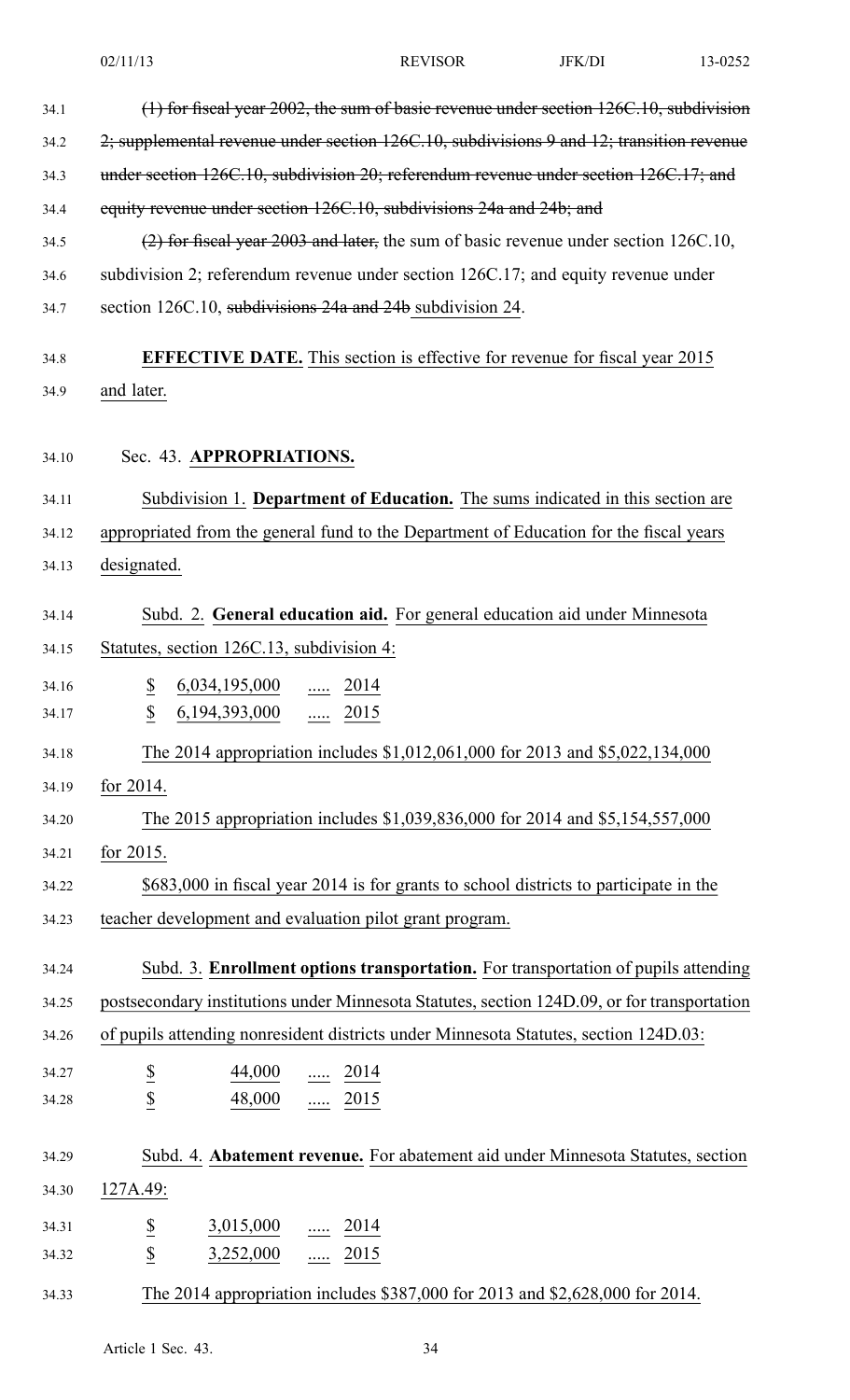|       | 02/11/13                                                                                   | <b>REVISOR</b> | JFK/DI | 13-0252 |  |
|-------|--------------------------------------------------------------------------------------------|----------------|--------|---------|--|
| 35.1  | The 2015 appropriation includes \$557,000 for 2014 and \$2,695,000 for 2015.               |                |        |         |  |
| 35.2  | Subd. 5. Consolidation transition. For districts consolidating under Minnesota             |                |        |         |  |
| 35.3  | Statutes, section 123A.485:                                                                |                |        |         |  |
| 35.4  | $rac{S}{S}$<br>$\frac{469,000}{\cdots}$ 2014                                               |                |        |         |  |
| 35.5  | $\frac{484,000}{}$ 2015                                                                    |                |        |         |  |
| 35.6  | The 2014 appropriation includes \$52,000 for 2013 and \$417,000 for 2014.                  |                |        |         |  |
| 35.7  | The 2015 appropriation includes \$88,000 for 2014 and \$396,000 for 2015.                  |                |        |         |  |
| 35.8  | Subd. 6. Nonpublic pupil education aid. For nonpublic pupil education aid under            |                |        |         |  |
| 35.9  | Minnesota Statutes, sections 123B.40 to 123B.43 and 123B.87:                               |                |        |         |  |
| 35.10 | $\underline{\$}$<br>$\frac{15,775,000}{}$ 2014                                             |                |        |         |  |
| 35.11 | $\underline{\mathbb{S}}$<br>$16,092,000$ 2015                                              |                |        |         |  |
| 35.12 | The 2014 appropriation includes \$2,718,000 for 2013 and \$13,057,000 for 2014.            |                |        |         |  |
| 35.13 | The 2015 appropriation includes \$2,769,000 for 2014 and \$13,323,000 for 2015.            |                |        |         |  |
| 35.14 | Subd. 7. Nonpublic pupil transportation. For nonpublic pupil transportation aid            |                |        |         |  |
| 35.15 | under Minnesota Statutes, section 123B.92, subdivision 9:                                  |                |        |         |  |
| 35.16 | $\underline{\$}$ 19,516,000<br>2014                                                        |                |        |         |  |
| 35.17 | $\underline{\$}$<br>$\frac{19,712,000}{\cdots}$ $\frac{2015}{\cdots}$                      |                |        |         |  |
| 35.18 | The 2014 appropriation includes \$3,376,000 for 2013 and \$16,140,000 for 2014.            |                |        |         |  |
| 35.19 | The 2015 appropriation includes \$3,423,000 for 2014 and \$16,289,000 for 2015.            |                |        |         |  |
| 35.20 | Subd. 8. One-room schoolhouse. For a grant to Independent School District No.              |                |        |         |  |
| 35.21 | 690, Warroad, to operate the Angle Inlet School:                                           |                |        |         |  |
| 35.22 | $\overline{\mathbf{z}}$<br>$\underline{65,000}$ 2014                                       |                |        |         |  |
| 35.23 | $\overline{\mathcal{E}}$<br>65,000  2015                                                   |                |        |         |  |
| 35.24 | Subd. 9. Compensatory revenue pilot program. For grants for participation in the           |                |        |         |  |
| 35.25 | compensatory revenue pilot program under Laws 2005, First Special Session chapter 5,       |                |        |         |  |
| 35.26 | article 1, section 50:                                                                     |                |        |         |  |
| 35.27 | $\underline{\$}$<br>$2,325,000$ 2014                                                       |                |        |         |  |
| 35.28 | $\overline{2}$<br>$2,325,000$ 2015                                                         |                |        |         |  |
| 35.29 | Of this amount, \$1,500,000 each year is for a grant to Independent School District        |                |        |         |  |
| 35.30 | No. 11, Anoka-Hennepin; \$75,000 each year is for a grant to Independent School District   |                |        |         |  |
| 35.31 | No. 286, Brooklyn Center; \$210,000 each year is for a grant to Independent School         |                |        |         |  |
| 35.32 | District No. 279, Osseo; \$160,000 each year is for a grant to Independent School District |                |        |         |  |
| 35.33 | No. 281, Robbinsdale; \$165,000 each year is for a grant to Independent School District    |                |        |         |  |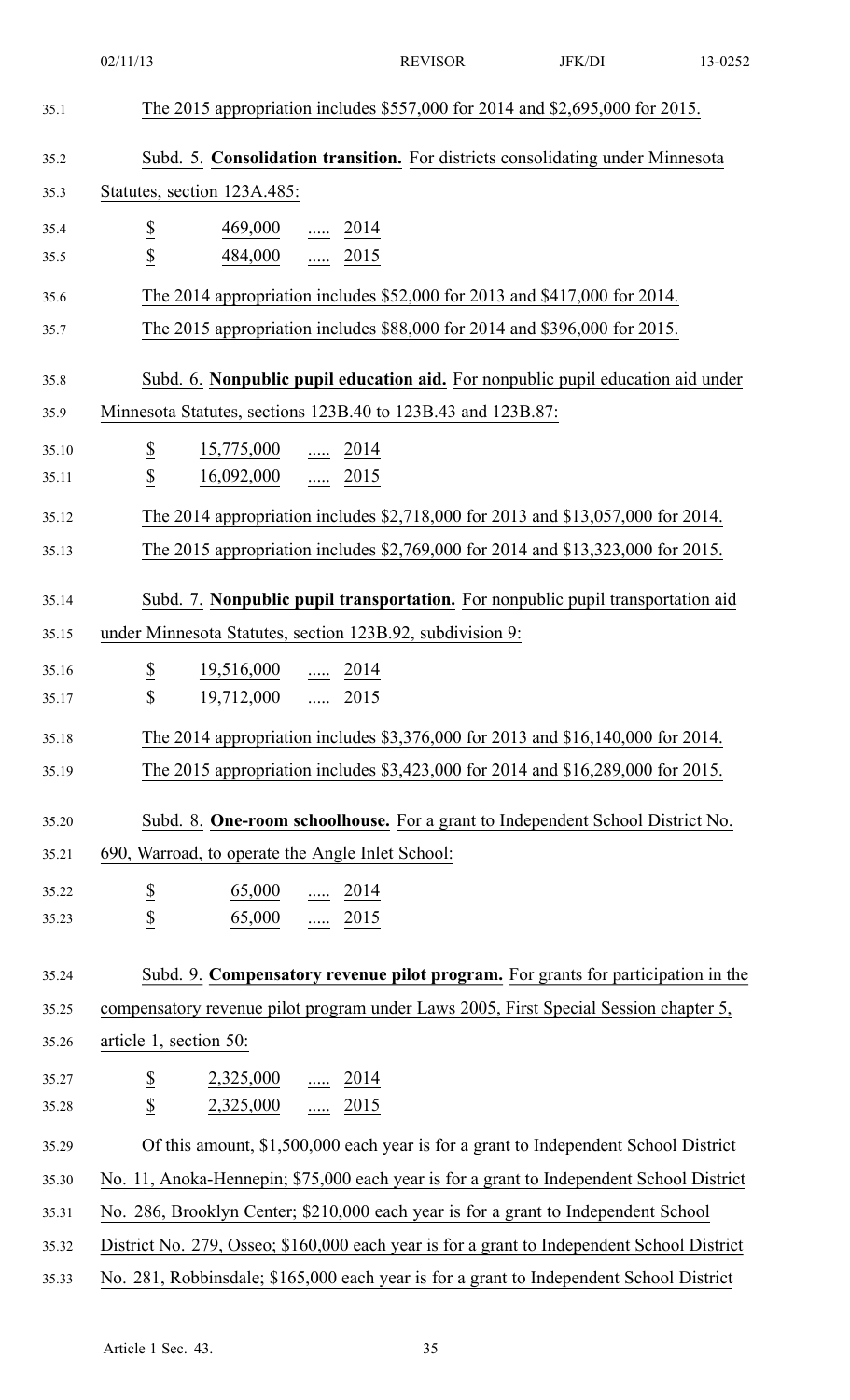|       | 02/11/13                                                                                         | <b>REVISOR</b>              | JFK/DI | 13-0252 |
|-------|--------------------------------------------------------------------------------------------------|-----------------------------|--------|---------|
| 36.1  | No. 535, Rochester; \$65,000 each year is for a grant to Independent School District No.         |                             |        |         |
| 36.2  | 833, South Washington; and \$150,000 each year is for a grant to Independent School              |                             |        |         |
| 36.3  | District No. 241, Albert Lea.                                                                    |                             |        |         |
| 36.4  | If a grant to a specific school district is not awarded, the commissioner may increase           |                             |        |         |
| 36.5  | the aid amounts to any of the remaining participating school districts.                          |                             |        |         |
| 36.6  | This appropriation is part of the base budget for subsequent fiscal years.                       |                             |        |         |
|       |                                                                                                  |                             |        |         |
| 36.7  | Sec. 44. REPEALER.                                                                               |                             |        |         |
| 36.8  | (a) Minnesota Statutes 2012, sections 120B.08; and 120B.09, are repealed for fiscal              |                             |        |         |
| 36.9  | year 2014 and later.                                                                             |                             |        |         |
| 36.10 | (b) Minnesota Statutes 2012, sections 126C.10, subdivisions 2a, 2b, 25, 26, 28, 31a,             |                             |        |         |
| 36.11 | 31b, and 31c; 126C.17, subdivision 13; and 127A.50, subdivisions 1 and 5, are repealed           |                             |        |         |
| 36.12 | for fiscal year 2015 and later.                                                                  |                             |        |         |
| 36.13 |                                                                                                  | <b>ARTICLE 2</b>            |        |         |
| 36.14 |                                                                                                  | <b>EDUCATION EXCELLENCE</b> |        |         |
|       |                                                                                                  |                             |        |         |
| 36.15 | Section 1. [123A.215] REGIONAL CENTERS OF EXCELLENCE.                                            |                             |        |         |
| 36.16 | Subdivision 1. Establishment and purpose. Regional centers of excellence are                     |                             |        |         |
| 36.17 | established to provide support for the implementation of research-based interventions and        |                             |        |         |
| 36.18 | practices to increase the student achievement for students within the region. Centers            |                             |        |         |
| 36.19 | shall develop local and regional partnerships between service cooperatives, institutions         |                             |        |         |
| 36.20 | of higher learning, integrated school districts, the Department of Education, and other          |                             |        |         |
| 36.21 | partners. Centers shall work with these partners to develop a cohesive and consistent            |                             |        |         |
| 36.22 | regional delivery system that provides services to all schools equitably.                        |                             |        |         |
| 36.23 | Subd. 2. Service development and delivery. Regional centers of excellence                        |                             |        |         |
| 36.24 | shall assist schools in implementing common principles of effective practice, including          |                             |        |         |
| 36.25 | defined and measurable goals, evidence-based practices, data-driven decision making,             |                             |        |         |
| 36.26 | multitiered levels of support, culturally responsive teaching and learning, alignment with       |                             |        |         |
| 36.27 | state and local standards, and parent, community, and youth engagement. Centers shall            |                             |        |         |
| 36.28 | work with school leadership teams to build capacity to implement programs that close the         |                             |        |         |
| 36.29 | achievement gap and increase graduation rates.                                                   |                             |        |         |
| 36.30 | Subd. 3. Department of Education support. The Department of Education shall                      |                             |        |         |
| 36.31 | assist in the establishment, development, and support of regional centers of excellence.         |                             |        |         |
| 36.32 | The department shall assist centers to fulfill their staff, facility, and technical needs, along |                             |        |         |
| 36.33 | with providing other programmatic support. Through the centers, the Department of                |                             |        |         |
| 36.34 | Education shall create a statewide infrastructure to support a common, coherent system           |                             |        |         |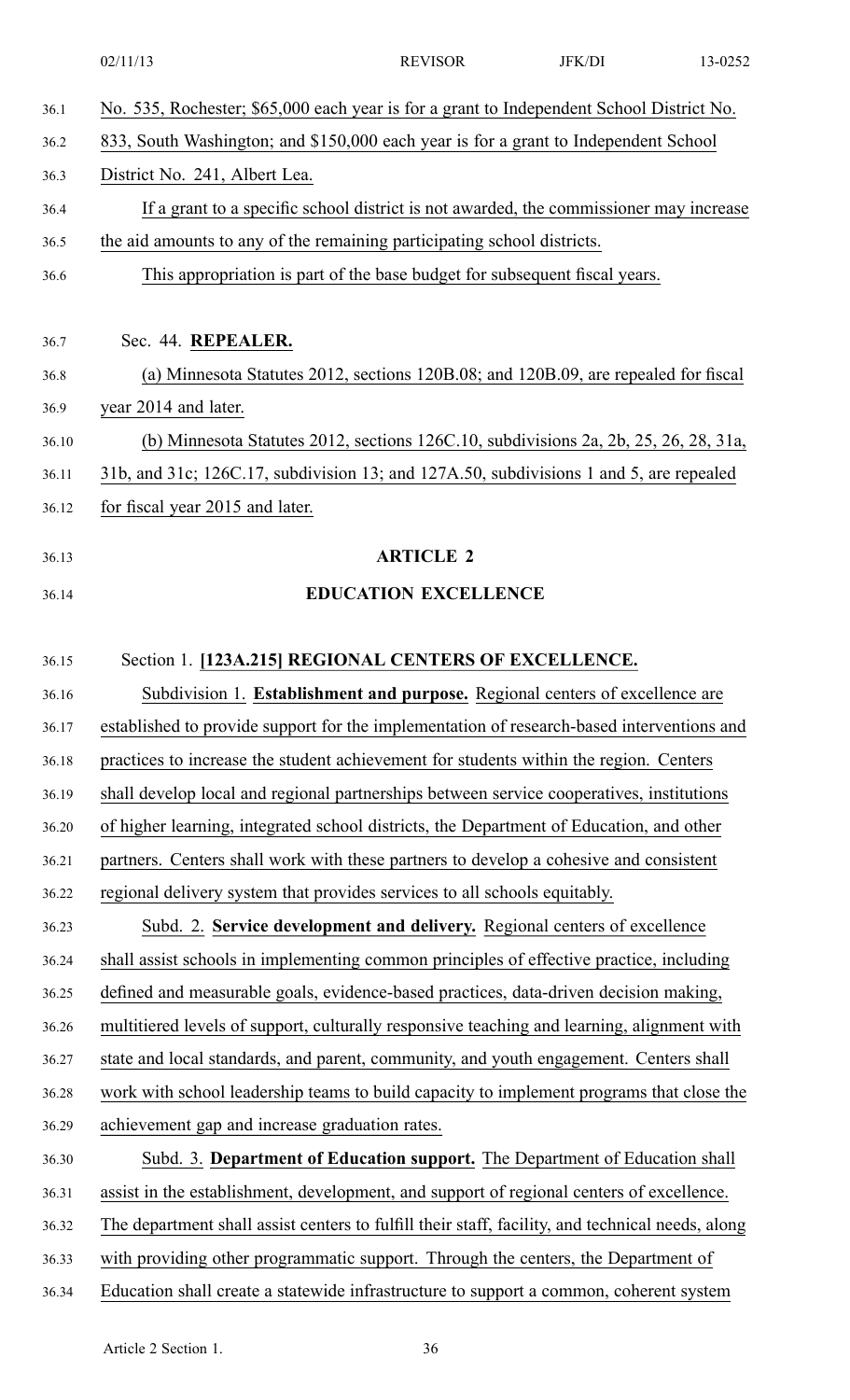| 37.1 | providing consulting, training, and technical assistance in statewide initiatives required |
|------|--------------------------------------------------------------------------------------------|
| 37.2 | under state or federal law.                                                                |

- 37.3 Sec. 2. Minnesota Statutes 2012, section 124D.10, subdivision 15, is amended to read: 37.4 Subd. 15. **Review and comment.** (a) The authorizer shall provide <sup>a</sup> formal written 37.5 evaluation of the school's performance before the authorizer renews the charter contract. 37.6 The department must review and comment on the authorizer's evaluation process at the 37.7 time the authorizer submits its application for approval and each time the authorizer 37.8 undergoes its five-year review under subdivision 3, paragraph (i).
- 37.9 (b) An authorizer shall monitor and evaluate the fiscal, operational, and student 37.10 performance of the school, and may for this purpose annually assess <sup>a</sup> charter school 37.11 <sup>a</sup> fee according to paragraph (c). The agreed-upon fee structure must be stated in the 37.12 charter school contract.

#### 37.13 (c) The fee that each charter school pays to an authorizer each year is the greater of:

37.14 (1) the basic formula allowance for that year; or

37.15 (2) the lesser of:

- 37.16 (i) the maximum fee factor times the basic formula allowance for that year; or 37.17 (ii) the fee factor times the basic formula allowance for that year times the charter 37.18 school's adjusted marginal cost pupil units for that year. The fee factor equals .005 in fiscal 37.19 year 2010, .01 in fiscal year 2011, .013 in fiscal year 2012, and .015 in fiscal years 2013 37.20 year 2015 and later. The maximum fee factor equals 1.5 in fiscal year 2010, 2.0 in fiscal 37.21 vear  $2011$ ,  $3.0$  in fiscal year  $2012$ , and 4.0 in fiscal years  $2013$  year 2015 and later.
- 37.22 (d) An authorizer may not assess <sup>a</sup> fee for any required services other than as 37.23 provided in this subdivision.
- 37.24 (e) For the preoperational planning period, the authorizer may assess <sup>a</sup> charter school 37.25 <sup>a</sup> fee equal to the basic formula allowance.
- 37.26 (f) By September 30 of each year, an authorizer shall submit to the commissioner 37.27 <sup>a</sup> statement of expenditures related to chartering activities during the previous school 37.28 year ending June 30. A copy of the statement shall be given to all schools chartered by 37.29 the authorizer.

# 37.30 **EFFECTIVE DATE.** This section is effective for revenue for fiscal year 2015 37.31 and later.

37.32 Sec. 3. Minnesota Statutes 2012, section 124D.10, subdivision 17, is amended to read: 37.33 Subd. 17. **Leased space.** A charter school may lease space from an independent 37.34 or special school board eligible to be an authorizer, other public organization, private,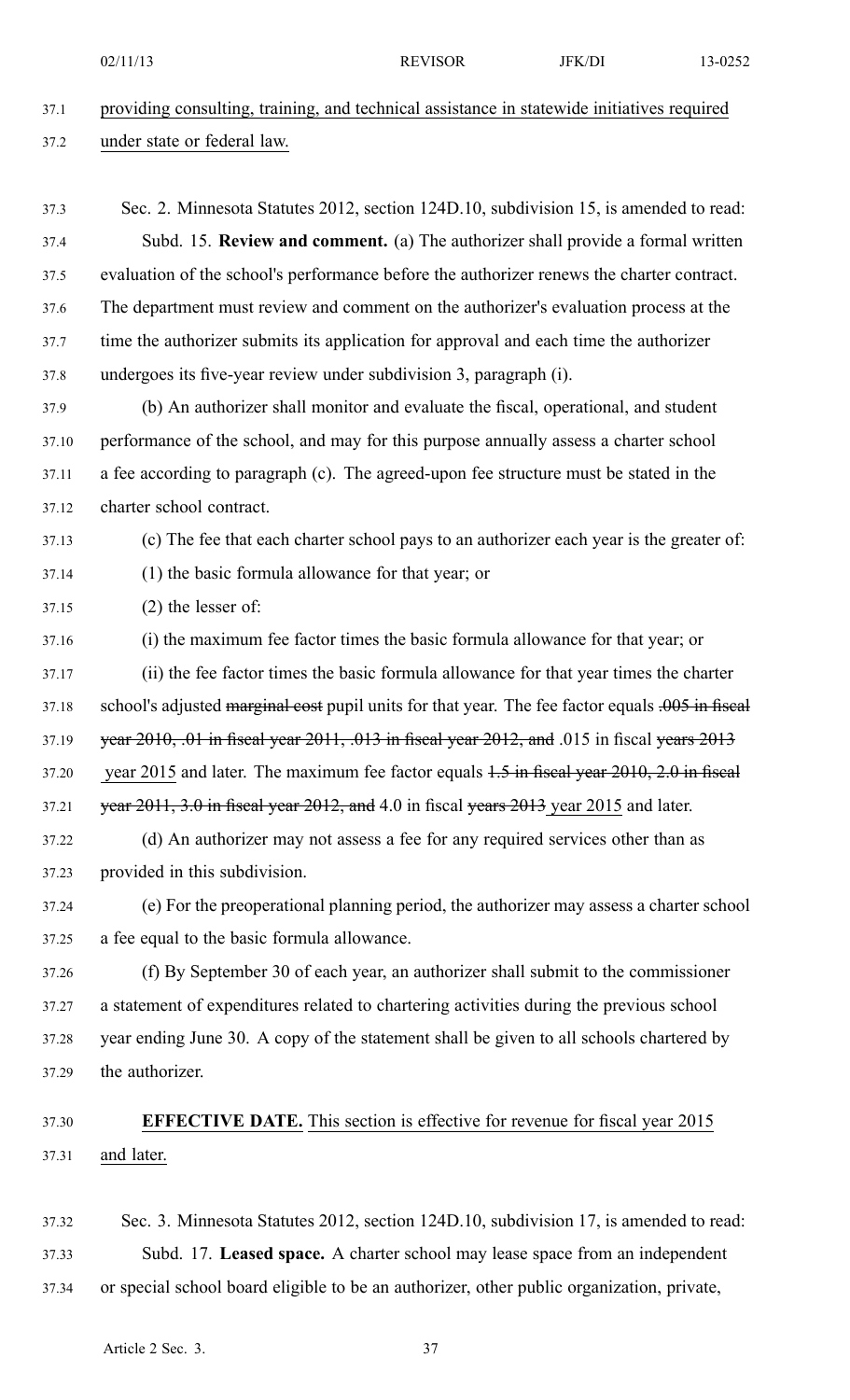38.1 nonprofit nonsectarian organization, private property owner, or <sup>a</sup> sectarian organization 38.2 if the leased space is constructed as <sup>a</sup> school facility. The department must review and 38.3 approve or disapprove leases, including modifications and renewals prior to execution of 38.4 the lease by the lessee and lessor, in <sup>a</sup> timely manner. Leases for <sup>a</sup> school year must be 38.5 submitted to the department no later than July 1 before that school year. The commissioner 38.6 may waive this date based on an appeal by <sup>a</sup> charter school when circumstances beyond 38.7 the control of the charter school do not allow <sup>a</sup> lease agreemen<sup>t</sup> to be written prior to that 38.8 date. The commissioner shall not approve <sup>a</sup> facility lease that does not have (1) <sup>a</sup> sum 38.9 certain annual cost and (2) an escape clause that may be exercised by the charter school in

38.10 the event of nonrenewal or termination of the charter school contract.

38.11 Sec. 4. Minnesota Statutes 2012, section 124D.11, subdivision 1, is amended to read: 38.12 Subdivision 1. **General education revenue.** (a) General education revenue must 38.13 be paid to <sup>a</sup> charter school as though it were <sup>a</sup> district. The general education revenue 38.14 for each adjusted marginal cost pupil unit is the state average general education revenue 38.15 per pupil unit, plus the referendum equalization aid allowance in the pupil's district of 38.16 residence, minus an amount equal to the product of the formula allowance according to 38.17 section 126C.10, subdivision 2, times .0485 .0465, calculated without basic skills revenue, 38.18 extended time revenue, equity revenue, alternative teacher compensation revenue, teacher 38.19 development and evaluation revenue, pension adjustment revenue, safe schools revenue, 38.20 transition revenue, and transportation sparsity revenue, plus basic skills revenue, extended 38.21 time revenue, equity revenue, basic alternative teacher compensation aid according to 38.22 section 126C.10, subdivision 34, teacher development and evaluation revenue, pension 38.23 adjustment revenue, safe schools revenue, and transition revenue as though the school 38.24 were <sup>a</sup> school district. The general education revenue for each extended time marginal 38.25 cost pupil unit equals \$4,378.

38.26 (b) Notwithstanding paragraph (a), for charter schools in the first year of operation, 38.27 general education revenue shall be computed using the number of adjusted pupil units 38.28 in the current fiscal year.

# 38.29 **EFFECTIVE DATE.** This section is effective for revenue for fiscal year 2015 38.30 and later.

38.31 Sec. 5. Minnesota Statutes 2012, section 124D.11, subdivision 2, is amended to read: 38.32 Subd. 2. **Transportation revenue.** Transportation revenue must be paid to <sup>a</sup> charter 38.33 school that provides transportation services according to section 124D.10, subdivision 16, 38.34 according to this subdivision. Transportation aid shall equal transportation revenue.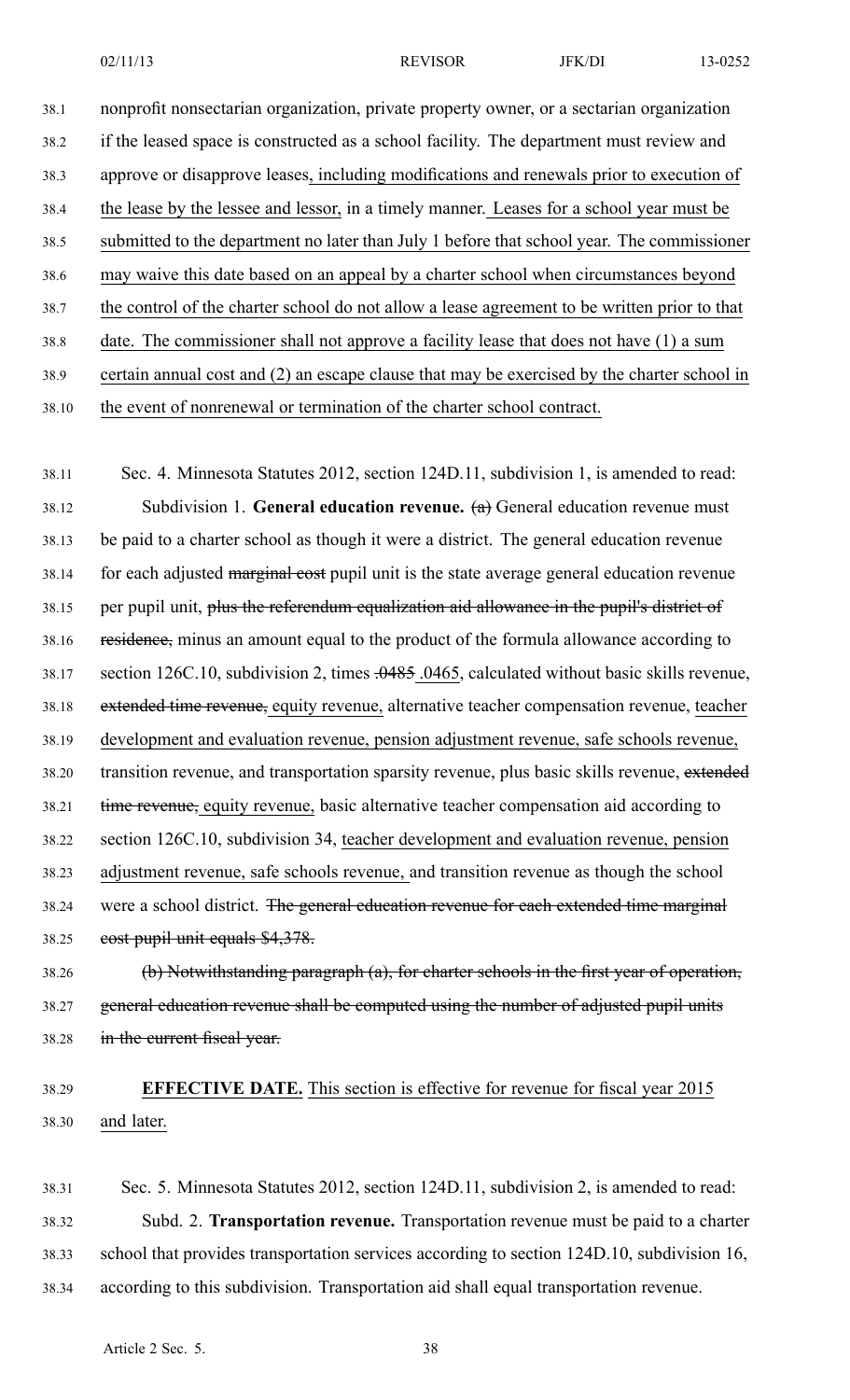39.1 In addition to the revenue under subdivision 1, <sup>a</sup> charter school providing 39.2 transportation services must receive general education aid equal to the sum of the product 39.3 of (i) an amount equal to the product of the formula allowance according to section 39.4 126C.10, subdivision 2, times  $.0485$ .0465, plus the transportation sparsity allowance for 39.5 the school district in which the charter school is located times (ii) the adjusted marginal 39.6 cost pupil units, plus the product of \$223 times the extended time marginal cost pupil units. 39.7 **EFFECTIVE DATE.** This section is effective for revenue for fiscal year 2015 39.8 and later. 39.9 Sec. 6. Minnesota Statutes 2012, section 124D.11, subdivision 4, is amended to read: 39.10 Subd. 4. **Building lease aid.** (a) When <sup>a</sup> charter school finds it economically 39.11 advantageous to rent or lease <sup>a</sup> building or land for any instructional purposes and it 39.12 determines that the total operating capital revenue under section 126C.10, subdivision 39.13 13, is insufficient for this purpose, it may apply to the commissioner for building lease 39.14 aid for this purpose. The commissioner must review the lease as provided in section 39.15 124D.10, subdivision 17, and either approve or deny <sup>a</sup> lease aid application using the 39.16 following criteria: 39.17 (1) the reasonableness of the price based on current market values; 39.18 (2) the extent to which the lease conforms to applicable state laws and rules; and 39.19 (3) the appropriateness of the proposed lease in the context of the space needs and 39.20 financial circumstances of the charter school. 39.21 A charter school must not use the building lease aid it receives for custodial, maintenance 39.22 service, utility, or other operating costs. 39.23 (b) The amount of annual building lease aid per pupil unit served for a charter school 39.24 for any year leasing a building from any private, nonprofit, nonsectarian organization, any 39.25 private property owner, or any sectarian organization, or an affiliated building corporation, 39.26 school district, or other governmental entity on which debt or capital lease obligations 39.27 remain based on original issuance for building purchase, construction, or renovation shall 39.28 not exceed the lesser of  $(a)$  (1) 90 percent of the approved cost or  $(b)$  (2) the product of the 39.29 pupil units served for the current school year times \$1,200 \$1,314. 39.30 (c) The amount of annual building lease aid for <sup>a</sup> charter school leasing from <sup>a</sup> 39.31 related nonprofit organization or paren<sup>t</sup> company, an affiliated building corporation, school

39.32 district, or other governmental entity on which the original debt or capital lease obligations

39.33 related to the original purchase have been retired shall be based on the lesser of (1) \$3 per

39.34 square foot; or (2) the product of pupil units served for the current school year times \$200.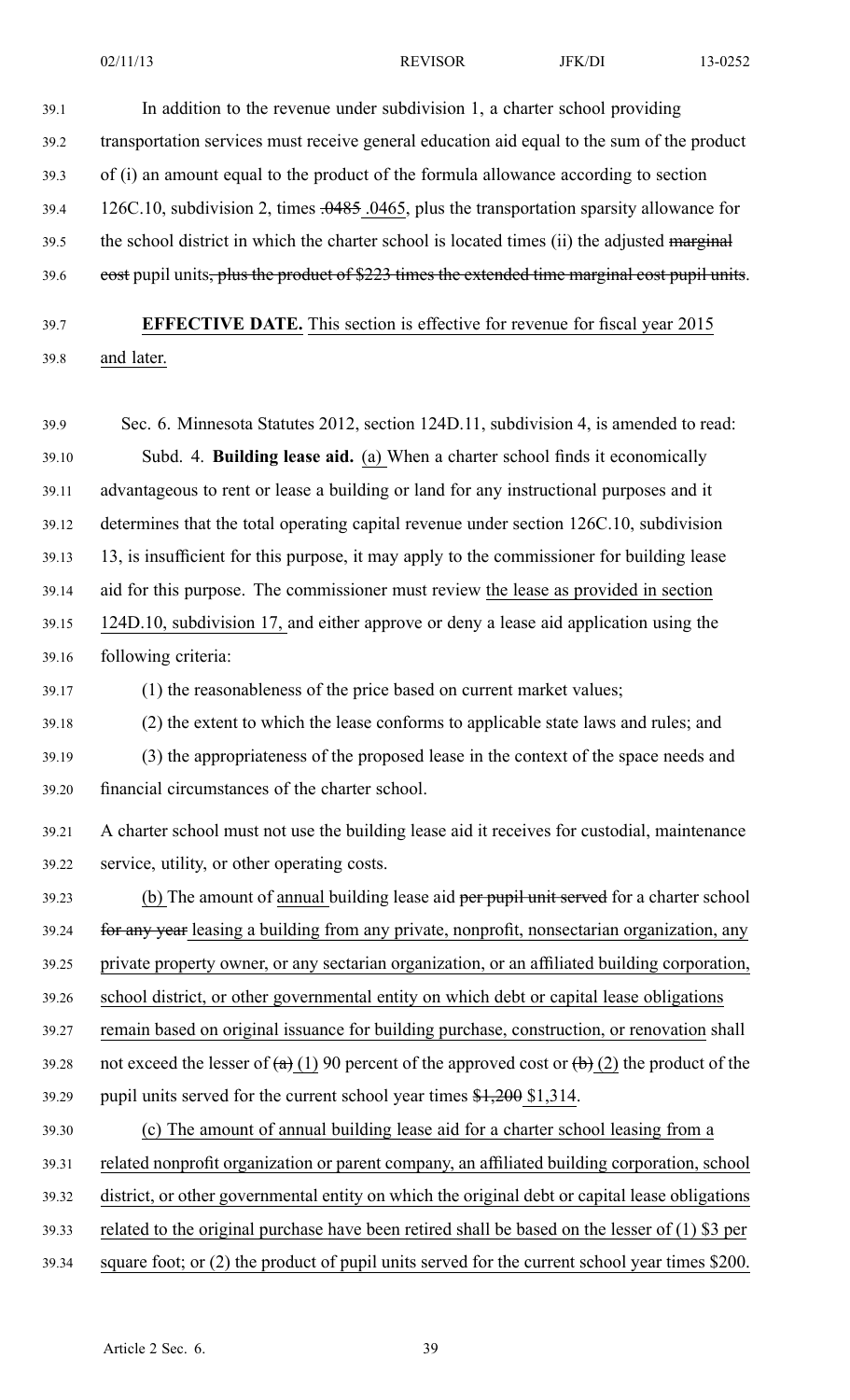02/11/13 **REVISOR** JFK/DI 13-0252 40.1 **EFFECTIVE DATE.** This section is effective July 1, 2013, excep<sup>t</sup> that the 40.2 amendment changing "\$1,200" to "\$1,314" is effective for fiscal year 2015 and later. 40.3 Sec. 7. Minnesota Statutes 2012, section 124D.128, subdivision 2, is amended to read: 40.4 Subd. 2. **Commissioner designation.** (a) A state-approved alternative program 40.5 designated by the state must be <sup>a</sup> site. A state-approved alternative program must provide 40.6 services to students who meet the criteria in section 124D.68 and who are enrolled in: 40.7 (1) <sup>a</sup> district that is served by the state-approved alternative program; or 40.8 (2) <sup>a</sup> charter school located within the geographic boundaries of <sup>a</sup> district that is 40.9 served by the state-approved alternative program. 40.10 (b) A school district or charter school may be approved biennially by the state to 40.11 provide additional instructional programming that results in grade level acceleration. The 40.12 program must be designed so that students make grade progress during the school year 40.13 and graduate prior to the students' peers. 40.14 (e) (b) To be designated, a district, charter school, or state-approved alternative 40.15 program must demonstrate to the commissioner that it will: 40.16 (1) provide <sup>a</sup> program of instruction that permits pupils to receive instruction 40.17 throughout the entire year; and 40.18 (2) develop and maintain <sup>a</sup> separate record system that, for purposes of section 40.19 126C.05, permits identification of membership attributable to pupils participating in the 40.20 program. The record system and identification must ensure that the program will not have 40.21 the effect of increasing the total average daily membership attributable to an individual 40.22 pupil as <sup>a</sup> result of <sup>a</sup> learning year program. The record system must include the date the 40.23 pupil originally enrolled in <sup>a</sup> learning year program, the pupil's grade level, the date of 40.24 each grade promotion, the average daily membership generated in each grade level, the 40.25 number of credits or standards earned, and the number needed to graduate. 40.26  $(d)$  (c) A student who has not completed a school district's graduation requirements 40.27 may continue to enroll in courses the student must complete in order to graduate until 40.28 the student satisfies the district's graduation requirements or the student is 21 years old, 40.29 whichever comes first. 40.30 Sec. 8. Minnesota Statutes 2012, section 124D.4531, subdivision 1, is amended to read: 40.31 Subdivision 1. **Career and technical levy.** (a) A district with <sup>a</sup> career and technical 40.32 program approved under this section for the fiscal year in which the levy is certified

40.33 may levy an amount equal to 35 percen<sup>t</sup> of approved expenditures in the fiscal year in 40.34 which the levy is certified for the following: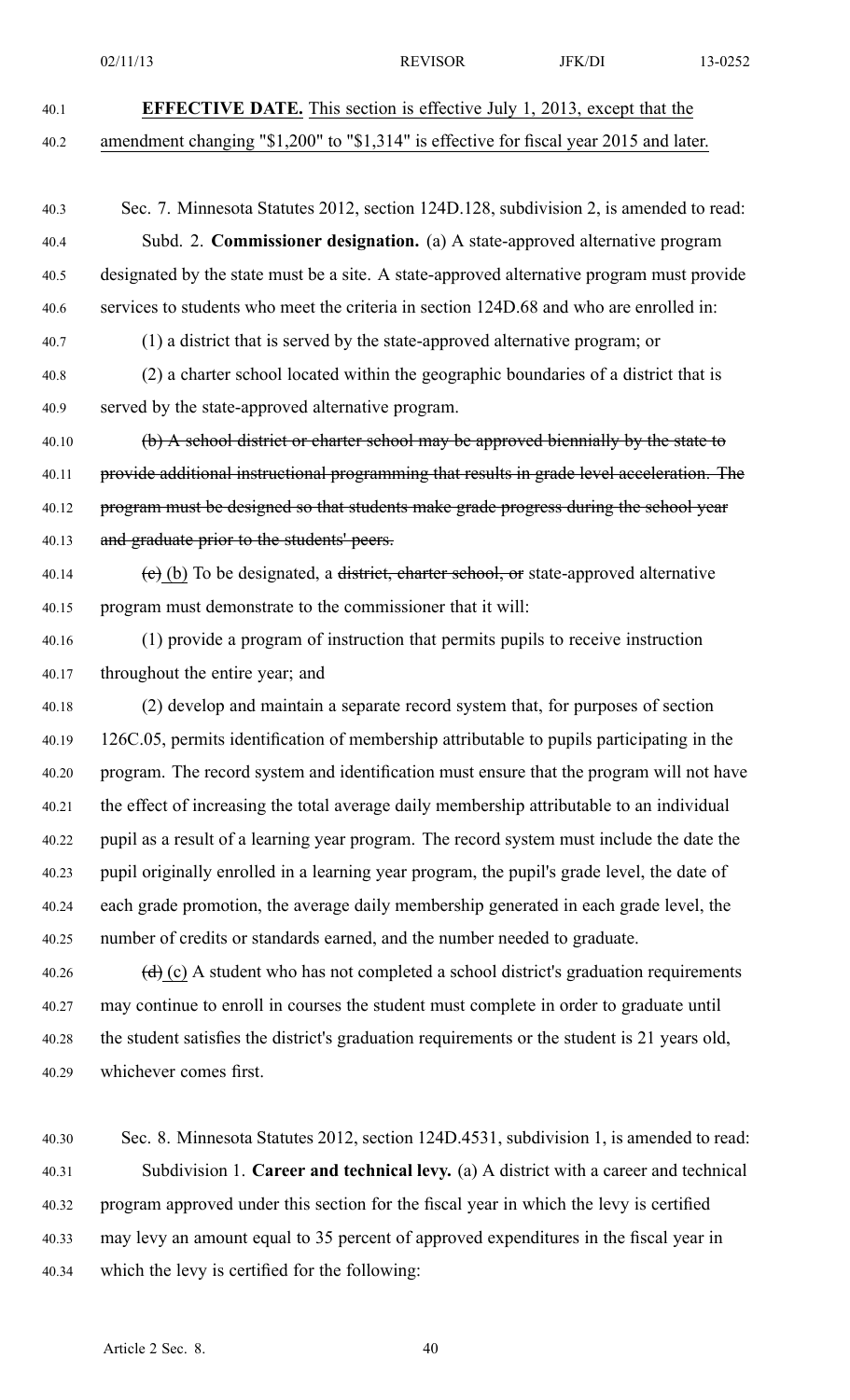| 41.1  | (1) salaries paid to essential, licensed personnel providing direct instructional              |
|-------|------------------------------------------------------------------------------------------------|
| 41.2  | services to students in that fiscal year, including extended contracts, for services rendered  |
| 41.3  | in the district's approved career and technical education programs, excluding salaries         |
| 41.4  | reimbursed by another school district under clause (2);                                        |
| 41.5  | (2) amounts paid to another Minnesota school district for salaries of essential,               |
| 41.6  | licensed personnel providing direct instructional services to students in that fiscal year for |
| 41.7  | services rendered in the district's approved career and technical education programs;          |
| 41.8  | $(2)$ (3) contracted services provided by a public or private agency other than a              |
| 41.9  | Minnesota school district or cooperative center under subdivision 7;                           |
| 41.10 | $(3)$ (4) necessary travel between instructional sites by licensed career and technical        |
| 41.11 | education personnel;                                                                           |
| 41.12 | $(4)$ (5) necessary travel by licensed career and technical education personnel for            |
| 41.13 | vocational student organization activities held within the state for instructional purposes;   |
| 41.14 | $(5)$ (6) curriculum development activities that are part of a five-year plan for              |
| 41.15 | improvement based on program assessment;                                                       |
| 41.16 | $(6)$ (7) necessary travel by licensed career and technical education personnel for            |
| 41.17 | noncollegiate credit-bearing professional development; and                                     |
| 41.18 | $(7)$ (8) specialized vocational instructional supplies.                                       |
| 41.19 | (b) Up to ten percent of a district's career and technical levy may be spent on                |
| 41.20 | equipment purchases. Districts using the career and technical levy for equipment               |
| 41.21 | purchases must report to the department on the improved learning opportunities for             |
| 41.22 | students that result from the investment in equipment.                                         |
| 41.23 | (c) The district must recognize the full amount of this levy as revenue for the fiscal         |
| 41.24 | year in which it is certified.                                                                 |
| 41.25 | (d) The amount of the levy certified under this subdivision may not exceed                     |
| 41.26 | \$17,850,000 for taxes payable in 2012, \$15,520,000 for taxes payable in 2013, and            |
| 41.27 | \$15,393,000 for taxes payable in 2014.                                                        |
| 41.28 | (e) If the estimated levy exceeds the amount in paragraph (d), the commissioner                |
| 41.29 | must reduce the percentage in paragraph (a), clause (2), until the estimated levy no longer    |
| 41.30 | exceeds the limit in paragraph (d).                                                            |
| 41.31 | Sec. 9. Minnesota Statutes 2012, section 124D.59, subdivision 2, is amended to read:           |
| 41.32 | Subd. 2. English learner. (a) "English learner" means a pupil in kindergarten                  |

41.33 through grade 12 who meets the following requirements: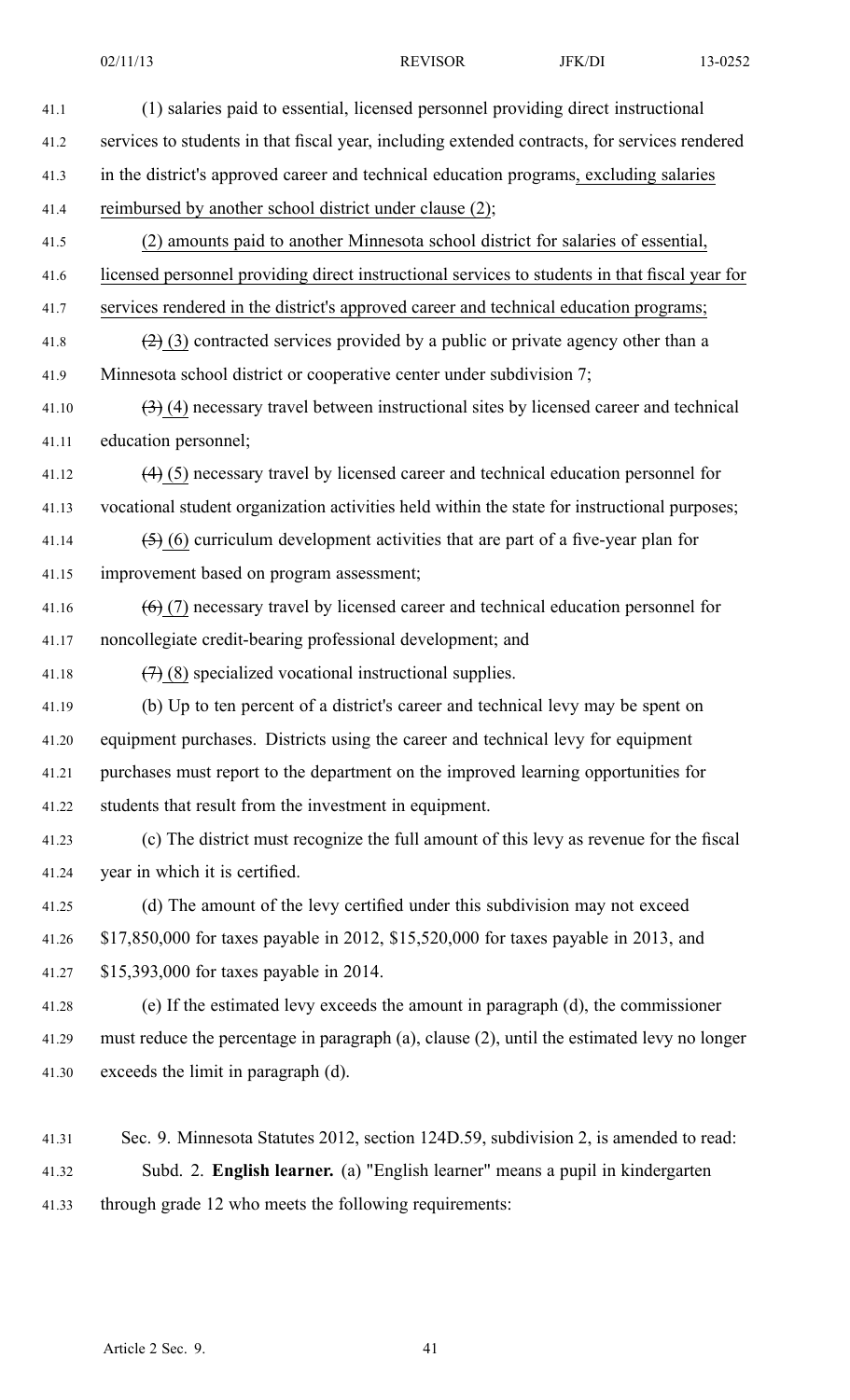42.1 (1) the pupil, as declared by <sup>a</sup> paren<sup>t</sup> or guardian first learned <sup>a</sup> language other than 42.2 English, comes from <sup>a</sup> home where the language usually spoken is other than English, or 42.3 usually speaks <sup>a</sup> language other than English; and

42.4 (2) the pupil is determined by developmentally appropriate measures, which might 42.5 include observations, teacher judgment, paren<sup>t</sup> recommendations, or developmentally 42.6 appropriate assessment instruments, to lack the necessary English skills to participate 42.7 fully in classes taught in English.

42.8 (b) Notwithstanding paragraph (a), <sup>a</sup> pupil in grades 4 through 12 who was enrolled 42.9 in <sup>a</sup> Minnesota public school on the dates during the previous school year when <sup>a</sup> 42.10 commissioner provided assessment that measures the pupil's emerging academic English 42.11 was administered, shall not be counted as an English learner in calculating English learner 42.12 pupil units under section 126C.05, subdivision 17, and shall not generate state English 42.13 learner aid under section 124D.65, subdivision 5, unless the pupil scored below the state 42.14 cutoff score or is otherwise counted as <sup>a</sup> nonproficient participant on an assessment 42.15 measuring emerging academic English provided by the commissioner during the previous 42.16 school year.

42.17 (c) Notwithstanding paragraphs (a) and (b), <sup>a</sup> pupil in kindergarten through grade 42.18 12 shall not be counted as an English learner in calculating English learner pupil units 42.19 under section 126C.05, subdivision 17, and shall not generate state English learner aid 42.20 under section 124D.65, subdivision 5, if:

42.21 (1) the pupil is not enrolled during the current fiscal year in an educational program 42.22 for English learners in accordance with sections 124D.58 to 124D.64; or

42.23 (2) the pupil has generated five seven or more years of average daily membership in 42.24 Minnesota public schools since July 1, 1996.

42.25 **EFFECTIVE DATE.** This section is effective for revenue for fiscal year 2015 42.26 and later.

42.27 Sec. 10. Minnesota Statutes 2012, section 124D.65, subdivision 5, is amended to read: 42.28 Subd. 5. **School district EL revenue.** (a) A district's English learner programs 42.29 revenue equals the product of  $(1)$  \$700 in fiscal year 2004 and later \$705 times  $(2)$  the 42.30 greater of 20 or the adjusted marginal cost average daily membership of eligible English 42.31 learners enrolled in the district during the current fiscal year.

42.32 (b) A pupil ceases to generate state English learner aid in the school year following 42.33 the school year in which the pupil attains the state cutoff score on <sup>a</sup> commissioner-provided 42.34 assessment that measures the pupil's emerging academic English.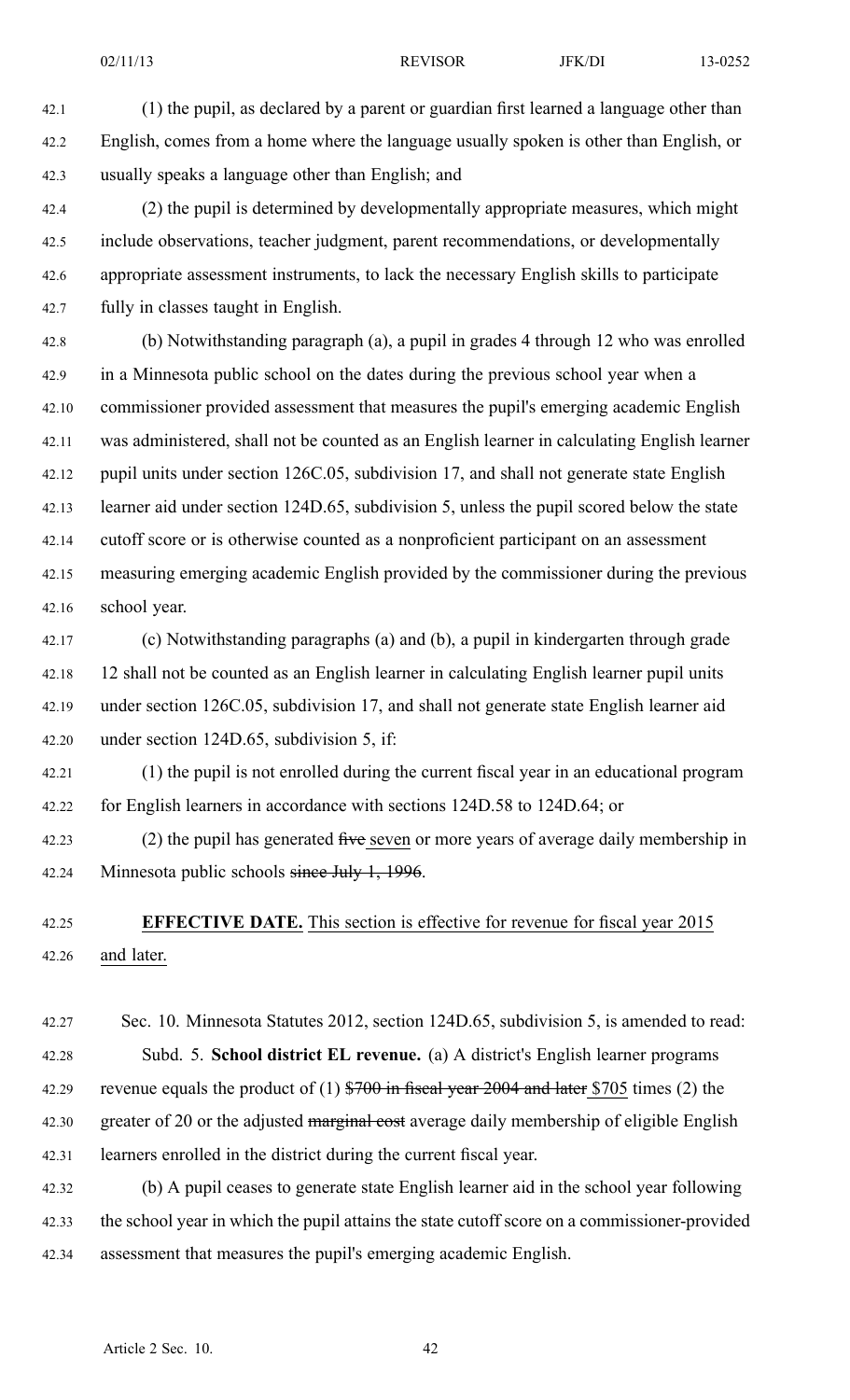02/11/13 **REVISOR** JFK/DI 13-0252

- 43.1 **EFFECTIVE DATE.** This section is effective for revenue for fiscal year 2015 43.2 and later.
- 43.3 Sec. 11. Minnesota Statutes 2012, section 124D.86, is amended to read:
- 

#### 43.4 **124D.86 INTEGRATION REVENUE.**

43.5 Subdivision 1. **Use of revenue.** Districts must use integration revenue under this 43.6 section for programs established under <sup>a</sup> desegregation plan filed with the Department of 43.7 Education according to Minnesota Rules, parts 3535.0100 to 3535.0180, or under court 43.8 order. The revenue must be used for students to have increased and sustained interracial 43.9 contacts and improved educational opportunities and outcomes designed to close the 43.10 academic achievement gap between white students and protected students as defined 43.11 in Minnesota Rules, part 3535.0110, subpart 4, through classroom experiences, staff 43.12 initiatives, and other educationally related programs, consistent with subdivision 1b. 43.13 Subd. 1a. **Budget approval process Integration planning and development.** 43.14 Each year before A district receives any entitled to receive revenue under subdivision 3, 43.15 the district by March 15 must submit to the Department of Education, for its review and 43.16 approval by May 15 a budget detailing the costs of the desegregation/integration plan filed 43.17 under Minnesota Rules, parts 3535.0100 to 3535.0180. Notwithstanding chapter 14, 43.18 the department may develop criteria for budget approval, consistent with subdivision 43.19 1b. The department shall consult with the Desegregation Advisory Board in developing 43.20 these criteria. The criteria developed by the department must address, at a minimum, the 43.21 following:, an integration and achievement plan with the following items for each use 43.22 of revenue categorized in subdivision 1b:

43.23 (1) budget items cannot be approved unless they are part of any overall desegregation 43.24 plan approved by the district for isolated sites or by the Multidistrict Collaboration 43.25 Council and participating individual members;

43.26 (2) the budget must indicate how revenue expenditures will be used specifically 43.27 to suppor<sup>t</sup> increased and sustained interracial contacts and improved educational 43.28 opportunities and outcomes designed to close the academic achievement gap between 43.29 white students and protected students as defined in Minnesota Rules, part 3535.0110, 43.30 subpart 4, consistent with subdivision 1b;

43.31 (3) components of the budget to be considered by the department, including staffing, 43.32 curriculum, transportation, facilities, materials, and equipment and reasonable planning 43.33 costs, as determined by the department; and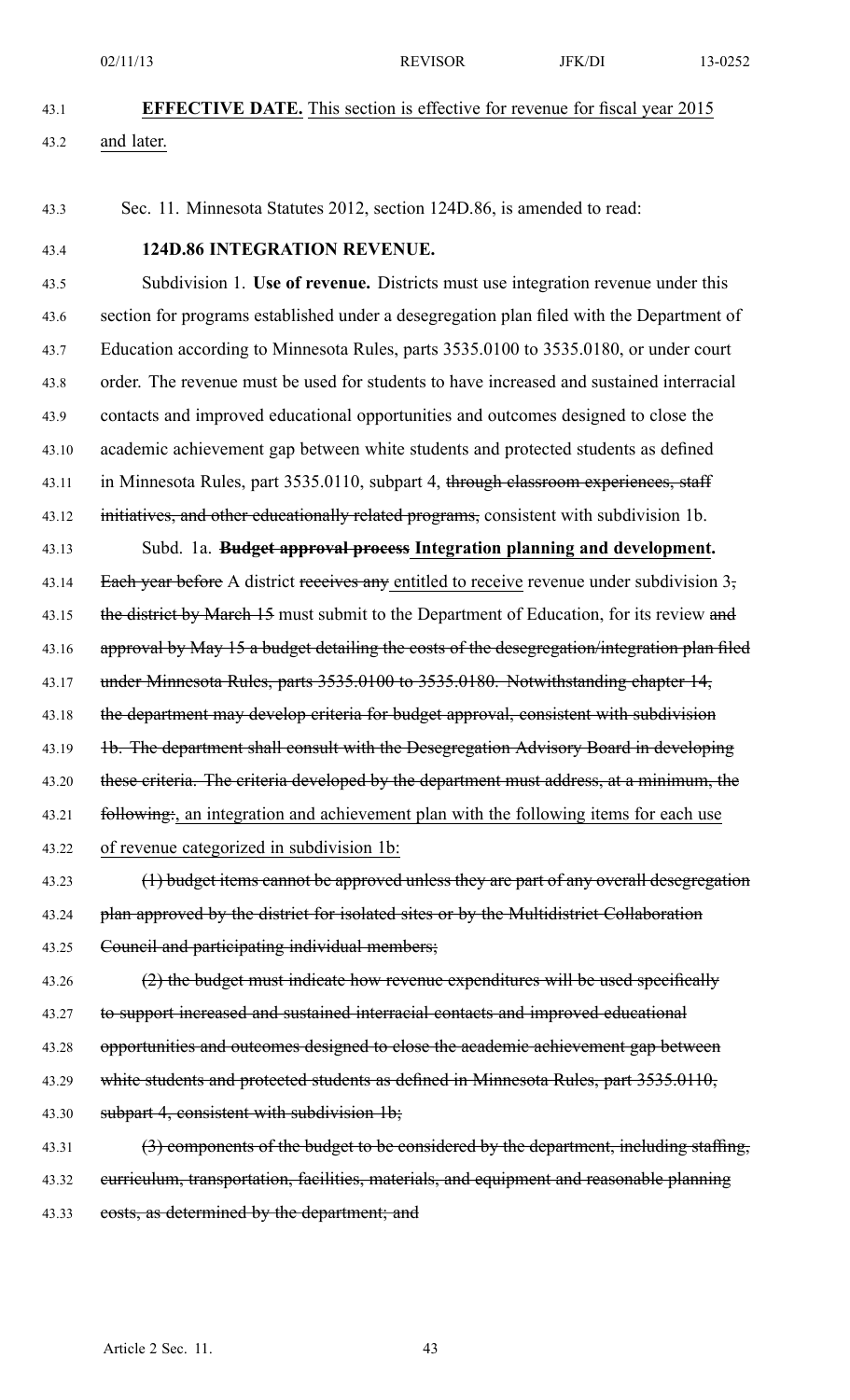| 44.1  | (4) if plans are proposed to enhance existing programs, the total budget being                    |
|-------|---------------------------------------------------------------------------------------------------|
| 44.2  | appropriated to the program must be included, indicating what part is to be funded using          |
| 44.3  | integration revenue and what part is to be funded using other revenues.                           |
| 44.4  | (1) measurable goals related to increasing and sustaining interracial contacts and                |
| 44.5  | outcomes designed to close the academic achievement gap between enrolled protected                |
| 44.6  | class students, American Indian students, and white students within the district;                 |
| 44.7  | (2) a budget detailing the use of revenue and aligning the use of integration revenue             |
| 44.8  | with each of the goals;                                                                           |
| 44.9  | (3) specific criteria with valid and reliable measures outlining how the district will            |
| 44.10 | measure whether it has met its plan goals; and                                                    |
| 44.11 | (4) a process to evaluate the success of its plan using specific student data with                |
| 44.12 | results reported to the Department of Education and shared on the district's Web site.            |
| 44.13 | Subd. 1b. Plan components Use of revenue. Each year a district's board must                       |
| 44.14 | approve the plans submitted by each district under Minnesota Rules, parts 3535.0160 and           |
| 44.15 | 3535.0170, before integration revenue is awarded. If a district is applying for revenue for       |
| 44.16 | a plan that is part of a multidistrict council, the individual district shall not receive revenue |
| 44.17 | unless it ratifies the plan adopted by its multidistrict council or approves a modified plan      |
| 44.18 | with a written explanation of any modifications. Each plan shall:                                 |
| 44.19 | (1) identify the integration issues at the sites or districts covered by Minnesota                |
| 44.20 | Rules, parts 3535.0100 to 3535.0180;                                                              |
| 44.21 | (2) describe the community outreach that preceded the integration plan, such that the             |
| 44.22 | commissioner can determine whether the membership of the planning councils complied               |
| 44.23 | with the requirements of Minnesota Rules, parts 3535.0100 to 3535.0180;                           |
| 44.24 | (3) identify specific goals of the integration plan that is premised on valid and                 |
| 44.25 | reliable measures, effective and efficient use of resources, and continuous adaptation of         |
| 44.26 | best practices;                                                                                   |
| 44.27 | (4) provide for implementing innovative and practical strategies and programs such                |
| 44.28 | as magnet schools, transportation, research-based programs to improve the performance of          |
| 44.29 | protected students with lower measured achievement on state or local assessments, staff           |
| 44.30 | development for teachers in cultural competency, formative assessments, and increased             |
| 44.31 | numbers of teachers of color that enable the district to achieve annual progress in realizing     |
| 44.32 | the goals in its plan; and                                                                        |
| 44.33 | (5) establish valid and reliable longitudinal measures for the district to use in                 |
| 44.34 | demonstrating to the commissioner the amount of progress it has achieved in realizing             |
| 44.35 | the goals in its plan.                                                                            |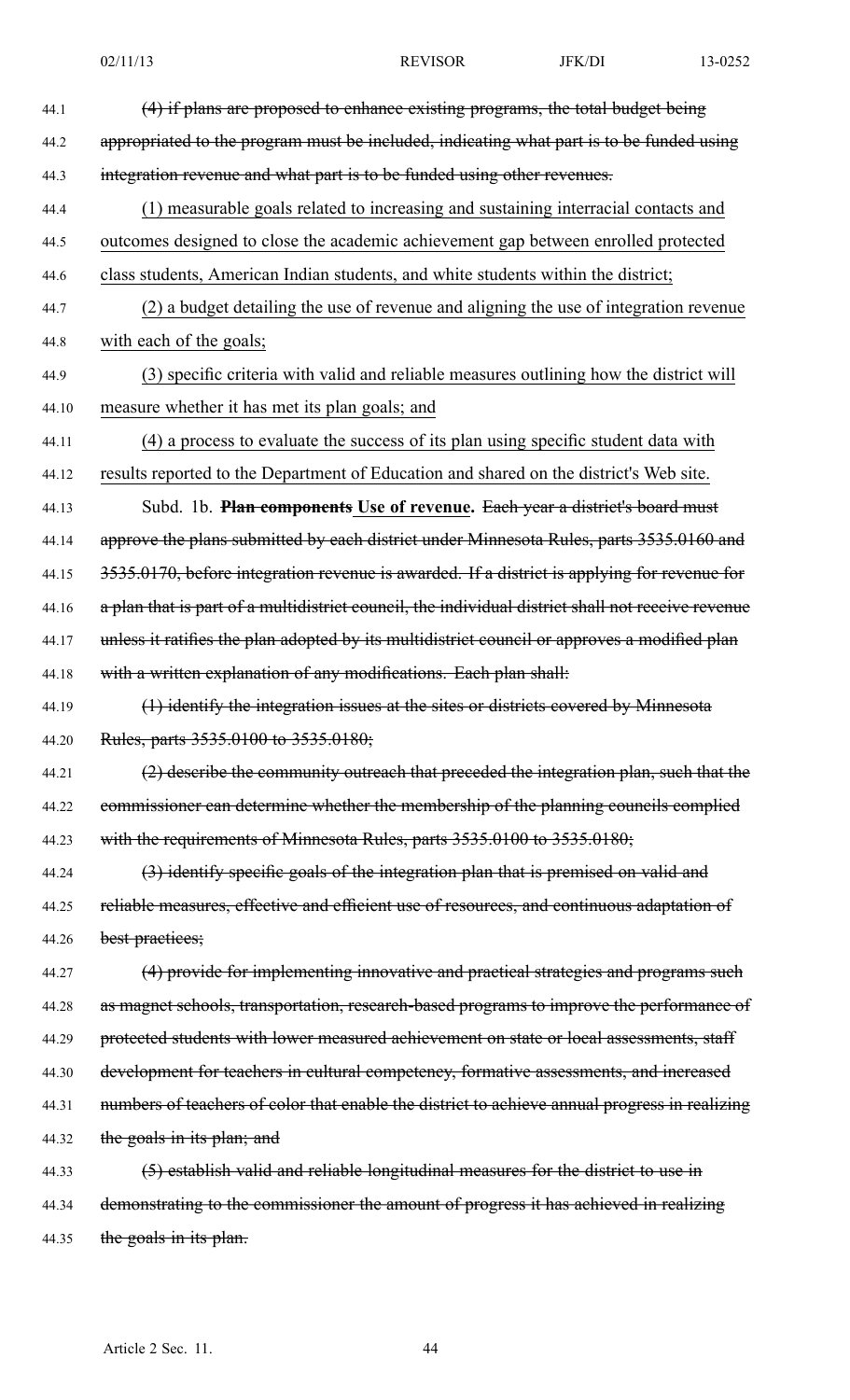| 45.1  | By June 30 of the subsequent fiscal year, each district shall report to the commissioner in      |
|-------|--------------------------------------------------------------------------------------------------|
| 45.2  | writing about the extent to which the integration goals identified in the plan were met.         |
| 45.3  | (a) Each district may use revenue for the following purposes aligned with the                    |
| 45.4  | district's strategic plan:                                                                       |
| 45.5  | (1) innovative and integrated learning environments, including magnet schools that:              |
| 45.6  | (i) are designed to promote and sustain interracial contact within the district or               |
| 45.7  | across the district's integration achievement zone;                                              |
| 45.8  | (ii) use innovative and research-based instructional approaches;                                 |
| 45.9  | (iii) use interventions to increase achievement; or                                              |
| 45.10 | (iv) provide options for student choice and opportunities for rigorous courses;                  |
| 45.11 | (2) family engagement that promotes involvement in the academic life and success                 |
| 45.12 | of students and to bridge cultural understanding;                                                |
| 45.13 | (3) professional development for staff that focuses on:                                          |
| 45.14 | (i) increasing the achievement of students of color;                                             |
| 45.15 | (ii) presenting multiple perspectives and understanding about culture, cultural                  |
| 45.16 | competency, and racial diversity; or                                                             |
| 45.17 | (iii) ways to differentiate instruction to meet the needs of all students;                       |
| 45.18 | (4) access to opportunity through programming that is proven to increase rigor and               |
| 45.19 | that focuses on the college and career readiness of underserved populations; or                  |
| 45.20 | (5) increases the diversity of teachers, administrators, and other school staff.                 |
| 45.21 | (b) A district's proposed expenditures of integration revenue shall be presented in              |
| 45.22 | public hearings held before a school board approves its general budget for the subsequent        |
| 45.23 | fiscal year. No more than ten percent of the annual total integration revenue budget may         |
| 45.24 | be used for administrative or indirect costs. Actual expenditures of a district's integration    |
| 45.25 | revenue shall be available for review on a district's Web site and shall be included in the      |
| 45.26 | district's annual uniform financial accounting and reporting standards report.                   |
| 45.27 | (c) The Department of Education shall provide technical assistance and support to                |
| 45.28 | districts on allowable or effective uses of revenue and shall review and monitor districts'      |
| 45.29 | uniform financial accounting and reporting standards submissions detailing their use of          |
| 45.30 | integration revenue.                                                                             |
| 45.31 | (d) Consistent with paragraph (a), districts may use revenue under this section to               |
| 45.32 | develop a collaborative achievement zone district through an existing or new joint powers        |
| 45.33 | agreement under section 471.59.                                                                  |
| 45.34 | Subd. 1c. Timeline and implementation. Plans must be approved by the local                       |
| 45.35 | board and submitted to the Department of Education no later than May 15. If a district is        |
| 45.36 | applying for revenue for a plan that is part of a multidistrict council, the individual district |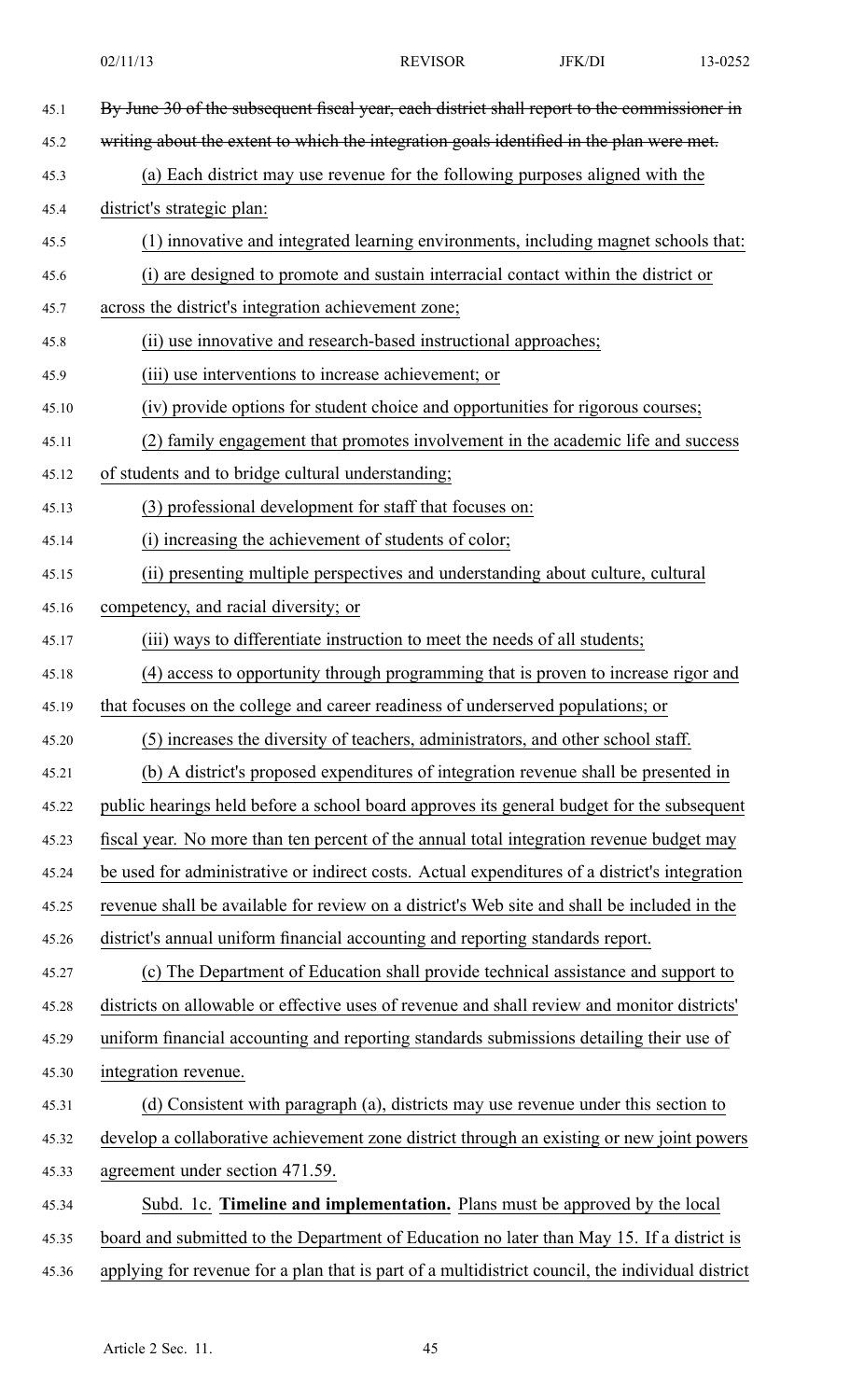|       | 02/11/13                                                                                                 | <b>REVISOR</b>                                                                      | JFK/DI | 13-0252 |  |
|-------|----------------------------------------------------------------------------------------------------------|-------------------------------------------------------------------------------------|--------|---------|--|
| 46.1  | shall not receive revenue unless it ratifies the plan adopted by its multidistrict council.              |                                                                                     |        |         |  |
| 46.2  | Each plan shall be in place for a duration of three years                                                |                                                                                     |        |         |  |
| 46.3  | Subd. 2. Separate account. Integration revenue shall be maintained in a separate                         |                                                                                     |        |         |  |
| 46.4  |                                                                                                          | account to identify expenditures for salaries and programs related to this revenue. |        |         |  |
| 46.5  | Subd. 3. Integration revenue. Integration revenue equals the following amounts:                          |                                                                                     |        |         |  |
| 46.6  | (1) for Independent School District No. 709, Duluth, \$206 times the adjusted pupil                      |                                                                                     |        |         |  |
| 46.7  | units for the school year;                                                                               |                                                                                     |        |         |  |
| 46.8  | (2) for Independent School District No. 625, St. Paul, \$445 times the adjusted                          |                                                                                     |        |         |  |
| 46.9  | pupil units for the school year;                                                                         |                                                                                     |        |         |  |
| 46.10 | (3) for Special School District No. 1, Minneapolis, the sum of \$445 times the                           |                                                                                     |        |         |  |
| 46.11 | adjusted pupil units for the school year and an additional \$35 times the adjusted pupil units           |                                                                                     |        |         |  |
| 46.12 | for the school year that is provided entirely through a local levy;                                      |                                                                                     |        |         |  |
| 46.13 | (4) for a district not listed in clause $(1)$ , $(2)$ , or $(3)$ , that must implement a plan            |                                                                                     |        |         |  |
| 46.14 | under Minnesota Rules, parts 3535.0100 to 3535.0180, where the district's enrollment of                  |                                                                                     |        |         |  |
| 46.15 | protected students, as defined under Minnesota Rules, part 3535.0110, exceeds 15 percent,                |                                                                                     |        |         |  |
| 46.16 | the lesser of (i) the actual cost of implementing the plan during the fiscal year minus the aid          |                                                                                     |        |         |  |
| 46.17 | received under subdivision 6, or (ii) \$129 times the adjusted pupil units for the school year;          |                                                                                     |        |         |  |
| 46.18 | (5) for a district not listed in clause $(1)$ , $(2)$ , $(3)$ , or $(4)$ , that is required to implement |                                                                                     |        |         |  |
| 46.19 | a plan according to the requirements of Minnesota Rules, parts 3535.0100 to 3535.0180,                   |                                                                                     |        |         |  |
| 46.20 | the lesser of                                                                                            |                                                                                     |        |         |  |
| 46.21 | (i) the actual cost of implementing the plan during the fiscal year minus the aid                        |                                                                                     |        |         |  |
| 46.22 | received under subdivision 6, or                                                                         |                                                                                     |        |         |  |
| 46.23 | (ii) \$92 times the adjusted pupil units for the school year.                                            |                                                                                     |        |         |  |
| 46.24 | Any money received by districts in clauses $(1)$ to $(3)$ which exceeds the amount                       |                                                                                     |        |         |  |
| 46.25 | received in fiscal year 2000 shall be subject to the budget requirements in subdivision                  |                                                                                     |        |         |  |
| 46.26 | $\frac{1}{a}$ ; and                                                                                      |                                                                                     |        |         |  |
| 46.27 | $(6)$ for a member district of a multidistrict integration collaborative that files a plan               |                                                                                     |        |         |  |
| 46.28 | with the commissioner, but is not contiguous to a racially isolated district, integration                |                                                                                     |        |         |  |
| 46.29 | revenue equals the amount defined in clause $(5)$ .                                                      |                                                                                     |        |         |  |
| 46.30 | (a) For fiscal year 2014, integration revenue for an eligible district equals the lesser of              |                                                                                     |        |         |  |
| 46.31 | the district's expenditure for the fiscal year under its budget according to subdivision 1a or           |                                                                                     |        |         |  |
| 46.32 | the greater of: $(1)$ 90 percent of the district's integration revenue for fiscal year 2013 under        |                                                                                     |        |         |  |
| 46.33 | Minnesota Statutes 2012, section 124D.86, or (2) the sum of: (i) \$315 times the district's              |                                                                                     |        |         |  |
| 46.34 | adjusted pupil units for the prior fiscal year computed using the pupil unit weights effective           |                                                                                     |        |         |  |
| 46.35 | under section 126C.05 for fiscal year 2015 and later, times the district's enrollment of                 |                                                                                     |        |         |  |
| 46.36 | protected students as a percent of its total enrollment on October 1 of the prior fiscal year,           |                                                                                     |        |         |  |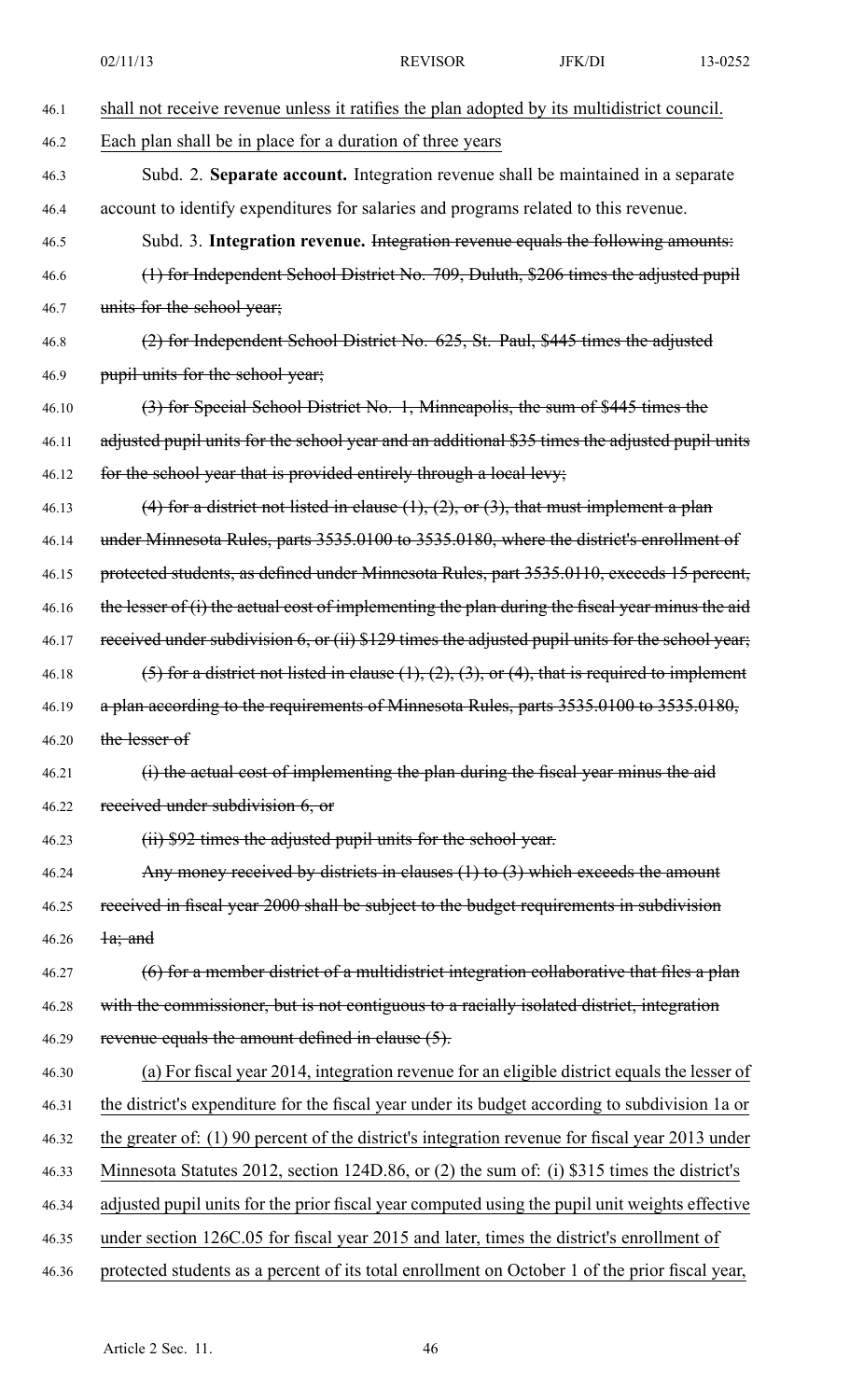47.1 plus (ii) \$100 times the district's adjusted pupil units for the prior fiscal year computed 47.2 using the pupil unit weights effective under section 126C.05 for fiscal year 2015 and later 47.3 times the district's enrollment of protected students as <sup>a</sup> percen<sup>t</sup> of its total enrollment on 47.4 October 1 of the prior fiscal year times the district's focus rating for the prior fiscal year 47.5 under Minnesota's 2012 Elementary and Secondary Education Act flexibility request. 47.6 (b) For fiscal year 2015 and later, integration revenue for an eligible district equals 47.7 the lesser of the district's expenditure for the fiscal year under its budget according to 47.8 subdivision 1a or the greater of: (1) 63 percen<sup>t</sup> of the district's integration revenue for 47.9 fiscal year 2013 under Minnesota Statutes 2012, section 124D.86, or (2) the sum of: (i) 47.10 \$221.50 times the district's adjusted pupil units for the prior fiscal year computed using the 47.11 pupil unit weights effective under section 126C.05 for fiscal year 2015 and later, times the 47.12 district's enrollment of protected students as <sup>a</sup> percen<sup>t</sup> of its total enrollment on October 47.13 1 of the prior fiscal year, plus (ii) \$70 times the district's adjusted pupil units for the 47.14 prior fiscal year computed using the pupil unit weights effective under section 126C.05 47.15 for fiscal year 2015 and later, times the district's enrollment of protected students as <sup>a</sup> 47.16 percen<sup>t</sup> of its total enrollment on October 1 of the prior fiscal year times the district's 47.17 focus rating for the prior fiscal year under Minnesota's 2012 Elementary and Secondary 47.18 Education Act flexibility request. 47.19 Subd. 4. **Integration levy.** A district may levy an amount equal to 37 percen<sup>t</sup> for 47.20 fiscal year 2003, 23 percent for fiscal year 2004, and 30 percent for fiscal year 2005 and 47.21 thereafter of the district's integration revenue as defined in subdivision 3. For fiscal year 47.22 2014 only, <sup>a</sup> district may levy an amount equal to 30 percen<sup>t</sup> of the district's integration 47.23 revenue as defined in subdivision 3. The Department of Education must adjust the levy for 47.24 taxes payable in 2014 by the difference between the integration levy under this section 47.25 and the amount levied by the district under Laws 2011, First Special Session chapter 11, 47.26 article 2, section 49, paragraph (f). 47.27 Subd. 5. **Integration aid.** A district's integration aid for fiscal year 2014 equals the 47.28 difference between the district's integration revenue and its integration levy. A district's 47.29 integration aid for fiscal year 2015 and later equals the district's integration revenue. 47.30 Subd. 6. **Alternative attendance programs.** (a) The integration aid under

47.31 subdivision 5 must be adjusted for each pupil residing in <sup>a</sup> district eligible for integration 47.32 revenue under subdivision 3, clause (1), (2), or (3), and attending <sup>a</sup> nonresident district 47.33 under sections 123A.05 to 123A.08, 124D.03, and 124D.08, that is not eligible for 47.34 integration revenue under subdivision 3, clause (1), (2), or (3), and has implemented <sup>a</sup> plan 47.35 under Minnesota Rules, parts 3535.0100 to 3535.0180, if the enrollment of the pupil in the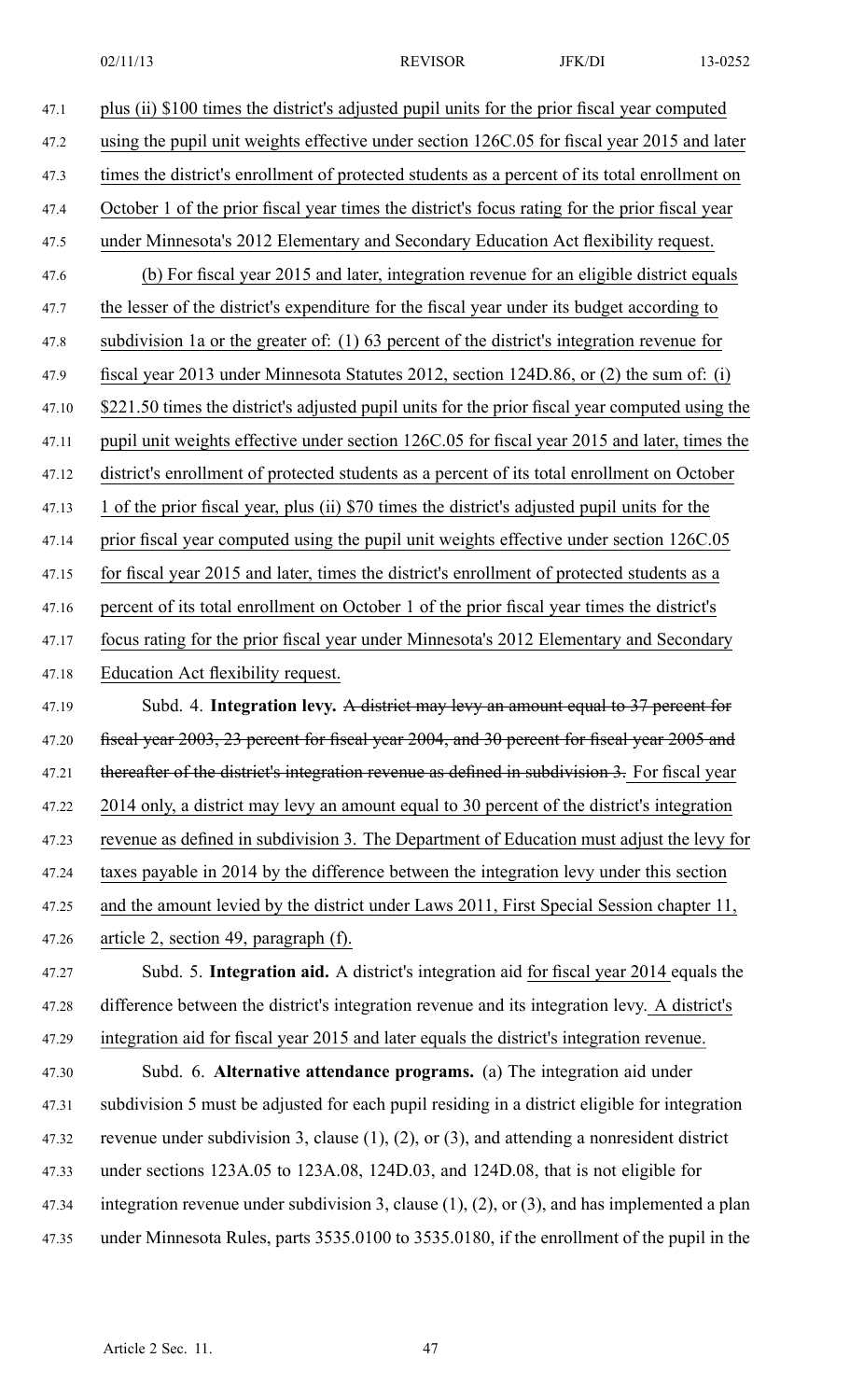48.1 nonresident district contributes to desegregation or integration purposes. The adjustments 48.2 must be made according to this subdivision.

48.3 (b) Aid paid to <sup>a</sup> district serving nonresidents must be increased by an amount equal 48.4 to the revenue per pupil unit of the resident district under subdivision 3, clause (1), (2), or 48.5 (3), minus the revenue attributable to the pupil in the nonresident district under subdivision 48.6 3, clause (4), (5), or (6), for the time the pupil is enrolled in the nonresident district.

48.7 Sec. 12. Minnesota Statutes 2012, section 124D.98, is amended to read:

## 48.8 **124D.98 LITERACY INCENTIVE AID.**

48.9 Subdivision 1. **Literacy incentive aid.** In fiscal year 2013 and later 2014, <sup>a</sup> district's 48.10 literacy incentive aid equals the sum of the proficiency aid under subdivision 2, and the 48.11 growth aid under subdivision 3. For fiscal year 2015 and later, <sup>a</sup> district's literacy incentive 48.12 aid equals the sum of the growth aid under subdivision 3 and the high school graduation 48.13 aid under subdivision 4.

48.14 Subd. 2. **Proficiency aid.** In fiscal year 2013 and later 2014, the proficiency aid for 48.15 each school is equal to the product of the school's proficiency allowance times the number 48.16 of third grade pupils at the school on October 1 of the previous fiscal year. A school's 48.17 proficiency allowance is equal to the percentage of students in each building that meet 48.18 or exceed proficiency on the third grade reading Minnesota Comprehensive Assessment, 48.19 averaged across the previous three test administrations, times \$530.

48.20 Subd. 3. **Growth aid.** In fiscal year 2013 and later, The growth aid for each school 48.21 is equal to the product of the school's growth allowance times the number of fourth grade 48.22 pupils enrolled at the school on October 1 of the previous fiscal year. A school's growth 48.23 allowance is equal to the percentage of students at that school making medium or high 48.24 growth, under section 120B.299, on the fourth grade reading Minnesota Comprehensive 48.25 Assessment, averaged across the previous three test administrations, times \$530 for fiscal 48.26 year 2014 and \$710 for fiscal year 2015 and later.

48.27 Subd. 4. **High school graduation aid.** In fiscal year 2015 and later, the high 48.28 school graduation aid for each district is equal to the product of the district's high school

48.29 graduation allowance times the number of pupils enrolled in grades 9 through 12 on

- 48.30 October 1 of the previous fiscal year. A district's high school graduation allowance equals
- 48.31 \$70 times the ratio of the district's actual four-year high school graduation rate, averaged

48.32 across the previous three years, to the high school graduation rate the district would have if

- 48.33 the district's students graduated at the state average for students of their race and ethnicity,
- 48.34 English learner status, and special education status.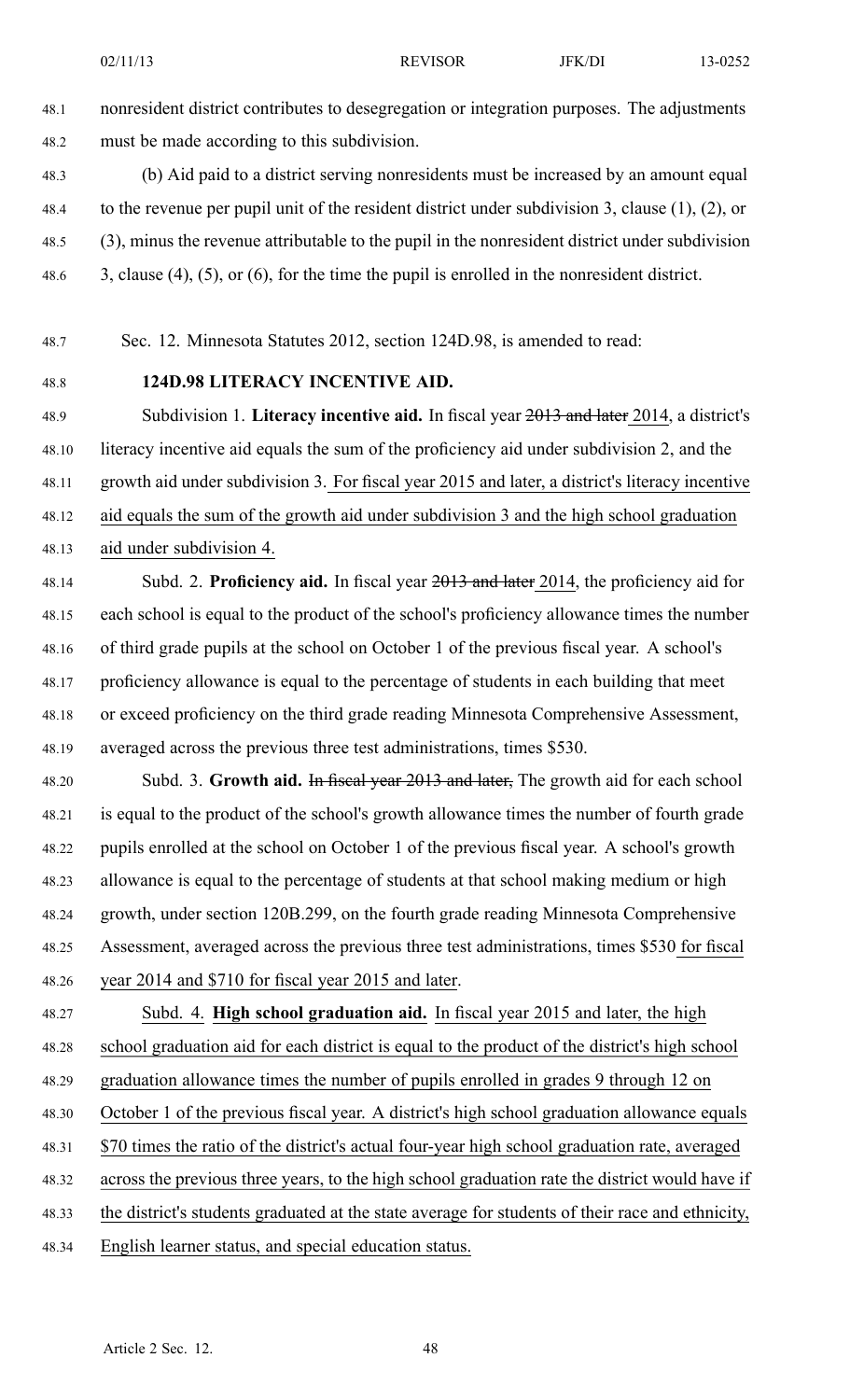|       | 02/11/13                                                                                | <b>REVISOR</b>                                                                       | JFK/DI | 13-0252 |
|-------|-----------------------------------------------------------------------------------------|--------------------------------------------------------------------------------------|--------|---------|
| 49.1  | Sec. 13. Laws 2011, First Special Session chapter 11, article 2, section 51, is amended |                                                                                      |        |         |
| 49.2  | to read:                                                                                |                                                                                      |        |         |
| 49.3  | Sec. 51. REPEALER.                                                                      |                                                                                      |        |         |
| 49.4  |                                                                                         | (a) Minnesota Statutes 2010, sections 124D.871; and 124D.88, are repealed effective  |        |         |
| 49.5  | for fiscal year 2012 and later.                                                         |                                                                                      |        |         |
| 49.6  |                                                                                         | (b) Minnesota Statutes 2010, sections $123B.05$ ; and $124D.38$ , subdivisions 4, 5, |        |         |
| 49.7  | and 6, are repealed.                                                                    |                                                                                      |        |         |
| 49.8  |                                                                                         | (c) Minnesota Statutes 2010, section 124D.11, subdivision 8, is repealed effective   |        |         |
| 49.9  | for fiscal year 2013 and later.                                                         |                                                                                      |        |         |
| 49.10 |                                                                                         | (d) Minnesota Statutes 2010, section 124D.86, is repealed effective for revenue      |        |         |
| 49.11 | for fiscal year 2014.                                                                   |                                                                                      |        |         |
| 49.12 |                                                                                         | <b>EFFECTIVE DATE.</b> This section is effective the day following final enactment.  |        |         |
| 49.13 | Sec. 14. APPROPRIATIONS.                                                                |                                                                                      |        |         |
| 49.14 |                                                                                         | Subdivision 1. Department. The sums indicated in this section are appropriated       |        |         |
| 49.15 | from the general fund to the Department of Education for the fiscal years designated.   |                                                                                      |        |         |
| 49.16 |                                                                                         | Subd. 2. Charter school building lease aid. For building lease aid under Minnesota   |        |         |
| 49.17 | Statutes, section 124D.11, subdivision 4:                                               |                                                                                      |        |         |
| 49.18 | $\underline{\$}$<br>$\frac{53,220,000}{\ldots}$ $\frac{2014}{\ldots}$                   |                                                                                      |        |         |
| 49.19 | $\underline{\$}$<br>$\frac{57,942,000}{\ldots}$ $\frac{2015}{\ldots}$                   |                                                                                      |        |         |
| 49.20 |                                                                                         | The 2014 appropriation includes \$8,789,000 for 2013 and \$44,431,000 for 2014.      |        |         |
| 49.21 |                                                                                         | The 2015 appropriation includes \$9,424,000 for 2014 and \$48,518,000 for 2015.      |        |         |
| 49.22 |                                                                                         | Subd. 3. Integration aid. For integration aid under Minnesota Statutes, section      |        |         |
| 49.23 | 124D.86:                                                                                |                                                                                      |        |         |
| 49.24 | $\overline{\mathcal{E}}$<br>$\frac{73,015,000}{}$ 2014                                  |                                                                                      |        |         |
| 49.25 | $\underline{\mathbb{S}}$<br>$65,839,000$ 2015                                           |                                                                                      |        |         |
| 49.26 |                                                                                         | The 2014 appropriation includes \$19,724,000 for 2013 and \$53,219,000 for 2014.     |        |         |
| 49.27 |                                                                                         | The 2015 appropriation includes \$11,304,000 for 2014 and \$54,535,000 for 2015.     |        |         |
| 49.28 |                                                                                         | Subd. 4. Literacy incentive aid. For literacy incentive aid under Minnesota          |        |         |
| 49.29 | Statutes, section 124D.98:                                                              |                                                                                      |        |         |
| 49.30 | $\overline{\mathcal{E}}$<br>$\underline{52,359,000}$ 2014                               |                                                                                      |        |         |
| 49.31 | $\boldsymbol{\mathsf{S}}$<br>$\frac{53,794,000}{\ldots}$ $\frac{2015}{\ldots}$          |                                                                                      |        |         |
| 49.32 |                                                                                         | The 2014 appropriation includes \$8,502,000 for 2013 and \$43,857,000 for 2014.      |        |         |
| 49.33 |                                                                                         | The 2015 appropriation includes \$9,303,000 for 2014 and \$44,491,000 for 2015.      |        |         |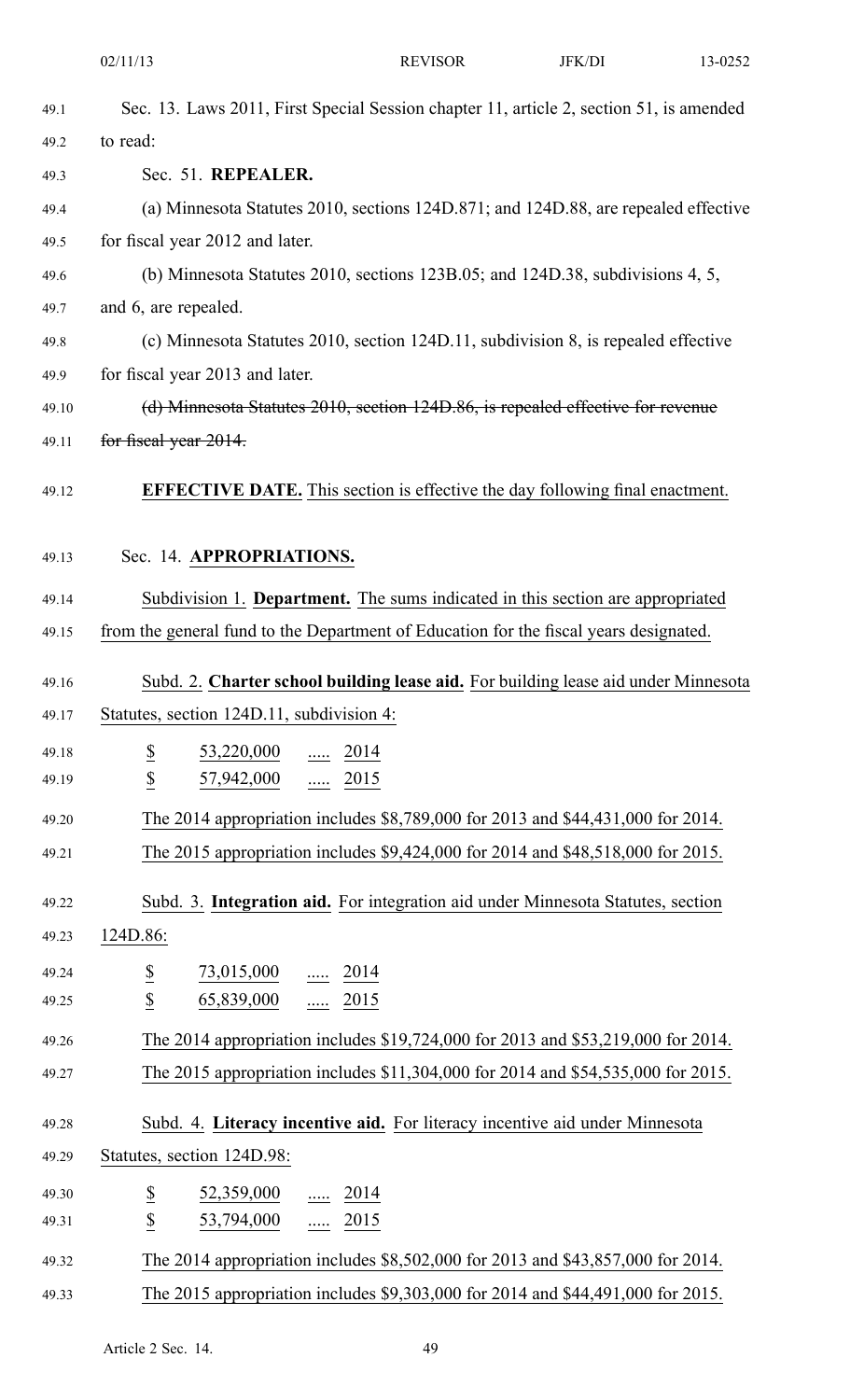| 50.1  | Subd. 5. Interdistrict desegregation or integration transportation grants. For             |  |  |  |  |
|-------|--------------------------------------------------------------------------------------------|--|--|--|--|
| 50.2  | interdistrict desegregation or integration transportation grants under Minnesota Statutes, |  |  |  |  |
| 50.3  | section 124D.87:                                                                           |  |  |  |  |
| 50.4  | $\frac{14,705,000}{}$ 2014                                                                 |  |  |  |  |
| 50.5  | $rac{S}{S}$<br>$15,483,000$ 2015                                                           |  |  |  |  |
|       |                                                                                            |  |  |  |  |
| 50.6  | Subd. 6. Success for the future. For American Indian success for the future grants         |  |  |  |  |
| 50.7  | under Minnesota Statutes, section 124D.81:                                                 |  |  |  |  |
| 50.8  | $\underline{\$}$<br>$2,137,000$ 2014<br>$\overline{2}$<br>$2,137,000$ 2015                 |  |  |  |  |
| 50.9  |                                                                                            |  |  |  |  |
| 50.10 | The 2014 appropriation includes \$373,000 for 2013 and \$1,764,000 for 2014.               |  |  |  |  |
| 50.11 | The 2015 appropriation includes \$373,000 for 2014 and \$1,764,000 for 2015.               |  |  |  |  |
| 50.12 | Subd. 7. American Indian teacher preparation grants. For joint grants to assist            |  |  |  |  |
| 50.13 | American Indian people to become teachers under Minnesota Statutes, section 122A.63:       |  |  |  |  |
| 50.14 | 190,000<br>$\frac{1.0014}{2.014}$                                                          |  |  |  |  |
| 50.15 | $rac{S}{S}$<br>190,000  2015                                                               |  |  |  |  |
|       |                                                                                            |  |  |  |  |
| 50.16 | Subd. 8. Tribal contract schools. For tribal contract school aid under Minnesota           |  |  |  |  |
| 50.17 | Statutes, section 124D.83:                                                                 |  |  |  |  |
| 50.18 | $2,047,000$ 2014                                                                           |  |  |  |  |
| 50.19 | $rac{S}{S}$<br>$2,162,000$ 2015                                                            |  |  |  |  |
| 50.20 | The 2014 appropriation includes \$342,000 for 2013 and \$1,705,000 for 2014.               |  |  |  |  |
| 50.21 | The 2015 appropriation includes \$361,000 for 2014 and \$1,801,000 for 2015.               |  |  |  |  |
|       |                                                                                            |  |  |  |  |
| 50.22 | Subd. 9. Early childhood programs at tribal schools. For early childhood family            |  |  |  |  |
| 50.23 | education programs at tribal contract schools under Minnesota Statutes, section 124D.83,   |  |  |  |  |
| 50.24 | subdivision 4:                                                                             |  |  |  |  |
| 50.25 | $rac{S}{\sqrt{2}}$<br>$\underline{68,000}$ 2014                                            |  |  |  |  |
| 50.26 | $68,000$ 2015                                                                              |  |  |  |  |
| 50.27 | Subd. 10. Statewide testing and reporting system. For the statewide testing and            |  |  |  |  |
| 50.28 | reporting system under Minnesota Statutes, section 120B.30:                                |  |  |  |  |
| 50.29 | $\overline{\partial}$<br>$\frac{15,150,000}{\ldots}$ $\frac{2014}{\ldots}$                 |  |  |  |  |
| 50.30 | $\overline{\mathcal{E}}$<br>$15,150,000$ 2015                                              |  |  |  |  |
| 50.31 | Any balance in the first year does not cancel but is available in the second year.         |  |  |  |  |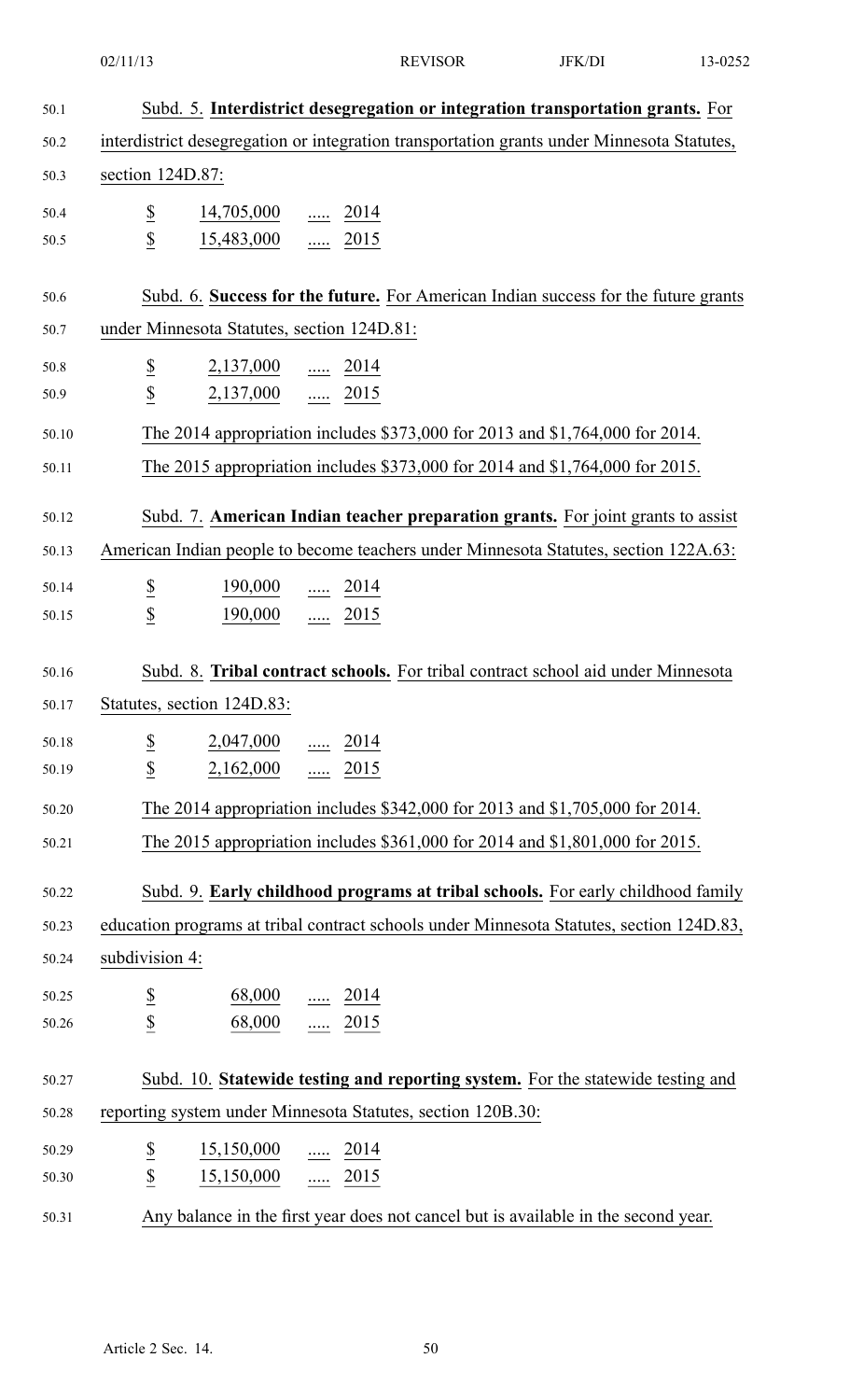| 51.1  | Subd. 11. Examination fees; teacher training and support programs. (a) For              |
|-------|-----------------------------------------------------------------------------------------|
| 51.2  | students' advanced placement and international baccalaureate examination fees under     |
| 51.3  | Minnesota Statutes, section 120B.13, subdivision 3, and the training and related costs  |
| 51.4  | for teachers and other interested educators under Minnesota Statutes, section 120B.13,  |
| 51.5  | subdivision 1:                                                                          |
| 51.6  | $\underline{\$}$<br>4,500,000<br>$\underline{\cdots}$ 2014                              |
| 51.7  | $\underline{\mathbb{S}}$<br>$\frac{1}{2015}$<br>4,500,000                               |
| 51.8  | (b) The advanced placement program shall receive 75 percent of the appropriation        |
| 51.9  | each year and the international baccalaureate program shall receive 25 percent of the   |
| 51.10 | appropriation each year. The department, in consultation with representatives of the    |
| 51.11 | advanced placement and international baccalaureate programs selected by the Advanced    |
| 51.12 | Placement Advisory Council and the Minnesota Association of IB World Schools,           |
| 51.13 | respectively, shall determine the amounts of the expenditures each year for examination |
| 51.14 | fees and training and support programs for each program.                                |
| 51.15 | (c) Notwithstanding Minnesota Statutes, section 120B.13, subdivision 1, at least        |
| 51.16 | \$500,000 each year is for teachers to attend subject matter summer training programs   |
| 51.17 | and follow-up support workshops approved by the advanced placement or international     |
| 51.18 | baccalaureate programs. The amount of the subsidy for each teacher attending an         |
| 51.19 | advanced placement or international baccalaureate summer training program or workshop   |
| 51.20 | shall be the same. The commissioner shall determine the payment process and the amount  |
| 51.21 | of the subsidy.                                                                         |
| 51.22 | (d) The commissioner shall pay all examination fees for all students of low-income      |
| 51.23 | families under Minnesota Statutes, section 120B.13, subdivision 3, and to the extent    |
| 51.24 | of available appropriations shall also pay examination fees for students sitting for an |
| 51.25 | advanced placement examination, international baccalaureate examination, or both.       |
| 51.26 | Any balance in the first year does not cancel but is available in the second year.      |
| 51.27 | Subd. 12. Concurrent enrollment program. For concurrent enrollment programs             |
| 51.28 | under Minnesota Statutes, section 124D.091:                                             |
| 51.29 | $\overline{\mathbf{z}}$<br>2,000,000<br>$\frac{1}{2014}$                                |
| 51.30 | $\underline{\$}$<br>$2,000,000$ 2015                                                    |
| 51.31 | If the appropriation is insufficient, the commissioner must proportionately reduce      |
| 51.32 | the aid payment to each district.                                                       |
| 51.33 | Any balance in the first year does not cancel but is available in the second year.      |
| 51.34 | Subd. 13. Collaborative urban educator. For the collaborative urban educator            |
| 51.35 | grant program:                                                                          |
|       |                                                                                         |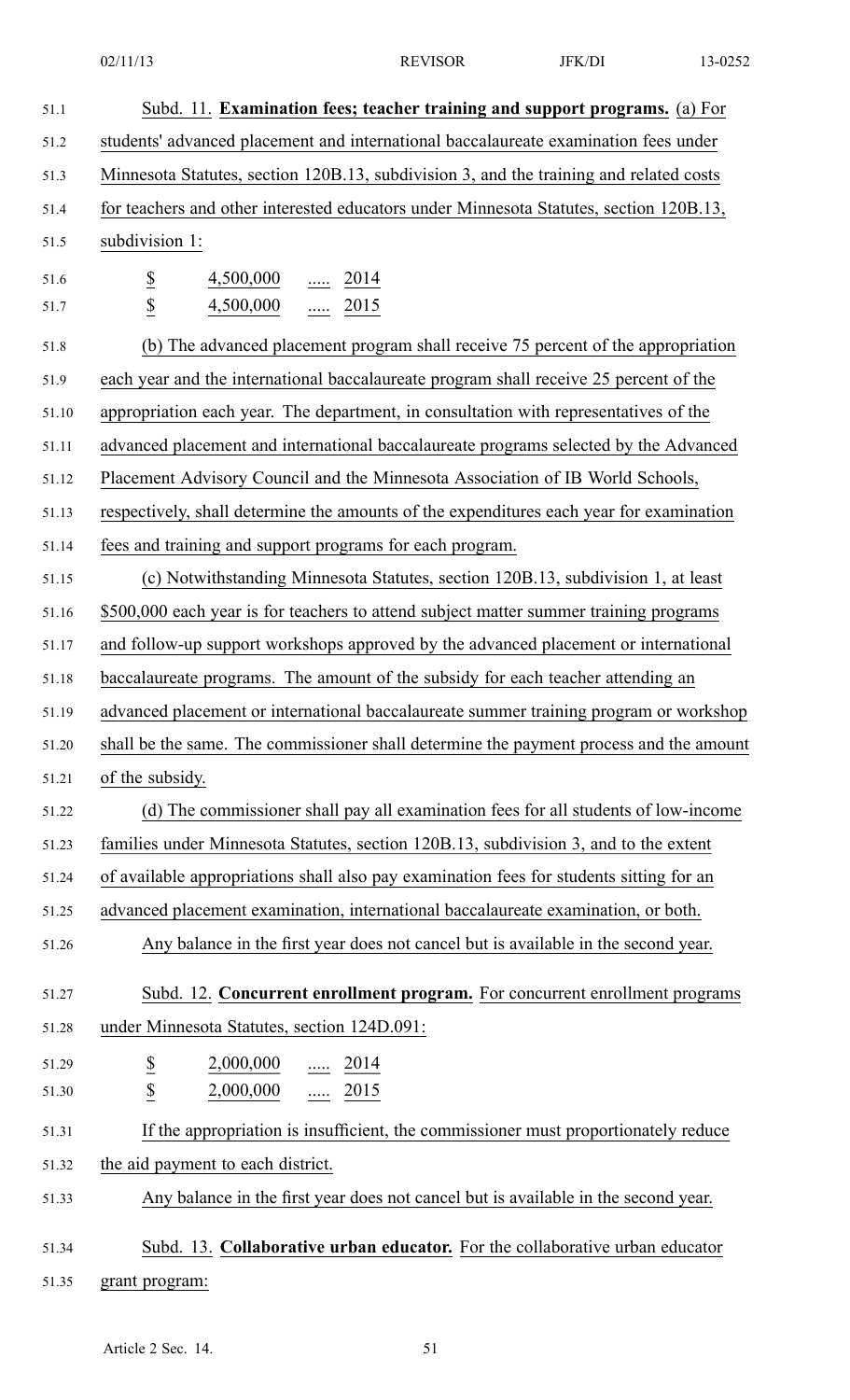02/11/13 REVISOR JFK/DI 13-0252

| 52.1  | 528,000<br>$\ldots$ 2014                                                                 |
|-------|------------------------------------------------------------------------------------------|
| 52.2  | $rac{S}{S}$<br>528,000<br>$\ldots$ 2015                                                  |
| 52.3  | \$200,000 each year is for the Southeast Asian teacher program at Concordia              |
| 52.4  | University, St. Paul; \$164,000 each year is for the collaborative educator program at   |
| 52.5  | the University of St. Thomas; and \$164,000 each year is for the Center for Excellence   |
| 52.6  | in Urban Teaching at Hamline University.                                                 |
| 52.7  | Any balance in the first year does not cancel but is available in the second year.       |
| 52.8  | Each institution shall prepare for the legislature, by January 15 of each year, a        |
| 52.9  | detailed report regarding the funds used. The report must include the number of teachers |
| 52.10 | prepared as well as the diversity for each cohort of teachers produced.                  |
| 52.11 | Subd. 14. ServeMinnesota program. For funding ServeMinnesota programs under              |
| 52.12 | Minnesota Statutes, sections 124D.37 to 124D.45:                                         |
| 52.13 | $\overline{\mathcal{E}}$<br>$\frac{900,000}{}$ 2014                                      |
| 52.14 | $\underline{\mathbb{S}}$<br>$rac{1}{2015}$<br>900,000                                    |
| 52.15 | A grantee organization may provide health and child care coverage to the dependents      |
| 52.16 | of each participant enrolled in a full-time ServeMinnesota program to the extent such    |
| 52.17 | coverage is not otherwise available.                                                     |
| 52.18 | Subd. 15. Student organizations. For student organizations:                              |
| 52.19 | $\overline{\mathbf{z}}$<br>$\frac{725,000}{\cdots}$ 2014                                 |
| 52.20 | $\underline{\$}$<br>$\frac{725,000}{}$ 2015                                              |
| 52.21 | \$45,695 each year is for student organizations serving health occupations (HOSA).       |
| 52.22 | \$42,830 each year is for student organizations serving service occupations (HERO).      |
| 52.23 | \$100,130 each year is for student organizations serving trade and industry              |
| 52.24 | occupations (Skills USA, secondary and postsecondary).                                   |
| 52.25 | \$95,355 each year is for student organizations serving business occupations (BPA,       |
| 52.26 | secondary and postsecondary).                                                            |
| 52.27 | \$149,790 each year is for student organizations serving agriculture occupations         |
| 52.28 | (FFA, PAS).                                                                              |
| 52.29 | \$142,150 each year is for student organizations serving family and consumer science     |
| 52.30 | occupations (FCCLA).                                                                     |
| 52.31 | \$108,725 each year is for student organizations serving marketing occupations           |
| 52.32 | (DECA and DECA collegiate).                                                              |
| 52.33 | \$40,325 each year is for the Minnesota Foundation for Student Organizations.            |
| 52.34 | Any balance in the first year does not cancel but is available in the second year.       |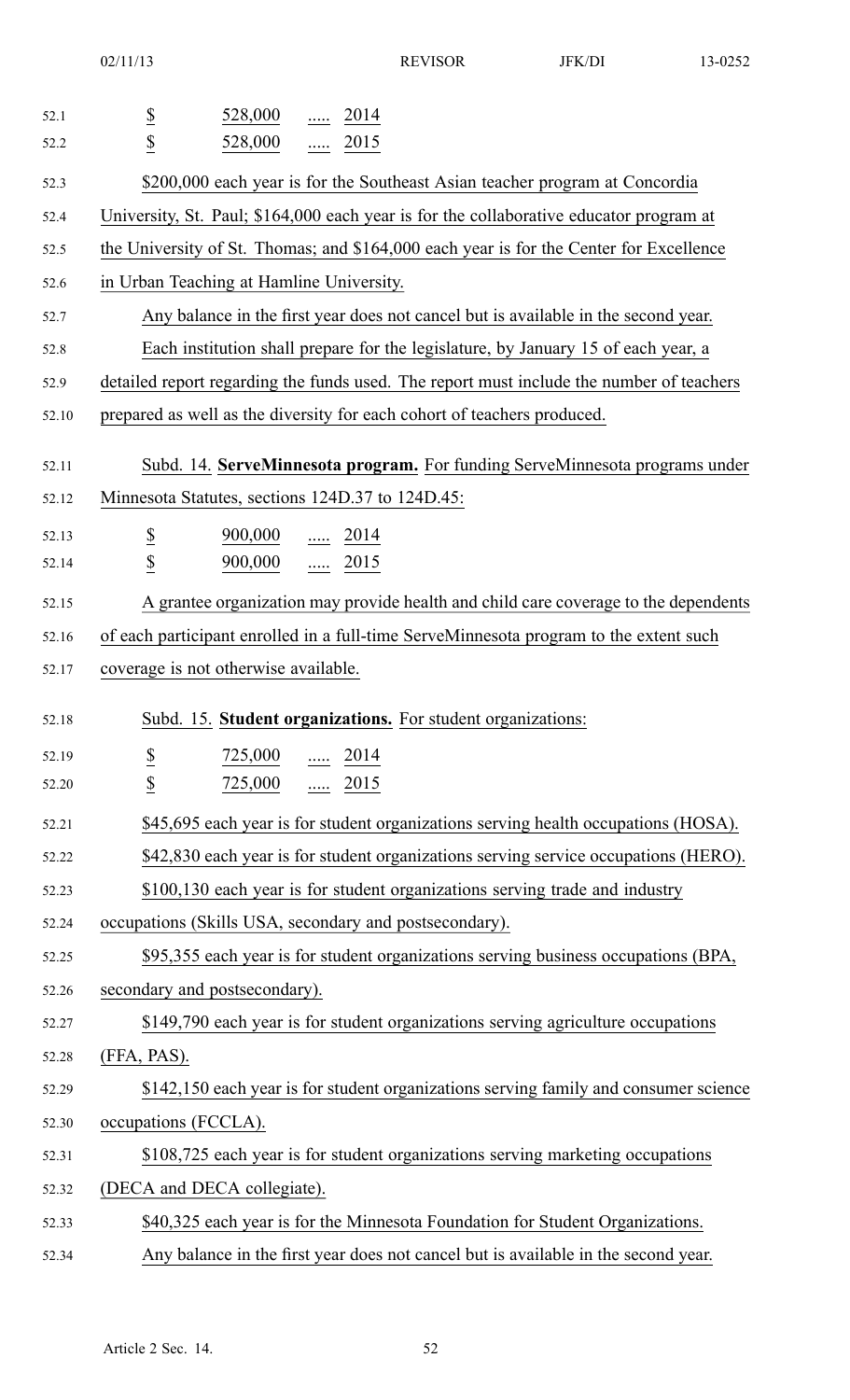02/11/13 REVISOR JFK/DI 13-0252

| 53.1  | Subd. 16. Early childhood literacy programs. For early childhood literacy                        |
|-------|--------------------------------------------------------------------------------------------------|
| 53.2  | programs under Minnesota Statutes, section 119A.50, subdivision 3:                               |
| 53.3  | $\underline{\$}$<br>4,125,000<br>$rac{1}{2014}$                                                  |
| 53.4  | $\overline{2}$<br>$4,125,000$ 2015                                                               |
| 53.5  | Up to \$4,125,000 each year is for leveraging federal and private funding to support             |
| 53.6  | AmeriCorps members serving in the Minnesota Reading Corps program established by                 |
| 53.7  | ServeMinnesota, including costs associated with the training and teaching of early literacy      |
| 53.8  | skills to children age three to grade 3 and the evaluation of the impact of the program          |
| 53.9  | under Minnesota Statutes, sections 124D.38, subdivision 2, and 124D.42, subdivision 6.           |
| 53.10 | Any balance in the first year does not cancel but is available in the second year.               |
| 53.11 | Subd. 17. Educational planning and assessment system (EPAS) program. For                         |
| 53.12 | the educational planning and assessment system program under Minnesota Statutes,                 |
| 53.13 | section 120B.128:                                                                                |
| 53.14 | $\overline{\mathcal{E}}$<br>$\frac{829,000}{}$ 2014                                              |
| 53.15 | $\overline{2}$<br>829,000<br>$\frac{1.0015}{2.015}$                                              |
| 53.16 | Any balance in the first year does not cancel but is available in the second year.               |
|       |                                                                                                  |
| 53.17 | Sec. 15. REPEALER.                                                                               |
| 53.18 | (a) Minnesota Statutes 2012, section 124D.86, subdivision 6, is repealed for fiscal              |
| 53.19 | year 2014 and later.                                                                             |
| 53.20 | (b) Minnesota Statutes 2012, section 124D.98, subdivision 2, is repealed for fiscal              |
| 53.21 | year 2015 and later.                                                                             |
| 53.22 | <b>ARTICLE 3</b>                                                                                 |
| 53.23 | <b>SPECIAL PROGRAMS</b>                                                                          |
|       |                                                                                                  |
| 53.24 | Section 1. Minnesota Statutes 2012, section 123B.92, subdivision 1, is amended to read:          |
| 53.25 | Subdivision 1. Definitions. For purposes of this section and section 125A.76, the                |
| 53.26 | terms defined in this subdivision have the meanings given to them.                               |
| 53.27 | (a) "Actual expenditure per pupil transported in the regular and excess transportation           |
| 53.28 | categories" means the quotient obtained by dividing:                                             |
| 53.29 | $(1)$ the sum of:                                                                                |
| 53.30 | (i) all expenditures for transportation in the regular category, as defined in paragraph         |
| 53.31 | (b), clause $(1)$ , and the excess category, as defined in paragraph $(b)$ , clause $(2)$ , plus |
| 53.32 | (ii) an amount equal to one year's depreciation on the district's school bus fleet               |
| 53.33 | and mobile units computed on a straight line basis at the rate of 15 percent per year for        |
|       |                                                                                                  |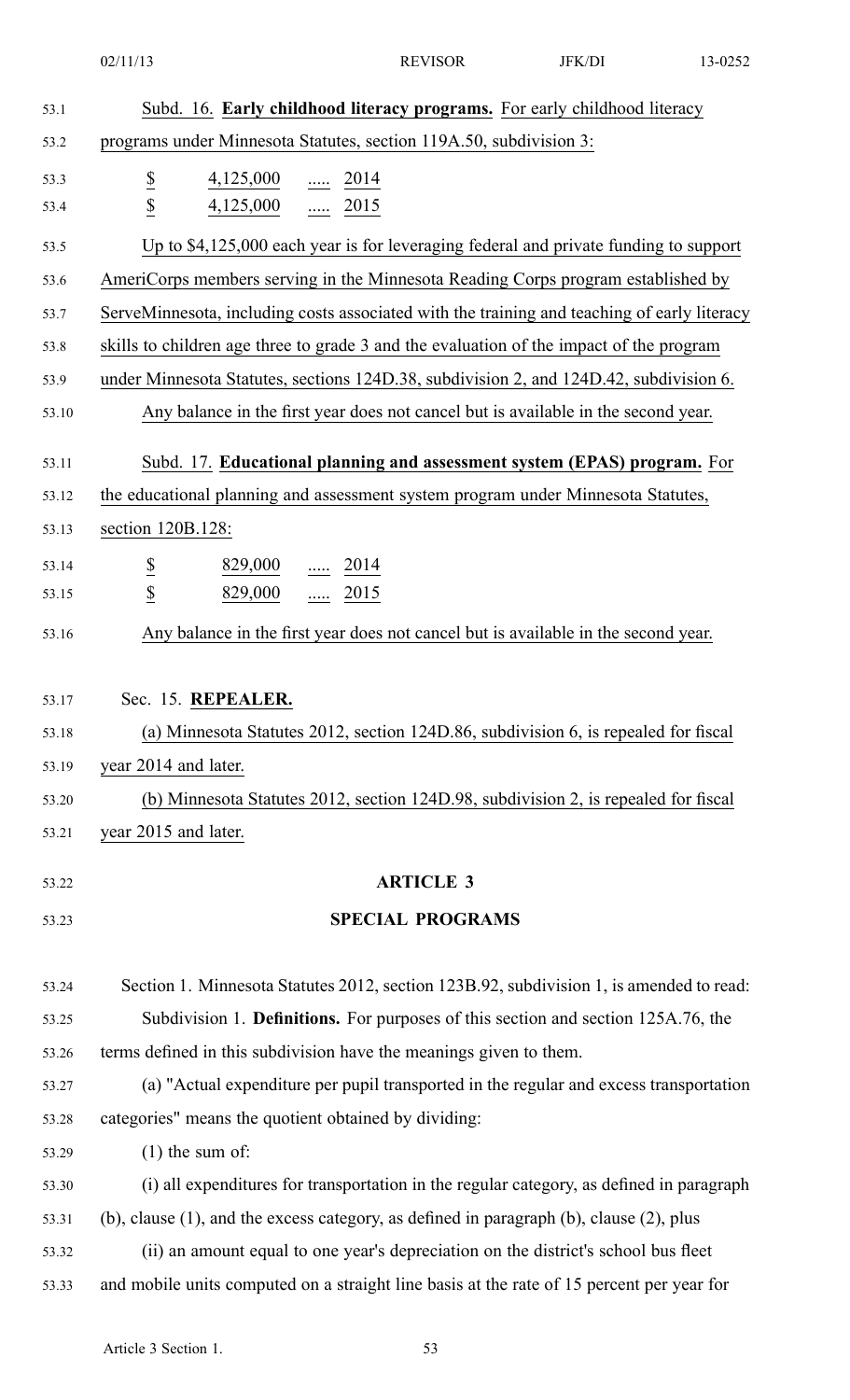54.1 districts operating <sup>a</sup> program under section 124D.128 for grades 1 to 12 for all students in 54.2 the district and 12-1/2 percen<sup>t</sup> per year for other districts of the cost of the fleet, plus 54.3 (iii) an amount equal to one year's depreciation on the district's type III vehicles, as

- 54.4 defined in section 169.011, subdivision 71, which must be used <sup>a</sup> majority of the time for 54.5 pupil transportation purposes, computed on <sup>a</sup> straight line basis at the rate of 20 percen<sup>t</sup> 54.6 per year of the cost of the type three school buses by:
- 54.7 (2) the number of pupils eligible for transportation in the regular category, as defined 54.8 in paragraph (b), clause (1), and the excess category, as defined in paragraph (b), clause (2).
- 54.9 (b) "Transportation category" means <sup>a</sup> category of transportation service provided to 54.10 pupils as follows:
- 54.11 (1) Regular transportation is:

54.12 (i) transportation to and from school during the regular school year for resident 54.13 elementary pupils residing one mile or more from the public or nonpublic school they 54.14 attend, and resident secondary pupils residing two miles or more from the public 54.15 or nonpublic school they attend, excluding desegregation transportation and noon 54.16 kindergarten transportation; but with respec<sup>t</sup> to transportation of pupils to and from 54.17 nonpublic schools, only to the extent permitted by sections 123B.84 to 123B.87;

54.18 (ii) transportation of resident pupils to and from language immersion programs; 54.19 (iii) transportation of <sup>a</sup> pupil who is <sup>a</sup> custodial paren<sup>t</sup> and that pupil's child between 54.20 the pupil's home and the child care provider and between the provider and the school, if 54.21 the home and provider are within the attendance area of the school;

54.22 (iv) transportation to and from or board and lodging in another district, of resident 54.23 pupils of <sup>a</sup> district without <sup>a</sup> secondary school; and

54.24 (v) transportation to and from school during the regular school year required under 54.25 subdivision 3 for nonresident elementary pupils when the distance from the attendance 54.26 area border to the public school is one mile or more, and for nonresident secondary pupils 54.27 when the distance from the attendance area border to the public school is two miles or 54.28 more, excluding desegregation transportation and noon kindergarten transportation.

54.29 For the purposes of this paragraph, <sup>a</sup> district may designate <sup>a</sup> licensed day care facility, 54.30 school day care facility, respite care facility, the residence of <sup>a</sup> relative, or the residence 54.31 of <sup>a</sup> person or other location chosen by the pupil's paren<sup>t</sup> or guardian, or an after-school 54.32 program for children operated by <sup>a</sup> political subdivision of the state, as the home of <sup>a</sup> pupil 54.33 for par<sup>t</sup> or all of the day, if requested by the pupil's paren<sup>t</sup> or guardian, and if that facility, 54.34 residence, or program is within the attendance area of the school the pupil attends.

54.35 (2) Excess transportation is: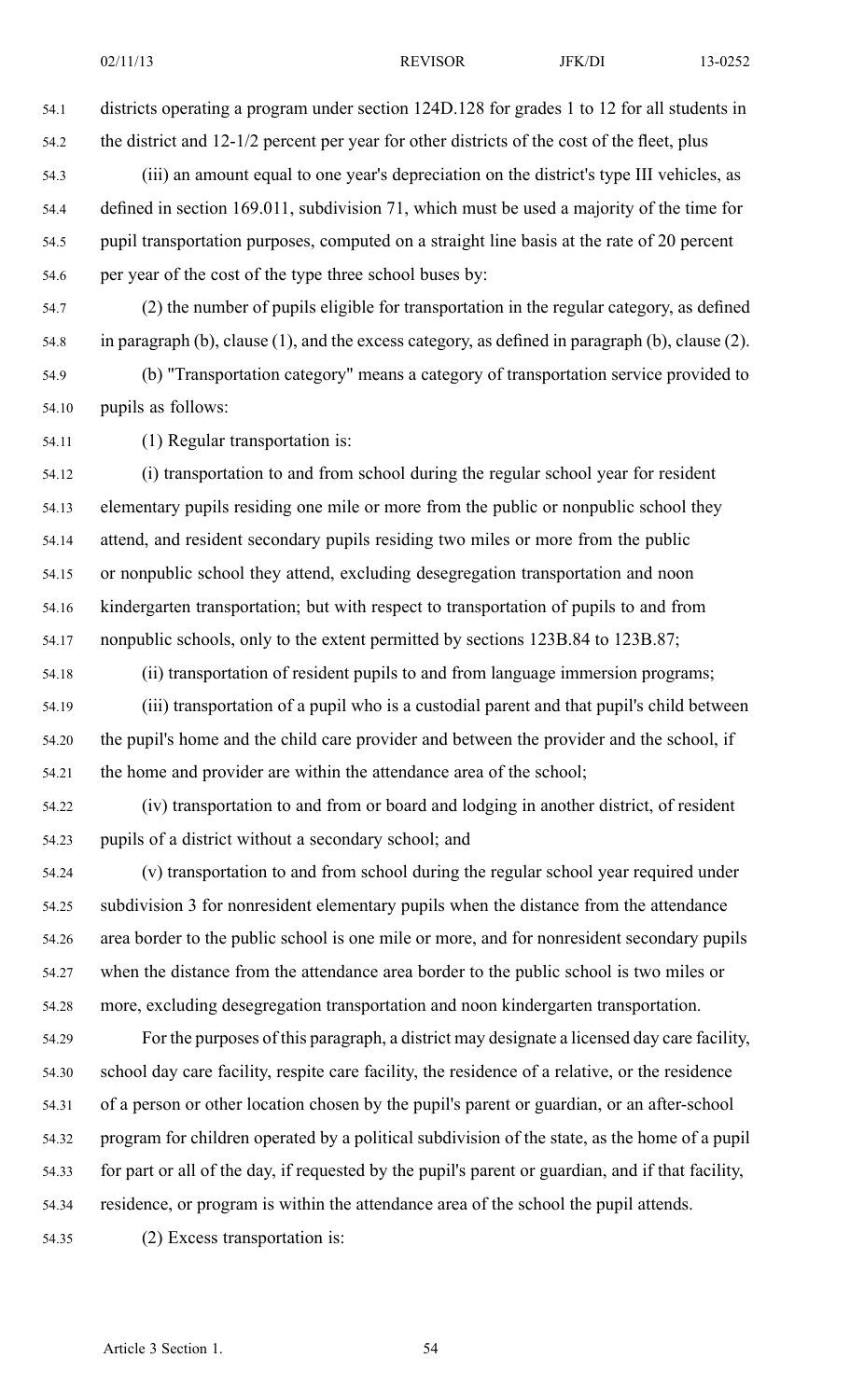55.1 (i) transportation to and from school during the regular school year for resident 55.2 secondary pupils residing at least one mile but less than two miles from the public or 55.3 nonpublic school they attend, and transportation to and from school for resident pupils 55.4 residing less than one mile from school who are transported because of full-service school 55.5 zones, extraordinary traffic, drug, or crime hazards; and

55.6 (ii) transportation to and from school during the regular school year required under 55.7 subdivision 3 for nonresident secondary pupils when the distance from the attendance area 55.8 border to the school is at least one mile but less than two miles from the public school 55.9 they attend, and for nonresident pupils when the distance from the attendance area border 55.10 to the school is less than one mile from the school and who are transported because of 55.11 full-service school zones, extraordinary traffic, drug, or crime hazards.

55.12 (3) Desegregation transportation is transportation within and outside of the district 55.13 during the regular school year of pupils to and from schools located outside their normal 55.14 attendance areas under <sup>a</sup> plan for desegregation mandated by the commissioner or under 55.15 court order.

55.16 (4) "Transportation services for pupils with disabilities" is:

55.17 (i) transportation of pupils with disabilities who cannot be transported on <sup>a</sup> regular 55.18 school bus between home or <sup>a</sup> respite care facility and school;

55.19 (ii) necessary transportation of pupils with disabilities from home or from school to 55.20 other buildings, including centers such as developmental achievement centers, hospitals, 55.21 and treatment centers where special instruction or services required by sections 125A.03 55.22 to 125A.24, 125A.26 to 125A.48, and 125A.65 are provided, within or outside the district 55.23 where services are provided;

55.24 (iii) necessary transportation for resident pupils with disabilities required by sections 55.25 125A.12, and 125A.26 to 125A.48;

55.26 (iv) board and lodging for pupils with disabilities in <sup>a</sup> district maintaining special 55.27 classes;

55.28 (v) transportation from one educational facility to another within the district for 55.29 resident pupils enrolled on <sup>a</sup> shared-time basis in educational programs, and necessary 55.30 transportation required by sections 125A.18, and 125A.26 to 125A.48, for resident pupils 55.31 with disabilities who are provided special instruction and services on <sup>a</sup> shared-time basis 55.32 or if resident pupils are not transported, the costs of necessary travel between public 55.33 and private schools or neutral instructional sites by essential personnel employed by the 55.34 district's program for children with <sup>a</sup> disability;

55.35 (vi) transportation for resident pupils with disabilities to and from board and lodging 55.36 facilities when the pupil is boarded and lodged for educational purposes;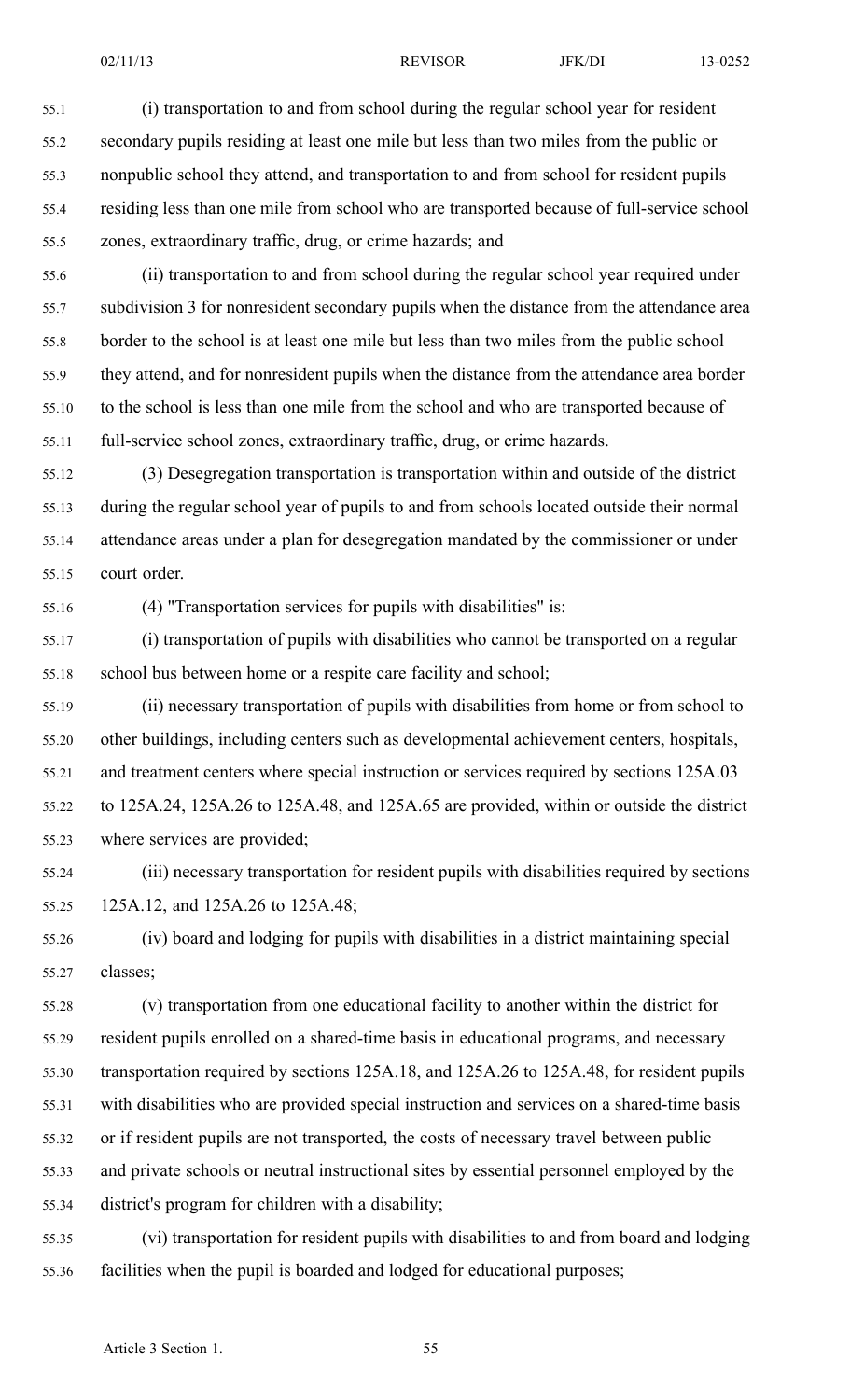56.1 (vii) transportation of pupils for <sup>a</sup> curricular field trip activity on <sup>a</sup> school bus 56.2 equipped with <sup>a</sup> power lift when the power lift is required by <sup>a</sup> student's disability or 56.3 section 504 plan; and

56.4 (viii) services described in clauses (i) to (vii), when provided for pupils with 56.5 disabilities in conjunction with <sup>a</sup> summer instructional program that relates to the 56.6 pupil's individualized education program or in conjunction with <sup>a</sup> learning year program 56.7 established under section 124D.128.

56.8 For purposes of computing special education initial aid under section 125A.76, 56.9 subdivision 2 2a, the cost of providing transportation for children with disabilities includes 56.10 (A) the additional cost of transporting <sup>a</sup> homeless student from <sup>a</sup> temporary nonshelter 56.11 home in another district to the school of origin, or <sup>a</sup> formerly homeless student from <sup>a</sup> 56.12 permanen<sup>t</sup> home in another district to the school of origin but only through the end of the 56.13 academic year; and (B) depreciation on district-owned school buses purchased after July 1, 56.14 2005, and used primarily for transportation of pupils with disabilities, calculated according 56.15 to paragraph (a), clauses (ii) and (iii). Depreciation costs included in the disabled 56.16 transportation category must be excluded in calculating the actual expenditure per pupil 56.17 transported in the regular and excess transportation categories according to paragraph (a).

56.18 (5) "Nonpublic nonregular transportation" is:

56.19 (i) transportation from one educational facility to another within the district for 56.20 resident pupils enrolled on <sup>a</sup> shared-time basis in educational programs, excluding 56.21 transportation for nonpublic pupils with disabilities under clause (4);

56.22 (ii) transportation within district boundaries between <sup>a</sup> nonpublic school and <sup>a</sup> 56.23 public school or <sup>a</sup> neutral site for nonpublic school pupils who are provided pupil suppor<sup>t</sup> 56.24 services pursuan<sup>t</sup> to section 123B.44; and

56.25 (iii) late transportation home from school or between schools within <sup>a</sup> district for 56.26 nonpublic school pupils involved in after-school activities.

56.27 (c) "Mobile unit" means <sup>a</sup> vehicle or trailer designed to provide facilities for 56.28 educational programs and services, including diagnostic testing, guidance and counseling 56.29 services, and health services. A mobile unit located off nonpublic school premises is <sup>a</sup> 56.30 neutral site as defined in section 123B.41, subdivision 13.

56.31 **EFFECTIVE DATE.** This section is effective for fiscal year 2015 and later.

56.32 Sec. 2. Minnesota Statutes 2012, section 124D.11, subdivision 5, is amended to read: 56.33 Subd. 5. **Special education aid.** (a) Except as provided in subdivision 2, special 56.34 education aid must be paid to <sup>a</sup> charter school according to section 125A.76, as though 56.35 it were <sup>a</sup> school district.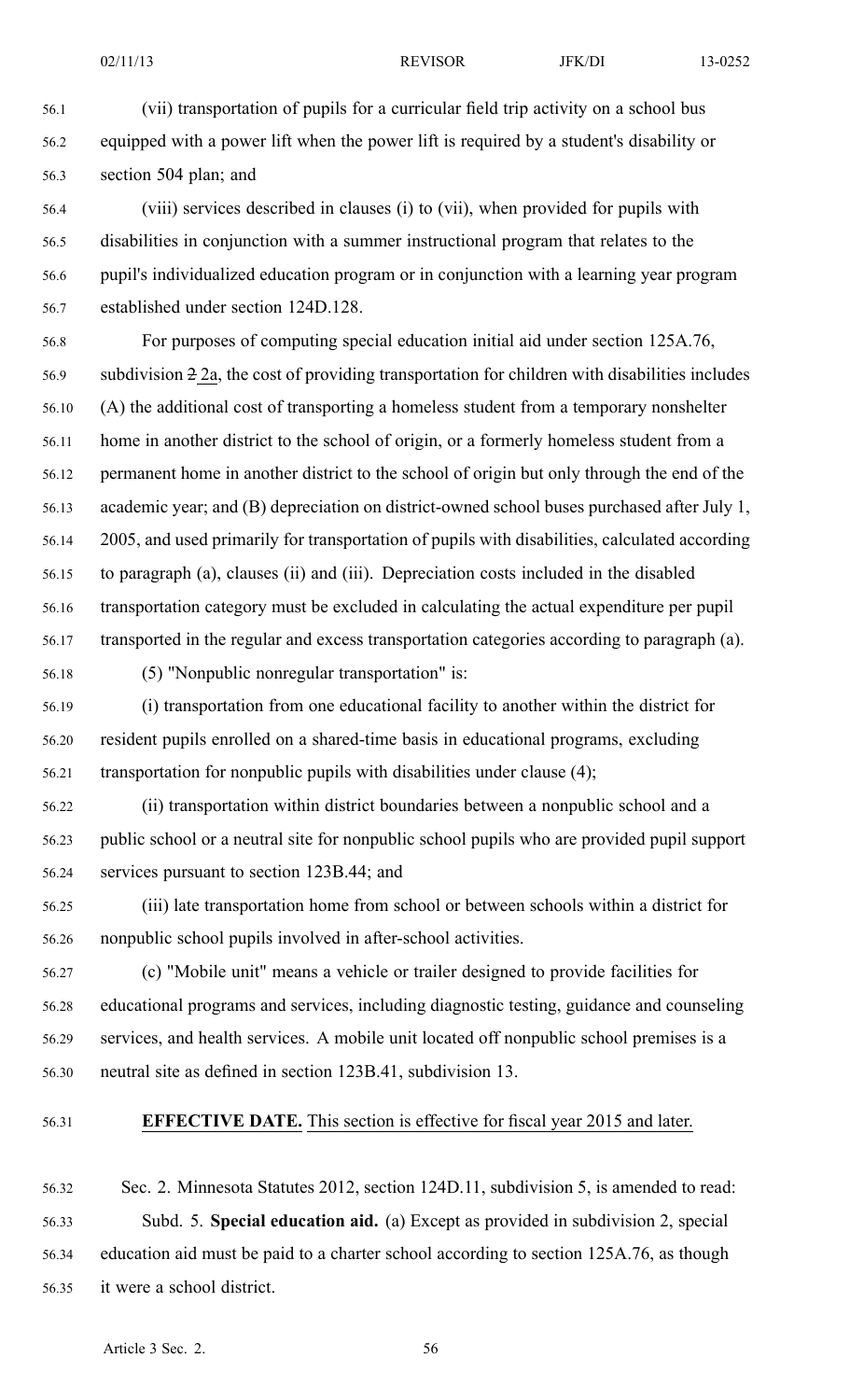57.2 residence as follows:

57.1 (b) For fiscal year 2006, the charter school may charge tuition to the district of

| 57.3  | (1) if the charter school does not receive general education revenue on behalf of           |
|-------|---------------------------------------------------------------------------------------------|
| 57.4  | the student according to subdivision 1, tuition shall be charged as provided in section     |
| 57.5  | $125A.11;$ or                                                                               |
| 57.6  | (2) if the charter school receives general education revenue on behalf of the student       |
| 57.7  | according to subdivision 1, tuition shall be charged as provided in section 127A.47,        |
| 57.8  | subdivision $7$ , paragraph $(d)$ .                                                         |
| 57.9  | (e) (b) For fiscal year $2007$ 2015 and later, the special education aid paid to the        |
| 57.10 | charter school shall be adjusted as follows:                                                |
| 57.11 | (1) if the charter school does not receive general education revenue on behalf of           |
| 57.12 | the student according to subdivision 1, the aid shall be adjusted as provided in section    |
| 57.13 | $125A.11;$ or                                                                               |
| 57.14 | (2) if the charter school receives general education revenue on behalf of the student       |
| 57.15 | according to subdivision 1, the aid shall be adjusted as provided in section 127A.47,       |
| 57.16 | subdivision 7, paragraph paragraphs (b) to $(d)$ .                                          |
| 57.17 | <b>EFFECTIVE DATE.</b> This section is effective for fiscal year 2015 and later.            |
|       |                                                                                             |
| 57.18 | Sec. 3. Minnesota Statutes 2012, section 125A.11, subdivision 1, is amended to read:        |
| 57.19 | Subdivision 1. Nonresident tuition rate; other costs. $(a)$ For fiscal year 2006,           |
| 57.20 | when a school district provides instruction and services outside the district of residence, |
| 57.21 | board and lodging, and any tuition to be paid, shall be paid by the district of residence.  |
| 57.22 | The tuition rate to be charged for any child with a disability, excluding a pupil for whom  |
|       |                                                                                             |
| 57.23 | tuition is calculated according to section 127A.47, subdivision 7, paragraph (d), must be   |
| 57.24 | the sum of $(1)$ the actual cost of providing special instruction and services to the child |
| 57.25 | including a proportionate amount for special transportation and unreimbursed building       |
| 57.26 | lease and debt service costs for facilities used primarily for special education, plus (2)  |
| 57.27 | the amount of general education revenue and referendum aid attributable to the pupil,       |
| 57.28 | minus (3) the amount of special education aid for children with a disability received       |
| 57.29 | on behalf of that child, minus (4) if the pupil receives special instruction and services   |
| 57.30 | outside the regular classroom for more than 60 percent of the school day, the amount of     |
| 57.31 | general education revenue and referendum aid, excluding portions attributable to district   |
| 57.32 | and school administration, district support services, operations and maintenance, capital   |
| 57.33 | expenditures, and pupil transportation, attributable to that pupil for the portion of time  |
| 57.34 | the pupil receives special instruction and services outside of the regular classroom. If    |
| 57.35 | the boards involved do not agree upon the tuition rate, either board may apply to the       |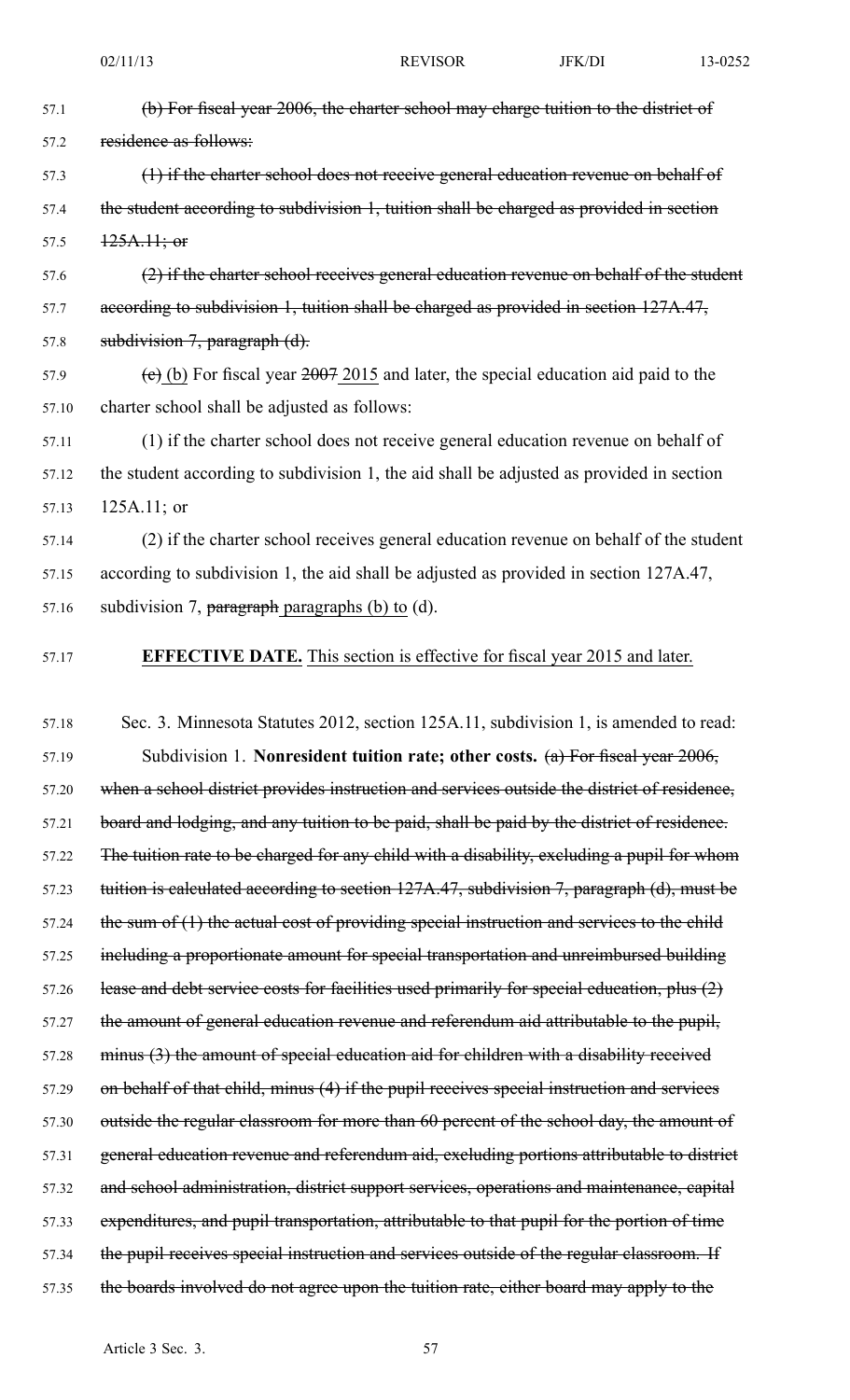58.1 commissioner to fix the rate. Notwithstanding chapter 14, the commissioner must then set 58.2 a date for a hearing or request a written statement from each board, giving each board 58.3 at least ten days' notice, and after the hearing or review of the written statements the 58.4 commissioner must make an order fixing the tuition rate, which is binding on both school 58.5 districts. General education revenue and referendum equalization aid attributable to <sup>a</sup> 58.6 pupil must be calculated using the resident district's average general education revenue 58.7 and referendum equalization aid per adjusted pupil unit.

58.8 (b) (a) For fiscal year  $2007$  2015 and later, when a school district provides special 58.9 instruction and services for <sup>a</sup> pupil with <sup>a</sup> disability as defined in section 125A.02 outside 58.10 the district of residence, excluding <sup>a</sup> pupil for whom an adjustment to special education aid 58.11 is calculated according to section 127A.47, subdivision 7, paragraph (e) paragraphs (b) to 58.12 (d), special education aid paid to the resident district must be reduced by an amount equal 58.13 to (1) the actual cost of providing special instruction and services to the pupil, including 58.14 <sup>a</sup> proportionate amount for special transportation and unreimbursed building lease and 58.15 debt service costs for facilities used primarily for special education, plus (2) the amount 58.16 of general education revenue and referendum equalization aid attributable to that pupil, 58.17 calculated using the resident district's average general education revenue and referendum 58.18 equalization aid per adjusted pupil unit excluding basic skills revenue, elementary sparsity 58.19 revenue and secondary sparsity revenue, minus (3) the amount of special education aid for 58.20 children with <sup>a</sup> disability received on behalf of that child, minus (4) if the pupil receives 58.21 special instruction and services outside the regular classroom for more than 60 percen<sup>t</sup> 58.22 of the school day, the amount of general education revenue and referendum equalization 58.23 aid, excluding portions attributable to district and school administration, district suppor<sup>t</sup> 58.24 services, operations and maintenance, capital expenditures, and pupil transportation, 58.25 attributable to that pupil for the portion of time the pupil receives special instruction 58.26 and services outside of the regular classroom, calculated using the resident district's 58.27 average general education revenue and referendum equalization aid per adjusted pupil unit 58.28 excluding basic skills revenue, elementary sparsity revenue and secondary sparsity revenue 58.29 and the serving district's basic skills revenue, elementary sparsity revenue and secondary 58.30 sparsity revenue per adjusted pupil unit. Notwithstanding clauses (1) and (4), for pupils 58.31 served by <sup>a</sup> cooperative unit without <sup>a</sup> fiscal agen<sup>t</sup> school district, the general education 58.32 revenue and referendum equalization aid attributable to <sup>a</sup> pupil must be calculated using 58.33 the resident district's average general education revenue and referendum equalization aid 58.34 excluding compensatory revenue, elementary sparsity revenue, and secondary sparsity 58.35 revenue. Special education aid paid to the district or cooperative providing special 58.36 instruction and services for the pupil must be increased by the amount of the reduction in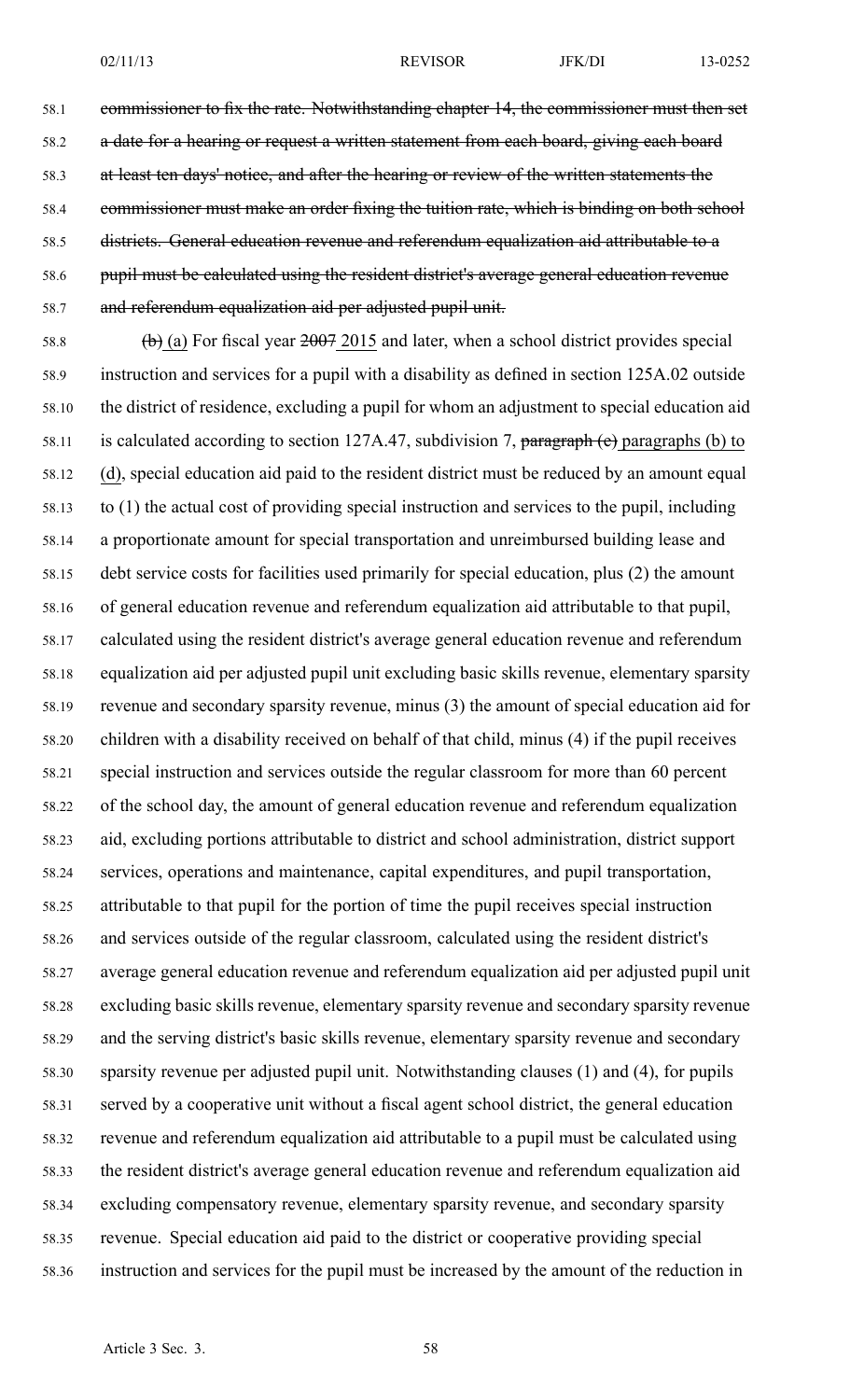02/11/13 **REVISOR** JFK/DI 13-0252

59.1 the aid paid to the resident district. Amounts paid to cooperatives under this subdivision 59.2 and section 127A.47, subdivision 7, shall be recognized and reported as revenues and 59.3 expenditures on the resident school district's books of account under sections 123B.75 59.4 and 123B.76. If the resident district's special education aid is insufficient to make the full 59.5 adjustment, the remaining adjustment shall be made to other state aid due to the district. 59.6 (e) (b) Notwithstanding paragraphs paragraph (a) and (b) and section  $127A.47$ , 59.7 subdivision 7, paragraphs (b) to (d) and (e), a charter school where more than 30 percent 59.8 of enrolled students receive special education and related services, <sup>a</sup> site approved under 59.9 section 125A.515, an intermediate district, <sup>a</sup> special education cooperative, or <sup>a</sup> school 59.10 district that served as the applicant agency for <sup>a</sup> group of school districts for federal 59.11 special education aids for fiscal year 2006 may apply to the commissioner for authority to 59.12 charge the resident district an additional amount to recover any remaining unreimbursed 59.13 costs of serving pupils with <sup>a</sup> disability. The application must include <sup>a</sup> description of the 59.14 costs and the calculations used to determine the unreimbursed portion to be charged to the 59.15 resident district. Amounts approved by the commissioner under this paragraph must be 59.16 included in the tuition billings or aid adjustments under paragraph (a)  $\sigma$  (b), or section 59.17 127A.47, subdivision 7, paragraph (d) or (e) paragraphs (b) to (d), as applicable. 59.18 (d) (c) For purposes of this subdivision and section 127A.47, subdivision 7,

59.19 paragraphs (d) and (e), "general education revenue and referendum equalization aid" 59.20 means the sum of the general education revenue according to section 126C.10, subdivision 59.21 1, excluding alternative teacher compensation revenue and teacher development and 59.22 evaluation revenue, plus the referendum equalization aid according to section 126C.17, 59.23 subdivision  $7$ , as adjusted according to section 127A.47, subdivision 7, paragraphs (a) 59.24  $to (e)$ .

59.25 **EFFECTIVE DATE.** This section is effective for fiscal year 2015 and later.

59.26 Sec. 4. Minnesota Statutes 2012, section 125A.76, subdivision 1, is amended to read: 59.27 Subdivision 1. **Definitions.** (a) For the purposes of this section, the definitions 59.28 in this subdivision apply.

59.29 (a) "Basic revenue" has the meaning given it in section 126C.10, subdivision 2. 59.30 For the purposes of computing basic revenue pursuant to this section, each child with a 59.31 disability shall be counted as prescribed in section 126C.05, subdivision 1.

59.32 (b) "Essential personnel" means teachers, cultural liaisons, related services, and 59.33 suppor<sup>t</sup> services staff providing services to students. Essential personnel may also include 59.34 special education paraprofessionals or clericals providing suppor<sup>t</sup> to teachers and students 59.35 by preparing paperwork and making arrangements related to special education compliance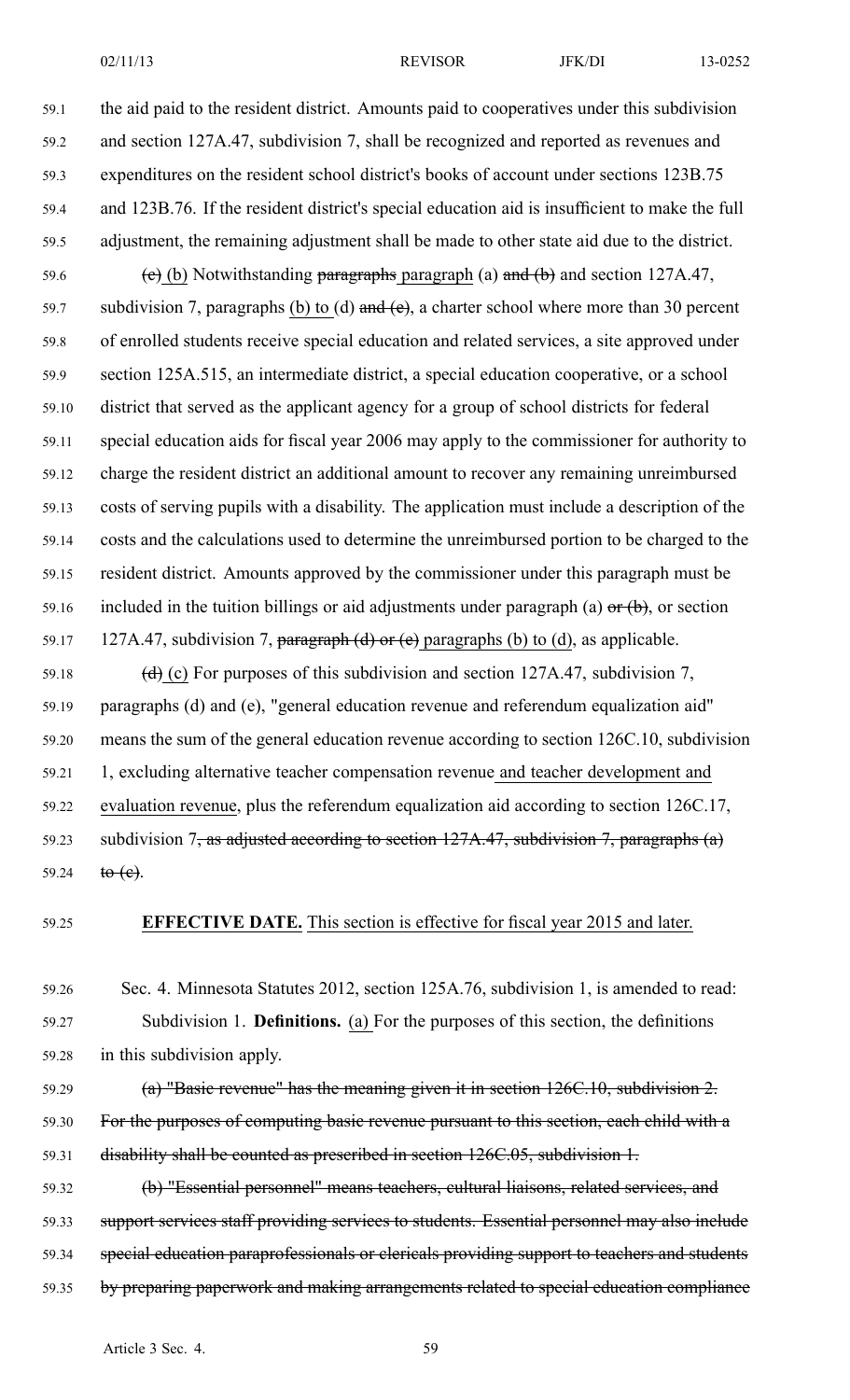02/11/13 **REVISOR** JFK/DI 13-0252 60.1 requirements, including paren<sup>t</sup> meetings and individualized education programs. Essential 60.2 personnel does not include administrators and supervisors. 60.3 (c) "Average daily membership" has the meaning given it in section 126C.05. 60.4 (d) "Program growth factor" means 1.046 for fiscal year 2012 and later. 60.5 (b) "Annual inflationary increase" means one plus the percentage change in the 60.6 Consumer Price Index for urban consumers, as prepared by the United States Bureau of 60.7 Labor Standards, for the prior fiscal year to fiscal year 2014. 60.8 (c) "Nonfederal special education expenditure" means all direct expenditures that 60.9 are necessary and essential to meet the district's obligation to provide special instruction 60.10 and services to children with <sup>a</sup> disability pursuan<sup>t</sup> to sections 124D.454, 125A.03 to 60.11 125A.24, 125A.259 to 125A.48, and 125A.65 as submitted by the district and approved by 60.12 the department under section 125A.75, subdivision 4, excluding expenditures: 60.13 (1) reimbursed with federal funds; 60.14 (2) reimbursed with other state aids under this chapter; 60.15 (3) for general education costs of serving students with <sup>a</sup> disability; 60.16 (4) for facilities; 60.17 (5) for pupil transportation; and 60.18 (6) for postemployment benefits. 60.19 For the Minnesota State Academy for the Deaf and the Minnesota State Academy 60.20 for the Blind, expenditures are limited to the salary and fringe benefits of one-to-one 60.21 instructional and behavior managemen<sup>t</sup> aides assigned to <sup>a</sup> child attending the academy, if 60.22 the aides are required by the child's individualized education program. 60.23 **EFFECTIVE DATE.** This section is effective for fiscal year 2015 and later. 60.24 Sec. 5. Minnesota Statutes 2012, section 125A.76, is amended by adding <sup>a</sup> subdivision 60.25 to read: 60.26 Subd. 2a. **Special education initial aid.** For fiscal year 2015 and later, <sup>a</sup> district's 60.27 special education initial aid equals the sum of: 60.28 (1) the lesser of 70 percen<sup>t</sup> of the district's nonfederal special education expenditures 60.29 for the prior fiscal year or 50 percen<sup>t</sup> of the product of the sum of the following amounts, 60.30 computed using prior fiscal year data, and the annual inflationary increase: 60.31 (i) the product of the district's average daily membership served and the sum of: 60.32 (A) \$438; plus 60.33 (B) \$305 times the ratio of the sum of the number of pupils enrolled on October 1 60.34 who are eligible to receive free lunch plus one-half of the pupils enrolled on October 1 60.35 who are eligible to receive reduced-price lunch to the total October 1 enrollment; plus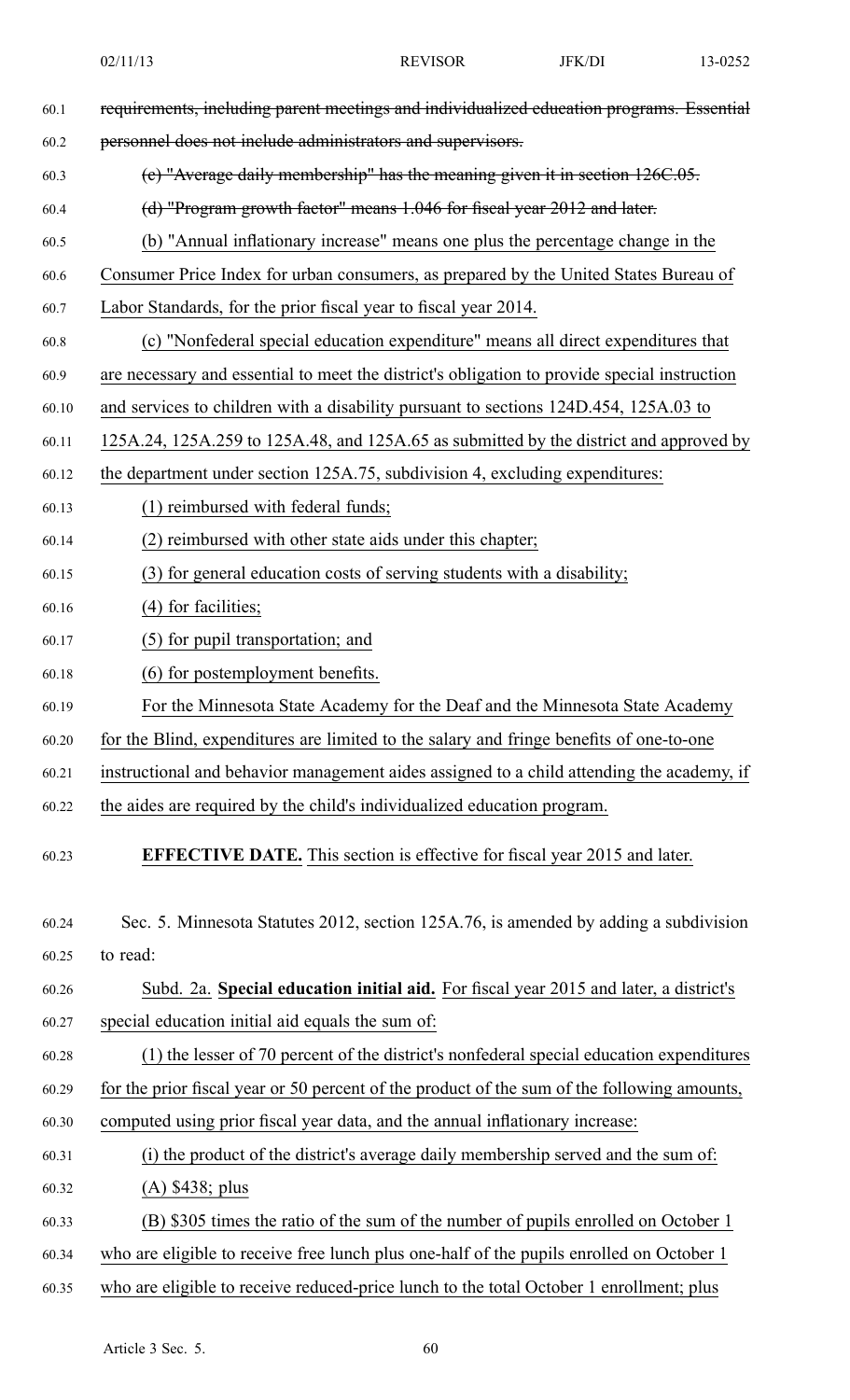- 61.4 (iii) \$17,736 times the December 1 child count for the primary disability areas of
- 61.5 deaf and hard-of-hearing and emotional or behavioral disorders; plus
- 61.6 (iv) \$26,180 times the December 1 child count for the primary disability areas of
- 61.7 developmentally cognitive mild-moderate, developmentally cognitive severe-profound,
- 61.8 physically impaired, visually impaired, and deafblind; plus
- 61.9 (2) the cost of providing transportation services for children with disabilities under 61.10 section 123B.92, subdivision 1, paragraph (b), clause (4).
- 61.11 **EFFECTIVE DATE.** This section is effective for fiscal year 2015 and later.
- 61.12 Sec. 6. Minnesota Statutes 2012, section 125A.76, is amended by adding <sup>a</sup> subdivision 61.13 to read:
- 61.14 Subd. 2b. **Special education aid.** For fiscal year 2015 and later, <sup>a</sup> district's special 61.15 education aid equals the sum of the district's special education initial aid under subdivision
- 61.16 2a and the district's excess cost aid under section 125A.79, subdivision 5.
- 61.17 **EFFECTIVE DATE.** This section is effective for fiscal year 2015 and later.
- 61.18 Sec. 7. Minnesota Statutes 2012, section 125A.76, is amended by adding <sup>a</sup> subdivision 61.19 to read:
- 61.20 Subd. 2c. **Statewide average expenditure.** By January 15 of each year, the
- 61.21 department must calculate the statewide average special education expenditure per
- 61.22 December 1 child count for the prior fiscal year by primary disability area and provide that
- 61.23 information to all districts. By January 15 of each odd-numbered year, the commissioner
- 61.24 must identify options for aligning the assignment of disability areas to the categories and
- 61.25 the rates for each category in subdivision 2a, clause (1), with the latest expenditure data and
- 61.26 submit these options to the legislative committees with jurisdiction over education finance.
- 61.27 Sec. 8. Minnesota Statutes 2012, section 125A.76, subdivision 4a, is amended to read: 61.28 Subd. 4a. **Adjustments for tuition reciprocity with adjoining states.** (a) If an 61.29 agreemen<sup>t</sup> is reached between the state of Minnesota and an adjoining state pursuan<sup>t</sup> to 61.30 section 124D.041 that requires <sup>a</sup> special education tuition paymen<sup>t</sup> from the state of 61.31 Minnesota to the adjoining state, the tuition paymen<sup>t</sup> shall be made from the special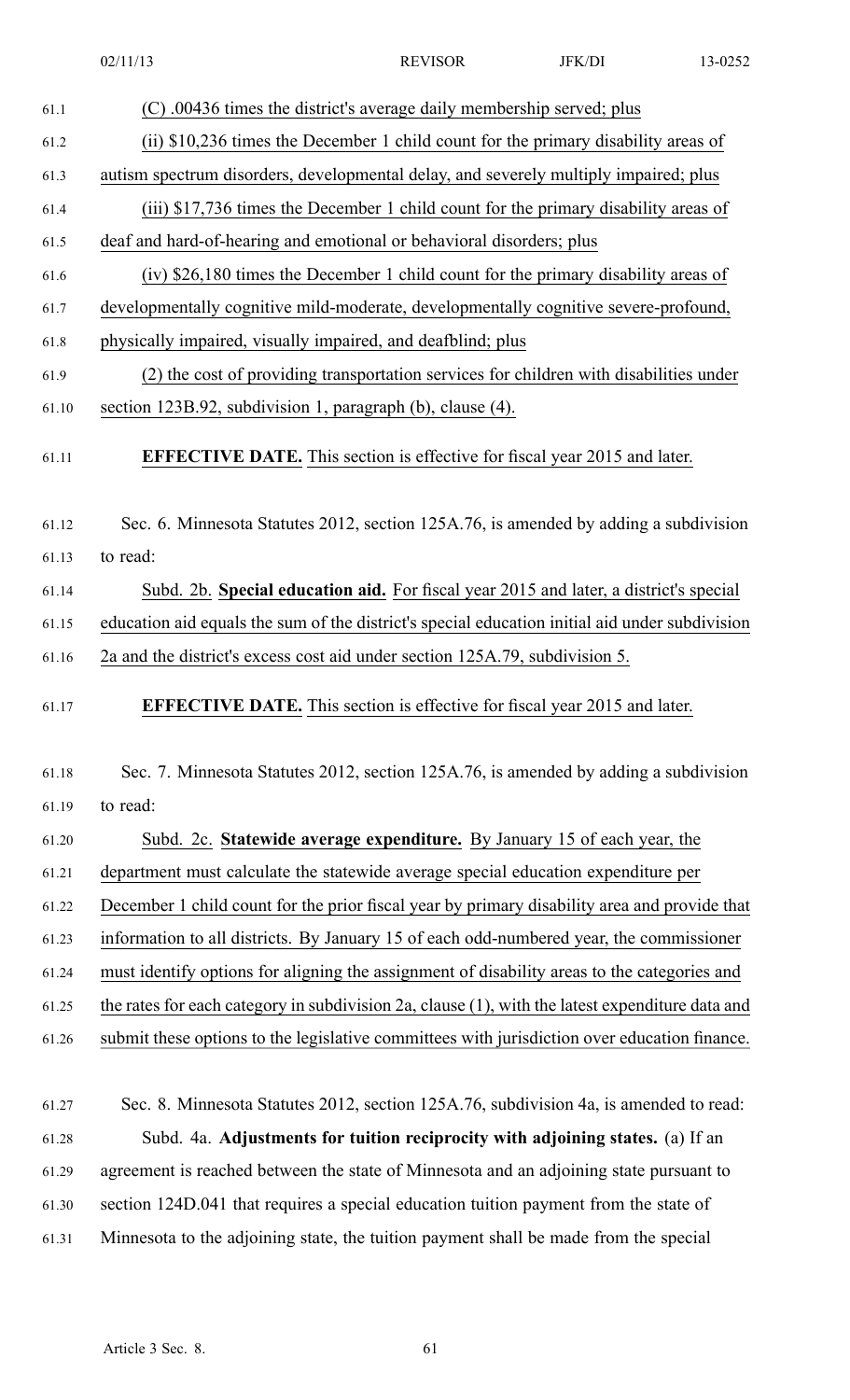62.1 education aid appropriation for that year<del>, and the state total special education aid under</del> 62.2 subdivision 4 shall be reduced by the amount of the payment.

62.3 (b) If an agreemen<sup>t</sup> is reached between the state of Minnesota and an adjoining state 62.4 pursuan<sup>t</sup> to section 124D.041 that requires <sup>a</sup> special education tuition paymen<sup>t</sup> from 62.5 an adjoining state to the state of Minnesota, the special education aid appropriation for 62.6 that year and the state total special education aid under subdivision 4 shall be increased 62.7 by the amount of the payment.

62.8  $\left( e \right)$  (b) If an agreement is reached between the state of Minnesota and an adjoining 62.9 state pursuan<sup>t</sup> to section 124D.041 that requires special education tuition payments to 62.10 be made between the two states and not between districts in the two states, the special 62.11 education aid for <sup>a</sup> Minnesota school district serving <sup>a</sup> student with <sup>a</sup> disability from the 62.12 adjoining state shall be calculated according to section 127A.47, subdivision 7, excep<sup>t</sup> that 62.13 no reduction shall be made in the special education aid paid to the resident district.

### 62.14 **EFFECTIVE DATE.** This section is effective for fiscal year 2015 and later.

62.15 Sec. 9. Minnesota Statutes 2012, section 125A.76, subdivision 8, is amended to read: 62.16 Subd. 8. **Special education forecast maintenance of effort.** (a) If, on the basis of 62.17 <sup>a</sup> forecast of general fund revenues and expenditures under section 16A.103, the state's 62.18 expenditures for special education and related services for children with disabilities from 62.19 nonfederal sources for <sup>a</sup> fiscal year, including special education aid under section 125A.76; 62.20 special education excess cost aid under section 125A.76, subdivision 7 subdivision 2b; 62.21 travel for home-based services under section 125A.75, subdivision 1; aid for students with 62.22 disabilities under section 125A.75, subdivision 3; court-placed special education under 62.23 section 125A.79, subdivision 4; out-of-state tuition under section 125A.79, subdivision 8; 62.24 and direct expenditures by state agencies are projected to be less than the amount required 62.25 to meet federal special education maintenance of effort, the reimbursement percentage for 62.26 excess cost aid under section 125A.79, subdivision 5, must be increased as required to 62.27 ensure that the additional amount required to meet federal special education maintenance of 62.28 effort is added to the state total special education aid in section 125A.76, subdivision 4 2b. 62.29 (b) If, on the basis of <sup>a</sup> forecast of general fund revenues and expenditures under 62.30 section 16A.103, expenditures in the programs in paragraph (a) are projected to be greater 62.31 than previously forecast for an enacted budget, and an addition to state total special 62.32 education aid has been made under paragraph (a), the state total special education aid 62.33 must be reduced by the lesser of the amount of the expenditure increase or the amount

62.34 previously added to state total special education aid in section 125A.76, subdivision 4 2b.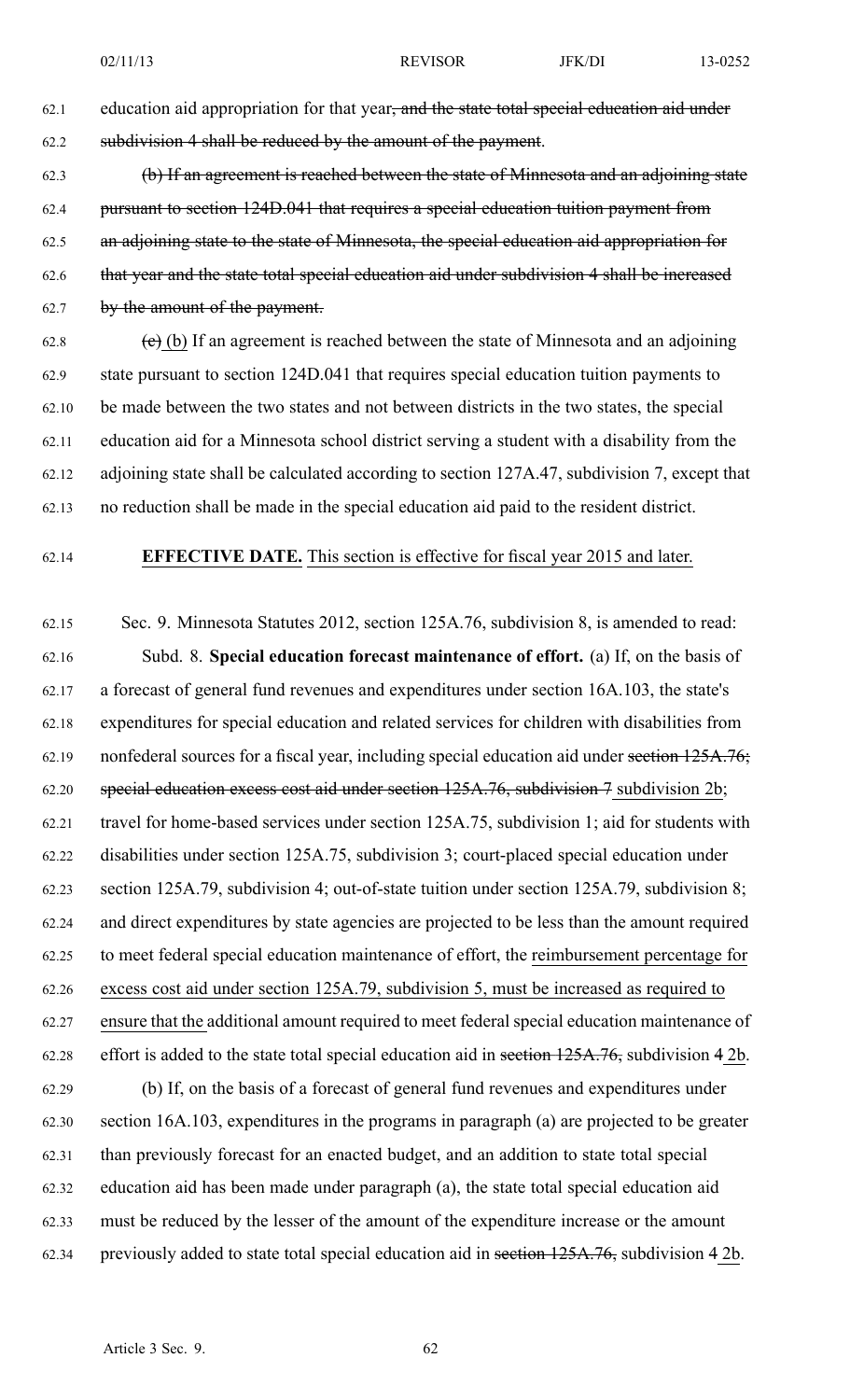63.1 (c) For the purpose of this section, "previously forecast for an enacted budget" means 63.2 the allocation of funding for these programs in the most recent forecast of general fund 63.3 revenues and expenditures or the act appropriating money for these programs, whichever 63.4 occurred most recently. It does not include planning estimates for <sup>a</sup> future biennium.

63.5 (d) If the amount of special education aid is adjusted in accordance with this 63.6 subdivision, the commissioner of education shall notify the chairs of the legislative 63.7 committees having jurisdiction over kindergarten through grade 12 education regarding 63.8 the amount of the adjustment and provide an explanation of the federal maintenance of 63.9 effort requirements.

63.10 **EFFECTIVE DATE.** This section is effective for fiscal year 2015 and later.

63.11 Sec. 10. Minnesota Statutes 2012, section 125A.78, subdivision 2, is amended to read: 63.12 Subd. 2. **Initial aid adjustment.** For the fiscal year after approval of <sup>a</sup> district's 63.13 application, and thereafter, the special education initial aid under section 125A.76, 63.14 subdivision 1, must be computed based on activities defined as reimbursable under 63.15 Department of Education rules for special education and nonspecial education students, 63.16 and additional activities as detailed and approved by the commissioner.

63.17 **EFFECTIVE DATE.** This section is effective for fiscal year 2015 and later.

63.18 Sec. 11. Minnesota Statutes 2012, section 125A.79, subdivision 1, is amended to read: 63.19 Subdivision 1. **Definitions.** For the purposes of this section, the definitions in this 63.20 subdivision apply. 63.21 (a) "Unreimbursed special education cost" means the sum of the following: 63.22 (1) expenditures for teachers' salaries, contracted services, supplies, equipment, 63.23 nonfederal special education expenditures and transportation services eligible for revenue 63.24 under section 125A.76, subdivision 2a;  $\frac{\text{plus}}{\text{plus}}$  minus 63.25 (2) expenditures for tuition bills received under sections 125A.03 to 125A.24 and 63.26 125A.65 for services eligible for revenue under section 125A.76, subdivision 2; minus 63.27 (3) revenue for teachers' salaries, contracted services, supplies, equipment, and 63.28 **transportation services** (2) special education initial aid under section  $125A.76$ ; minus, 63.29 subdivision 2a.

63.30 (4) tuition receipts under sections 125A.03 to 125A.24 and 125A.65 for services 63.31 eligible for revenue under section 125A.76, subdivision 2.

63.32 (b) "General revenue" for <sup>a</sup> school district means the sum of the general education 63.33 revenue according to section 126C.10, subdivision 1, excluding alternative teacher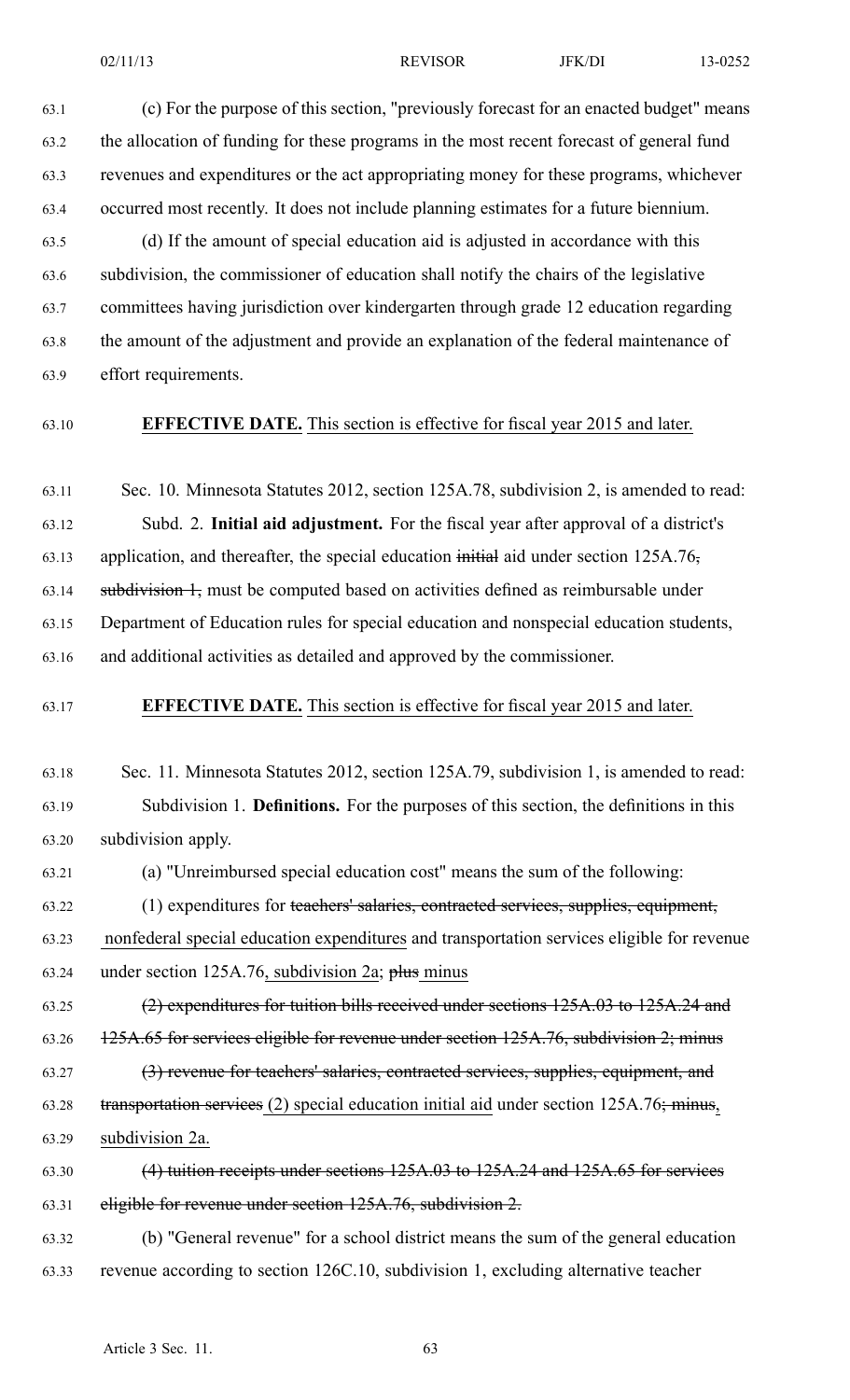64.1 compensation revenue and teacher development and evaluation revenue, minus

64.2 transportation sparsity revenue minus total operating capital revenue. "General revenue"

- 64.3 for <sup>a</sup> charter school means the sum of the general education revenue according to section
- 64.4 124D.11, subdivision 1, and transportation revenue according to section 124D.11,
- 64.5 subdivision 2, excluding alternative teacher compensation revenue, minus referendum
- 64.6 equalization aid minus transportation sparsity revenue minus operating capital revenue.
- 64.7 (c) "Average daily membership" has the meaning given it in section 126C.05.
- 64.8 (d) "Program growth factor" means 1.02 for fiscal year 2012 and later.
- 

64.9 **EFFECTIVE DATE.** This section is effective for fiscal year 2015 and later.

- 64.10 Sec. 12. Minnesota Statutes 2012, section 125A.79, subdivision 5, is amended to read: 64.11 Subd. 5. **Initial excess cost aid.** For fiscal years 2008 2015 and later, <sup>a</sup> district's 64.12 initial excess cost aid equals the greater of:
- 64.13 (1) 75 percen<sup>t</sup> of the difference between (i) the district's unreimbursed special 64.14 education cost and (ii) 4.36 4.88 percen<sup>t</sup> of the district's general revenue; or
- 64.15 (2) zero.
- 64.16 **EFFECTIVE DATE.** This section is effective for fiscal year 2015 and later.

64.17 Sec. 13. Minnesota Statutes 2012, section 125A.79, subdivision 8, is amended to read: 64.18 Subd. 8. **Out-of-state tuition.** For children who are residents of the state, receive 64.19 services under section 125A.76, subdivisions 1 and 2, and are placed in <sup>a</sup> care and 64.20 treatment facility by court action in <sup>a</sup> state that does not have <sup>a</sup> reciprocity agreemen<sup>t</sup> 64.21 with the commissioner under section 125A.155, the resident school district shall submit 64.22 the balance of the tuition bills, minus the general education revenue, excluding basic 64.23 skills revenue and, alternative teacher compensation revenue, and teacher development 64.24 and evaluation revenue, and referendum equalization aid attributable to the pupil, 64.25 calculated using the resident district's average general education revenue and referendum 64.26 equalization aid per adjusted pupil unit minus the special education contracted services 64.27 initial revenue attributable to the pupil.

64.28 **EFFECTIVE DATE.** This section is effective for fiscal year 2015 and later.

64.29 Sec. 14. **APPROPRIATIONS.**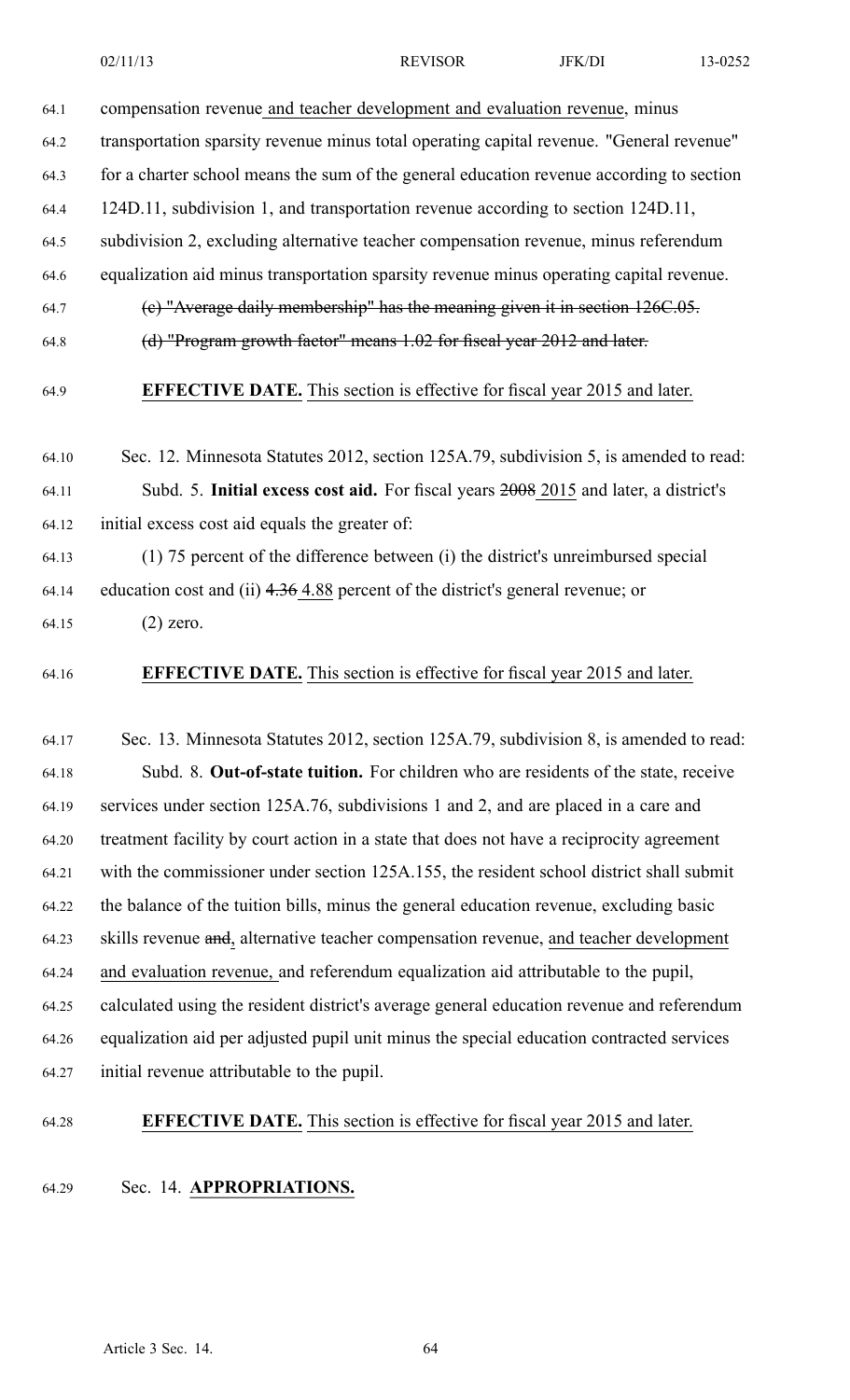|       | 02/11/13                                                      | <b>REVISOR</b>                                                                                  | JFK/DI | 13-0252 |
|-------|---------------------------------------------------------------|-------------------------------------------------------------------------------------------------|--------|---------|
| 65.1  |                                                               | Subdivision 1. Department of Education. The sums indicated in this section are                  |        |         |
| 65.2  |                                                               | appropriated from the general fund to the Department of Education for the fiscal years          |        |         |
| 65.3  | designated.                                                   |                                                                                                 |        |         |
| 65.4  |                                                               | Subd. 2. Special education; regular. For special education aid under Minnesota                  |        |         |
| 65.5  | Statutes, section 125A.75:                                    |                                                                                                 |        |         |
| 65.6  | $\overline{\mathcal{E}}$<br>$\frac{908,820,000}{\ldots}$ 2014 |                                                                                                 |        |         |
| 65.7  | $\boldsymbol{\mathsf{S}}$<br>1,157,386,000  2015              |                                                                                                 |        |         |
| 65.8  |                                                               | The 2014 appropriation includes \$152,262,000 for 2013 and \$756,558,000 for 2014.              |        |         |
| 65.9  |                                                               | The 2015 appropriation includes \$160,481,000 for 2014 and \$996,905,000 for 2015.              |        |         |
| 65.10 |                                                               | Subd. 3. Aid for children with disabilities. For aid under Minnesota Statutes,                  |        |         |
| 65.11 |                                                               | section 125A.75, subdivision 3, for children with disabilities placed in residential facilities |        |         |
| 65.12 |                                                               | within the district boundaries for whom no district of residence can be determined:             |        |         |
| 65.13 | $rac{S}{S}$                                                   | $\frac{1,655,000}{\ldots}$ 2014                                                                 |        |         |
| 65.14 |                                                               | 1,752,000  2015                                                                                 |        |         |
| 65.15 |                                                               | If the appropriation for either year is insufficient, the appropriation for the other           |        |         |
| 65.16 | year is available.                                            |                                                                                                 |        |         |
| 65.17 |                                                               | Subd. 4. Travel for home-based services. For aid for teacher travel for home-based              |        |         |
| 65.18 |                                                               | services under Minnesota Statutes, section 125A.75, subdivision 1:                              |        |         |
| 65.19 |                                                               |                                                                                                 |        |         |
| 65.20 | $\overline{\mathcal{C}}$<br>$\overline{2}$                    | $\frac{326,000}{\cdots}$ $\frac{2014}{\cdots}$<br>$334,000$ 2015                                |        |         |
| 65.21 |                                                               | The 2014 appropriation includes \$56,000 for 2013 and \$270,000 for 2014.                       |        |         |
| 65.22 |                                                               | The 2015 appropriation includes \$57,000 for 2014 and \$277,000 for 2015.                       |        |         |
|       |                                                               |                                                                                                 |        |         |
| 65.23 |                                                               | Subd. 5. Special education; excess costs. For excess cost aid under Minnesota                   |        |         |
| 65.24 | Statutes, section 125A.79, subdivision 7:                     |                                                                                                 |        |         |
| 65.25 | $\overline{\mathcal{E}}$<br>$\frac{118,619,000}{\cdots}$ 2014 |                                                                                                 |        |         |
| 65.26 | $\underline{\$}$<br>46,693,000  2015                          |                                                                                                 |        |         |
| 65.27 |                                                               | The 2014 appropriation includes \$45,431,000 for 2013 and \$73,188,000 for 2014.                |        |         |
| 65.28 |                                                               | The 2015 appropriation includes \$46,693,000 for 2014 and \$0 for 2015.                         |        |         |
| 65.29 |                                                               | Subd. 6. Court-placed special education revenue. For reimbursing serving school                 |        |         |
| 65.30 |                                                               | districts for unreimbursed eligible expenditures attributable to children placed in the serving |        |         |
| 65.31 |                                                               | school district by court action under Minnesota Statutes, section 125A.79, subdivision 4:       |        |         |
| 65.32 | $\overline{\partial}$<br>54,000                               | $\frac{1}{2014}$                                                                                |        |         |
| 65.33 | $\overline{\mathcal{C}}$<br>55,000                            | $rac{1}{2015}$                                                                                  |        |         |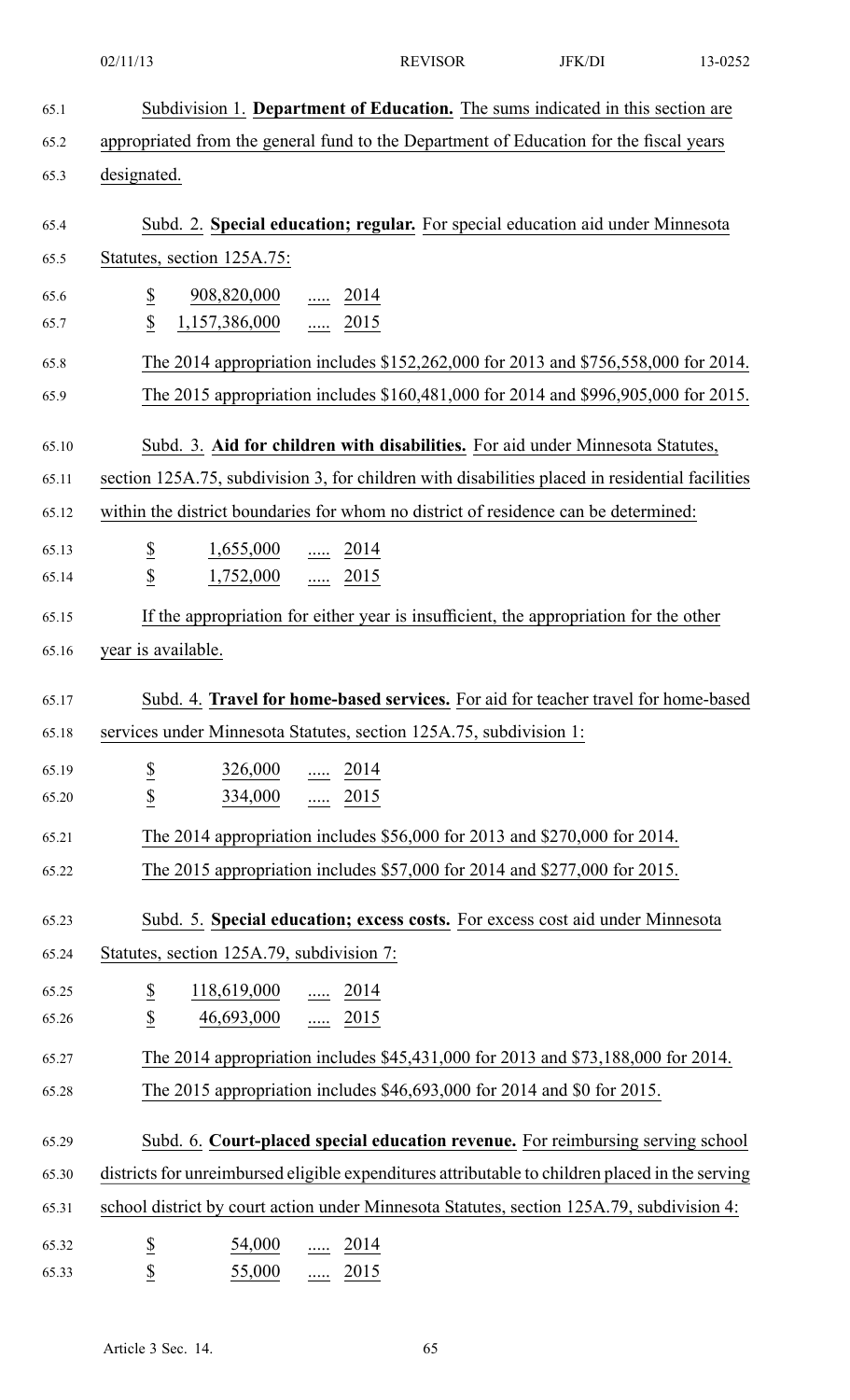|       | 02/11/13                                                                                           | <b>REVISOR</b>   | JFK/DI | 13-0252 |
|-------|----------------------------------------------------------------------------------------------------|------------------|--------|---------|
| 66.1  | Subd. 7. Special education out-of-state tuition. For special education out-of-state                |                  |        |         |
| 66.2  | tuition according to Minnesota Statutes, section 125A.79, subdivision 8:                           |                  |        |         |
| 66.3  | $\overline{\mathcal{E}}$<br>250,000<br>$\frac{1}{2014}$                                            |                  |        |         |
| 66.4  | $\overline{2}$<br>$250,000$ 2015                                                                   |                  |        |         |
|       |                                                                                                    |                  |        |         |
| 66.5  | Sec. 15. REPEALER.                                                                                 |                  |        |         |
| 66.6  | Minnesota Statutes 2012, sections 124D.454, subdivisions 3, 10, and 11; 125A.76,                   |                  |        |         |
| 66.7  | subdivisions 2, 4, 5, and 7; and 125A.79, subdivisions 6 and 7, are repealed for fiscal            |                  |        |         |
| 66.8  | year 2015 and later.                                                                               |                  |        |         |
| 66.9  |                                                                                                    | <b>ARTICLE 4</b> |        |         |
|       |                                                                                                    |                  |        |         |
| 66.10 | <b>FACILITIES AND TECHNOLOGY</b>                                                                   |                  |        |         |
| 66.11 | Section 1. Minnesota Statutes 2012, section 123B.54, is amended to read:                           |                  |        |         |
| 66.12 | <b>123B.54 DEBT SERVICE APPROPRIATION.</b>                                                         |                  |        |         |
| 66.13 | (a) $\frac{$21,727,000}{$19,539,000}$ in fiscal year 2014 and $\frac{$24,201,000}{$24,668,000}$ in |                  |        |         |
| 66.14 | fiscal year 2015 and later are appropriated from the general fund to the commissioner of           |                  |        |         |
| 66.15 | education for payment of debt service equalization aid under section 123B.53.                      |                  |        |         |
| 66.16 | (b) The appropriations in paragraph (a) must be reduced by the amount of any                       |                  |        |         |
| 66.17 | money specifically appropriated for the same purpose in any year from any state fund.              |                  |        |         |
|       |                                                                                                    |                  |        |         |
| 66.18 | Sec. 2. Minnesota Statutes 2012, section 123B.57, subdivision 4, is amended to read:               |                  |        |         |
| 66.19 | Subd. 4. Health and safety levy. To receive health and safety revenue, a district                  |                  |        |         |
| 66.20 | may levy an amount equal to the district's health and safety revenue as defined in                 |                  |        |         |
| 66.21 | subdivision 3 multiplied by the lesser of one, or the ratio of the quotient derived by             |                  |        |         |
| 66.22 | dividing the adjusted net tax capacity of the district for the year preceding the year the         |                  |        |         |
| 66.23 | levy is certified by the adjusted marginal cost pupil units in the district for the school year    |                  |        |         |
| 66.24 | to which the levy is attributable, to $\frac{2,796}{2,105}$ .                                      |                  |        |         |
| 66.25 | <b>EFFECTIVE DATE.</b> This section is effective for revenue for fiscal year 2015                  |                  |        |         |
| 66.26 | and later.                                                                                         |                  |        |         |
|       |                                                                                                    |                  |        |         |
| 66.27 | Sec. 3. Minnesota Statutes 2012, section 123B.59, subdivision 6, is amended to read:               |                  |        |         |
| 66.28 | Subd. 6. Alternative facilities aid. (a) A district's initial alternative facilities aid           |                  |        |         |
| 66.29 | is the amount equal to the district's annual debt service costs, provided that the amount          |                  |        |         |
| 66.30 | does not exceed the amount certified to be levied for those purposes for taxes payable in          |                  |        |         |
| 66.31 | 1997, or for a district that made a levy under subdivision 5, paragraph (b), the lesser            |                  |        |         |
|       |                                                                                                    |                  |        |         |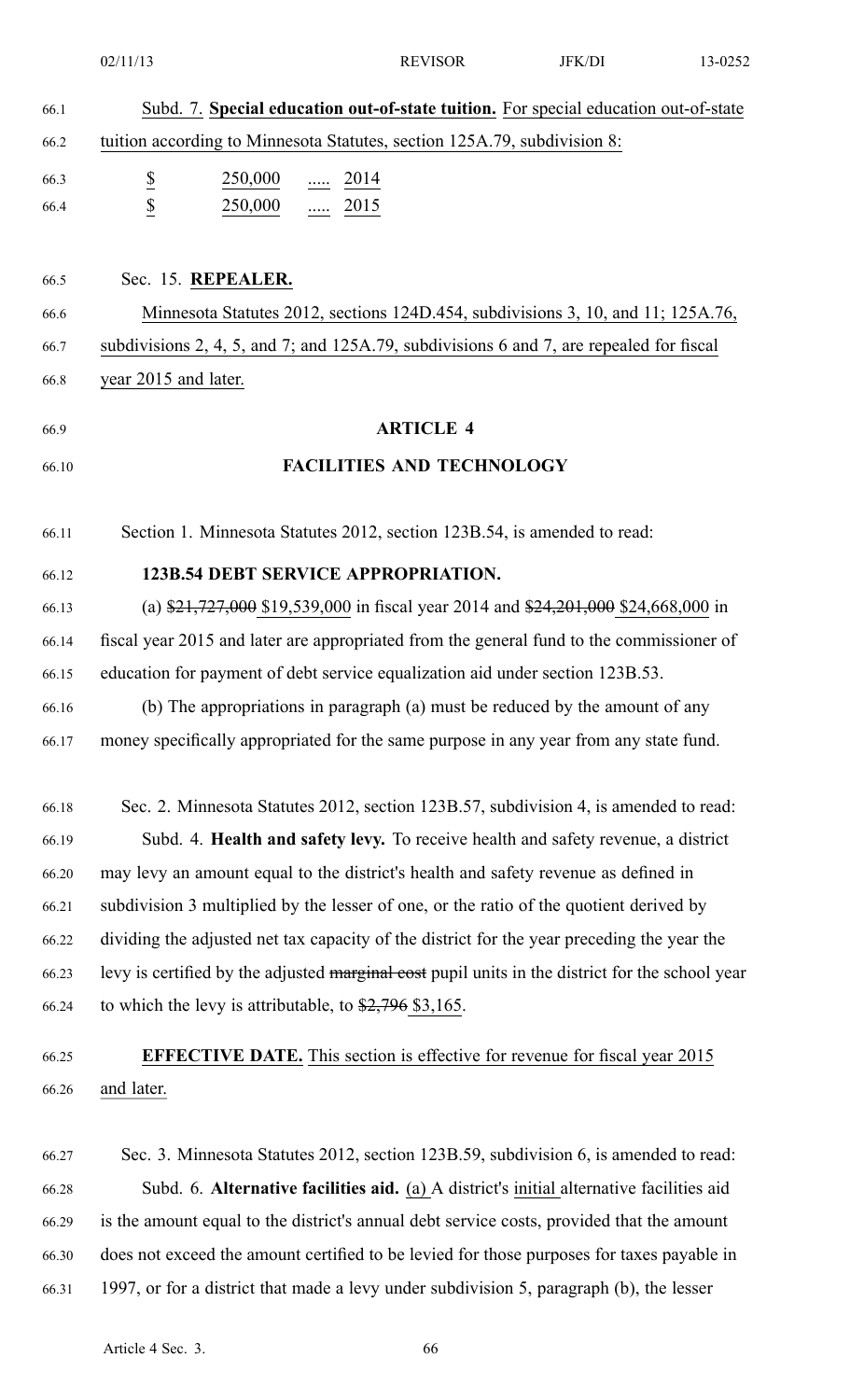| 67.1  | of the district's annual levy amount, or one-sixth of the amount of levy that it certified      |
|-------|-------------------------------------------------------------------------------------------------|
| 67.2  | for that purpose for taxes payable in 1998.                                                     |
| 67.3  | (b) A district's alternative facilities aid for fiscal year 2015 and later equals the           |
| 67.4  | sum of the district's initial alternative facilities aid under paragraph (c) and the district's |
| 67.5  | alternative facilities aid adjustment under paragraph (c).                                      |
| 67.6  | (c) For fiscal year 2015 and later, for districts with a decrease in general education          |
| 67.7  | levies according to chapter 126C for fiscal year 2015 resulting from legislation enacted in     |
| 67.8  | 2013, the initial alternative facilities aid according to paragraph (a) shall be reduced by an  |
| 67.9  | amount not to exceed the decrease in general education levies for fiscal year 2015 and          |
| 67.10 | reallocated to districts qualifying for alternative facilities aid with an increase in general  |
| 67.11 | education levies according to chapter 126C for fiscal year 2015 resulting from legislation      |
| 67.12 | enacted in 2013 to proportionately reduce the increase for those districts.                     |
|       |                                                                                                 |
| 67.13 | <b>EFFECTIVE DATE.</b> This section is effective for revenue for fiscal year 2015               |
| 67.14 | and later.                                                                                      |

67.15 Sec. 4. Minnesota Statutes 2012, section 123B.591, subdivision 2, is amended to read: 67.16 Subd. 2. **Deferred maintenance revenue.** The deferred maintenance revenue for 67.17 an eligible school district equals the product of  $$60$  \$66 times the adjusted marginal cost 67.18 pupil units for the school year times the lesser of one or the ratio of the district's average 67.19 age of building space to 35 years.

67.20 **EFFECTIVE DATE.** This section is effective for revenue for fiscal year 2015 67.21 and later.

67.22 Sec. 5. Minnesota Statutes 2012, section 123B.591, subdivision 3, is amended to read: 67.23 Subd. 3. **Deferred maintenance levy.** To obtain deferred maintenance revenue for 67.24 fiscal year 2008 and later, <sup>a</sup> district may levy an amount not more than the product of its 67.25 deferred maintenance revenue for the fiscal year times the lesser of one or the ratio of its 67.26 adjusted net tax capacity per adjusted marginal cost pupil unit to \$5,621 \$6,362.

## 67.27 **EFFECTIVE DATE.** This section is effective for revenue for fiscal year 2015 67.28 and later.

67.29 Sec. 6. Minnesota Statutes 2012, section 125B.26, subdivision 4, is amended to read: 67.30 Subd. 4. **District aid.** For fiscal year 2006 and later, <sup>a</sup> district, charter school, 67.31 or intermediate school district's Internet access equity aid equals the district, charter 67.32 school, or intermediate school district's approved cost for the previous fiscal year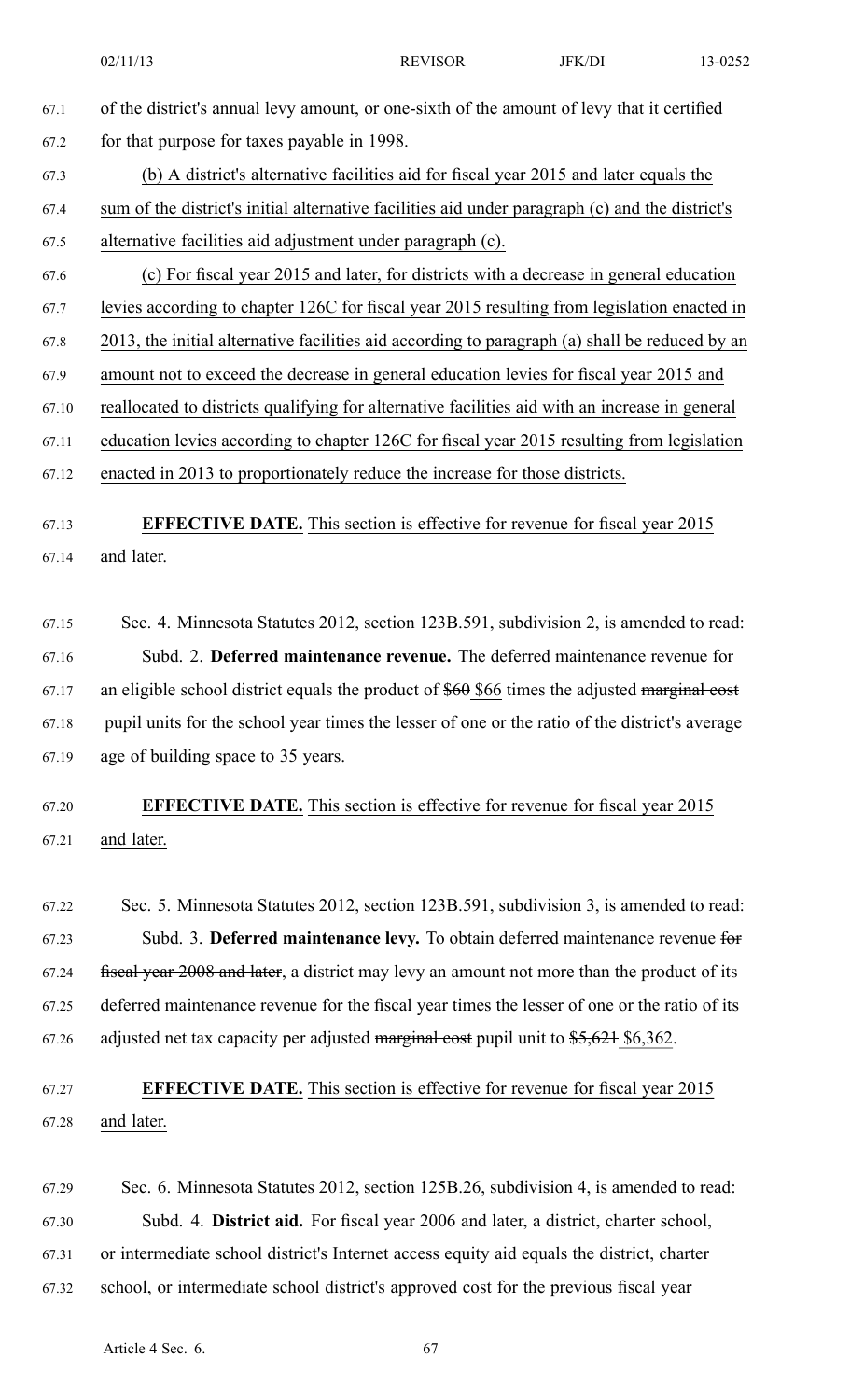| 68.1  | according to subdivision 1 exceeding \$15 \$16 times the district's adjusted marginal                                          |  |  |  |
|-------|--------------------------------------------------------------------------------------------------------------------------------|--|--|--|
| 68.2  | eost pupil units for the previous fiscal year or no reduction if the district is part of an                                    |  |  |  |
| 68.3  | organized telecommunications access cluster. Equity aid must be distributed to the                                             |  |  |  |
| 68.4  | telecommunications access cluster for districts, charter schools, or intermediate school                                       |  |  |  |
| 68.5  | districts that are members of the cluster or to individual districts, charter schools, or                                      |  |  |  |
| 68.6  | intermediate school districts not part of a telecommunications access cluster.                                                 |  |  |  |
|       |                                                                                                                                |  |  |  |
| 68.7  | <b>EFFECTIVE DATE.</b> This section is effective for revenue for fiscal year 2015                                              |  |  |  |
| 68.8  | and later.                                                                                                                     |  |  |  |
|       |                                                                                                                                |  |  |  |
| 68.9  | Sec. 7. APPROPRIATIONS.                                                                                                        |  |  |  |
| 68.10 | Subdivision 1. Department of Education. The sums indicated in this section are                                                 |  |  |  |
| 68.11 | appropriated from the general fund to the Department of Education for the fiscal years                                         |  |  |  |
| 68.12 | designated.                                                                                                                    |  |  |  |
|       |                                                                                                                                |  |  |  |
| 68.13 | Subd. 2. Health and safety revenue. For health and safety aid according to                                                     |  |  |  |
| 68.14 | Minnesota Statutes, section 123B.57, subdivision 5:                                                                            |  |  |  |
| 68.15 | $\overline{\mathcal{E}}$<br>450,000<br>2014<br>.                                                                               |  |  |  |
| 68.16 | $\underline{\$}$<br>437,000<br>2015<br>.                                                                                       |  |  |  |
| 68.17 | The 2014 appropriation includes \$33,000 for 2013 and \$417,000 for 2014.                                                      |  |  |  |
| 68.18 | The 2015 appropriation includes \$88,000 for 2014 and \$349,000 for 2015.                                                      |  |  |  |
|       |                                                                                                                                |  |  |  |
| 68.19 | Subd. 3. Debt service equalization. For debt service aid according to Minnesota                                                |  |  |  |
| 68.20 | Statutes, section 123B.53, subdivision 6:                                                                                      |  |  |  |
| 68.21 | $\overline{\mathcal{E}}$<br>$\frac{19,539,000}{\cdots}$ $\frac{2014}{\cdots}$                                                  |  |  |  |
| 68.22 | $\overline{2}$<br>24,668,000  2015                                                                                             |  |  |  |
| 68.23 | The 2014 appropriation includes \$3,084,000 for 2013 and \$16,455,000 for 2014.                                                |  |  |  |
| 68.24 | The 2015 appropriation includes \$3,490,000 for 2014 and \$21,178,000 for 2015.                                                |  |  |  |
| 68.25 | Subd. 4. Alternative facilities bonding aid. For alternative facilities bonding aid,                                           |  |  |  |
| 68.26 | according to Minnesota Statutes, section 123B.59, subdivision 1:                                                               |  |  |  |
| 68.27 |                                                                                                                                |  |  |  |
| 68.28 | $\overline{\mathcal{E}}$<br>$\frac{19,287,000}{\cdots}$ $\frac{2014}{\cdots}$<br>$\underline{\mathbb{S}}$<br>$19,287,000$ 2015 |  |  |  |
|       |                                                                                                                                |  |  |  |
| 68.29 | The 2014 appropriation includes \$3,375,000 for 2013 and \$15,912,000 for 2014.                                                |  |  |  |
| 68.30 | The 2015 appropriation includes \$3,375,000 for 2014 and \$15,912,000 for 2015.                                                |  |  |  |
| 68.31 | Subd. 5. Equity in telecommunications access. For equity in telecommunications                                                 |  |  |  |
| 68.32 | access:                                                                                                                        |  |  |  |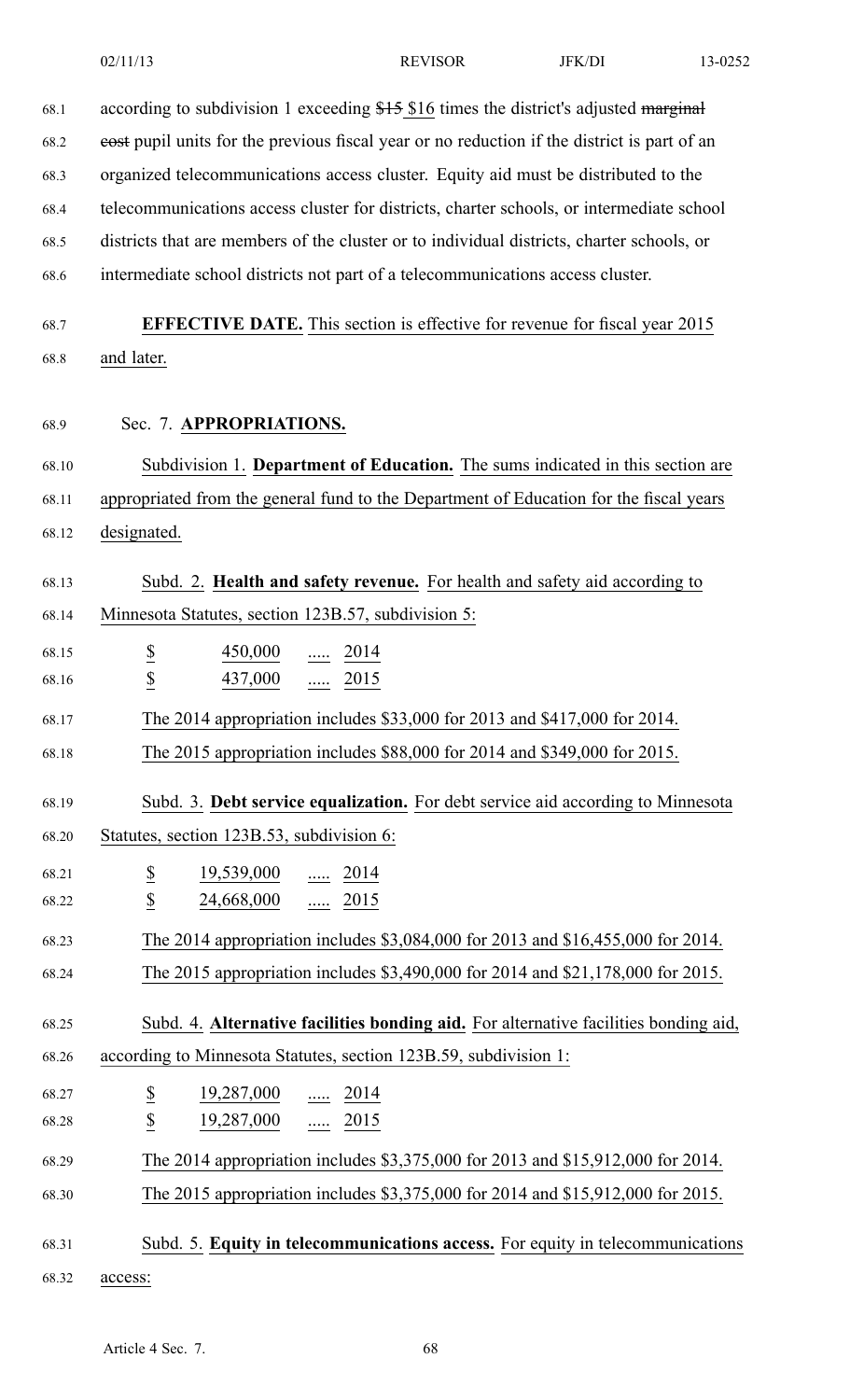| 69.1  | $rac{S}{S}$<br>$3,750,000$ 2014                                                          |
|-------|------------------------------------------------------------------------------------------|
| 69.2  | 3,750,000  2015                                                                          |
| 69.3  | If the appropriation amount is insufficient, the commissioner shall reduce the           |
| 69.4  | reimbursement rate in Minnesota Statutes, section 125B.26, subdivisions 4 and 5, and the |
| 69.5  | revenue for fiscal years 2014 and 2015 shall be prorated.                                |
| 69.6  | Any balance in the first year does not cancel but is available in the second year.       |
| 69.7  | Subd. 6. Deferred maintenance aid. For deferred maintenance aid, according to            |
| 69.8  | Minnesota Statutes, section 123B.591, subdivision 4:                                     |
| 69.9  | $\underline{\$}$<br>$3,680,000$ 2014                                                     |
| 69.10 | $\overline{\mathcal{L}}$<br>3,884,000  2015                                              |
| 69.11 | The 2014 appropriation includes \$622,000 for 2013 and \$3,058,000 for 2014.             |
| 69.12 | The 2015 appropriation includes \$648,000 for 2014 and \$3,236,000 for 2015.             |
| 69.13 | <b>ARTICLE 5</b>                                                                         |
| 69.14 | <b>NUTRITION</b>                                                                         |
|       |                                                                                          |
| 69.15 | Section 1. Minnesota Statutes 2012, section 124D.119, is amended to read:                |
| 69.16 | <b>124D.119 SUMMER FOOD SERVICE REPLACEMENT AID.</b>                                     |
| 69.17 | States funds are available to compensate department-approved summer food                 |
| 69.18 | program sponsors for reduced federal operating reimbursement rates under Public Law      |
| 69.19 | 104-193, the federal summer food service program. A sponsor is eligible for summer food  |
| 69.20 | service replacement aid equal to the sum of the following amounts: Reimbursement shall   |
| 69.21 | be made on December 15 based on total meals served by each sponsor from the end of the   |
| 69.22 | school year to the beginning of the next school year on a pro-rata basis.                |
| 69.23 | (1) for breakfast service, up to four cents per breakfast served by the sponsor during   |
| 69.24 | the current program year;                                                                |
| 69.25 | $(2)$ for lunch or supper service, up to 14 cents per lunch or supper served by the      |
| 69.26 | sponsor during the current program year; and                                             |
| 69.27 | (3) for supplement service, up to ten cents per supplement served by the sponsor         |
| 69.28 | during the current program year.                                                         |
| 69.29 | Sec. 2. APPROPRIATIONS.                                                                  |
| 69.30 | Subdivision 1. Department of Education. The sums indicated in this section are           |
| 69.31 | appropriated from the general fund to the Department of Education for the fiscal years   |
| 69.32 | designated.                                                                              |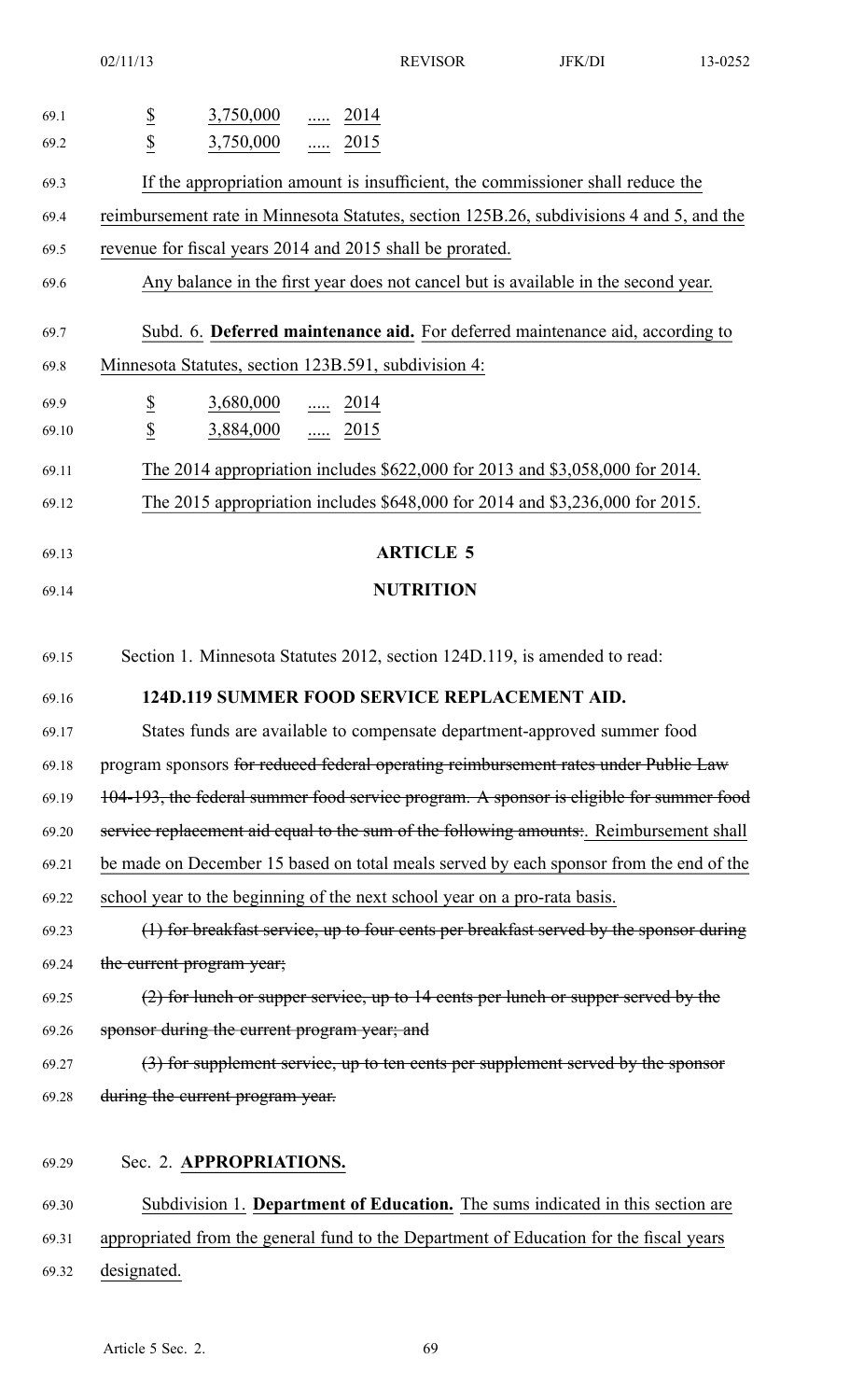|              | 02/11/13                                                                              |                                                                                    |                         | <b>REVISOR</b>                                              | JFK/DI                                                                                              | 13-0252 |
|--------------|---------------------------------------------------------------------------------------|------------------------------------------------------------------------------------|-------------------------|-------------------------------------------------------------|-----------------------------------------------------------------------------------------------------|---------|
| 70.1         |                                                                                       |                                                                                    |                         |                                                             | Subd. 2. School lunch. For school lunch aid according to Minnesota Statutes,                        |         |
| 70.2         |                                                                                       |                                                                                    |                         |                                                             | section 124D.111, and Code of Federal Regulations, title 7, section 210.17:                         |         |
| 70.3         |                                                                                       | $\frac{12,506,000}{\cdots}$ $\frac{2014}{\cdots}$                                  |                         |                                                             |                                                                                                     |         |
| 70.4         | $rac{S}{S}$                                                                           | $12,756,000$ 2015                                                                  |                         |                                                             |                                                                                                     |         |
|              |                                                                                       |                                                                                    |                         |                                                             |                                                                                                     |         |
| 70.5<br>70.6 | Statutes, section 124D.1158:                                                          |                                                                                    |                         |                                                             | Subd. 3. School breakfast. For traditional school breakfast aid under Minnesota                     |         |
| 70.7         |                                                                                       | $5,735,000$ 2014                                                                   |                         |                                                             |                                                                                                     |         |
| 70.8         | $rac{1}{2}$                                                                           | $6,057,000$ 2015                                                                   |                         |                                                             |                                                                                                     |         |
|              |                                                                                       |                                                                                    |                         |                                                             |                                                                                                     |         |
| 70.9         |                                                                                       |                                                                                    |                         |                                                             | Subd. 4. Kindergarten milk. For kindergarten milk aid under Minnesota Statutes,                     |         |
| 70.10        | section 124D.118:                                                                     |                                                                                    |                         |                                                             |                                                                                                     |         |
| 70.11        | $\frac{\mathbb{S}}{\mathbb{S}}$                                                       | $\frac{1,019,000}{\ldots}$ $\frac{\ldots}{\ldots}$ 2014                            |                         |                                                             |                                                                                                     |         |
| 70.12        |                                                                                       | $1,029,000$ 2015                                                                   |                         |                                                             |                                                                                                     |         |
| 70.13        |                                                                                       |                                                                                    |                         |                                                             | Subd. 5. Summer school service replacement aid. For summer food service                             |         |
| 70.14        |                                                                                       |                                                                                    |                         | replacement aid under Minnesota Statutes, section 124D.119: |                                                                                                     |         |
| 70.15        | $\overline{\mathcal{E}}$                                                              |                                                                                    | $\frac{150,000}{}$ 2014 |                                                             |                                                                                                     |         |
| 70.16        | $\overline{p}$                                                                        | $150,000$                                                                          | 2015<br>$\ldots$        |                                                             |                                                                                                     |         |
| 70.17        |                                                                                       |                                                                                    |                         | <b>ARTICLE 6</b>                                            |                                                                                                     |         |
| 70.18        |                                                                                       |                                                                                    |                         | <b>ACCOUNTING</b>                                           |                                                                                                     |         |
|              |                                                                                       |                                                                                    |                         |                                                             |                                                                                                     |         |
| 70.19        |                                                                                       |                                                                                    |                         |                                                             | Section 1. Minnesota Statutes 2012, section 123B.75, subdivision 5, is amended to read:             |         |
| 70.20        |                                                                                       |                                                                                    |                         |                                                             | Subd. 5. Levy recognition. (a) For fiscal years 2009 and 2010, in June of each                      |         |
| 70.21        |                                                                                       |                                                                                    |                         |                                                             | year, the school district must recognize as revenue, in the fund for which the levy was             |         |
| 70.22        | made, the lesser of:                                                                  |                                                                                    |                         |                                                             |                                                                                                     |         |
| 70.23        |                                                                                       |                                                                                    |                         |                                                             | (1) the sum of May, June, and July school district tax settlement revenue received in               |         |
| 70.24        |                                                                                       |                                                                                    |                         |                                                             | that calendar year, plus general education aid according to section 126C.13, subdivision            |         |
| 70.25        | 4, received in July and August of that calendar year; or                              |                                                                                    |                         |                                                             |                                                                                                     |         |
| 70.26        |                                                                                       | $(2)$ the sum of:                                                                  |                         |                                                             |                                                                                                     |         |
| 70.27        |                                                                                       | $(i)$ 31 percent of the referendum levy certified according to section 126C.17, in |                         |                                                             |                                                                                                     |         |
| 70.28        |                                                                                       | ealendar year 2000; and                                                            |                         |                                                             |                                                                                                     |         |
| 70.29        |                                                                                       |                                                                                    |                         |                                                             | (ii) the entire amount of the levy certified in the prior calendar year according to                |         |
| 70.30        | section 124D.86, subdivision 4, for school districts receiving revenue under sections |                                                                                    |                         |                                                             |                                                                                                     |         |
| 70.31        |                                                                                       |                                                                                    |                         |                                                             | 124D.86, subdivision 3, clauses (1), (2), and (3); 126C.41, subdivisions 1, 2, paragraph (a),       |         |
| 70.32        |                                                                                       |                                                                                    |                         |                                                             | and 3, paragraphs (b), (c), and (d); $126C.43$ , subdivision 2; and $126C.48$ , subdivision 6; plus |         |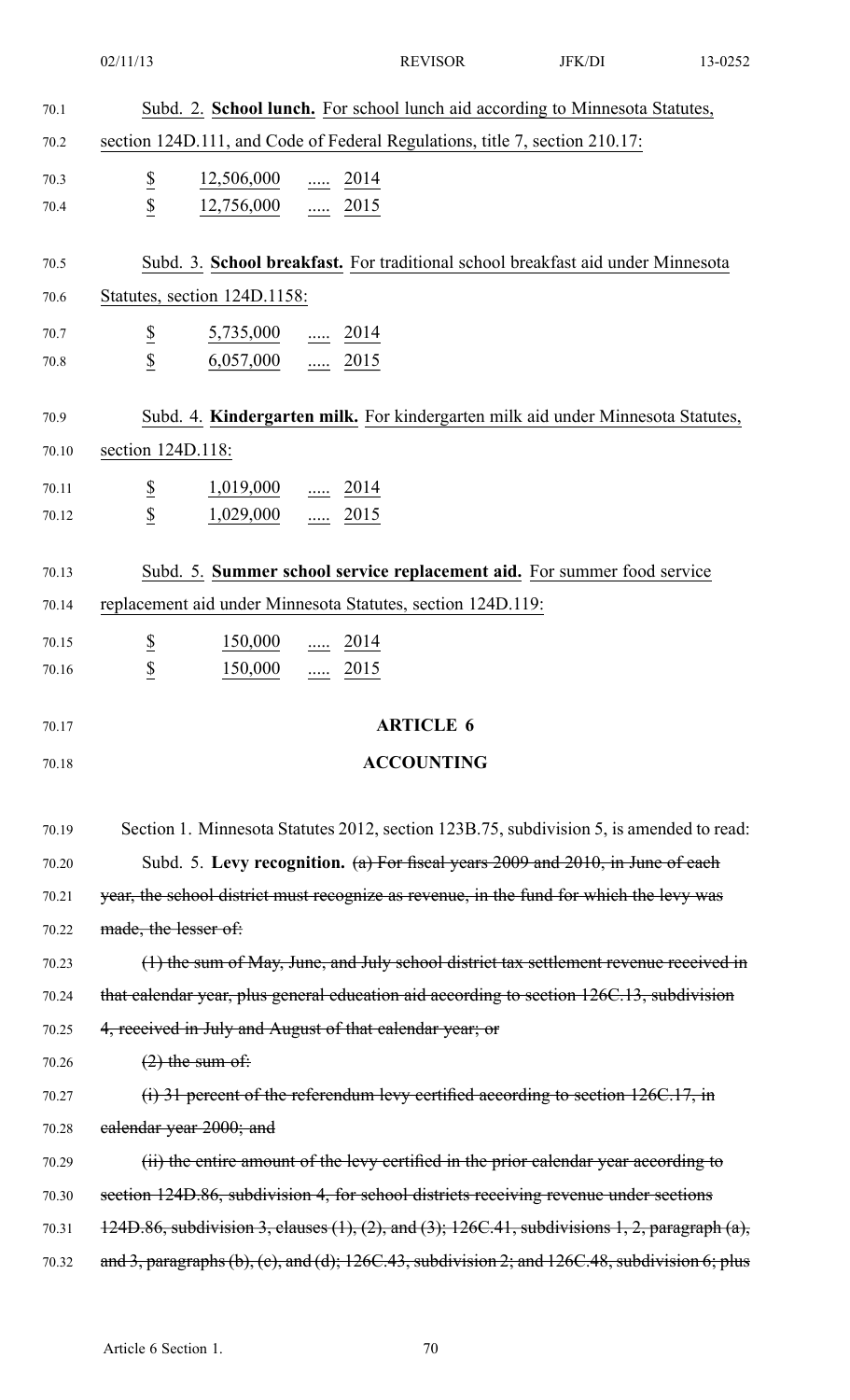| 71.1  | (iii) zero percent of the amount of the levy certified in the prior calendar year for the                         |
|-------|-------------------------------------------------------------------------------------------------------------------|
| 71.2  | school district's general and community service funds, plus or minus auditor's adjustments,                       |
| 71.3  | not including the levy portions that are assumed by the state, that remains after subtracting                     |
| 71.4  | the referendum levy certified according to section 126C.17 and the amount recognized                              |
| 71.5  | according to item (ii).                                                                                           |
| 71.6  | $\left(\frac{b}{c}\right)$ (a) For fiscal <del>year 2011 and later</del> years 2011 through 2016, in June of each |
| 71.7  | year, the school district must recognize as revenue, in the fund for which the levy was                           |
| 71.8  | made, the lesser of:                                                                                              |
| 71.9  | (1) the sum of May, June, and July school district tax settlement revenue received in                             |
| 71.10 | that calendar year, plus general education aid according to section 126C.13, subdivision                          |
| 71.11 | 4, received in July and August of that calendar year; or                                                          |
| 71.12 | $(2)$ the sum of:                                                                                                 |
| 71.13 | (i) the greater of 48.6 percent of the referendum levy certified according to section                             |
| 71.14 | 126C.17 in the prior calendar year, or 31 percent of the referendum levy certified                                |
| 71.15 | according to section 126C.17 in calendar year 2000; plus                                                          |
| 71.16 | (ii) the entire amount of the levy certified in the prior calendar year according to                              |
| 71.17 | section 124D.4531, 124D.86, subdivision 4, for sehool districts receiving revenue under                           |
| 71.18 | sections $124D.86$ , subdivision 3, clauses $(1)$ , $(2)$ , and $(3)$ Special School District No. 1,              |
| 71.19 | Minneapolis, Independent School District No. 625, St. Paul, and Independent School                                |
| 71.20 | District No. 709, Duluth; 126C.41, subdivisions 1, 2, paragraph (a), and 3, paragraphs (b),                       |
| 71.21 | (c), and (d); $126C.43$ , subdivision 2; and $126C.48$ , subdivision 6; plus                                      |
| 71.22 | (iii) 48.6 percent of the amount of the levy certified in the prior calendar year for the                         |
| 71.23 | school district's general and community service funds, plus or minus auditor's adjustments,                       |
| 71.24 | that remains after subtracting the referendum levy certified according to section 126C.17                         |
| 71.25 | and the amount recognized according to item (ii).                                                                 |
| 71.26 | (b) For fiscal year 2017 and later, in June of each year, the school district must                                |
| 71.27 | recognize as revenue, in the fund for which the levy was made, the lesser of:                                     |
| 71.28 | (1) the sum of May, June, and July school district tax settlement revenue received in                             |
| 71.29 | that calendar year, plus general education aid according to section 126C.13, subdivision                          |
| 71.30 | 4, received in July and August of that calendar year; or                                                          |
| 71.31 | $(2)$ the sum of:                                                                                                 |
| 71.32 | (i) 31 percent of the referendum levy certified according to section 126C.17, in                                  |
| 71.33 | calendar year 2000; and                                                                                           |
| 71.34 | (ii) the entire amount of the levy certified in the prior calendar year according                                 |
| 71.35 | to section 124D.86, subdivision 4, for Special School District No. 1, Minneapolis,                                |
| 71.36 | Independent School District No. 625, St. Paul, and Independent School District No. 709,                           |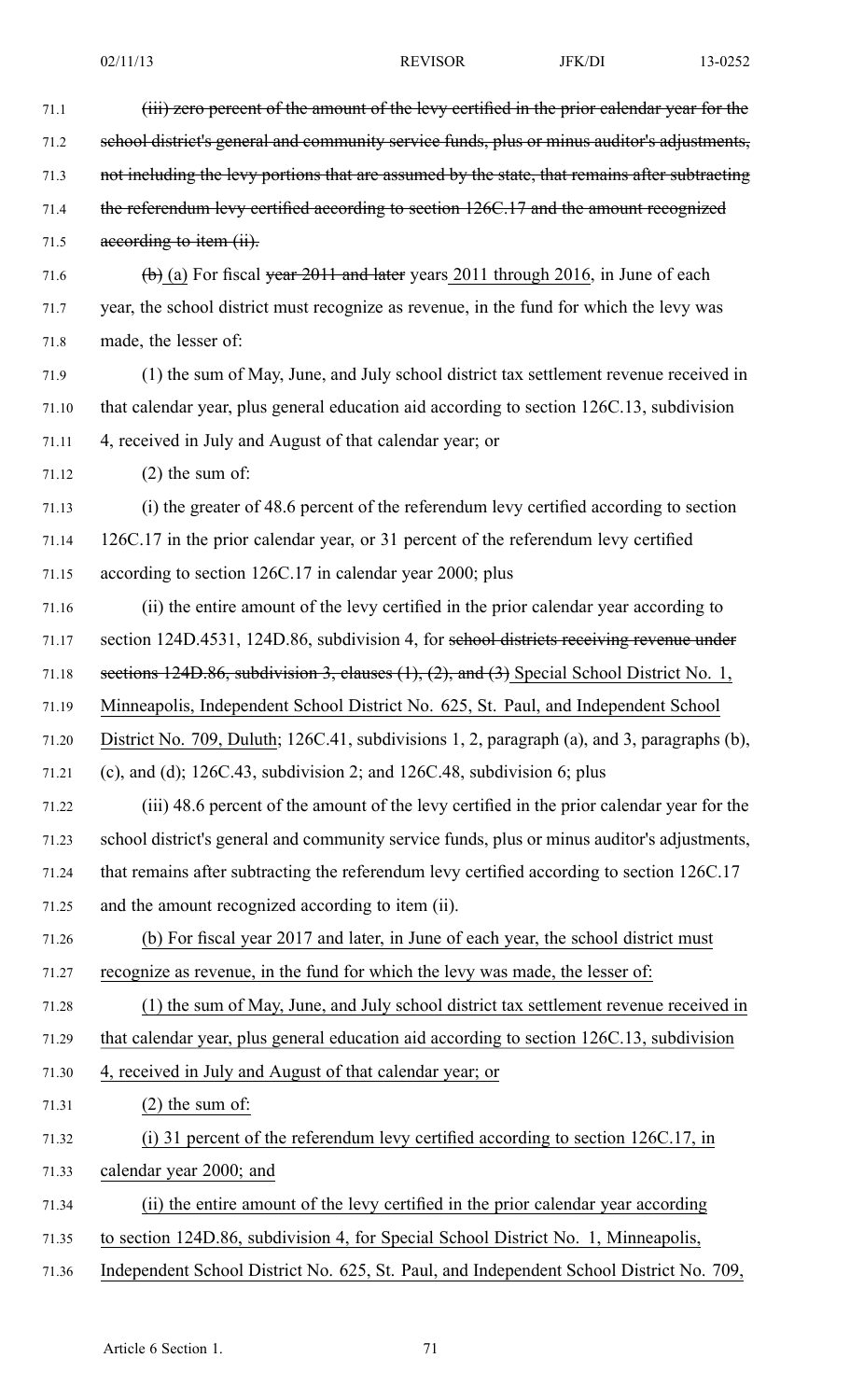72.1 Duluth; 126C.41, subdivisions 1, 2, paragraph (a), and 3, paragraphs (b), (c), and (d); 72.2 126C.43, subdivision 2; and 126C.48, subdivision 6; plus 72.3 (iii) zero percen<sup>t</sup> of the amount of the levy certified in the prior calendar year for the 72.4 school district's general and community service funds, plus or minus auditor's adjustments, 72.5 not including the levy portions that are assumed by the state, that remains after subtracting 72.6 the referendum levy certified according to section 126C.17 and the amount recognized 72.7 according to item (ii).

72.8 Sec. 2. Minnesota Statutes 2012, section 127A.441, is amended to read:

## 72.9 **127A.441 AID REDUCTION; LEVY REVENUE RECOGNITION CHANGE.**

72.10 (a) Each year, the state aids payable to any school district for that fiscal year that are 72.11 recognized as revenue in the school district's general and community service funds shall 72.12 be adjusted by an amount equal to (1) the amount the district recognized as revenue for the 72.13 prior fiscal year pursuan<sup>t</sup> to section 123B.75, subdivision 5, paragraph (a) or (b), minus (2) 72.14 the amount the district recognized as revenue for the current fiscal year pursuan<sup>t</sup> to section 72.15 123B.75, subdivision 5, paragraph (a) or (b). For purposes of making the aid adjustments 72.16 under this section, the amount the district recognizes as revenue for either the prior fiscal 72.17 year or the current fiscal year pursuan<sup>t</sup> to section 123B.75, subdivision 5, paragraph (b), 72.18 shall not include any amount levied pursuant to section 124D.86, subdivision 4, for sehool 72.19 districts receiving revenue under sections 124D.86, subdivision 3, clauses (1), (2), and 72.20 (3) Special School District No. 1, Minneapolis, Independent School District No. 625, St. 72.21 Paul, and Independent School District No. 709, Duluth; 126C.41, subdivisions 1, 2, and 3, 72.22 paragraphs (b), (c), and (d); 126C.43, subdivision 2; and 126C.48, subdivision 6. Payment 72.23 from the permanen<sup>t</sup> school fund shall not be adjusted pursuan<sup>t</sup> to this section.

72.24 (b) The commissioner shall schedule the timing of the adjustments under paragraph 72.25 (a) as close to the end of the fiscal year as possible.

72.26 The school district shall be notified of the amount of the adjustment made to each 72.27 paymen<sup>t</sup> pursuan<sup>t</sup> to this section.

- 72.28 Sec. 3. Minnesota Statutes 2012, section 127A.45, subdivision 2, is amended to read: 72.29 Subd. 2. **Definitions.** (a) "Other district receipts" means payments by county 72.30 treasurers pursuan<sup>t</sup> to section 276.10, apportionments from the school endowment fund 72.31 pursuan<sup>t</sup> to section 127A.33, apportionments by the county auditor pursuan<sup>t</sup> to section 72.32 127A.34, subdivision 2, and payments to school districts by the commissioner of revenue 72.33 pursuan<sup>t</sup> to chapter 298.
- 72.34 (b) "Cumulative amount guaranteed" means the product of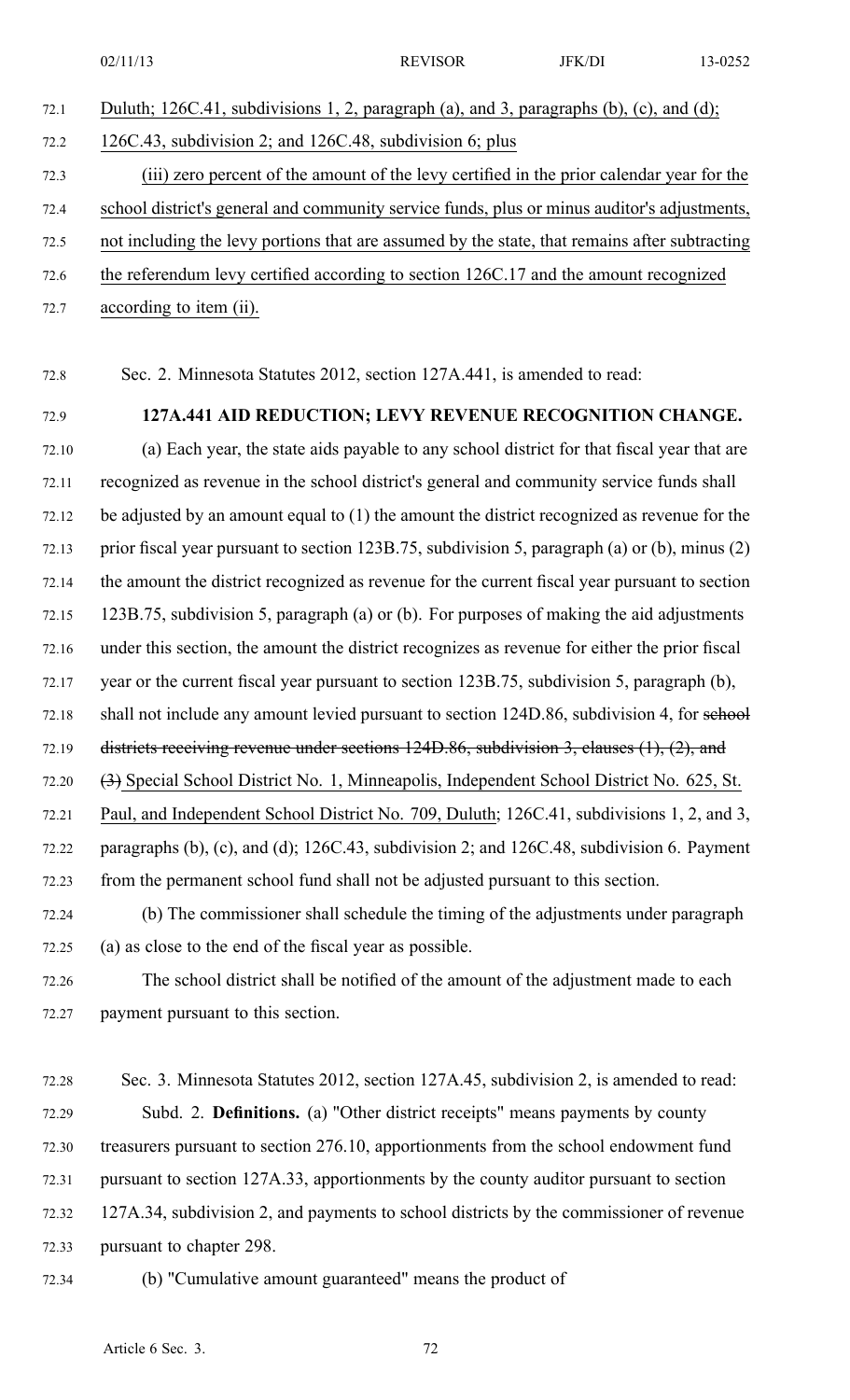73.1 (1) the cumulative disbursement percentage shown in subdivision 3; times 73.2 (2) the sum of

73.3 (i) the current year aid paymen<sup>t</sup> percentage of the estimated aid and credit 73.4 entitlements paid according to subdivision 13; plus

73.5 (ii) 100 percen<sup>t</sup> of the entitlements paid according to subdivisions 11 and 12; plus

73.6 (iii) the other district receipts.

73.7 (c) "Payment date" means the date on which state payments to districts are made 73.8 by the electronic funds transfer method. If <sup>a</sup> paymen<sup>t</sup> date falls on <sup>a</sup> Saturday, <sup>a</sup> Sunday, 73.9 or <sup>a</sup> weekday which is <sup>a</sup> legal holiday, the paymen<sup>t</sup> shall be made on the immediately 73.10 preceding business day. The commissioner may make payments on dates other than 73.11 those listed in subdivision 3, but only for portions of payments from any preceding 73.12 paymen<sup>t</sup> dates which could not be processed by the electronic funds transfer method due 73.13 to documented extenuating circumstances.

73.14 (d) The current year aid payment percentage equals 73 in fiscal year 2010 and 70 in 73.15 fiscal year  $2011$ , and  $60\,82.5$  in fiscal years  $2012\,2013$  through 2015, 88.5 in fiscal year 73.16 2016, and 90 in fiscal year 2017 and later.

73.17 Sec. 4. Minnesota Statutes 2012, section 127A.45, subdivision 13, is amended to read: 73.18 Subd. 13. **Aid paymen<sup>t</sup> percentage.** Except as provided in subdivisions 11, 12, 12a, 73.19 and 14, each fiscal year, all education aids and credits in this chapter and chapters 120A, 73.20 120B, 121A, 122A, 123A, 123B, 124D, 125A, 125B, 126C, 134, and section 273.1392, 73.21 shall be paid at the current year aid paymen<sup>t</sup> percentage of the estimated entitlement during 73.22 the fiscal year of the entitlement. For the purposes of this subdivision, <sup>a</sup> district's estimated 73.23 entitlement for special education excess cost aid under section 125A.79 for fiscal year 73.24 2006 and later 2014 equals 74.0 percen<sup>t</sup> of the district's entitlement for the current fiscal 73.25 year. For the purposes of this subdivision, <sup>a</sup> district's estimated entitlement for special 73.26 education aid under section 125A.76 for fiscal year 2015 and later equals 97.4 percen<sup>t</sup> 73.27 of the district's entitlement for the current fiscal year. The final adjustment payment, 73.28 according to subdivision 9, must be the amount of the actual entitlement, after adjustment 73.29 for actual data, minus the payments made during the fiscal year of the entitlement. 73.30 **ARTICLE 7** 73.31 **LIBRARIES**

- 
- 73.32 Section 1. **DEPARTMENT OF EDUCATION; LIBRARY APPROPRIATIONS.**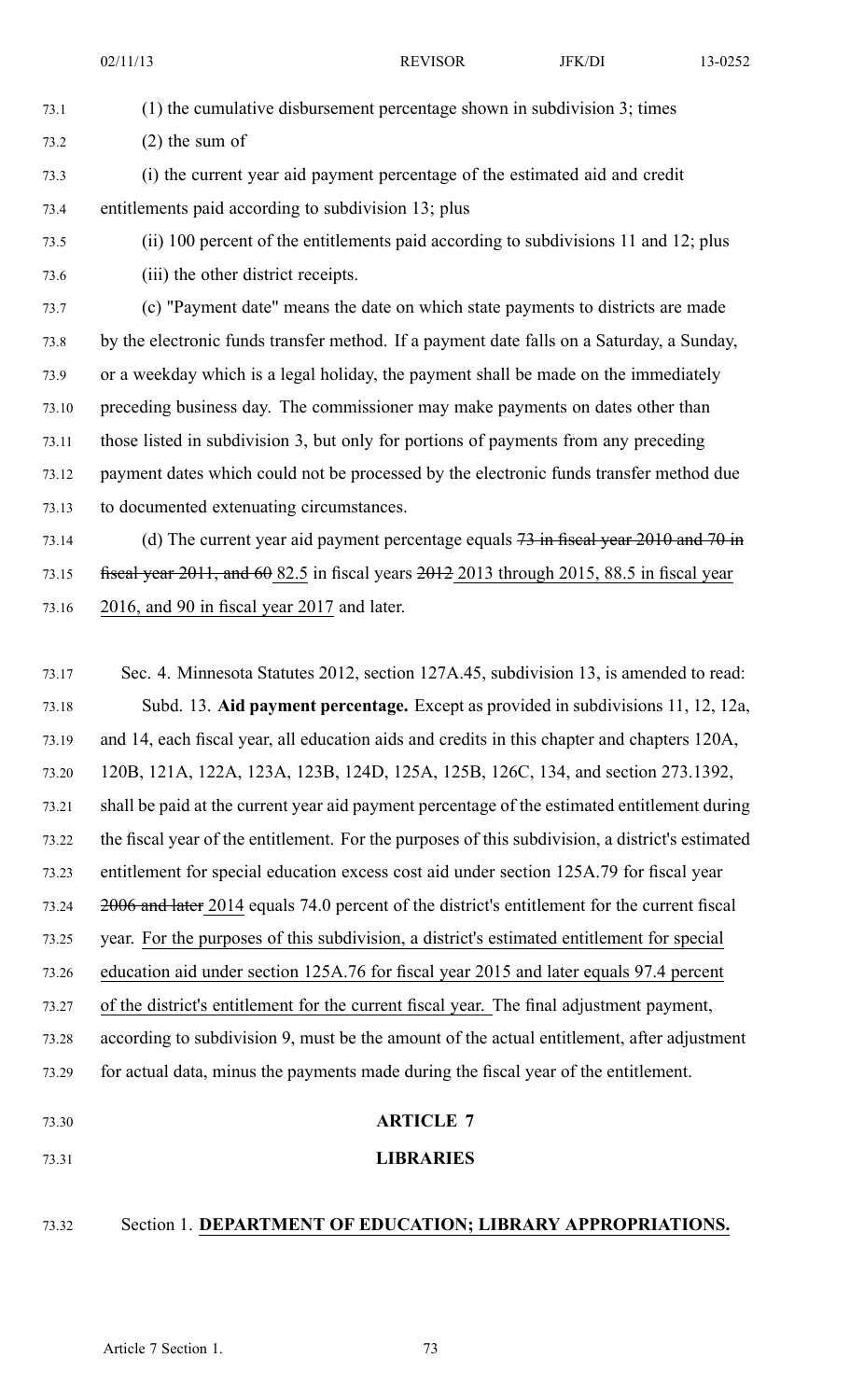| 74.1  | Subdivision 1. Department of Education. The sums indicated in this section are                |
|-------|-----------------------------------------------------------------------------------------------|
| 74.2  | appropriated from the general fund to the Department of Education for the fiscal years        |
| 74.3  | designated.                                                                                   |
| 74.4  | Subd. 2. Basic system support. For basic system support grants under Minnesota                |
| 74.5  | Statutes, section 134.355:                                                                    |
| 74.6  | $\overline{\partial}$<br>$\frac{13,570,000}{\cdots}$ $\frac{2014}{\cdots}$                    |
| 74.7  | $\overline{\mathcal{L}}$<br>$13,570,000$ 2015                                                 |
| 74.8  | The 2014 appropriation includes \$2,374,000 for 2013 and \$11,196,000 for 2014.               |
| 74.9  | The 2015 appropriation includes \$2,374,000 for 2014 and \$11,196,000 for 2015.               |
| 74.10 | Subd. 3. Multicounty, multitype library systems. For grants under Minnesota                   |
| 74.11 | Statutes, sections 134.353 and 134.354, to multicounty, multitype library systems:            |
| 74.12 | $\overline{\partial}$<br>$\frac{1,300,000}{}$ 2014                                            |
| 74.13 | $\overline{\mathcal{E}}$<br>1,300,000  2015                                                   |
| 74.14 | The 2014 appropriation includes \$227,000 for 2013 and \$1,073,000 for 2014.                  |
| 74.15 | The 2015 appropriation includes \$227,000 for 2014 and \$1,073,000 for 2015.                  |
| 74.16 | Subd. 4. Electronic library for Minnesota. For statewide licenses to online                   |
| 74.17 | databases selected in cooperation with the Minnesota Office of Higher Education for           |
| 74.18 | school media centers, public libraries, state government agency libraries, and public         |
| 74.19 | or private college or university libraries:                                                   |
| 74.20 | $\frac{900,000}{\cdots}$ $\frac{2014}{\cdots}$                                                |
| 74.21 | $\overline{\mathbf{z}}$<br>$\underline{\$}$<br>$\frac{900,000}{\ldots}$ $\frac{\ldots}{2015}$ |
| 74.22 | Any balance in the first year does not cancel but is available in the second year.            |
| 74.23 | Subd. 5. Regional library telecommunications aid. For regional library                        |
| 74.24 | telecommunications aid under Minnesota Statutes, section 134.355:                             |
| 74.25 | $\underline{\$}$<br>$2,300,000$ 2014                                                          |
| 74.26 | $\overline{\mathcal{L}}$<br>$2,300,000$ 2015                                                  |
| 74.27 | The 2014 appropriation includes \$402,000 for 2013 and \$1,898,000 for 2014.                  |
| 74.28 | The 2015 appropriation includes \$402,000 for 2014 and \$1,898,000 for 2015.                  |
| 74.29 | <b>ARTICLE 8</b>                                                                              |
| 74.30 | <b>EARLY CHILDHOOD EDUCATION</b>                                                              |
|       |                                                                                               |
| 74.31 | Section 1. [124D.165] EARLY CHILDHOOD EDUCATION SCHOLARSHIPS.                                 |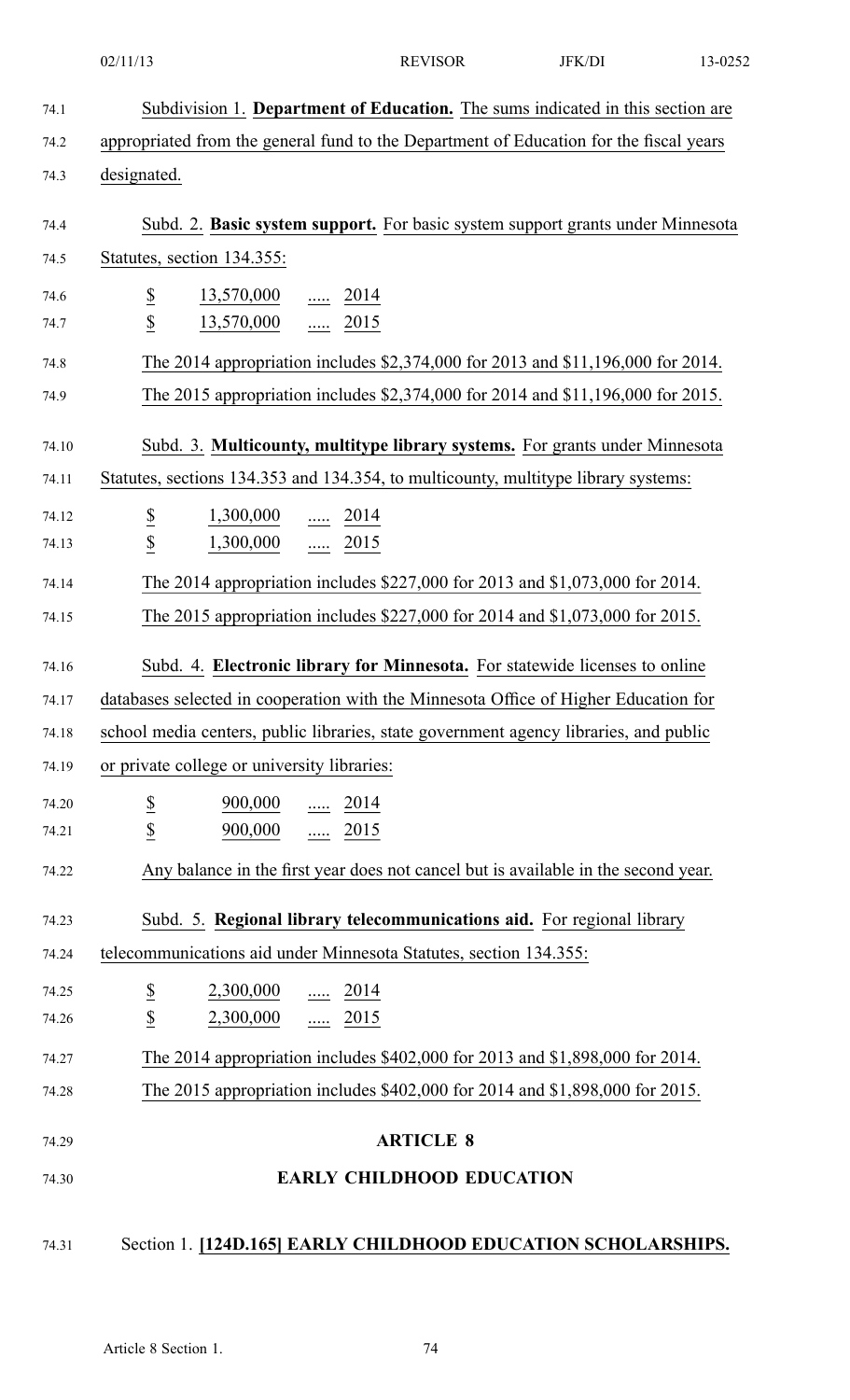| 75.1  | Subdivision 1. Establishment; purpose. There is established early childhood                 |
|-------|---------------------------------------------------------------------------------------------|
| 75.2  | education scholarships in order to increase access to high-quality early childhood          |
| 75.3  | preschool or prekindergarten programs for children ages three to five.                      |
| 75.4  | Subd. 2. Family eligibility. (a) For a family to receive an early childhood education       |
| 75.5  | scholarship, parents or legal guardians must meet the following eligibility requirements:   |
| 75.6  | (1) has a child three or four years of age on September 1 of the current year, who has      |
| 75.7  | not yet started kindergarten; and                                                           |
| 75.8  | (2) has income equal to or less than 47 percent of the state median income in the           |
| 75.9  | current calendar year, or can document their child's current participation in the Free and  |
| 75.10 | Reduced Price Lunch Program, Child and Adult Care Food Program, National School             |
| 75.11 | Lunch Act, United States Code, title 42, section 1751, part 210; Head Start under the       |
| 75.12 | federal Improving Head Start for School Readiness Act of 2007; Minnesota family             |
| 75.13 | investment program under chapter 256J; child care assistance programs under chapter         |
| 75.14 | 119B, the Supplemental Nutrition Assistance Program under section 256D.0523; or             |
| 75.15 | placement in foster care under section 260C.212.                                            |
| 75.16 | (b) Once a family is awarded a scholarship, the family may use the scholarship for          |
| 75.17 | up to 12 months from the date the child is awarded a scholarship or when the child is       |
| 75.18 | eligible to enter kindergarten, whichever comes first. A family may not be awarded more     |
| 75.19 | than one scholarship in a 12-month period per eligible child.                               |
| 75.20 | (c) Scholarships may be awarded up to \$4,000 for each eligible child per year.             |
| 75.21 | (d) Early childhood scholarships may not be counted as earned income for the                |
| 75.22 | purposes of medical assistance under chapter 256B, MinnesotaCare under chapter 256L,        |
| 75.23 | Minnesota family investment program under chapter 256J, child care assistance programs      |
| 75.24 | under chapter 119B, or Head Start under the federal Improving Head Start for School         |
| 75.25 | Readiness Act of 2007.                                                                      |
| 75.26 | Subd. 3. <b>Administration.</b> Each year, if the appropriation to this program is          |
| 75.27 | insufficient to provide early childhood education scholarships to all eligible children,    |
| 75.28 | the scholarships shall be made available in the form and manner prescribed by the           |
| 75.29 | commissioner of education. The commissioner must consider geographic distribution and       |
| 75.30 | communities and school districts with the highest needs in distribution of funds.           |
| 75.31 | Subd. 4. Early childhood preschool and prekindergarten program eligibility. (a)             |
| 75.32 | In order to be eligible to accept an early childhood education scholarship, a program must: |
| 75.33 | (1) participate in the quality rating and improvement system under section                  |
| 75.34 | 124D.142; and                                                                               |
| 75.35 | (2) beginning July 1, 2014, have a 3- or 4-star rating in the quality rating and            |
| 75.36 | improvement system.                                                                         |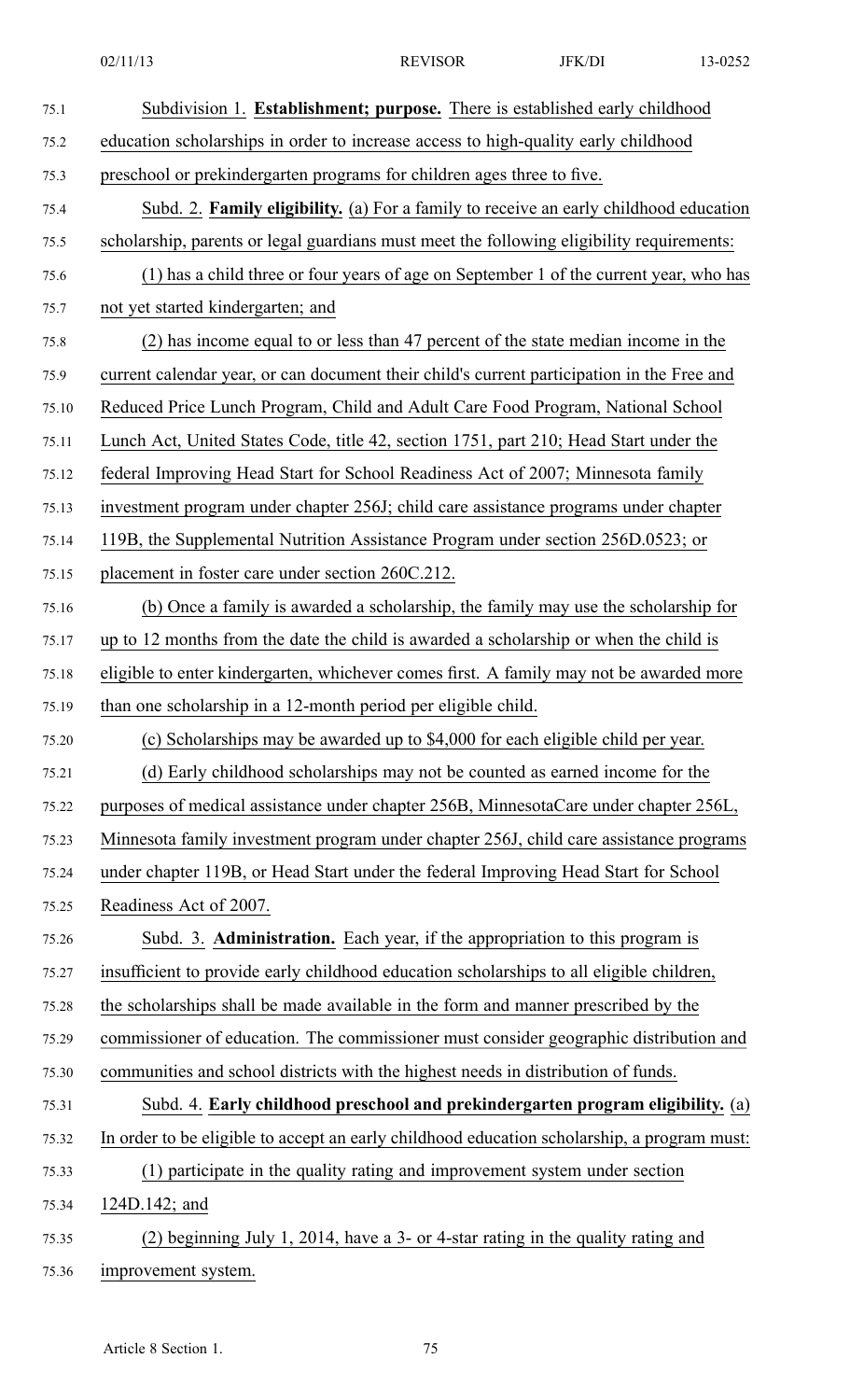|       | 02/11/13                          |                                                                           | <b>REVISOR</b>                                                                         | JFK/DI | 13-0252                                                                           |
|-------|-----------------------------------|---------------------------------------------------------------------------|----------------------------------------------------------------------------------------|--------|-----------------------------------------------------------------------------------|
| 76.1  |                                   |                                                                           |                                                                                        |        | (b) Any program accepting scholarships must use the revenue to supplement and not |
| 76.2  |                                   | supplant state, local, and federal funding.                               |                                                                                        |        |                                                                                   |
|       |                                   |                                                                           |                                                                                        |        |                                                                                   |
| 76.3  |                                   | Sec. 2. APPROPRIATIONS.                                                   |                                                                                        |        |                                                                                   |
| 76.4  |                                   |                                                                           | Subdivision 1. Department of Education. The sums indicated in this section are         |        |                                                                                   |
| 76.5  |                                   |                                                                           | appropriated from the general fund to the Department of Education for the fiscal years |        |                                                                                   |
| 76.6  | designated.                       |                                                                           |                                                                                        |        |                                                                                   |
| 76.7  |                                   |                                                                           | Subd. 2. School readiness. For revenue for school readiness programs under             |        |                                                                                   |
| 76.8  |                                   |                                                                           | Minnesota Statutes, sections 124D.15 and 124D.16:                                      |        |                                                                                   |
| 76.9  | $\overline{\mathcal{E}}$          | $\frac{10,095,000}{\ldots}$ $\frac{\ldots}{\ldots}$ 2014                  |                                                                                        |        |                                                                                   |
| 76.10 | $\overline{\mathcal{L}}$          | $10,157,000$ 2015                                                         |                                                                                        |        |                                                                                   |
| 76.11 |                                   |                                                                           | The 2014 appropriation includes \$1,766,000 for 2013 and \$8,329,000 for 2014.         |        |                                                                                   |
| 76.12 |                                   |                                                                           | The 2015 appropriation includes \$1,766,000 for 2014 and \$8,391,000 for 2015.         |        |                                                                                   |
| 76.13 |                                   |                                                                           | Subd. 3. Early childhood family education aid. For early childhood family              |        |                                                                                   |
| 76.14 |                                   |                                                                           | education aid under Minnesota Statutes, section 124D.135:                              |        |                                                                                   |
| 76.15 | $\overline{\mathcal{E}}$          | $22,509,000$ 2014                                                         |                                                                                        |        |                                                                                   |
| 76.16 | $\frac{\mathcal{S}}{\mathcal{S}}$ | 22,932,000  2015                                                          |                                                                                        |        |                                                                                   |
| 76.17 |                                   |                                                                           | The 2014 appropriation includes \$3,885,000 for 2013 and \$18,624,000 for 2014.        |        |                                                                                   |
| 76.18 |                                   |                                                                           | The 2015 appropriation includes \$3,950,000 for 2014 and \$18,982,000 for 2015.        |        |                                                                                   |
| 76.19 |                                   |                                                                           |                                                                                        |        | Subd. 4. Health and developmental screening aid. For health and developmental     |
| 76.20 |                                   |                                                                           | screening aid under Minnesota Statutes, sections 121A.17 and 121A.19:                  |        |                                                                                   |
| 76.21 | $\overline{\mathcal{E}}$          | $3,377,000$ 2014                                                          |                                                                                        |        |                                                                                   |
| 76.22 | $\underline{\$}$                  | $3,323,000$ 2015                                                          |                                                                                        |        |                                                                                   |
| 76.23 |                                   |                                                                           | The 2014 appropriation includes \$602,000 for 2013 and \$2,775,000 for 2014.           |        |                                                                                   |
| 76.24 |                                   |                                                                           | The 2015 appropriation includes \$588,000 for 2014 and \$2,735,000 for 2015.           |        |                                                                                   |
| 76.25 |                                   |                                                                           |                                                                                        |        | Subd. 5. Head Start program. For Head Start programs under Minnesota Statutes,    |
| 76.26 | section 119A.52:                  |                                                                           |                                                                                        |        |                                                                                   |
| 76.27 |                                   | $\frac{20,100,000}{\ldots}$ $\frac{\ldots}{\ldots}$ $\frac{2014}{\ldots}$ |                                                                                        |        |                                                                                   |
| 76.28 | $rac{S}{S}$                       | $20,100,000$ 2015                                                         |                                                                                        |        |                                                                                   |
| 76.29 |                                   |                                                                           |                                                                                        |        | Subd. 6. Educate parents partnership. For the educate parents partnership under   |
| 76.30 |                                   | Minnesota Statutes, section 124D.129:                                     |                                                                                        |        |                                                                                   |
| 76.31 |                                   | $\frac{49,000}{}$ 2014                                                    |                                                                                        |        |                                                                                   |
| 76.32 | $rac{S}{S}$                       | 49,000  2015                                                              |                                                                                        |        |                                                                                   |
|       |                                   |                                                                           |                                                                                        |        |                                                                                   |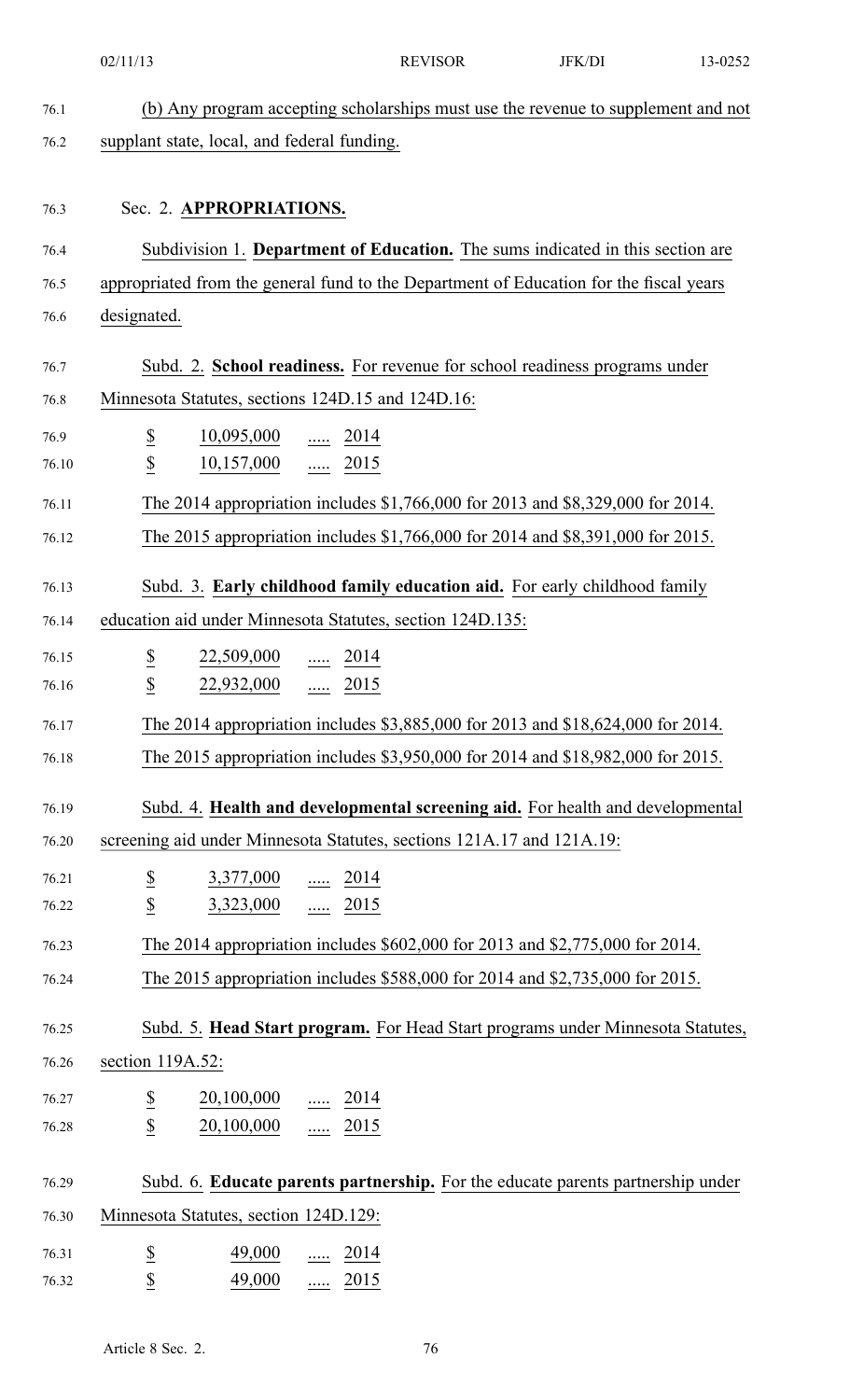|                | 02/11/13                                                                                     |                                   | <b>REVISOR</b>    | JFK/DI | 13-0252 |
|----------------|----------------------------------------------------------------------------------------------|-----------------------------------|-------------------|--------|---------|
|                |                                                                                              |                                   |                   |        |         |
| 77.1           | Subd. 7. Kindergarten entrance assessment initiative and intervention                        |                                   |                   |        |         |
| 77.2           | <b>program.</b> For the kindergarten entrance assessment initiative and intervention program |                                   |                   |        |         |
| 77.3           | under Minnesota Statutes, section 124D.162:                                                  |                                   |                   |        |         |
| 77.4           | $rac{S}{S}$<br>$\frac{281,000}{}$ 2014                                                       |                                   |                   |        |         |
| 77.5           | 281,000  2015                                                                                |                                   |                   |        |         |
| 77.6           | Subd. 8. Early childhood education scholarships. For early childhood education               |                                   |                   |        |         |
| 77.7           | scholarships under Minnesota Statutes, section 124D.165:                                     |                                   |                   |        |         |
| 77.8           | $\underline{\$}$<br>$\underline{25,000,000}$ 2014                                            |                                   |                   |        |         |
| 77.9           | $\overline{\mathcal{L}}$<br>25,000,000                                                       | $rac{1}{2015}$                    |                   |        |         |
| 77.10          | Up to \$950,000 each year is for department administration of this program.                  |                                   |                   |        |         |
| 77.11          | Any balance in the first year does not cancel but is available in the second year.           |                                   |                   |        |         |
| 77.12          | The base for this program is $$25,000,000$ each year.                                        |                                   |                   |        |         |
|                |                                                                                              |                                   |                   |        |         |
| 77.13          |                                                                                              |                                   | <b>ARTICLE 9</b>  |        |         |
| 77.14          |                                                                                              |                                   | <b>PREVENTION</b> |        |         |
|                | Section 1. APPROPRIATIONS.                                                                   |                                   |                   |        |         |
| 77.15          |                                                                                              |                                   |                   |        |         |
| 77.16          | Subdivision 1. Department of Education. The sums indicated in this section are               |                                   |                   |        |         |
| 77.17          | appropriated from the general fund to the Department of Education for the fiscal years       |                                   |                   |        |         |
| 77.18          | designated.                                                                                  |                                   |                   |        |         |
| 77.19          | Subd. 2. Community education aid. For community education aid under                          |                                   |                   |        |         |
| 77.20          | Minnesota Statutes, section 124D.20:                                                         |                                   |                   |        |         |
| 77.21          | $930,000$ 2014                                                                               |                                   |                   |        |         |
| 77.22          | $rac{S}{S}$<br>$1,047,000$ 2015                                                              |                                   |                   |        |         |
| 77.23          | The 2014 appropriation includes \$155,000 for 2013 and \$775,000 for 2014.                   |                                   |                   |        |         |
| 77.24          | The 2015 appropriation includes \$164,000 for 2014 and \$883,000 for 2015.                   |                                   |                   |        |         |
| 77.25          | Subd. 3. Adults with disabilities program aid. For adults with disabilities                  |                                   |                   |        |         |
| 77.26          | programs under Minnesota Statutes, section 124D.56:                                          |                                   |                   |        |         |
|                |                                                                                              |                                   |                   |        |         |
| 77.27<br>77.28 | $\overline{\mathcal{E}}$<br>710,000<br>$\underline{\$}$<br>710,000                           | $\frac{1}{2014}$<br>$\cdots$ 2015 |                   |        |         |
|                | The 2014 appropriation includes \$124,000 for 2013 and \$586,000 for 2014.                   |                                   |                   |        |         |
| 77.29          |                                                                                              |                                   |                   |        |         |
| 77.30          | The 2015 appropriation includes \$124,000 for 2014 and \$586,000 for 2015.                   |                                   |                   |        |         |
| 77.31          | Subd. 4. Hearing-impaired adults. For programs for hearing-impaired adults                   |                                   |                   |        |         |
| 77.32          | under Minnesota Statutes, section 124D.57:                                                   |                                   |                   |        |         |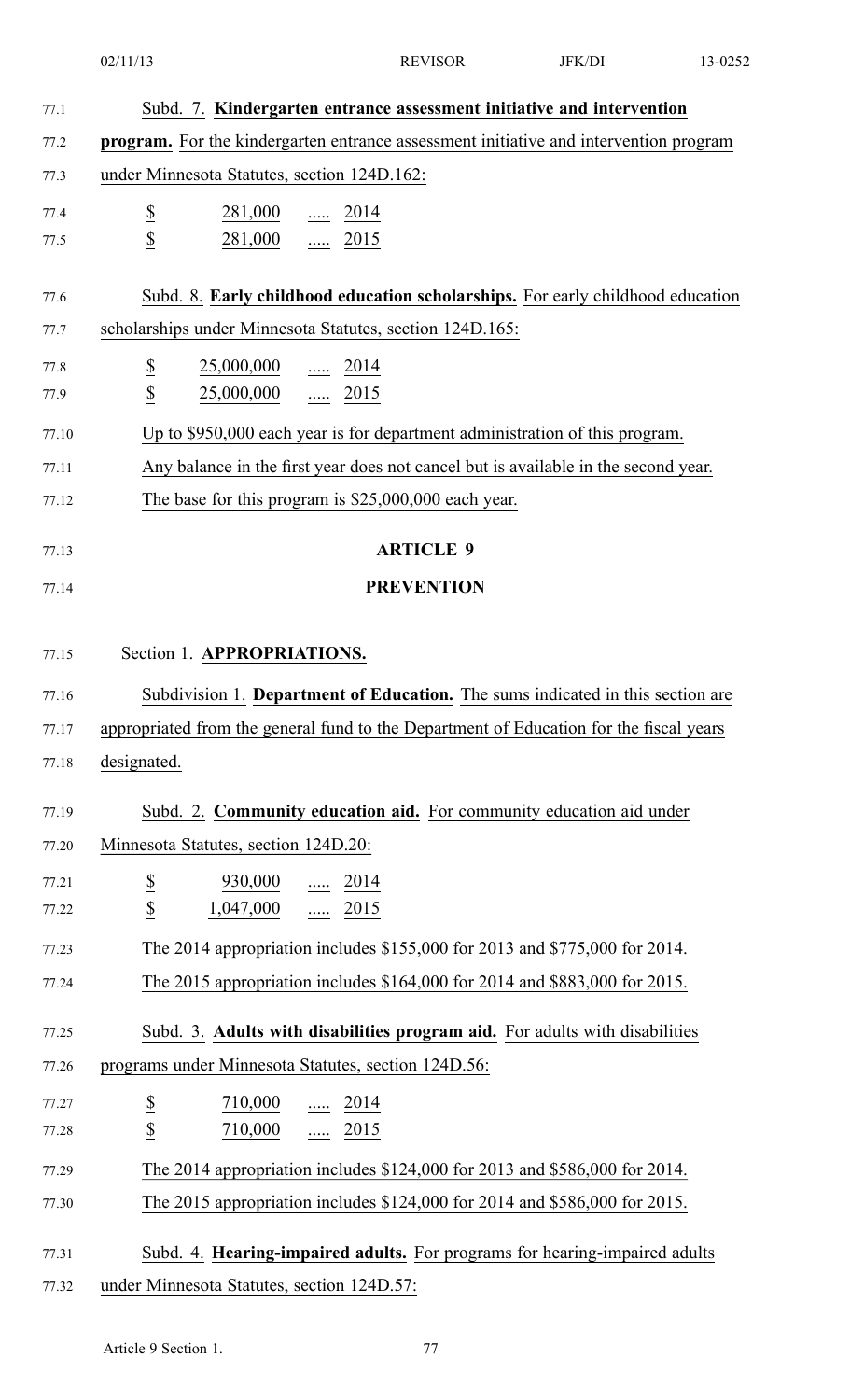|                | 02/11/13<br><b>REVISOR</b>                                                                                                                                            | <b>JFK/DI</b><br>13-0252 |  |
|----------------|-----------------------------------------------------------------------------------------------------------------------------------------------------------------------|--------------------------|--|
| 78.1           | $\overline{\partial}$<br>70,000<br>$\ldots$ 2014                                                                                                                      |                          |  |
| 78.2           | $\overline{2}$<br>70,000<br>$\ldots$ 2015                                                                                                                             |                          |  |
| 78.3           | Subd. 5. School-age care revenue. For extended day aid under Minnesota Statutes,                                                                                      |                          |  |
| 78.4           | section 124D.22:                                                                                                                                                      |                          |  |
| 78.5           | $\overline{\mathbf{z}}$<br>$\frac{1,000}{\cdots}$ $\frac{2014}{\cdots}$                                                                                               |                          |  |
| 78.6           | $\overline{2}$<br>$1,000$ 2015                                                                                                                                        |                          |  |
| 78.7           | The 2014 appropriation includes $$0$ for 2013 and $$1,000$ for 2014.                                                                                                  |                          |  |
| 78.8           | The 2015 appropriation includes \$0 for 2014 and \$1,000 for 2015.                                                                                                    |                          |  |
| 78.9           | <b>ARTICLE 10</b>                                                                                                                                                     |                          |  |
| 78.10          | <b>SELF-SUFFICIENCY AND LIFELONG LEARNING</b>                                                                                                                         |                          |  |
|                |                                                                                                                                                                       |                          |  |
| 78.11          | Section 1. APPROPRIATIONS.                                                                                                                                            |                          |  |
| 78.12          | Subdivision 1. Department of Education. The sums indicated in this section are                                                                                        |                          |  |
| 78.13          | appropriated from the general fund to the Department of Education for the fiscal years                                                                                |                          |  |
| 78.14          | designated.                                                                                                                                                           |                          |  |
| 78.15          | Subd. 2. Adult basic education aid. For adult basic education aid under Minnesota                                                                                     |                          |  |
| 78.16          | Statutes, section 124D.531:                                                                                                                                           |                          |  |
| 78.17          | $\overline{\mathcal{E}}$<br>$\frac{46,969,000}{\cdots}$ $\frac{2014}{\cdots}$                                                                                         |                          |  |
| 78.18          | $\underline{\$}$<br>$\frac{47,907,000}{\ldots}$ 2015                                                                                                                  |                          |  |
| 78.19          | The 2014 appropriation includes \$8,086,000 for 2013 and \$38,883,000 for 2014.                                                                                       |                          |  |
| 78.20          | The 2015 appropriation includes \$8,247,000 for 2014 and \$39,660,000 for 2015.                                                                                       |                          |  |
| 78.21          | Subd. 3. GED tests. For payment of 60 percent of the costs of GED tests under                                                                                         |                          |  |
| 78.22          | Minnesota Statutes, section 124D.55:                                                                                                                                  |                          |  |
| 78.23          | $\frac{125,000}{}$ 2014                                                                                                                                               |                          |  |
| 78.24          | $rac{1}{3}$<br>$125,000$ 2015                                                                                                                                         |                          |  |
| 78.25          | <b>ARTICLE 11</b>                                                                                                                                                     |                          |  |
| 78.26          | <b>STATE AGENCIES</b>                                                                                                                                                 |                          |  |
|                | Section 1. [121A.07] SCHOOL CLIMATE COUNCIL.                                                                                                                          |                          |  |
| 78.27          |                                                                                                                                                                       |                          |  |
| 78.28          | Subdivision 1. Establishment and membership. (a) A multiagency leadership<br>council is established to improve school climate and school safety so that all Minnesota |                          |  |
| 78.29<br>78.30 | students in prekindergarten through grade 12 schools and higher education institutions                                                                                |                          |  |
|                |                                                                                                                                                                       |                          |  |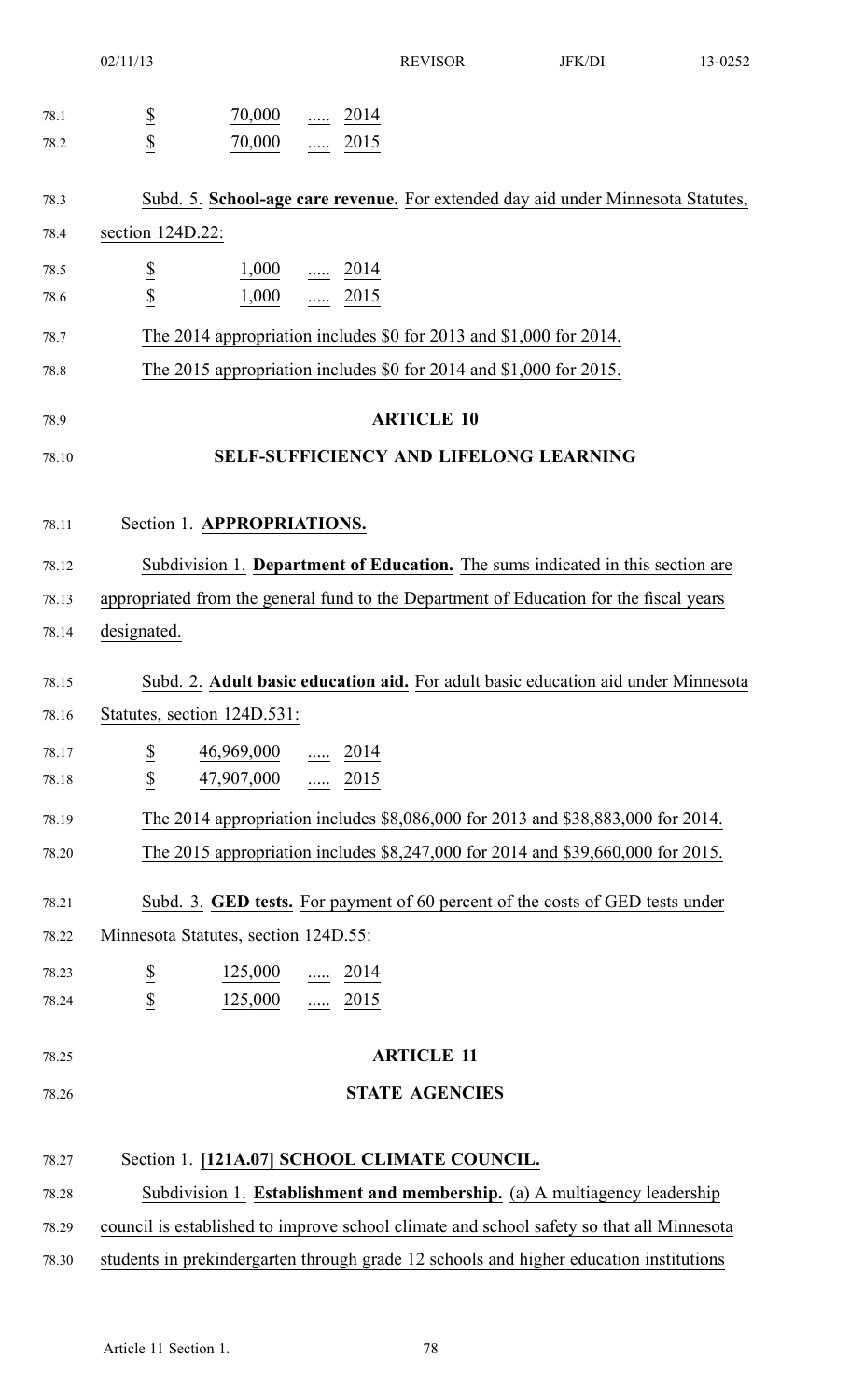02/11/13 **REVISOR** JFK/DI 13-0252 79.1 are provided with safe and welcoming learning environments in order to maximize each 79.2 student's learning potential. 79.3 (b) The council shall consist of: 79.4 (1) the commissioners or their designees from the Departments of Education, 79.5 Health, Human Rights, Human Services, Public Safety, and Corrections and the Office of 79.6 Higher Education; 79.7 (2) one representative each from the Board of Teaching, Board of School 79.8 Administrators, Minnesota School Boards Association, Elementary School Principals 79.9 Association, Association of Secondary School Principals, and Education Minnesota as 79.10 selected by each organization; 79.11 (3) two representatives each for student suppor<sup>t</sup> personnel, parents, and students as 79.12 selected by the commissioner of education; 79.13 (4) two representatives of local law enforcement as selected by the commissioner of 79.14 public safety; and 79.15 (5) two representatives of the judicial branch as selected by the chief justice of 79.16 the Supreme Court. 79.17 Subd. 2. **Duties.** The council must provide leadership for the following activities: 79.18 (1) establishment of norms and standards for prevention, intervention, and suppor<sup>t</sup> 79.19 around issues of bullying, harassment, and intimidation; 79.20 (2) advancement of evidence-based policy and best practices to improve school 79.21 climate and promote school safety; and 79.22 (3) development and dissemination of resources and training for schools and 79.23 communities about issues of bullying, harassment, and intimidation and other school 79.24 safety-related issues. 79.25 Sec. 2. **[121A.08] SCHOOL CLIMATE CENTER.** 79.26 A school climate center within the Department of Education established to provide 79.27 information and guidance to schools, parents, students, and communities on creating and 79.28 sustaining safe learning environments for students. The center shall: 79.29 (1) provide policy guidance to schools on improving learning environments to assure 79.30 safety and suppor<sup>t</sup> of students; 79.31 (2) disseminate information and provide technical assistance to schools on restorative 79.32 practices and teaching strategies that decrease social-emotional impediments to learning 79.33 and support student success, including information on exemplary Minnesota school models; 79.34 (3) provide site-specific, culturally appropriate technical assistance and coaching to 79.35 schools and school districts to assist in improving school climate;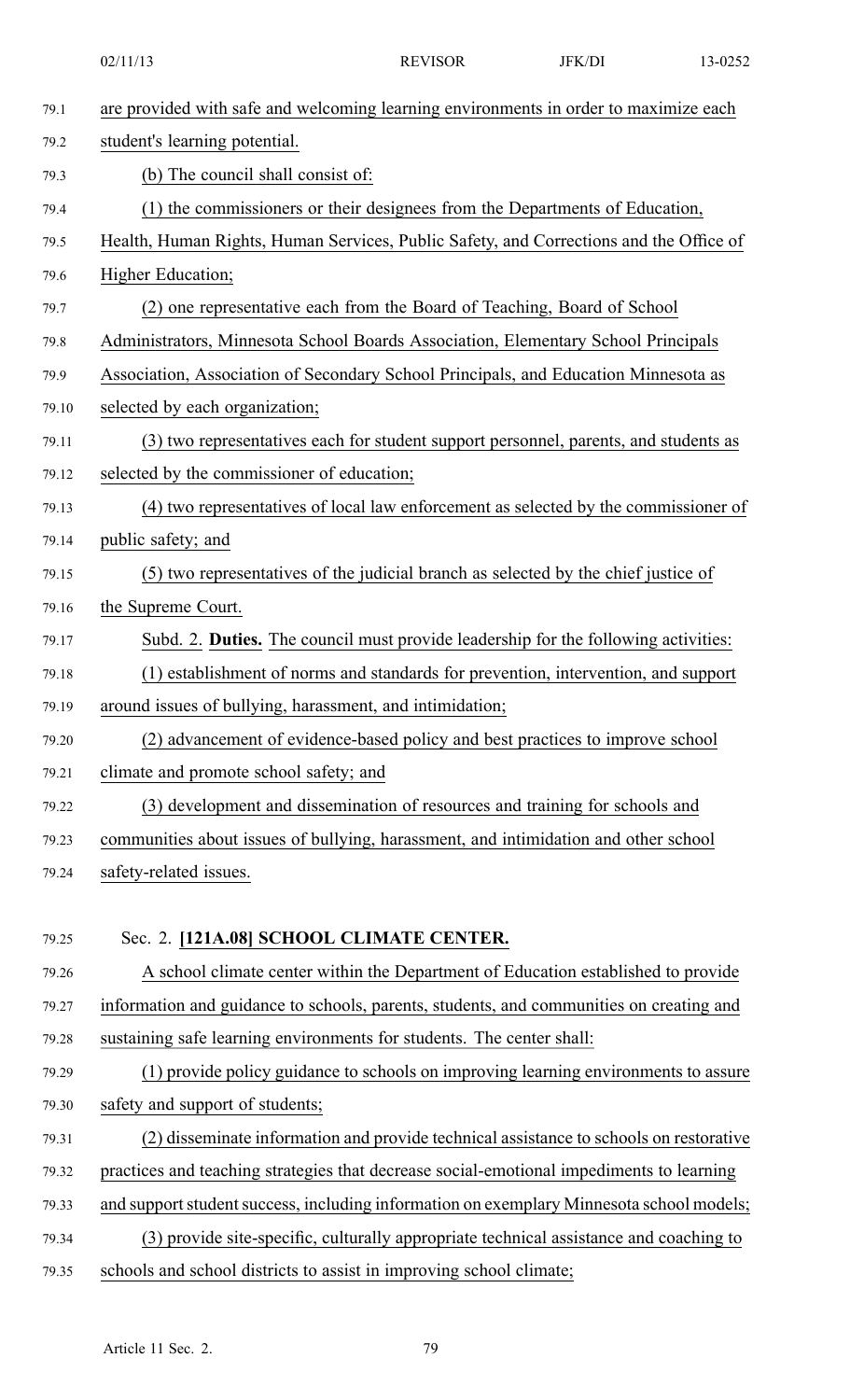|       | 02/11/13<br><b>REVISOR</b><br>JFK/DI<br>13-0252                                            |
|-------|--------------------------------------------------------------------------------------------|
| 80.1  | (4) serve as a contact point for schools, parents, and students seeking assistance         |
| 80.2  | and guidance on information, research, laws, regulations, and state and local resources    |
| 80.3  | regarding bullying, harassment, and intimidation;                                          |
| 80.4  | (5) develop and disseminate web-based training that schools can use for staff              |
| 80.5  | development;                                                                               |
| 80.6  | (6) collect, interpret, and disseminate data, quantitative and qualitative, related to     |
| 80.7  | school climate and student engagement; and                                                 |
| 80.8  | (7) sponsor a biennial statewide conference on school climate and safety issues.           |
| 80.9  | Sec. 3. SCHOOL CLIMATE CENTER FIRST-YEAR PRIORITIES.                                       |
| 80.10 | (a) During the first year of operation of the school climate center under Minnesota        |
| 80.11 | Statutes, section 121A.08, the center shall focus its efforts on the following priorities: |
| 80.12 | (1) work in partnership with the Department of Public Safety school safety center          |
| 80.13 | and other appropriate entities to establish and staff the school climate council under     |
| 80.14 | Minnesota Statutes, section 121A.07;                                                       |
| 80.15 | (2) develop and disseminate a model bullying and intimidation prevention policy            |
| 80.16 | document for schools;                                                                      |
| 80.17 | (3) provide regional training and technical assistance to schools on best practices        |
| 80.18 | related to ensuring a positive school climate;                                             |
| 80.19 | (4) collaborate with other entities to establish and make accessible baseline data         |
| 80.20 | related to informing and guiding the development of school climate improvement efforts;    |
| 80.21 | and                                                                                        |
| 80.22 | (5) develop a toolkit, available through the Department of Education Web site, of          |
| 80.23 | current research-based practices that promote positive learning environments and help      |
| 80.24 | repair learning environments when harm occurs, including materials appropriate for use     |
| 80.25 | with diverse and special needs populations.                                                |
| 80.26 | (b) When appropriate, and consistent with federal and state data privacy laws,             |
| 80.27 | data under paragraph (a), clause (4), shall be made available for analysis at population   |
| 80.28 | subgroup, school site, and district, regional, and statewide levels.                       |
| 80.29 | Sec. 4. APPROPRIATIONS; DEPARTMENT OF EDUCATION.                                           |
| 80.30 | Subdivision 1. Department of Education. Unless otherwise indicated, the sums               |
| 80.31 | indicated in this section are appropriated from the general fund to the Department of      |
| 80.32 | Education for the fiscal years designated.                                                 |
| 80.33 | Subd. 2. Department. (a) For the Department of Education:                                  |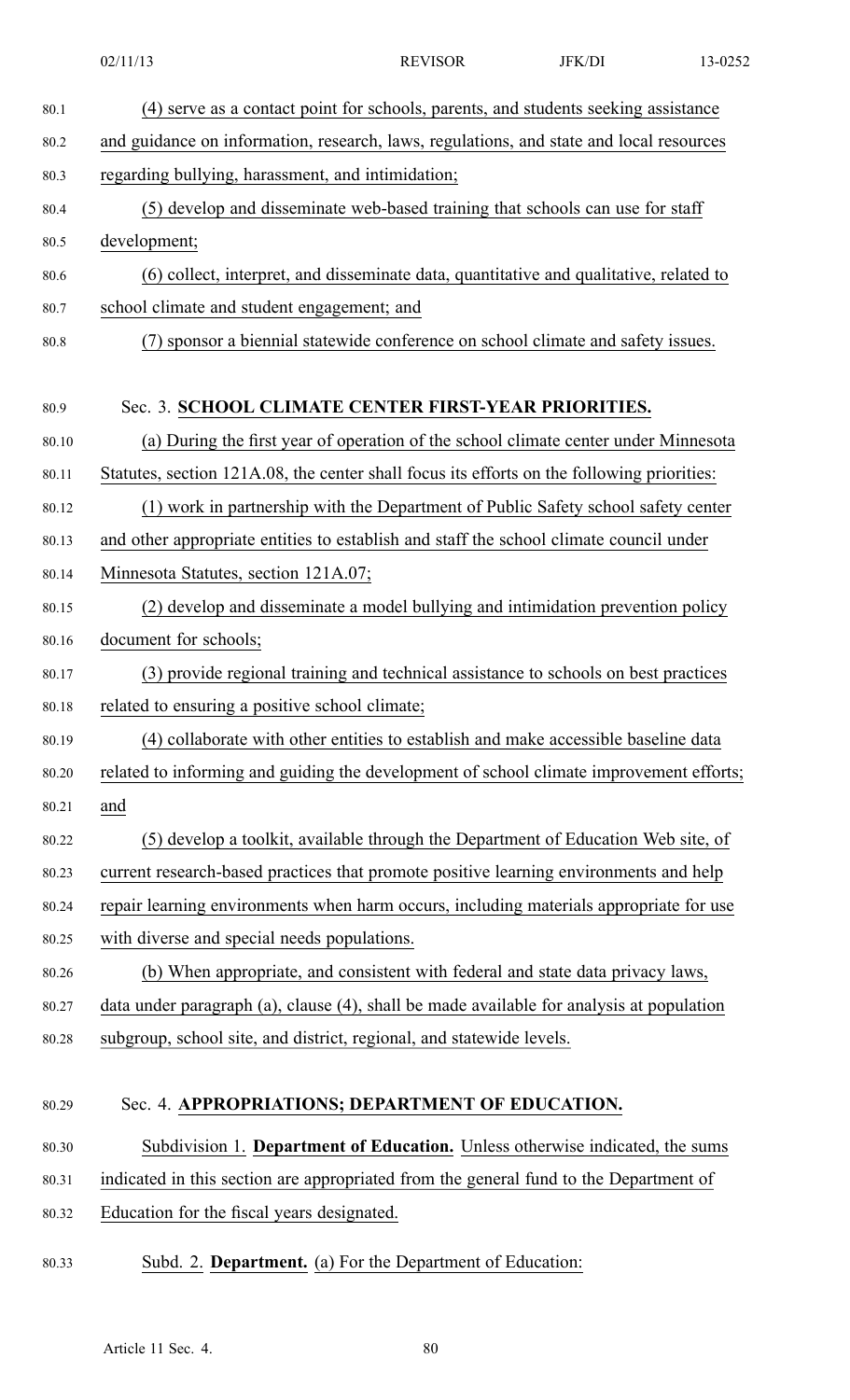02/11/13 REVISOR JFK/DI 13-0252

| 81.1<br>81.2 | $\overline{\partial}$<br>23,108,000<br>2014<br>.<br>$\overline{2}$<br>22,621,000<br>2015   |
|--------------|--------------------------------------------------------------------------------------------|
|              | $\cdots$                                                                                   |
| 81.3         | Any balance in the first year does not cancel but is available in the second year.         |
| 81.4         | (b) \$260,000 each year is for the Minnesota Children's Museum.                            |
| 81.5         | (c) \$41,000 each year is for the Minnesota Academy of Science.                            |
| 81.6         | (d) \$50,000 each year is for the Duluth Children's Museum.                                |
| 81.7         | (e) \$618,000 each year is for the Board of Teaching. Any balance in the first year        |
| 81.8         | does not cancel but is available in the second year.                                       |
| 81.9         | (f) \$167,000 each year is for the Board of School Administrators. Any balance in          |
| 81.10        | the first year does not cancel but is available in the second year.                        |
| 81.11        | $(g)$ \$750,000 in fiscal year 2014 is appropriated to the Department of Education         |
| 81.12        | for transfer to the Office of Enterprise Technology to develop model Individuals with      |
| 81.13        | Disabilities Education Act (IDEA) online-available paperwork for special needs students.   |
| 81.14        | This is a onetime appropriation and is available for spending until June 30, 2015. Any     |
| 81.15        | ongoing information technology support or costs for online IDEA paperwork will be          |
| 81.16        | incorporated into the service-level agreement and will be paid to the Office of Enterprise |
| 81.17        | Technology by the department under the rates and mechanisms specified in that agreement.   |
| 81.18        | Any balance in the first year does not cancel but is available in the second year.         |
| 81.19        | (h) \$1,500,000 in fiscal year 2014 and \$3,000,000 in fiscal year 2015 are for regional   |
| 81.20        | centers of excellence under Minnesota Statutes, section 123A.215. The base for the         |
| 81.21        | regional centers of excellence in fiscal years 2016 and 2017 is \$4,500,000 each year.     |
| 81.22        | (i) The expenditures of federal grants and aids as shown in the biennial budget            |
| 81.23        | document and its supplements are approved and appropriated and shall be spent as           |
| 81.24        | indicated.                                                                                 |
| 81.25        | (j) None of the amounts appropriated under this subdivision may be used for                |
| 81.26        | Minnesota's Washington, D.C. office.                                                       |
| 81.27        | Subd. 3. Board of Teaching; licensure by portfolio. For the Board of Teaching              |
| 81.28        | for licensure by portfolio:                                                                |
| 81.29        | 30,000<br>$\frac{1}{2014}$                                                                 |
| 81.30        | $rac{S}{\underline{s}}$<br>$rac{1}{2015}$<br>30,000                                        |
| 81.31        | This appropriation is from the educator licensure portfolio account of the special         |
| 81.32        | revenue fund.                                                                              |
|              |                                                                                            |

# 81.33 Sec. 5. **APPROPRIATIONS; MINNESOTA STATE ACADEMIES.**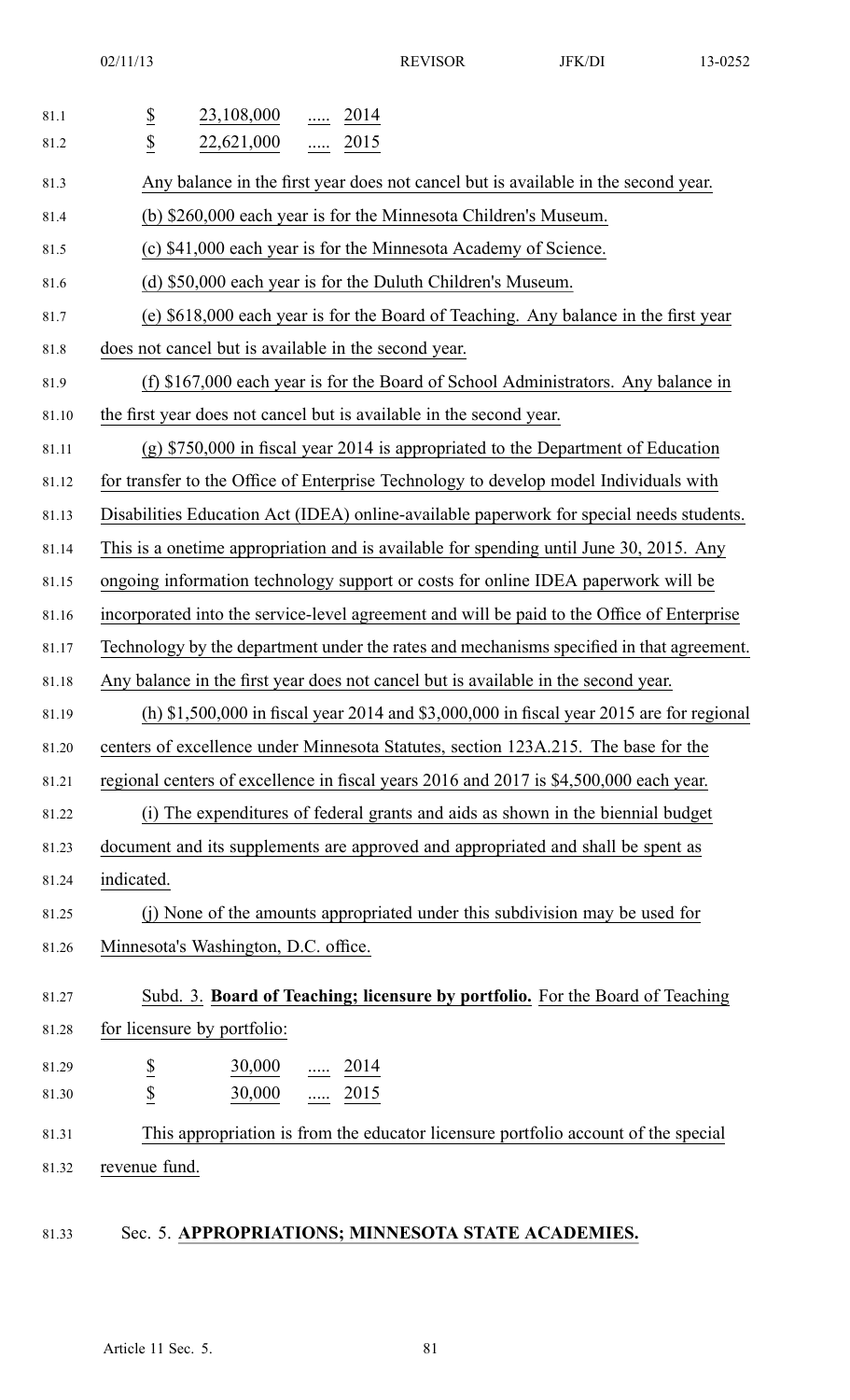|               | 02/11/13                                     | <b>REVISOR</b>                                                                             | JFK/DI | 13-0252 |
|---------------|----------------------------------------------|--------------------------------------------------------------------------------------------|--------|---------|
| 82.1          |                                              | The sums indicated in this section are appropriated from the general fund to the           |        |         |
| 82.2          |                                              | Minnesota State Academies for the Deaf and the Blind for the fiscal years designated:      |        |         |
| 82.3          | $\underline{\$}$<br>11,717,000  2014         |                                                                                            |        |         |
| 82.4          | $\overline{\mathcal{L}}$<br>11,717,000  2015 |                                                                                            |        |         |
| 82.5          |                                              | Any balance in the first year does not cancel but is available in the second year.         |        |         |
| 82.6          |                                              | Sec. 6. APPROPRIATIONS; PERPICH CENTER FOR ARTS EDUCATION.                                 |        |         |
| 82.7          |                                              | The sums in this section are appropriated from the general fund to the Perpich             |        |         |
| 82.8          |                                              | Center for Arts Education for the fiscal years designated:                                 |        |         |
| 82.9<br>82.10 | $\underline{\$}$<br>$\underline{\$}$         | $7,928,000$ 2014<br>$6,728,000$ 2015                                                       |        |         |
| 82.11         |                                              | \$1,200,000 in fiscal year 2014 is appropriated to the Perpich Center for Arts             |        |         |
| 82.12         |                                              | Education for immediate transfer to the Office of Enterprise Technology to change the      |        |         |
| 82.13         |                                              | school's technology infrastructure from an Apple to a Windows network. This is a onetime   |        |         |
| 82.14         |                                              | appropriation and is available for spending until June 30, 2015. Any ongoing information   |        |         |
| 82.15         |                                              | technology support or costs will be incorporated into the service-level agreement and will |        |         |
| 82.16         |                                              | be paid to the Office of Enterprise Technology by the Perpich Center for Arts Education    |        |         |
| 82.17         |                                              | under the rates and mechanisms specified in that agreement.                                |        |         |
| 82.18         |                                              | Any balance in the first year does not cancel but is available in the second year.         |        |         |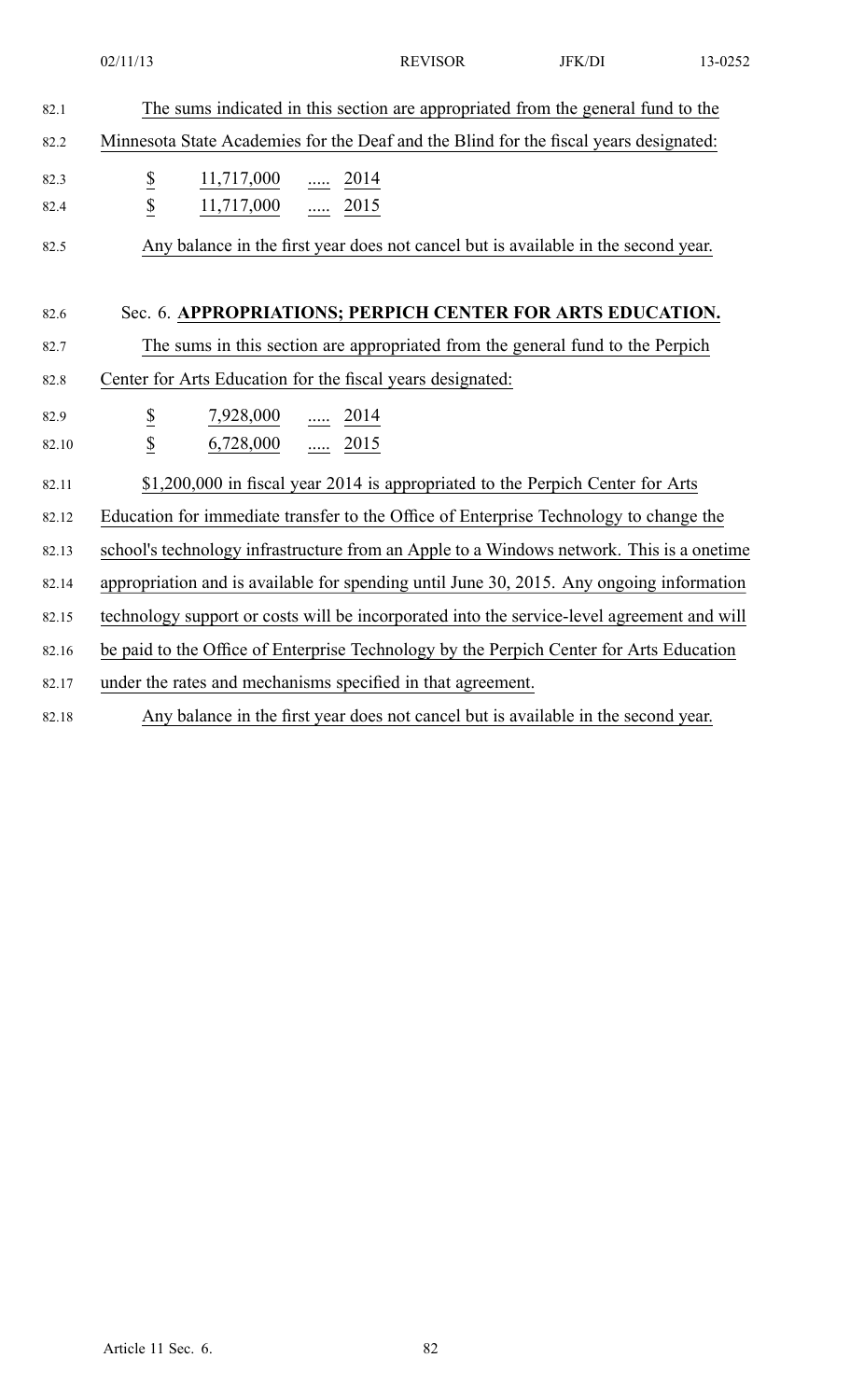# APPENDIX Article locations in 13-0252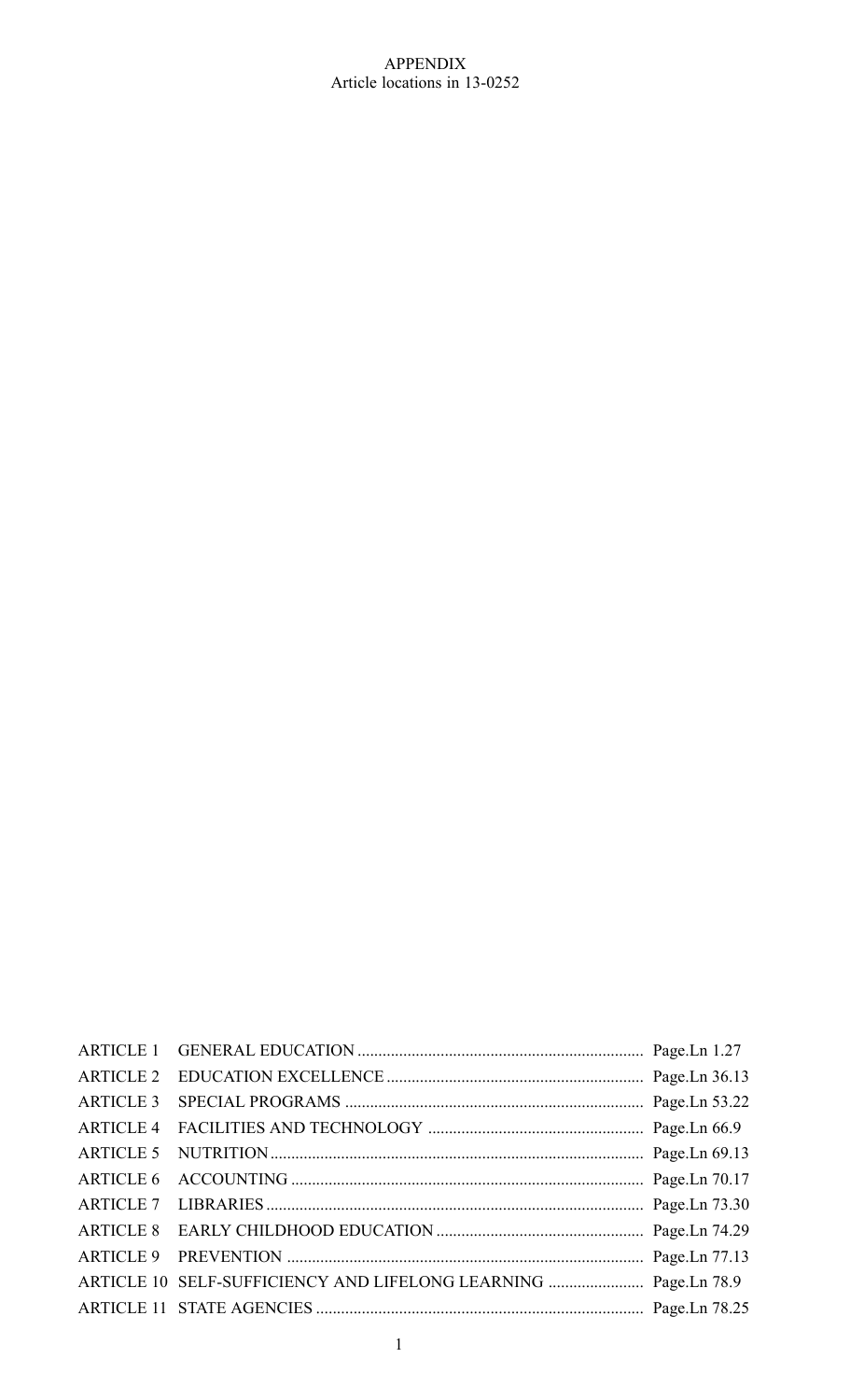## APPENDIX Repealed Minnesota Statutes: 13-0252

# **120B.08 EARLY GRADUATION ACHIEVEMENT SCHOLARSHIP PROGRAM.**

Subdivision 1. **Participation.** A student who qualifies for early graduation under section 120B.07, who meets the criteria in subdivision 1a, and who has not participated in the early graduation military service award program under section 120B.09 is eligible to participate in the early graduation achievement scholarship program.

Subd. 1a. **Eligible student.** For purposes of this section, an eligible student is <sup>a</sup> secondary student enrolled in <sup>a</sup> Minnesota public school who, at the time of graduation, generated Minnesota general education revenue and who graduates prior to the end of the fourth school year after first enrolling in ninth grade.

Subd. 2. **Scholarship amounts.** A student who participates in the early graduation achievement scholarship program is eligible for <sup>a</sup> scholarship of \$2,500 if the student graduates one semester or two trimesters early, \$5,000 if the student graduates two semesters or three or four trimesters early, or \$7,500 if the student graduates three or more semesters or five or more trimesters early. Participation in the optional summer term, extended day sessions, and intersessions of <sup>a</sup> state-approved learning year program under section 124D.128 are considered <sup>a</sup> quarter for purposes of computing scholarship amounts.

Subd. 3. **Scholarship uses.** An early graduation achievement scholarship may be used at any institution of higher education accredited by an accrediting agency recognized by the United States Department of Education.

Subd. 4. **Application.** A qualifying student may apply to the commissioner of education for an early graduation achievement scholarship. The application must be in the form and manner specified by the commissioner and must be received at the department within two calendar years of the date of graduation. Upon verification of the qualifying student's course completion necessary for graduation, the department must issue the student <sup>a</sup> certificate showing the student's scholarship amount.

Subd. 5. **Enrollment verification.** A student who qualifies under this section and enrolls in an accredited higher education institution must submit <sup>a</sup> form to the commissioner verifying the student's enrollment in the higher education institution and the tuition charges for that semester. Within 45 days of receipt of <sup>a</sup> student's enrollment and tuition verification form, the commissioner must issue <sup>a</sup> scholarship check to the higher education institution in the lesser of the tuition amount for that semester or the maximum amount of the student's early graduation achievement scholarship. A student may continue to submit enrollment verification forms to the commissioner until the student has used the full amount of the student's graduation achievement scholarship or six years from the date of the student's graduation, whichever occurs first. The scholarship cannot be renewed.

Subd. 6. **General education money transferred.** The commissioner must transfer the amounts necessary to fund the early graduation achievement scholarships from the general education aid appropriation for that year.

## **120B.09 EARLY GRADUATION MILITARY SERVICE AWARD PROGRAM.**

Subdivision 1. **Eligibility.** For purposes of this section, "eligible person" means <sup>a</sup> secondary student enrolled in any Minnesota public school who, at the time of graduation, generated Minnesota general education revenue, who qualifies for early graduation under section 120B.07, who graduated prior to the end of the fourth school year after first enrolling in ninth grade, who has not participated in the early graduation achievement scholarship program under section 120B.08, and who, before the end of the calendar year of the student's graduation, enters into active service in either the active or reserve componen<sup>t</sup> of the United States armed forces and deploys for 60 days or longer to <sup>a</sup> military base or installation outside Minnesota for the purpose of attending basic military training or military school and, if required by the military, performing other military duty. The active service may be in accordance with United States Code, title 10 or title 32.

Subd. 2. **Application.** An eligible person may apply to the commissioner of education for an early graduation military service bonus. The application must be in the form and manner specified by the commissioner and must be received at the department within two calendar years of the date of graduation.

Subd. 3. **Verification and award.** The reques<sup>t</sup> for paymen<sup>t</sup> must be received at the department by the end of the second fiscal year following the fiscal year in which the student graduated. Upon verification of the qualifying student's course completion necessary for graduation and eligibility for the military service bonus, the commissioner must issue paymen<sup>t</sup> to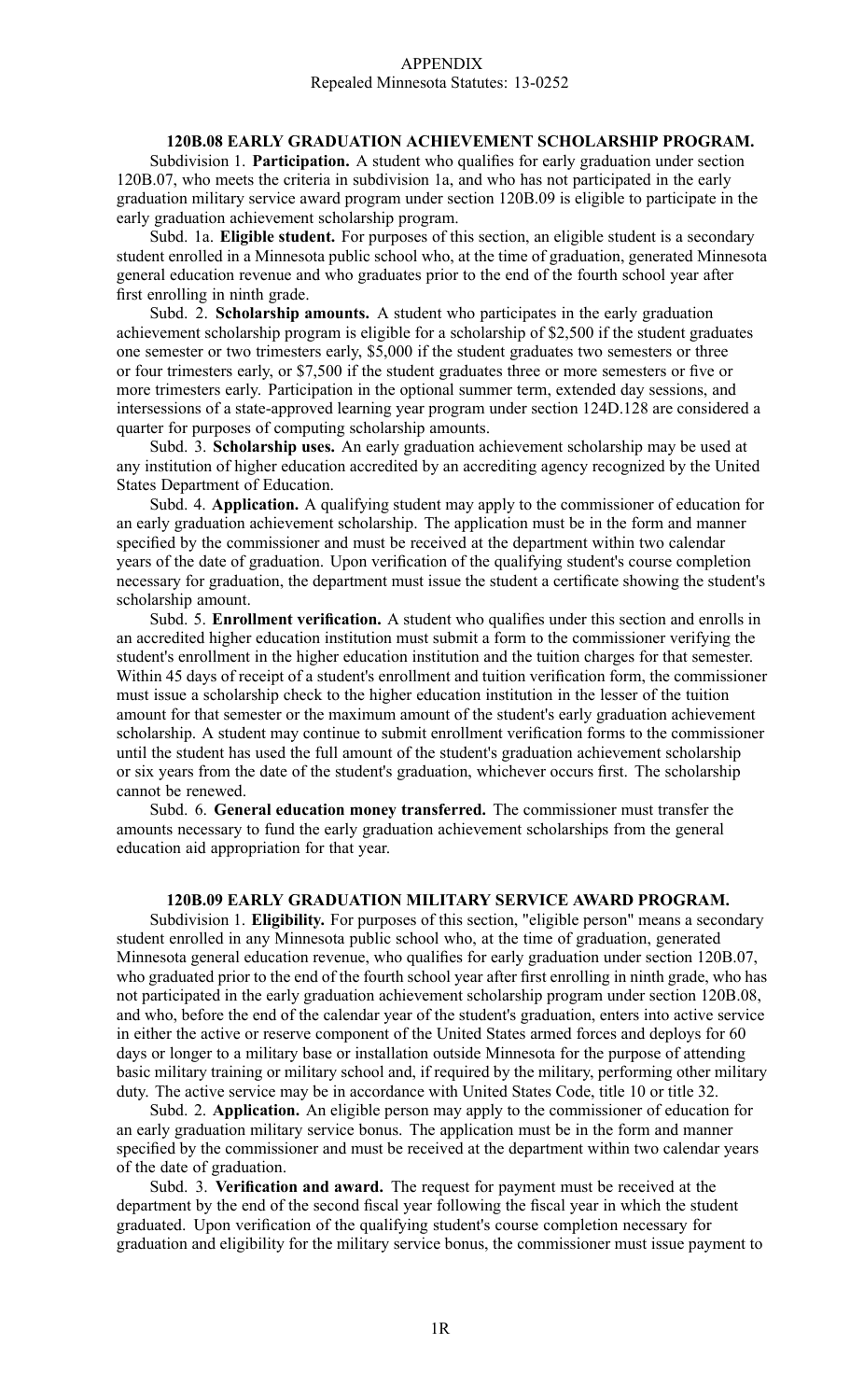#### Repealed Minnesota Statutes: 13-0252

that person. Payment amounts must be determined according to section 120B.08, subdivision 2. Once the original amount of the award has been paid, it cannot be renewed.

## **124D.454 ACCESS TO MINNESOTA'S TRANSITION SYSTEM FOR CHILDREN WITH A DISABILITY.**

Subd. 3. **Initial aid.** The transition-disabled program initial aid equals the sum of the following amounts computed using current year data:

(1) 68 percen<sup>t</sup> of the salary of each essential licensed person or approved paraprofessional who provides direct instructional services to students employed during that fiscal year for services rendered in that district's transition program for children with <sup>a</sup> disability;

(2) 47 percen<sup>t</sup> of the costs of necessary equipment for transition programs for children with a disability;

(3) 47 percen<sup>t</sup> of the costs of necessary travel between instructional sites by transition program teachers of children with <sup>a</sup> disability but not including travel to and from local, regional, district, state, or national career and technical student organization meetings;

(4) 47 percen<sup>t</sup> of the costs of necessary supplies for transition programs for children with <sup>a</sup> disability but not to exceed an average of \$47 in any one school year for each child with <sup>a</sup> disability receiving these services;

(5) for transition programs for children with disabilities provided by <sup>a</sup> contract approved by the commissioner with public, private, or voluntary agencies other than <sup>a</sup> Minnesota school district or cooperative center, in place of programs provided by the district, 52 percen<sup>t</sup> of the difference between the amount of the contract and the basic revenue of the district for that pupil for the fraction of the school day the pupil receives services under the contract;

(6) for transition programs for children with disabilities provided by <sup>a</sup> contract approved by the commissioner with public, private, or voluntary agencies other than <sup>a</sup> Minnesota school district or cooperative center, that are supplementary to <sup>a</sup> full educational program provided by the school district, 52 percen<sup>t</sup> of the amount of the contract; and

(7) for <sup>a</sup> contract approved by the commissioner with another Minnesota school district or cooperative center for vocational evaluation services for children with <sup>a</sup> disability for children that are not ye<sup>t</sup> enrolled in grade 12, 52 percen<sup>t</sup> of the amount of the contract.

Subd. 10. **Exclusion.** A district shall not receive aid pursuan<sup>t</sup> to section 125A.76 for salaries, supplies, travel or equipment for which the district receives aid pursuan<sup>t</sup> to this section.

Subd. 11. **Revenue allocation from cooperative centers and intermediate districts.** For purposes of this section, <sup>a</sup> cooperative center or an intermediate district must allocate its approved expenditures for transition programs for children with <sup>a</sup> disability among participating school districts. Aid for transition programs for children with <sup>a</sup> disability for services provided by <sup>a</sup> cooperative or intermediate district shall be paid to the participating districts.

### **124D.86 INTEGRATION REVENUE.**

Subd. 6. **Alternative attendance programs.** (a) The integration aid under subdivision 5 must be adjusted for each pupil residing in <sup>a</sup> district eligible for integration revenue under subdivision 3, clause (1), (2), or (3), and attending <sup>a</sup> nonresident district under sections 123A.05 to 123A.08, 124D.03, and 124D.08, that is not eligible for integration revenue under subdivision 3, clause (1), (2), or (3), and has implemented <sup>a</sup> plan under Minnesota Rules, parts 3535.0100 to 3535.0180, if the enrollment of the pupil in the nonresident district contributes to desegregation or integration purposes. The adjustments must be made according to this subdivision.

(b) Aid paid to <sup>a</sup> district serving nonresidents must be increased by an amount equal to the revenue per pupil unit of the resident district under subdivision 3, clause (1), (2), or (3), minus the revenue attributable to the pupil in the nonresident district under subdivision 3, clause (4), (5), or (6), for the time the pupil is enrolled in the nonresident district.

## **124D.98 LITERACY INCENTIVE AID.**

Subd. 2. **Proficiency aid.** In fiscal year 2013 and later, the proficiency aid for each school is equal to the product of the school's proficiency allowance times the number of third grade pupils at the school on October 1 of the previous fiscal year. A school's proficiency allowance is equal to the percentage of students in each building that meet or exceed proficiency on the third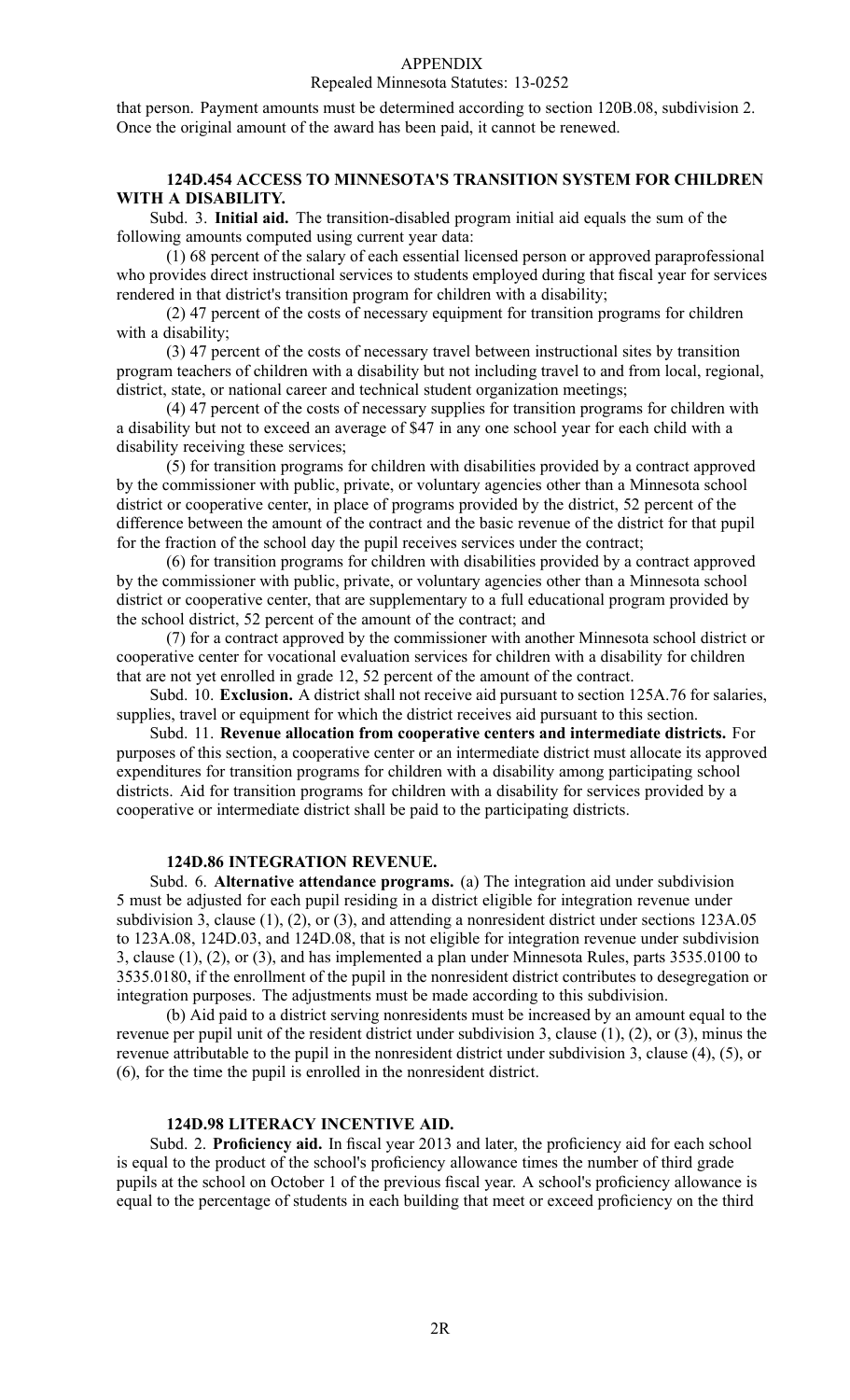## Repealed Minnesota Statutes: 13-0252

grade reading Minnesota Comprehensive Assessment, averaged across the previous three test administrations, times \$530.

# **125A.76 SPECIAL EDUCATION REVENUE.**

Subd. 2. **Special education initial aid.** The special education initial aid equals the sum of the following amounts computed using current year data:

(1) 68 percen<sup>t</sup> of the salary of each essential person employed in the district's program for children with <sup>a</sup> disability during the fiscal year, whether the person is employed by one or more districts or <sup>a</sup> Minnesota correctional facility operating on <sup>a</sup> fee-for-service basis;

(2) for the Minnesota State Academy for the Deaf or the Minnesota State Academy for the Blind, 68 percen<sup>t</sup> of the salary of each one to one instructional and behavior managemen<sup>t</sup> aide assigned to <sup>a</sup> child attending the academy, if the aides are required by the child's individualized education program;

(3) for special instruction and services provided to any pupil by contracting with public, private, or voluntary agencies other than school districts, in place of special instruction and services provided by the district, 52 percen<sup>t</sup> of the difference between the amount of the contract and the general education revenue, excluding basic skills revenue and alternative teacher compensation revenue, and referendum equalization aid attributable to <sup>a</sup> pupil, calculated using the resident district's average general education revenue and referendum equalization aid per adjusted pupil unit for the fraction of the school day the pupil receives services under the contract. This includes children who are residents of the state, receive services under this subdivision and subdivision 1, and are placed in <sup>a</sup> care and treatment facility by court action in <sup>a</sup> state that does not have <sup>a</sup> reciprocity agreemen<sup>t</sup> with the commissioner under section 125A.155 as provided for in section 125A.79, subdivision 8;

(4) for special instruction and services provided to any pupil by contracting for services with public, private, or voluntary agencies other than school districts, that are supplementary to <sup>a</sup> full educational program provided by the school district, 52 percen<sup>t</sup> of the amount of the contract for that pupil;

(5) for supplies and equipment purchased or rented for use in the instruction of children with <sup>a</sup> disability, an amount equal to 47 percen<sup>t</sup> of the sum actually expended by the district, or <sup>a</sup> Minnesota correctional facility operating on <sup>a</sup> fee-for-service basis, but not to exceed an average of \$47 in any one school year for each child with <sup>a</sup> disability receiving instruction;

(6) for fiscal years 1997 and later, special education base revenue shall include amounts under clauses (1) to (5) for special education summer programs provided during the base year for that fiscal year;

(7) the cost of providing transportation services for children with disabilities under section 123B.92, subdivision 1, paragraph (b), clause (4); and

(8) the district's transition-disabled program initial aid according to section 124D.454, subdivision 3.

The department shall establish procedures through the uniform financial accounting and reporting system to identify and track all revenues generated from third-party billings as special education revenue at the school district level; include revenue generated from third-party billings as special education revenue in the annual cross-subsidy report; and exclude third-party revenue from calculation of excess cost aid to the districts.

Subd. 4. **State total special education aid.** The state total special education aid equals \$529,247,000 for fiscal year 2007, \$694,063,000 for fiscal year 2008, \$719,470,000 for fiscal year 2009, \$735,693,000 for fiscal year 2010, and \$786,586,000 for fiscal year 2011. The state total special education aid for later fiscal years equals:

(1) the state total special education aid for the preceding fiscal year; times

(2) the program growth factor; times

(3) the greater of one, or the ratio of the state total average daily membership for the current fiscal year to the state total average daily membership for the preceding fiscal year.

Subd. 5. **School district special education aid.** A school district's special education aid for fiscal year 2008 and later equals the state total special education aid times the ratio of the district's initial special education aid to the state total initial special education aid.

Subd. 7. **Revenue allocation from cooperative centers and intermediates.** For the purposes of this section, <sup>a</sup> special education cooperative, <sup>a</sup> service cooperative, an education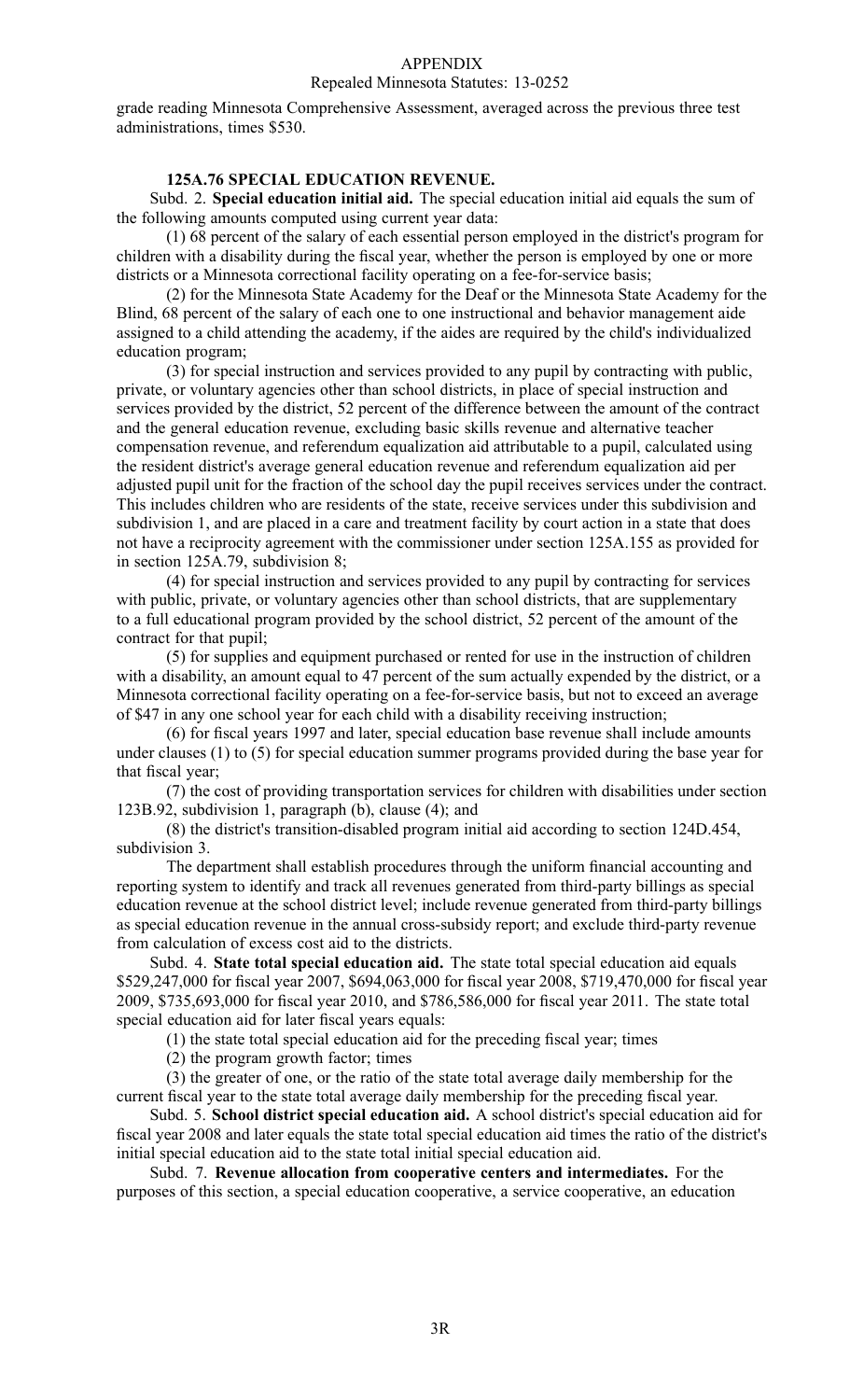#### Repealed Minnesota Statutes: 13-0252

district, or an intermediate district must allocate its approved expenditures for special education programs among participating school districts.

# **125A.79 SPECIAL EDUCATION EXCESS COST AID.**

Subd. 6. **State total special education excess cost aid.** The state total special education excess cost aid equals \$104,700,000 for fiscal year 2007, \$110,641,000 for fiscal year 2008, \$110,918,000 for fiscal year 2009, \$110,847,000 for fiscal year 2010, and \$110,892,000 for fiscal year 2011. The state total special education excess cost aid for later fiscal years equals:

(1) the state total special education excess cost aid for the preceding fiscal year; times

(2) the program growth factor; times

(3) the greater of one, or the ratio of the state total average daily membership for the current fiscal year to the state total average daily membership for the preceding fiscal year.

Subd. 7. **District special education excess cost aid.** A district's special education excess cost aid for fiscal year 2002 and later equals the state total special education excess cost aid times the ratio of the district's initial excess cost aid to the state total initial excess cost aid.

# **126C.10 GENERAL EDUCATION REVENUE.**

Subd. 2a. **Extended time revenue.** (a) A school district's extended time revenue is equal to the product of \$4,601 and the sum of the adjusted marginal cost pupil units of the district for each pupil in average daily membership in excess of 1.0 and less than 1.2 according to section 126C.05, subdivision 8.

(b) A school district's extended time revenue may be used for extended day programs, extended week programs, summer school, and other programming authorized under the learning year program.

Subd. 2b. **Gifted and talented revenue.** Gifted and talented revenue for each district equals the district's adjusted marginal cost pupil units for that school year times \$12 for fiscal year 2008 and later. A school district must reserve gifted and talented revenue and, consistent with section 120B.15, must spend the revenue only to:

(1) identify gifted and talented students;

(2) provide education programs for gifted and talented students; or

(3) provide staff development to prepare teachers to best meet the unique needs of gifted and talented students.

Subd. 25. **Regional equity gap.** The regional equity gap equals the difference between the value of the school district at or immediately above the fifth percentile of adjusted general revenue per adjusted marginal cost pupil unit and the value of the school district at or immediately above the 95th percentile of adjusted general revenue per adjusted marginal cost pupil unit.

Subd. 26. **District equity gap.** A district's equity gap equals the greater of zero or the difference between the district's adjusted general revenue and the value of the school district at or immediately above the regional 95th percentile of adjusted general revenue per adjusted marginal cost pupil unit.

Subd. 28. **Equity region.** For the purposes of computing equity revenue under subdivision 24, <sup>a</sup> district with its administrative office located in Anoka, Carver, Dakota, Hennepin, Ramsey, Scott, or Washington County on January 1, 2012, is par<sup>t</sup> of the metro equity region. All other districts are par<sup>t</sup> of the rural equity region.

Subd. 31a. **Transition for prekindergarten revenue.** For fiscal year 2007 and later, <sup>a</sup> school district's transition for prekindergarten revenue equals the sum of (1) the amount of referendum revenue under section 126C.17 and general education revenue, excluding transition revenue, for fiscal year 2004 attributable to pupils four or five years of age on September 1, 2003, enrolled in <sup>a</sup> prekindergarten program implemented by the district before July 1, 2003, and reported as kindergarten pupils under section 126C.05, subdivision 1, for fiscal year 2004, plus (2) the amount of compensatory education revenue under subdivision 3 for fiscal year 2005 attributable to pupils four years of age on September 1, 2003, enrolled in <sup>a</sup> prekindergarten program implemented by the district before July 1, 2003, and reported as kindergarten pupils under section 126C.05, subdivision 1, for fiscal year 2004 multiplied by .04.

Subd. 31b. **Uses of transition for prekindergarten revenue.** A school district that receives revenue under subdivision 31a must reserve that revenue for prekindergarten programs serving students who turn age four by September 1 and who will enter kindergarten the following year.

Subd. 31c. **Transition for tuition reciprocity revenue.** For the first year that <sup>a</sup> tuition reciprocity agreemen<sup>t</sup> with an adjoining state is in effect under section 124D.041 and later, <sup>a</sup> school district's transition for tuition reciprocity revenue equals the greater of zero or the